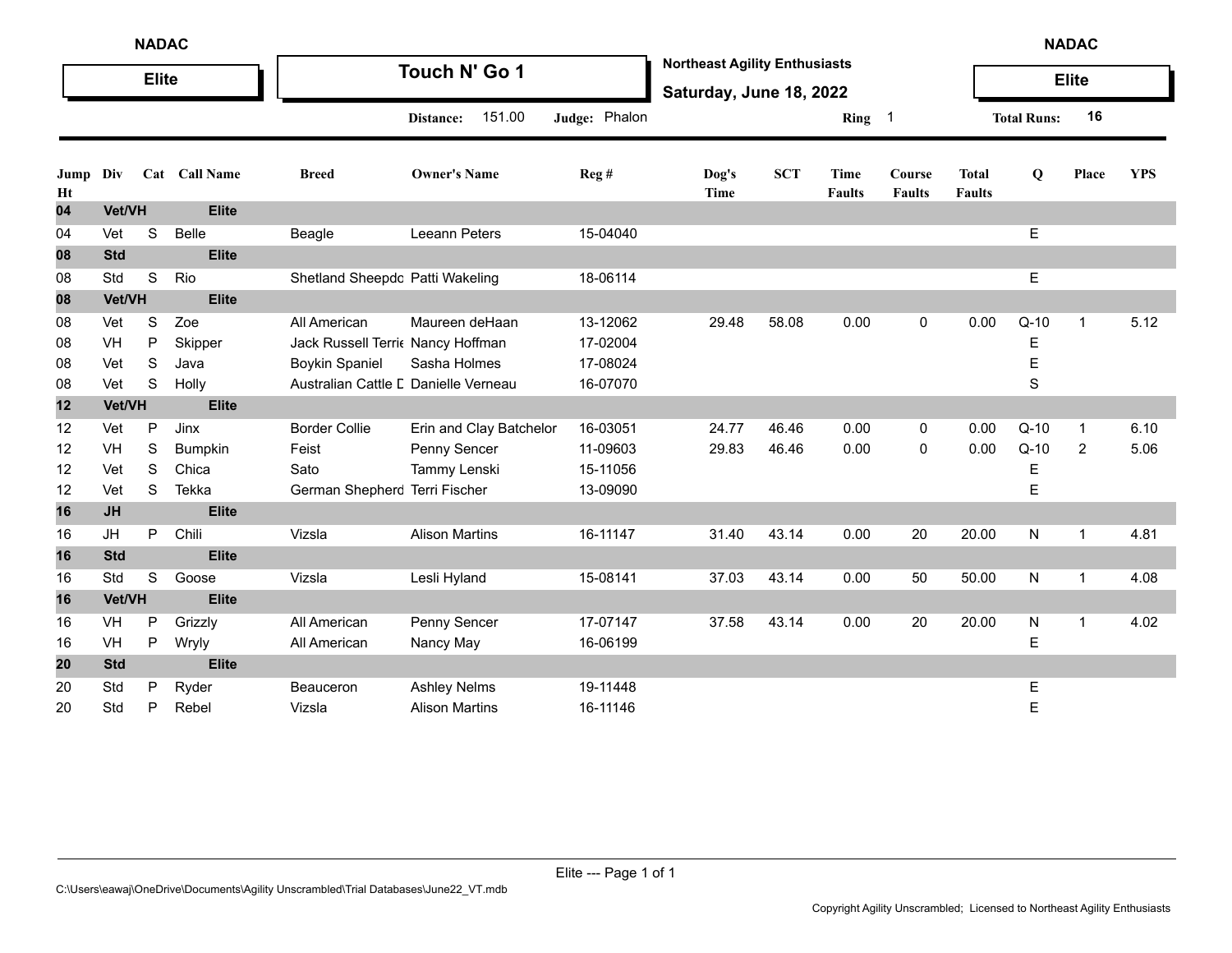|            | <b>NADAC</b> |       |                  |                                   |                        |               |                                                                 |            |                       |                         |                        |                    | <b>NADAC</b>   |            |
|------------|--------------|-------|------------------|-----------------------------------|------------------------|---------------|-----------------------------------------------------------------|------------|-----------------------|-------------------------|------------------------|--------------------|----------------|------------|
|            |              | Intro |                  |                                   | Touch N' Go 1          |               | <b>Northeast Agility Enthusiasts</b><br>Saturday, June 18, 2022 |            |                       |                         |                        |                    | Intro          |            |
|            |              |       |                  |                                   | 115.00<br>Distance:    | Judge: Phalon |                                                                 |            | Ring $1$              |                         |                        | <b>Total Runs:</b> | 5              |            |
| Jump<br>Ht | Div          | Cat   | <b>Call Name</b> | <b>Breed</b>                      | <b>Owner's Name</b>    | Reg#          | Dog's<br>Time                                                   | <b>SCT</b> | Time<br><b>Faults</b> | Course<br><b>Faults</b> | Total<br><b>Faults</b> | Q                  | Place          | <b>YPS</b> |
| 80         | <b>Std</b>   |       | <b>Intro</b>     |                                   |                        |               |                                                                 |            |                       |                         |                        |                    |                |            |
| 08         | Std          | S     | Rowan            | All American                      | Kory Richards          | 20-10356      |                                                                 |            |                       |                         |                        | E                  |                |            |
| 08         | Vet/VH       |       | <b>Intro</b>     |                                   |                        |               |                                                                 |            |                       |                         |                        |                    |                |            |
| 08         | <b>VH</b>    | S     | Jaz              | Australian Labrado Pam Poole      |                        | 21-11069      | 25.21                                                           | 60.53      | 0.00                  | $\mathbf 0$             | 0.00                   | $Q-10$             |                | 4.56       |
| 12         | <b>Std</b>   |       | <b>Intro</b>     |                                   |                        |               |                                                                 |            |                       |                         |                        |                    |                |            |
| 12         | Std          | S     | Lucca            | Australian Cattle L Roger Verneau |                        | 20-07342      |                                                                 |            |                       |                         |                        | E                  |                |            |
| 20         | <b>Std</b>   |       | <b>Intro</b>     |                                   |                        |               |                                                                 |            |                       |                         |                        |                    |                |            |
| 20         | Std          | P     | Janie            | Golden Retriever                  | <b>Judith Nuno</b>     | 21-06136      | 48.21                                                           | 41.82      | 6.39                  | 10                      | 16.39                  | N                  |                | 2.39       |
| 20         | Std          | P     | Stella           | Kelpie                            | Beth and Steve Kanyock | 19-03302      | 30.19                                                           | 41.82      | 0.00                  | 20                      | 20.00                  | N                  | $\overline{2}$ | 3.81       |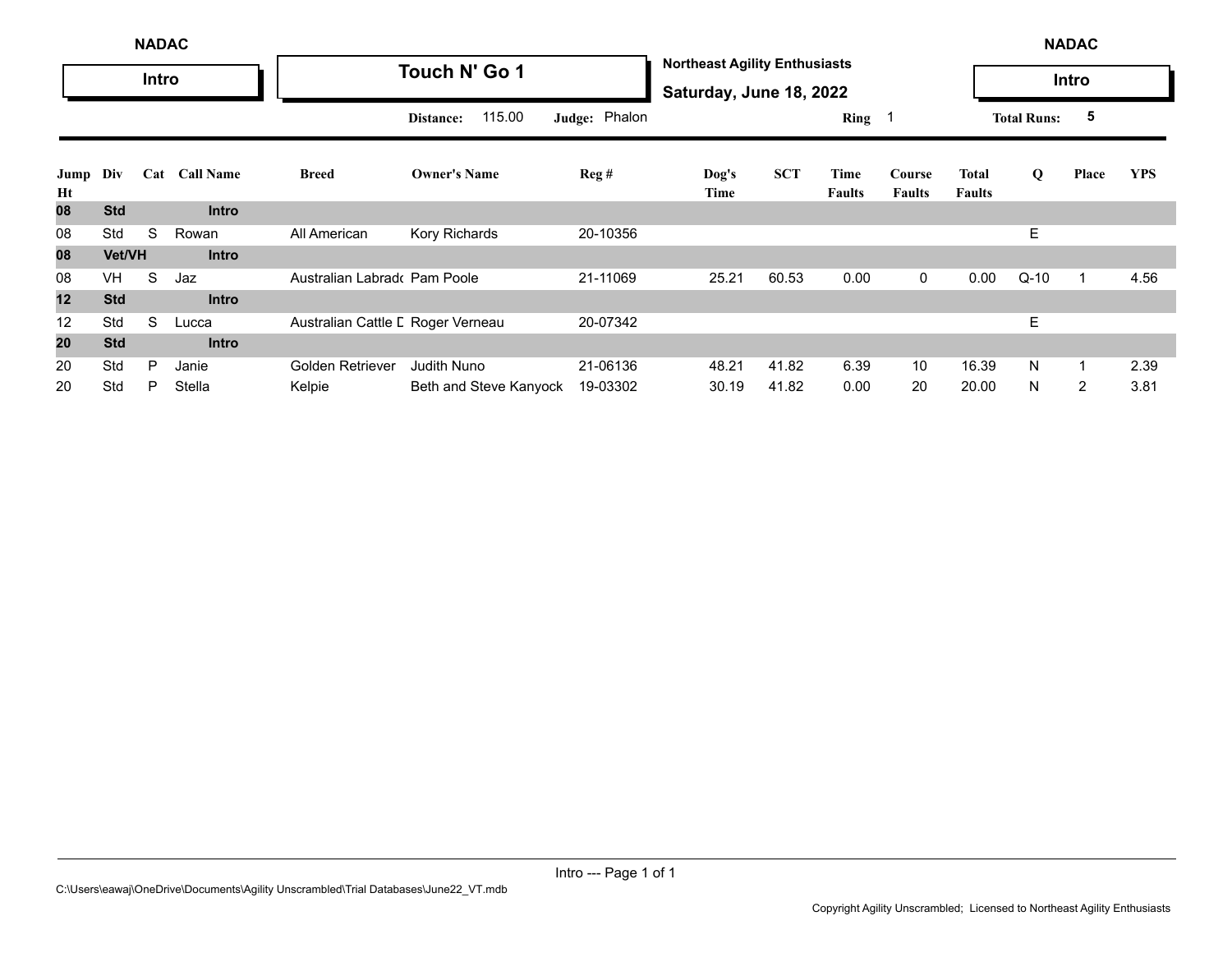|            | <b>NADAC</b><br><b>Novice</b> |   |               |                                      |                         |                         |                                                                 |            |                       |                         |                               |                    | <b>NADAC</b>  |            |
|------------|-------------------------------|---|---------------|--------------------------------------|-------------------------|-------------------------|-----------------------------------------------------------------|------------|-----------------------|-------------------------|-------------------------------|--------------------|---------------|------------|
|            |                               |   |               |                                      | Touch N' Go 1           |                         | <b>Northeast Agility Enthusiasts</b><br>Saturday, June 18, 2022 |            |                       |                         |                               |                    | <b>Novice</b> |            |
|            |                               |   |               |                                      | 151.00<br>Distance:     | Judge: Phalon           |                                                                 |            | Ring 1                |                         |                               | <b>Total Runs:</b> | 8             |            |
| Jump<br>Ht | Div                           |   | Cat Call Name | <b>Breed</b>                         | <b>Owner's Name</b>     | $\text{Reg}\,\text{\#}$ | Dog's<br>Time                                                   | <b>SCT</b> | Time<br><b>Faults</b> | Course<br><b>Faults</b> | <b>Total</b><br><b>Faults</b> | Q                  | Place         | <b>YPS</b> |
| 08         | <b>Std</b>                    |   | <b>Nov</b>    |                                      |                         |                         |                                                                 |            |                       |                         |                               |                    |               |            |
| 08         | Std                           | S | Vi            | All American                         | Erin and Clay Batchelor | 21-01573                |                                                                 |            |                       |                         |                               | Е                  |               |            |
| 08         | Vet/VH                        |   | <b>Nov</b>    |                                      |                         |                         |                                                                 |            |                       |                         |                               |                    |               |            |
| 08         | VH                            | S | Malia         | Poodle                               | Caroline McKinney       | 10-04811                | 46.50                                                           | 71.90      | 0.00                  | 30                      | 30.00                         | N                  | 1             | 3.25       |
| 12         | <b>Std</b>                    |   | <b>Nov</b>    |                                      |                         |                         |                                                                 |            |                       |                         |                               |                    |               |            |
| 12         | Std                           | S | Twist         | Shetland Sheepdc Patti Wakeling      |                         | 20-09040                |                                                                 |            |                       |                         |                               | Е                  |               |            |
| 12         | Std                           | S | Koala         | Miniature America John Fiske         |                         | 22-06119                |                                                                 |            |                       |                         |                               | Ε                  |               |            |
| 12         | Vet/VH                        |   | <b>Nov</b>    |                                      |                         |                         |                                                                 |            |                       |                         |                               |                    |               |            |
| 12         | Vet                           | P | Spot          | All American                         | Cindy Schimelpfenig     | 17-08081                | 46.91                                                           | 56.98      | 0.00                  | 20                      | 20.00                         | N                  | 1             | 3.22       |
| 16         | <b>Std</b>                    |   | <b>Nov</b>    |                                      |                         |                         |                                                                 |            |                       |                         |                               |                    |               |            |
| 16         | Std                           | S | Saige         | <b>Border Collie</b>                 | Maureen deHaan          | 21-07181                |                                                                 |            |                       |                         |                               | Е                  |               |            |
| 16         | Std                           | S | Iris          | English Springer S Cynthia Gilliland |                         | 17-06085                |                                                                 |            |                       |                         |                               | Ε                  |               |            |
| 16         | Std                           | S | Spit          | McBorder                             | <b>Ben Philibert</b>    | 17-08133                |                                                                 |            |                       |                         |                               | Е                  |               |            |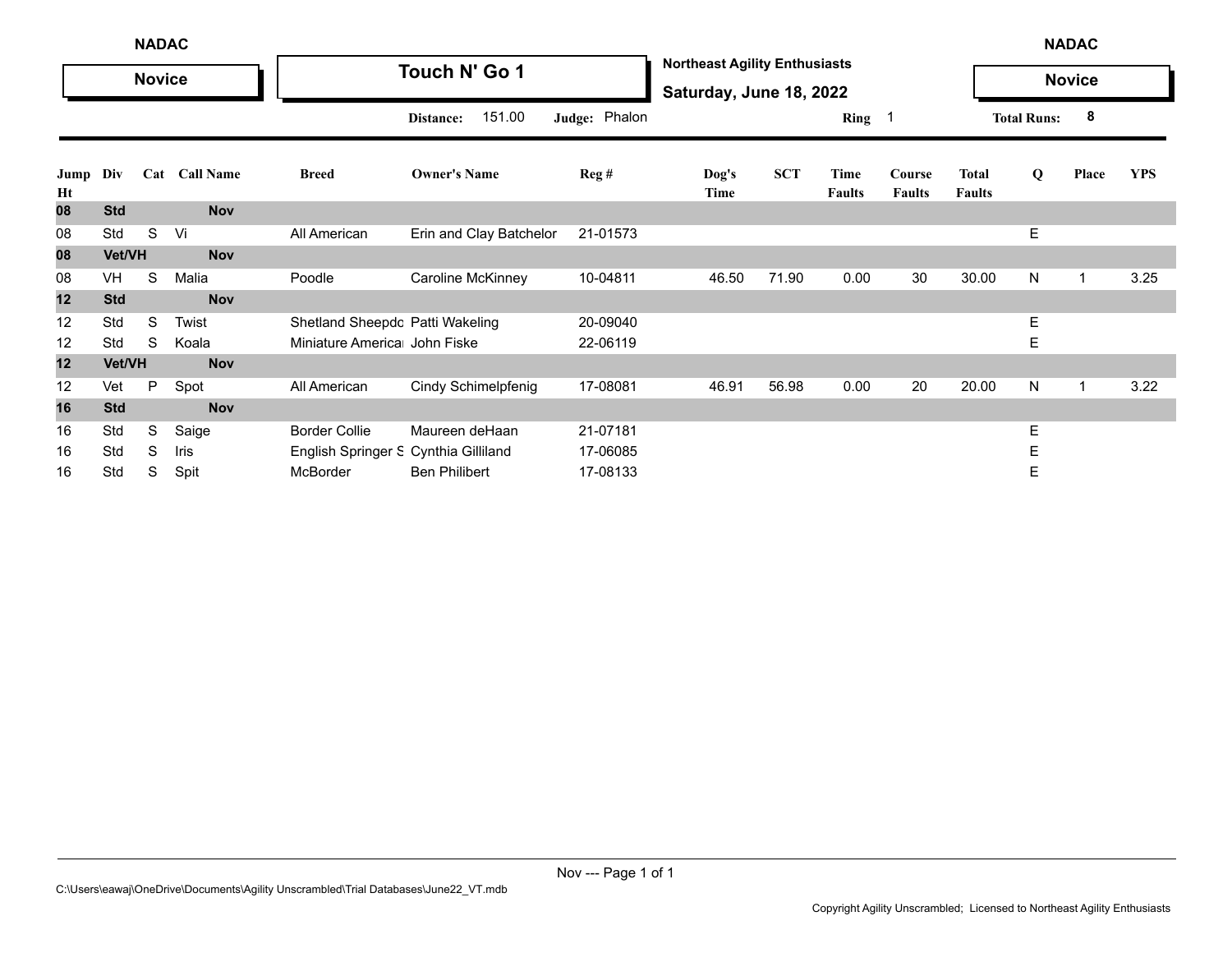|            | <b>NADAC</b> |      |                  |                                 |                     |               |                                                                 |            |                       |                         |                               |                    | <b>NADAC</b> |            |
|------------|--------------|------|------------------|---------------------------------|---------------------|---------------|-----------------------------------------------------------------|------------|-----------------------|-------------------------|-------------------------------|--------------------|--------------|------------|
|            |              | Open |                  |                                 | Touch N' Go 1       |               | <b>Northeast Agility Enthusiasts</b><br>Saturday, June 18, 2022 |            |                       |                         |                               |                    | Open         |            |
|            |              |      |                  |                                 | 151.00<br>Distance: | Judge: Phalon |                                                                 |            | Ring $1$              |                         |                               | <b>Total Runs:</b> | 5            |            |
| Jump<br>Ht | Div          | Cat  | <b>Call Name</b> | <b>Breed</b>                    | <b>Owner's Name</b> | Reg#          | Dog's<br>Time                                                   | <b>SCT</b> | Time<br><b>Faults</b> | Course<br><b>Faults</b> | <b>Total</b><br><b>Faults</b> | Q                  | Place        | <b>YPS</b> |
| 12         | <b>Std</b>   |      | Open             |                                 |                     |               |                                                                 |            |                       |                         |                               |                    |              |            |
| 12         | Std          | S    | Archie           | All American                    | Jo Weiss            | 22-03245      | 31.91                                                           | 51.19      | 0.00                  | $\mathbf 0$             | 0.00                          | $Q-10$             | 1            | 4.73       |
| 12         | Vet/VH       |      | <b>Open</b>      |                                 |                     |               |                                                                 |            |                       |                         |                               |                    |              |            |
| 12         | Vet          | S    | Sophie           | All American                    | Jo Weiss            | 22-03244      | 36.60                                                           | 51.19      | 0.00                  | 10 <sup>°</sup>         | 10.00                         | N                  | 1            | 4.13       |
| 16         | <b>Std</b>   |      | <b>Open</b>      |                                 |                     |               |                                                                 |            |                       |                         |                               |                    |              |            |
| 16         | Std          | S    | Maybelle         | Australian Shephe Heidi Konesko |                     | 21-02112      |                                                                 |            |                       |                         |                               | E                  |              |            |
| 16         | Std          | S    | Katty            | German Shepherc Terri Fischer   |                     | 21-03090      |                                                                 |            |                       |                         |                               | Е                  |              |            |
| 16         | Vet/VH       |      | Open             |                                 |                     |               |                                                                 |            |                       |                         |                               |                    |              |            |
| 16         | <b>VH</b>    | P    | Whit             | All American                    | Patricia Teden      | 18-03015      | 28.51                                                           | 47.94      | 0.00                  | 0                       | 0.00                          | $Q-10$             |              | 5.30       |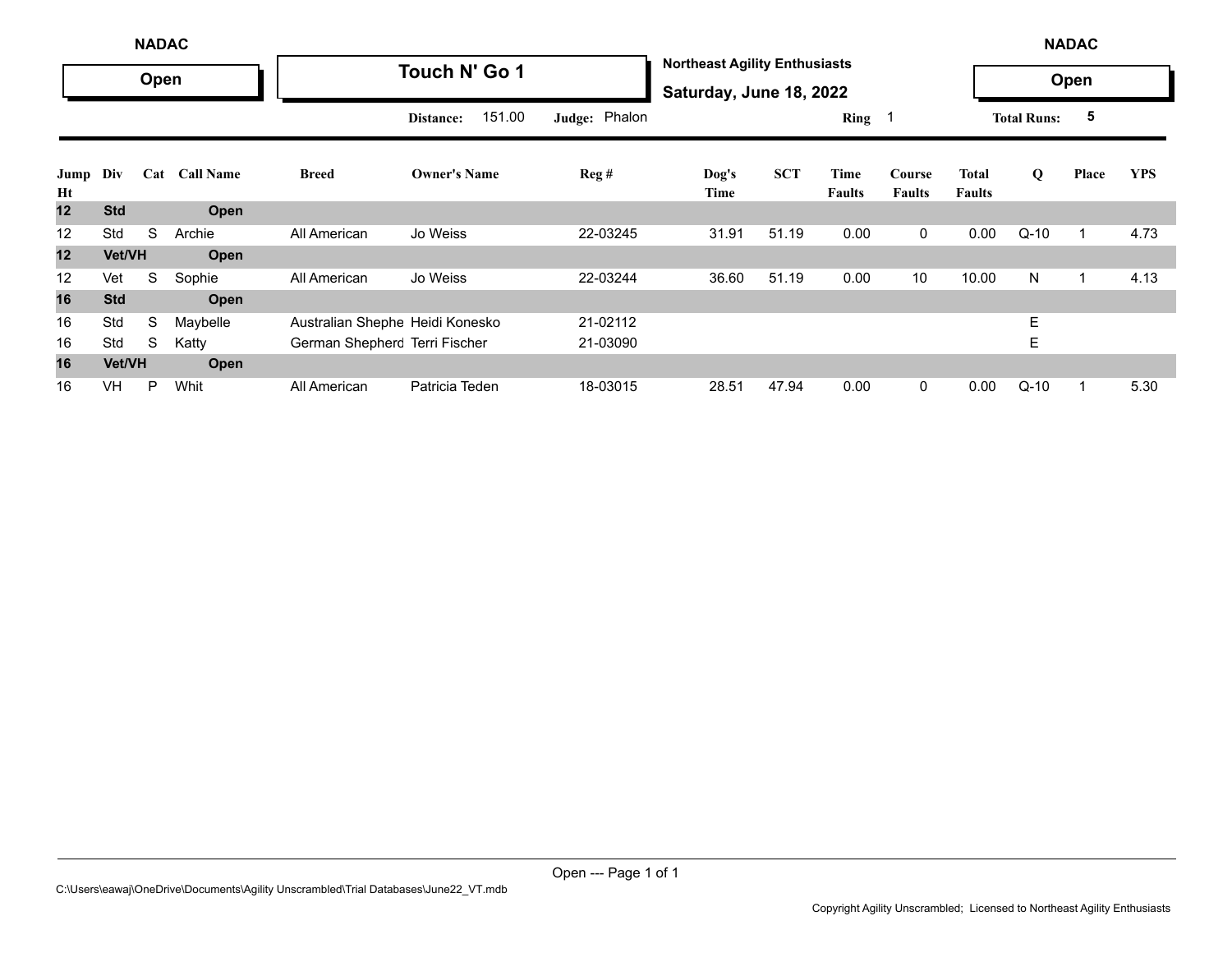|            | <b>NADAC</b> |              |               |                                  |                         |               |                                                                 |            |                       |                                |                               |                    | <b>NADAC</b> |            |
|------------|--------------|--------------|---------------|----------------------------------|-------------------------|---------------|-----------------------------------------------------------------|------------|-----------------------|--------------------------------|-------------------------------|--------------------|--------------|------------|
|            |              | <b>Elite</b> |               |                                  | Touch N' Go 2           |               | <b>Northeast Agility Enthusiasts</b><br>Saturday, June 18, 2022 |            |                       |                                |                               |                    | <b>Elite</b> |            |
|            |              |              |               |                                  | 151.00<br>Distance:     | Judge: Phalon |                                                                 |            | Ring 1                |                                |                               | <b>Total Runs:</b> | 14           |            |
| Jump<br>Ht | Div          |              | Cat Call Name | <b>Breed</b>                     | <b>Owner's Name</b>     | Reg #         | Dog's<br>Time                                                   | <b>SCT</b> | Time<br><b>Faults</b> | <b>Course</b><br><b>Faults</b> | <b>Total</b><br><b>Faults</b> | Q                  | Place        | <b>YPS</b> |
| 04         | Vet/VH       |              | <b>Elite</b>  |                                  |                         |               |                                                                 |            |                       |                                |                               |                    |              |            |
| 04         | Vet          | S            | <b>Belle</b>  | Beagle                           | Leeann Peters           | 15-04040      | 83.16                                                           | 64.26      | 18.90                 | 30                             | 48.90                         | N                  | $\mathbf{1}$ | 1.82       |
| 08         | <b>Std</b>   |              | <b>Elite</b>  |                                  |                         |               |                                                                 |            |                       |                                |                               |                    |              |            |
| 08         | Std          | S            | Rio           | Shetland Sheepdc Patti Wakeling  |                         | 18-06114      |                                                                 |            |                       |                                |                               | E                  |              |            |
| 08         | Vet/VH       |              | <b>Elite</b>  |                                  |                         |               |                                                                 |            |                       |                                |                               |                    |              |            |
| 08         | Vet          | S            | Zoe           | All American                     | Maureen deHaan          | 13-12062      | 36.56                                                           | 58.08      | 0.00                  | 0                              | 0.00                          | $Q-10$             | $\mathbf{1}$ | 4.13       |
| 08         | VH           | ${\sf P}$    | Skipper       | Jack Russell Terri Nancy Hoffman |                         | 17-02004      |                                                                 |            |                       |                                |                               | Е                  |              |            |
| 08         | Vet          | $\mathbf S$  | Java          | <b>Boykin Spaniel</b>            | Sasha Holmes            | 17-08024      |                                                                 |            |                       |                                |                               | E                  |              |            |
| 12         | Vet/VH       |              | <b>Elite</b>  |                                  |                         |               |                                                                 |            |                       |                                |                               |                    |              |            |
| 12         | Vet          | S            | Chica         | Sato                             | Tammy Lenski            | 15-11056      |                                                                 |            |                       |                                |                               | Е                  |              |            |
| 12         | Vet          | S            | Tekka         | German Shepherc Terri Fischer    |                         | 13-09090      |                                                                 |            |                       |                                |                               | E                  |              |            |
| 16         | <b>JH</b>    |              | <b>Elite</b>  |                                  |                         |               |                                                                 |            |                       |                                |                               |                    |              |            |
| 16         | JH           | P            | Chili         | Vizsla                           | <b>Alison Martins</b>   | 16-11147      | 39.74                                                           | 43.14      | 0.00                  | 10                             | 10.00                         | N                  | 1            | 3.80       |
| 16         | <b>Std</b>   |              | <b>Elite</b>  |                                  |                         |               |                                                                 |            |                       |                                |                               |                    |              |            |
| 16         | Std          | $\mathbf S$  | Knox          | <b>Border Collie</b>             | Erin and Clay Batchelor | 16-09081      | 26.82                                                           | 43.14      | 0.00                  | 0                              | 0.00                          | $Q-10$             | $\mathbf{1}$ | 5.63       |
| 16         | Std          | S            | Goose         | Vizsla                           | Lesli Hyland            | 15-08141      | 33.82                                                           | 43.14      | 0.00                  | 0                              | 0.00                          | $Q-10$             | 2            | 4.46       |
| 16         | Vet/VH       |              | <b>Elite</b>  |                                  |                         |               |                                                                 |            |                       |                                |                               |                    |              |            |
| 16         | VH           | P            | Grizzly       | All American                     | Penny Sencer            | 17-07147      | 31.69                                                           | 43.14      | 0.00                  | 0                              | 0.00                          | $Q-10$             | $\mathbf 1$  | 4.76       |
| 16         | VH           | $\sf P$      | Wryly         | All American                     | Nancy May               | 16-06199      |                                                                 |            |                       |                                |                               | E                  |              |            |
| 20         | <b>Std</b>   |              | <b>Elite</b>  |                                  |                         |               |                                                                 |            |                       |                                |                               |                    |              |            |
| 20         | Std          | P            | Ryder         | <b>Beauceron</b>                 | <b>Ashley Nelms</b>     | 19-11448      |                                                                 |            |                       |                                |                               | E                  |              |            |
| 20         | Std          | P            | Rebel         | Vizsla                           | <b>Alison Martins</b>   | 16-11146      |                                                                 |            |                       |                                |                               | E                  |              |            |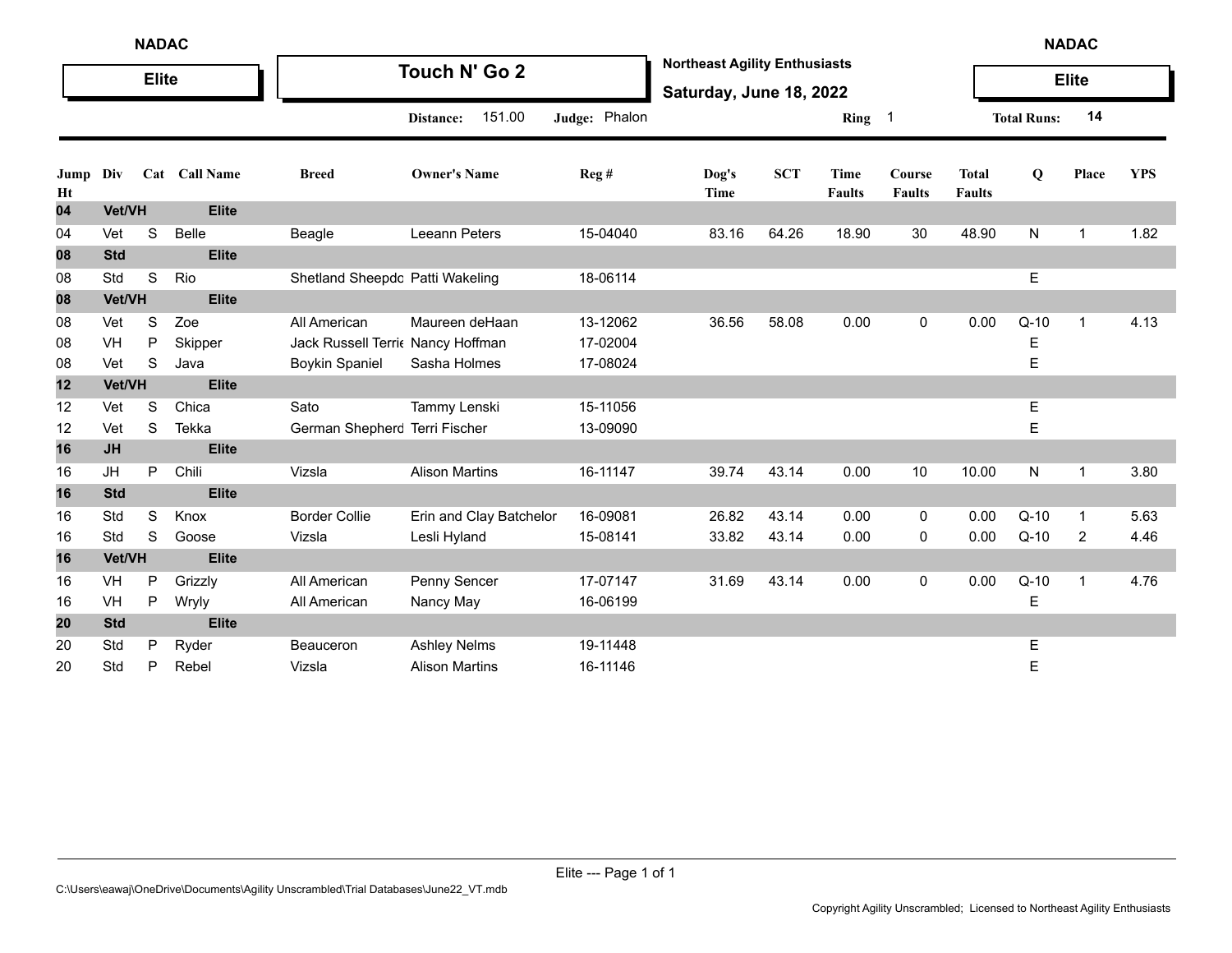|            | <b>NADAC</b> |       |                  |                                   |                        |               |                                                                 |            |                       |                         |                               | <b>NADAC</b>       |       |            |
|------------|--------------|-------|------------------|-----------------------------------|------------------------|---------------|-----------------------------------------------------------------|------------|-----------------------|-------------------------|-------------------------------|--------------------|-------|------------|
|            |              | Intro |                  |                                   | Touch N' Go 2          |               | <b>Northeast Agility Enthusiasts</b><br>Saturday, June 18, 2022 |            |                       |                         |                               |                    | Intro |            |
|            |              |       |                  |                                   | 115.00<br>Distance:    | Judge: Phalon |                                                                 |            | Ring $1$              |                         |                               | <b>Total Runs:</b> | 5     |            |
| Jump<br>Ht | Div          | Cat   | <b>Call Name</b> | <b>Breed</b>                      | <b>Owner's Name</b>    | Reg#          | Dog's<br>Time                                                   | <b>SCT</b> | Time<br><b>Faults</b> | Course<br><b>Faults</b> | <b>Total</b><br><b>Faults</b> | Q                  | Place | <b>YPS</b> |
| 80         | <b>Std</b>   |       | <b>Intro</b>     |                                   |                        |               |                                                                 |            |                       |                         |                               |                    |       |            |
| 08         | Std          | S     | Rowan            | All American                      | Kory Richards          | 20-10356      |                                                                 |            |                       |                         |                               | E                  |       |            |
| 08         | Vet/VH       |       | <b>Intro</b>     |                                   |                        |               |                                                                 |            |                       |                         |                               |                    |       |            |
| 08         | <b>VH</b>    | S     | Jaz              | Australian Labrado Pam Poole      |                        | 21-11069      | 25.58                                                           | 60.53      | 0.00                  | $\overline{0}$          | 0.00                          | $Q-10$             | 1     | 4.50       |
| 12         | <b>Std</b>   |       | <b>Intro</b>     |                                   |                        |               |                                                                 |            |                       |                         |                               |                    |       |            |
| 12         | Std          | S     | Lucca            | Australian Cattle L Roger Verneau |                        | 20-07342      |                                                                 |            |                       |                         |                               | E.                 |       |            |
| 20         | <b>Std</b>   |       | <b>Intro</b>     |                                   |                        |               |                                                                 |            |                       |                         |                               |                    |       |            |
| 20         | Std          | P     | Janie            | Golden Retriever                  | <b>Judith Nuno</b>     | 21-06136      | 28.81                                                           | 41.82      | 0.00                  | $\mathbf{0}$            | 0.00                          | $Q-10$             | 1     | 3.99       |
| 20         | Std          | P     | Stella           | Kelpie                            | Beth and Steve Kanyock | 19-03302      |                                                                 |            |                       |                         |                               | Ε                  |       |            |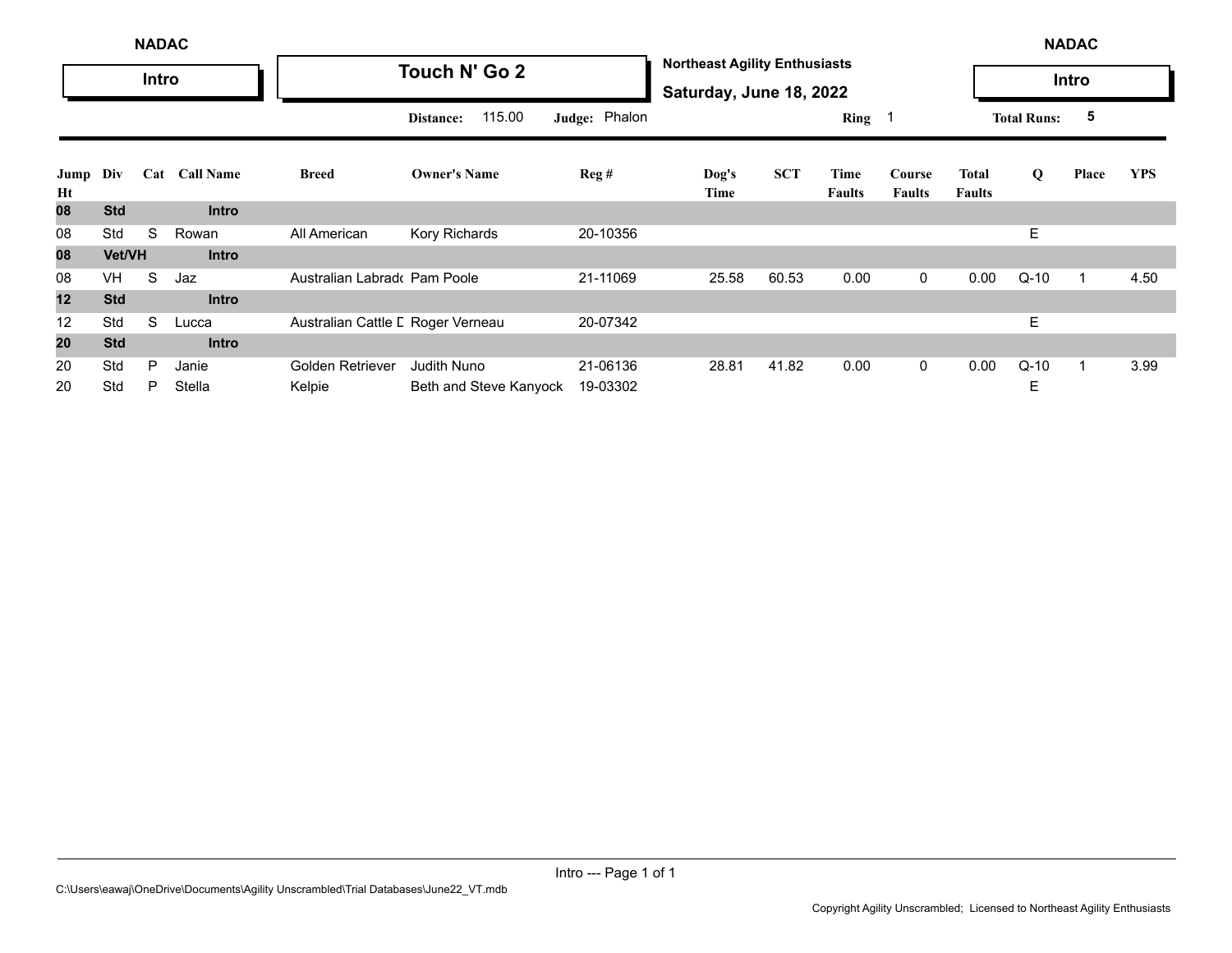|            | <b>NADAC</b><br><b>Novice</b> |   |                      |                                      |                         |                  |                                                                 |            |                       |                         |                               |                    | <b>NADAC</b>  |            |
|------------|-------------------------------|---|----------------------|--------------------------------------|-------------------------|------------------|-----------------------------------------------------------------|------------|-----------------------|-------------------------|-------------------------------|--------------------|---------------|------------|
|            |                               |   |                      |                                      | Touch N' Go 2           |                  | <b>Northeast Agility Enthusiasts</b><br>Saturday, June 18, 2022 |            |                       |                         |                               |                    | <b>Novice</b> |            |
|            |                               |   |                      |                                      | 151.00<br>Distance:     | Judge: Phalon    |                                                                 |            | Ring 1                |                         |                               | <b>Total Runs:</b> | 8             |            |
| Jump<br>Ht | Div                           |   | <b>Cat Call Name</b> | <b>Breed</b>                         | <b>Owner's Name</b>     | $\text{Reg } \#$ | Dog's<br>Time                                                   | <b>SCT</b> | Time<br><b>Faults</b> | Course<br><b>Faults</b> | <b>Total</b><br><b>Faults</b> | Q                  | Place         | <b>YPS</b> |
| 08         | <b>Std</b>                    |   | <b>Nov</b>           |                                      |                         |                  |                                                                 |            |                       |                         |                               |                    |               |            |
| 08         | Std                           | S | Vi                   | All American                         | Erin and Clay Batchelor | 21-01573         |                                                                 |            |                       |                         |                               | E                  |               |            |
| 08         | Vet/VH                        |   | <b>Nov</b>           |                                      |                         |                  |                                                                 |            |                       |                         |                               |                    |               |            |
| 08         | VH                            | S | Malia                | Poodle                               | Caroline McKinney       | 10-04811         | 43.20                                                           | 71.90      | 0.00                  | 30                      | 30.00                         | N                  |               | 3.50       |
| 12         | <b>Std</b>                    |   | <b>Nov</b>           |                                      |                         |                  |                                                                 |            |                       |                         |                               |                    |               |            |
| 12         | Std                           | S | Koala                | Miniature America John Fiske         |                         | 22-06119         | 125.20                                                          | 56.98      | 68.22                 | 40                      | 108.22                        | N                  |               | 1.21       |
| 12         | Std                           | S | Twist                | Shetland Sheepdc Patti Wakeling      |                         | 20-09040         |                                                                 |            |                       |                         |                               | Е                  |               |            |
| 12         | Vet/VH                        |   | <b>Nov</b>           |                                      |                         |                  |                                                                 |            |                       |                         |                               |                    |               |            |
| 12         | Vet                           | P | Spot                 | All American                         | Cindy Schimelpfenig     | 17-08081         | 39.60                                                           | 56.98      | 0.00                  | 0                       | 0.00                          | $Q-10$             | $\mathbf 1$   | 3.81       |
| 16         | <b>Std</b>                    |   | <b>Nov</b>           |                                      |                         |                  |                                                                 |            |                       |                         |                               |                    |               |            |
| 16         | Std                           | S | Eeli                 | English Springer S Cynthia Gilliland |                         | 21-04185         | 66.61                                                           | 52.98      | 13.63                 | 40                      | 53.63                         | N                  |               | 2.27       |
| 16         | Std                           | S | Saige                | <b>Border Collie</b>                 | Maureen deHaan          | 21-07181         |                                                                 |            |                       |                         |                               | Е                  |               |            |
| 16         | Std                           | S | Spit                 | McBorder                             | <b>Ben Philibert</b>    | 17-08133         |                                                                 |            |                       |                         |                               | Е                  |               |            |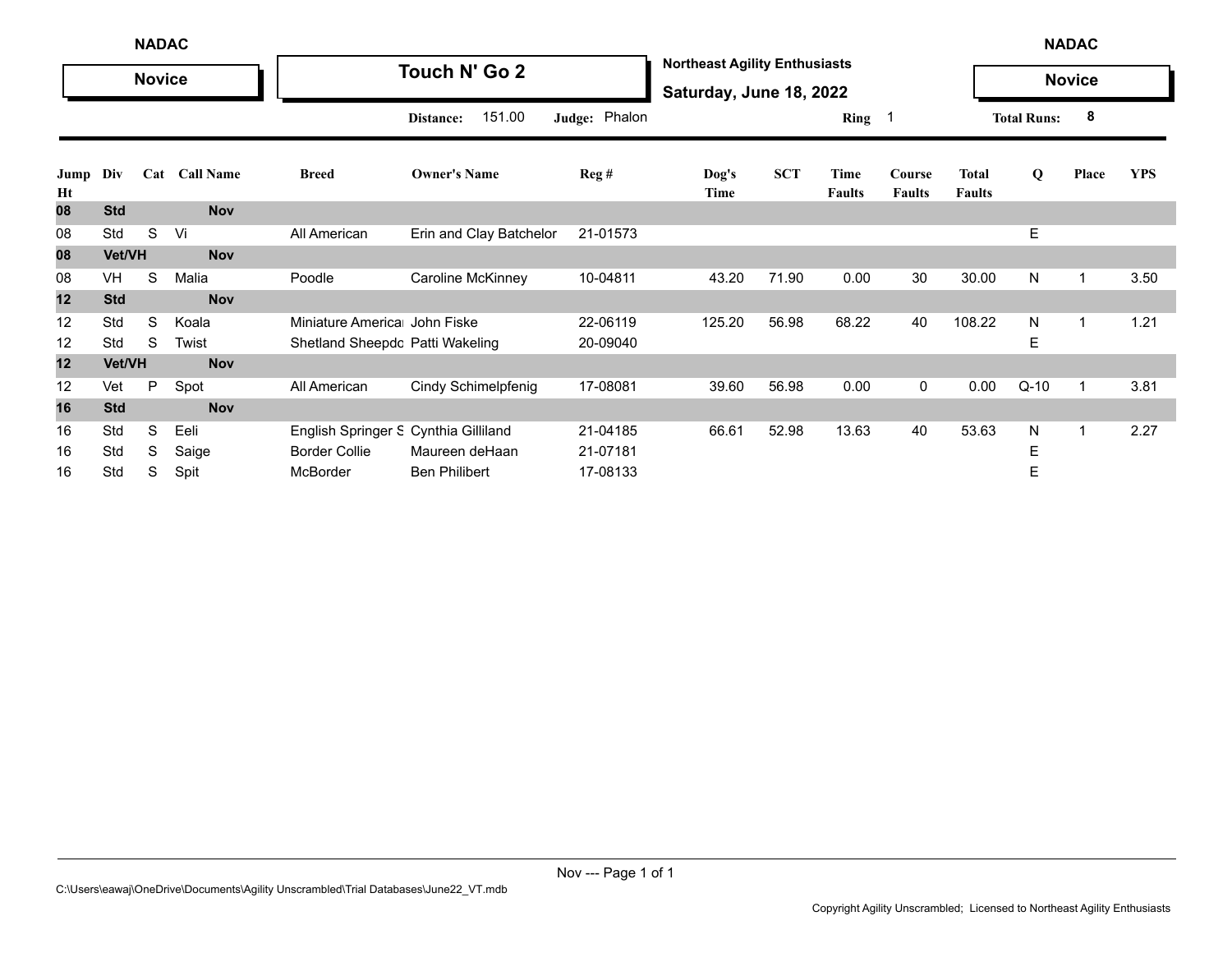|            | <b>NADAC</b> |      |                  |                                 |                     |               |                                                                 |            |                       |                         |                               |                    | <b>NADAC</b> |            |
|------------|--------------|------|------------------|---------------------------------|---------------------|---------------|-----------------------------------------------------------------|------------|-----------------------|-------------------------|-------------------------------|--------------------|--------------|------------|
|            |              | Open |                  |                                 | Touch N' Go 2       |               | <b>Northeast Agility Enthusiasts</b><br>Saturday, June 18, 2022 |            |                       |                         |                               |                    | Open         |            |
|            |              |      |                  |                                 | 151.00<br>Distance: | Judge: Phalon |                                                                 |            | Ring 1                |                         |                               | <b>Total Runs:</b> | 5            |            |
| Jump<br>Ht | Div          | Cat  | <b>Call Name</b> | <b>Breed</b>                    | <b>Owner's Name</b> | Reg#          | Dog's<br>Time                                                   | <b>SCT</b> | Time<br><b>Faults</b> | Course<br><b>Faults</b> | <b>Total</b><br><b>Faults</b> | Q                  | Place        | <b>YPS</b> |
| 12         | <b>Std</b>   |      | Open             |                                 |                     |               |                                                                 |            |                       |                         |                               |                    |              |            |
| 12         | Std          | S    | Archie           | All American                    | Jo Weiss            | 22-03245      | 29.11                                                           | 51.19      | 0.00                  | 10                      | 10.00                         | N                  | 1            | 5.19       |
| 12         | Vet/VH       |      | Open             |                                 |                     |               |                                                                 |            |                       |                         |                               |                    |              |            |
| 12         | Vet          | S    | Sophie           | All American                    | Jo Weiss            | 22-03244      | 30.23                                                           | 51.19      | 0.00                  | $\mathbf 0$             | 0.00                          | $Q-10$             | $\mathbf{1}$ | 5.00       |
| 16         | <b>Std</b>   |      | Open             |                                 |                     |               |                                                                 |            |                       |                         |                               |                    |              |            |
| 16         | Std          | S    | Katty            | German Shepherc Terri Fischer   |                     | 21-03090      | 43.02                                                           | 47.94      | 0.00                  | $\mathbf 0$             | 0.00                          | $Q-10$             | 1            | 3.51       |
| 16         | Std          | S    | Maybelle         | Australian Shephe Heidi Konesko |                     | 21-02112      |                                                                 |            |                       |                         |                               | Е                  |              |            |
| 16         | Vet/VH       |      | Open             |                                 |                     |               |                                                                 |            |                       |                         |                               |                    |              |            |
| 16         | VH           | P    | Whit             | All American                    | Patricia Teden      | 18-03015      | 33.20                                                           | 47.94      | 0.00                  | 20                      | 20.00                         | N                  | 1            | 4.55       |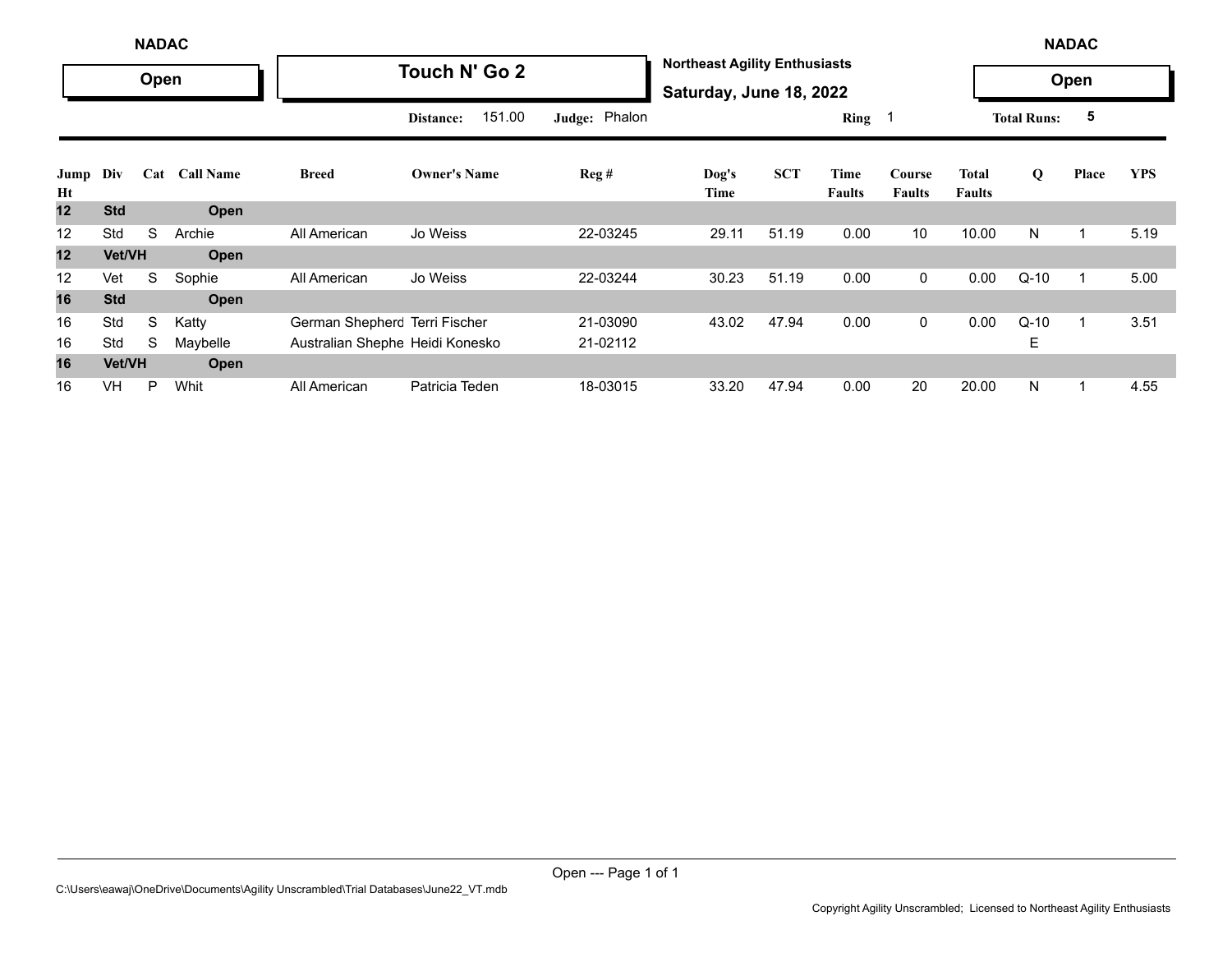|            | <b>NADAC</b><br><b>Elite</b> |             |                       |                                      |                          |               |                                                                 |            |                       |                         |                               |                    | <b>NADAC</b>   |            |
|------------|------------------------------|-------------|-----------------------|--------------------------------------|--------------------------|---------------|-----------------------------------------------------------------|------------|-----------------------|-------------------------|-------------------------------|--------------------|----------------|------------|
|            |                              |             |                       |                                      | <b>Regular 1</b>         |               | <b>Northeast Agility Enthusiasts</b><br>Saturday, June 18, 2022 |            |                       |                         |                               |                    | <b>Elite</b>   |            |
|            |                              |             |                       |                                      | 194.00<br>Distance:      | Judge: Phalon |                                                                 |            | Ring 1                |                         |                               | <b>Total Runs:</b> | 20             |            |
| Jump<br>Ht | Div                          |             | Cat Call Name         | <b>Breed</b>                         | <b>Owner's Name</b>      | Reg #         | Dog's<br>Time                                                   | <b>SCT</b> | Time<br><b>Faults</b> | Course<br><b>Faults</b> | <b>Total</b><br><b>Faults</b> | Q                  | Place          | <b>YPS</b> |
| 04         | Vet/VH                       |             | <b>Elite</b>          |                                      |                          |               |                                                                 |            |                       |                         |                               |                    |                |            |
| 04         | Vet                          | S           | <b>Belle</b>          | Beagle                               | <b>Leeann Peters</b>     | 15-04040      | 68.75                                                           | 88.18      | 0.00                  | 0                       | 0.00                          | $Q-10$             | $\mathbf{1}$   | 2.82       |
| 08         | <b>Std</b>                   |             | <b>Elite</b>          |                                      |                          |               |                                                                 |            |                       |                         |                               |                    |                |            |
| 08         | Std                          | $\mathbb S$ | Rio                   | Shetland Sheepdc Patti Wakeling      |                          | 18-06114      | 43.05                                                           | 79.18      | 0.00                  | 0                       | 0.00                          | $Q-10$             | $\mathbf{1}$   | 4.51       |
| 08         | Vet/VH                       |             | <b>Elite</b>          |                                      |                          |               |                                                                 |            |                       |                         |                               |                    |                |            |
| 08         | Vet                          | S           | Zoe                   | All American                         | Maureen deHaan           | 13-12062      | 61.97                                                           | 79.18      | 0.00                  | 0                       | 0.00                          | $Q-10$             | $\mathbf{1}$   | 3.13       |
| 08         | VH                           | P           | Skipper               | Jack Russell Terri Nancy Hoffman     |                          | 17-02004      |                                                                 |            |                       |                         |                               | Е                  |                |            |
| 08         | Vet                          | $\mathbf S$ | Java                  | <b>Boykin Spaniel</b>                | Sasha Holmes             | 17-08024      |                                                                 |            |                       |                         |                               | E                  |                |            |
| 08         | Vet                          | $\mathbf S$ | Holly                 | Australian Cattle L Danielle Verneau |                          | 16-07070      |                                                                 |            |                       |                         |                               | S                  |                |            |
| 12         | <b>Vet/VH</b>                |             | <b>Elite</b>          |                                      |                          |               |                                                                 |            |                       |                         |                               |                    |                |            |
| 12         | VH                           | S           | Bumpkin               | Feist                                | Penny Sencer             | 11-09603      | 51.04                                                           | 65.76      | 0.00                  | 0                       | 0.00                          | $Q-10$             | $\mathbf{1}$   | 3.80       |
| 12         | Vet                          | $\mathbf S$ | Chica                 | Sato                                 | Tammy Lenski             | 15-11056      | 61.57                                                           | 65.76      | 0.00                  | 10                      | 10.00                         | N                  | $\overline{2}$ | 3.15       |
| 12         | VH                           | $\mathbf S$ | Maeby                 | All American                         | Patricia Teden           | 14-11080      | 74.22                                                           | 65.76      | 8.46                  | 20                      | 28.46                         | ${\sf N}$          | $\mathbf{3}$   | 2.61       |
| 12         | Vet                          | S           | Tekka                 | German Shepherc Terri Fischer        |                          | 13-09090      |                                                                 |            |                       |                         |                               | E                  |                |            |
| 16         | <b>JH</b>                    |             | <b>Elite</b>          |                                      |                          |               |                                                                 |            |                       |                         |                               |                    |                |            |
| 16         | JH                           | P           | Chili                 | Vizsla                               | <b>Alison Martins</b>    | 16-11147      | 55.73                                                           | 60.63      | 0.00                  | 10                      | 10.00                         | N                  | $\mathbf{1}$   | 3.48       |
| 16         | <b>Std</b>                   |             | <b>Elite</b>          |                                      |                          |               |                                                                 |            |                       |                         |                               |                    |                |            |
| 16         | Std                          | $\mathbf S$ | Knox                  | <b>Border Collie</b>                 | Erin and Clay Batchelor  | 16-09081      | 38.35                                                           | 60.63      | 0.00                  | 35                      | 35.00                         | N                  | $\mathbf{1}$   | 5.06       |
| 16         | Std                          | S           | Goose                 | Vizsla                               | Lesli Hyland             | 15-08141      | 53.32                                                           | 60.63      | 0.00                  | 50                      | 50.00                         | ${\sf N}$          | $\overline{2}$ | 3.64       |
| 16         | Std                          | S           | Iris                  | English Springer S Cynthia Gilliland |                          | 17-06085      |                                                                 |            |                       |                         |                               | E                  |                |            |
| 16         | Vet/VH                       |             | <b>Elite</b>          |                                      |                          |               |                                                                 |            |                       |                         |                               |                    |                |            |
| 16         | VH                           | P           | Whit                  | All American                         | Patricia Teden           | 18-03015      | 48.47                                                           | 60.63      | 0.00                  | 0                       | 0.00                          | $Q-10$             | $\mathbf{1}$   | 4.00       |
| 16         | VH                           | P           | Fin                   | Poodle                               | <b>Caroline McKinney</b> | 15-03103      | 59.56                                                           | 60.63      | 0.00                  | 10                      | 10.00                         | N                  | $\overline{c}$ | 3.26       |
| 16         | VH                           | Ρ           | Grizzly               | All American                         | Penny Sencer             | 17-07147      | 64.65                                                           | 60.63      | 4.02                  | 20                      | 24.02                         | N                  | $\sqrt{3}$     | 3.00       |
| 16         | VH<br><b>Std</b>             | Ρ           | Wryly<br><b>Elite</b> | All American                         | Nancy May                | 16-06199      |                                                                 |            |                       |                         |                               | E                  |                |            |
| 20         |                              |             |                       |                                      |                          |               |                                                                 |            |                       |                         |                               |                    |                |            |
| 20         | Std<br>Std                   | P           | Rebel                 | Vizsla                               | <b>Alison Martins</b>    | 16-11146      | 54.98                                                           | 56.23      | 0.00                  | 10                      | 10.00                         | N                  | $\mathbf{1}$   | 3.53       |
| 20         |                              | Ρ           | Ryder                 | Beauceron                            | <b>Ashley Nelms</b>      | 19-11448      | 48.16                                                           | 56.23      | 0.00                  | 40                      | 40.00                         | N                  | $\overline{2}$ | 4.03       |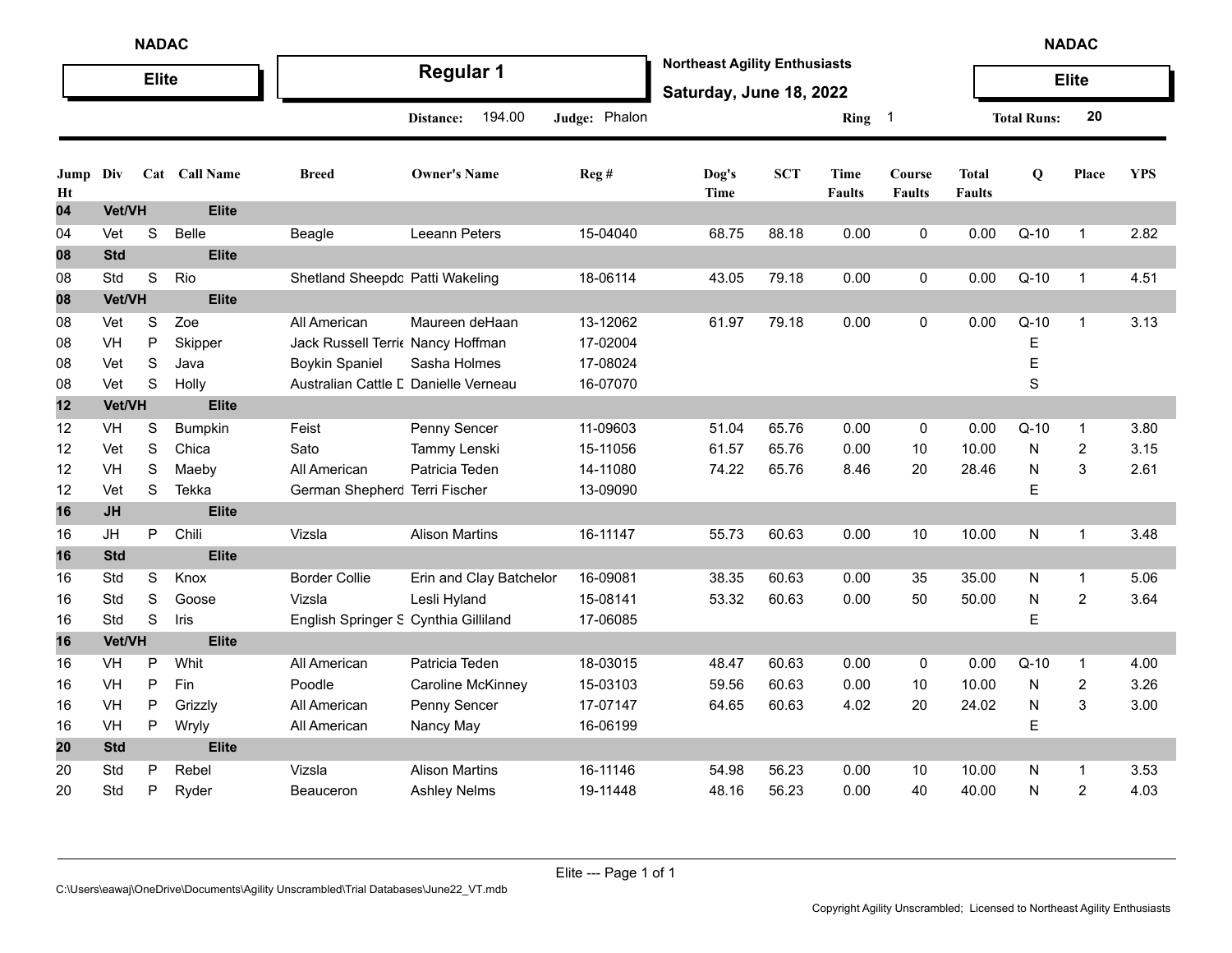|            | <b>NADAC</b> |       |               |                                   |                        |               |                                                                 |            |                       |                         |                        |                    | <b>NADAC</b>   |            |
|------------|--------------|-------|---------------|-----------------------------------|------------------------|---------------|-----------------------------------------------------------------|------------|-----------------------|-------------------------|------------------------|--------------------|----------------|------------|
|            |              | Intro |               |                                   | <b>Regular 1</b>       |               | <b>Northeast Agility Enthusiasts</b><br>Saturday, June 18, 2022 |            |                       |                         |                        |                    | Intro          |            |
|            |              |       |               |                                   | 100.00<br>Distance:    | Judge: Phalon |                                                                 |            | Ring 1                |                         |                        | <b>Total Runs:</b> | 6              |            |
| Jump<br>Ht | Div          |       | Cat Call Name | <b>Breed</b>                      | <b>Owner's Name</b>    | Reg#          | Dog's<br>Time                                                   | <b>SCT</b> | Time<br><b>Faults</b> | Course<br><b>Faults</b> | Total<br><b>Faults</b> | Q                  | Place          | <b>YPS</b> |
| 80         | <b>Std</b>   |       | <b>Intro</b>  |                                   |                        |               |                                                                 |            |                       |                         |                        |                    |                |            |
| 08         | Std          | S     | Rowan         | All American                      | Kory Richards          | 20-10356      |                                                                 |            |                       |                         |                        | E                  |                |            |
| 08         | Vet/VH       |       | <b>Intro</b>  |                                   |                        |               |                                                                 |            |                       |                         |                        |                    |                |            |
| 08         | <b>VH</b>    | S     | Jaz           | Australian Labrado Pam Poole      |                        | 21-11069      |                                                                 |            |                       |                         |                        | E                  |                |            |
| 12         | <b>Std</b>   |       | <b>Intro</b>  |                                   |                        |               |                                                                 |            |                       |                         |                        |                    |                |            |
| 12         | Std          | S     | Kipling       | English Cocker Sr Dee Bort        |                        | 22-04262      | 46.92                                                           | 46.51      | 0.41                  | 20                      | 20.41                  | N                  |                | 2.13       |
| 12         | Std          | S     | Lucca         | Australian Cattle L Roger Verneau |                        | 20-07342      | 47.68                                                           | 46.51      | 1.17                  | 50                      | 51.17                  | N                  | $\overline{2}$ | 2.10       |
| 20         | <b>Std</b>   |       | <b>Intro</b>  |                                   |                        |               |                                                                 |            |                       |                         |                        |                    |                |            |
| 20         | Std          | P     | Janie         | Golden Retriever                  | <b>Judith Nuno</b>     | 21-06136      | 34.27                                                           | 40.00      | 0.00                  | $\mathbf 0$             | 0.00                   | $Q-10$             |                | 2.92       |
| 20         | Std          | P     | Stella        | Kelpie                            | Beth and Steve Kanyock | 19-03302      |                                                                 |            |                       |                         |                        | E                  |                |            |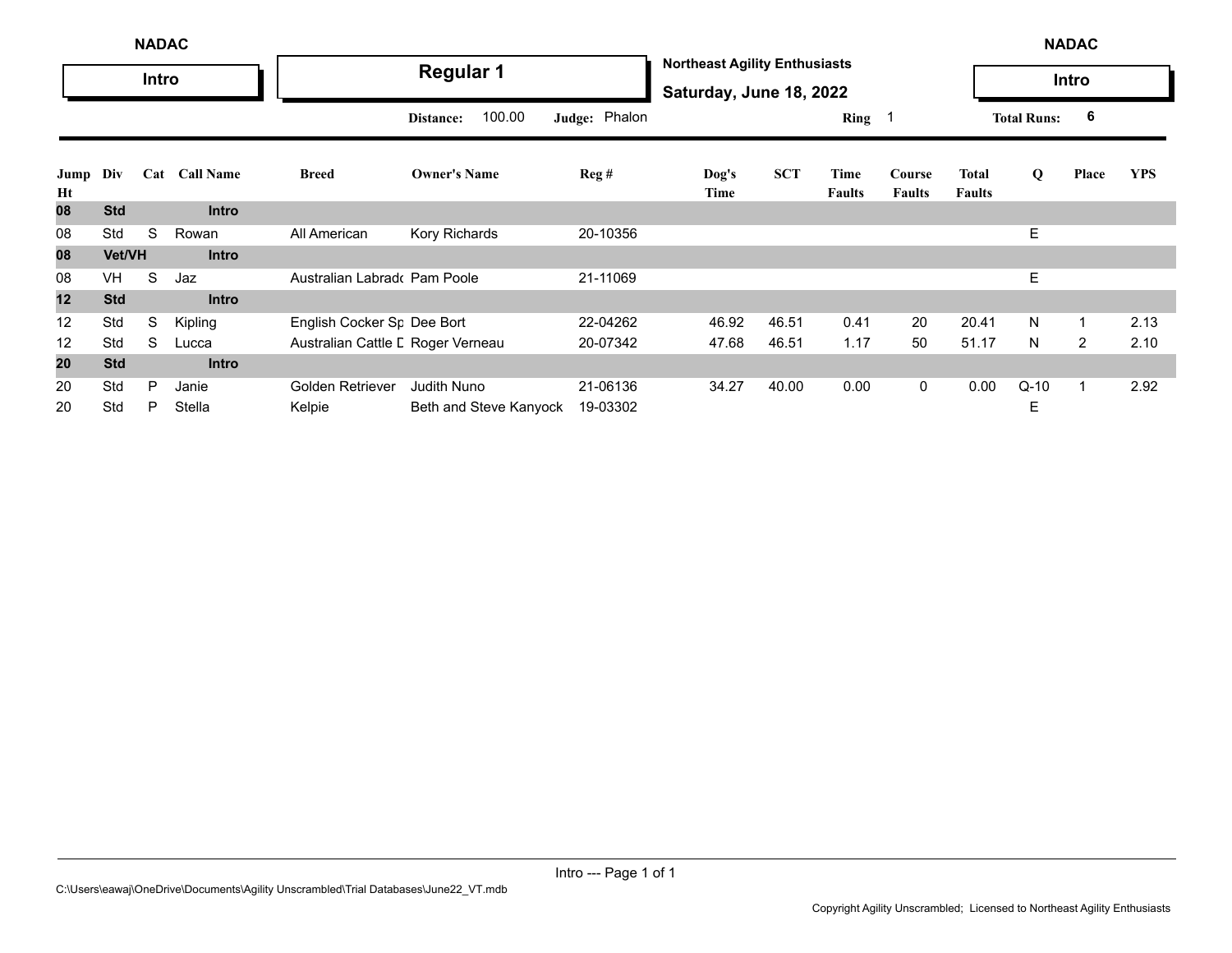|            | <b>NADAC</b><br><b>Novice</b> |     |                  |                                      |                        |                  |                                                                 |            |                       |                         |                               |                    | <b>NADAC</b>            |            |
|------------|-------------------------------|-----|------------------|--------------------------------------|------------------------|------------------|-----------------------------------------------------------------|------------|-----------------------|-------------------------|-------------------------------|--------------------|-------------------------|------------|
|            |                               |     |                  |                                      | <b>Regular 1</b>       |                  | <b>Northeast Agility Enthusiasts</b><br>Saturday, June 18, 2022 |            |                       |                         |                               |                    | <b>Novice</b>           |            |
|            |                               |     |                  |                                      | 145.00<br>Distance:    | Judge: Phalon    |                                                                 |            | Ring                  |                         |                               | <b>Total Runs:</b> | 9                       |            |
| Jump<br>Ht | Div                           | Cat | <b>Call Name</b> | <b>Breed</b>                         | <b>Owner's Name</b>    | $\text{Reg } \#$ | Dog's<br>Time                                                   | <b>SCT</b> | Time<br><b>Faults</b> | Course<br><b>Faults</b> | <b>Total</b><br><b>Faults</b> | Q                  | Place                   | <b>YPS</b> |
| 08         | Vet/VH                        |     | <b>Nov</b>       |                                      |                        |                  |                                                                 |            |                       |                         |                               |                    |                         |            |
| 08         | <b>VH</b>                     | S   | Tres             | Beagle                               | <b>Ed Peters</b>       | 18-12025         | 85.98                                                           | 72.50      | 13.48                 | 40                      | 53.48                         | N                  | 1                       | 1.69       |
| 12         | <b>Std</b>                    |     | <b>Nov</b>       |                                      |                        |                  |                                                                 |            |                       |                         |                               |                    |                         |            |
| 12         | Std                           | S   | Twist            | Shetland Sheepdc Patti Wakeling      |                        | 20-09040         | 44.56                                                           | 60.42      | 0.00                  | 20                      | 20.00                         | N                  | 1                       | 3.25       |
| 12         | Std                           | S   | Koala            | Miniature America John Fiske         |                        | 22-06119         | 78.11                                                           | 60.42      | 17.69                 | 50                      | 67.69                         | N                  | $\overline{2}$          | 1.86       |
| 12         | Vet/VH                        |     | <b>Nov</b>       |                                      |                        |                  |                                                                 |            |                       |                         |                               |                    |                         |            |
| 12         | Vet                           | P   | Spot             | All American                         | Cindy Schimelpfenig    | 17-08081         | 43.16                                                           | 60.42      | 0.00                  | $\mathbf 0$             | 0.00                          | $Q-10$             | $\overline{\mathbf{1}}$ | 3.36       |
| 12         | VH                            | P   | Shir             | Poodle                               | <b>Isabel Danforth</b> | 18-08021         |                                                                 |            |                       |                         |                               | Е                  |                         |            |
| 16         | <b>Std</b>                    |     | <b>Nov</b>       |                                      |                        |                  |                                                                 |            |                       |                         |                               |                    |                         |            |
| 16         | Std                           | S   | Maybelle         | Australian Shephe Heidi Konesko      |                        | 21-02112         | 28.21                                                           | 55.77      | 0.00                  | $\mathbf{0}$            | 0.00                          | $Q-10$             | 1                       | 5.14       |
| 16         | Std                           | S   | Katty            | German Shepherc Terri Fischer        |                        | 21-03090         | 30.58                                                           | 55.77      | 0.00                  | 0                       | 0.00                          | $Q-10$             | 2                       | 4.74       |
| 16         | Std                           | S   | Eeli             | English Springer S Cynthia Gilliland |                        | 21-04185         | 60.17                                                           | 55.77      | 4.40                  | 0                       | 4.40                          | $Q-5$              | 3                       | 2.41       |
| 16         | Std                           | S   | Saige            | <b>Border Collie</b>                 | Maureen deHaan         | 21-07181         |                                                                 |            |                       |                         |                               | E                  |                         |            |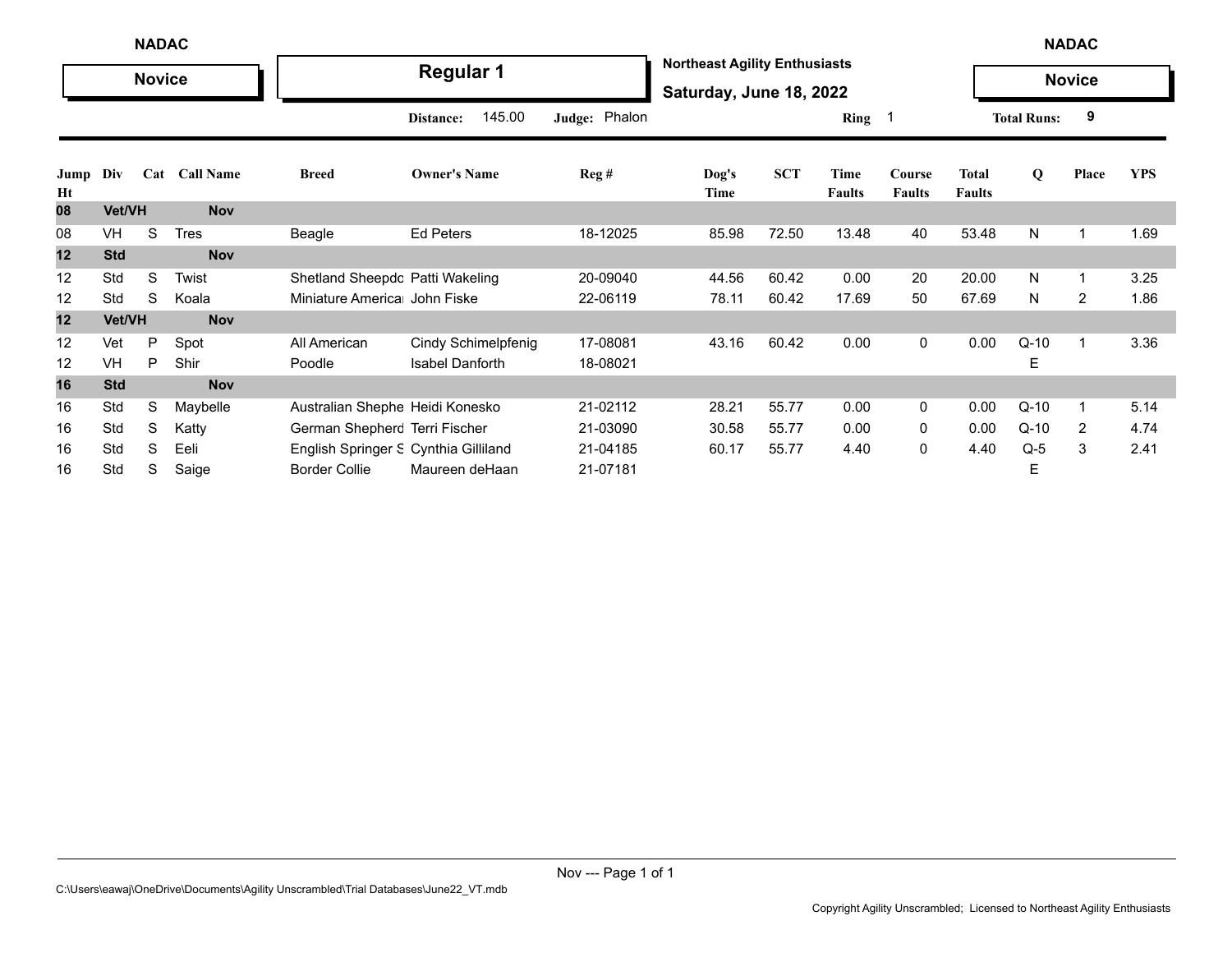|            |            | <b>NADAC</b> |                  |              |                      |               |                                                                 |            |                       |                         |                        |                    | <b>NADAC</b> |            |
|------------|------------|--------------|------------------|--------------|----------------------|---------------|-----------------------------------------------------------------|------------|-----------------------|-------------------------|------------------------|--------------------|--------------|------------|
|            |            | Open         |                  |              | <b>Regular 1</b>     |               | <b>Northeast Agility Enthusiasts</b><br>Saturday, June 18, 2022 |            |                       |                         |                        |                    | Open         |            |
|            |            |              |                  |              | 142.00<br>Distance:  | Judge: Phalon |                                                                 |            | Ring 1                |                         |                        | <b>Total Runs:</b> | 3            |            |
| Jump<br>Ht | Div        | Cat          | <b>Call Name</b> | <b>Breed</b> | <b>Owner's Name</b>  | Reg#          | Dog's<br>Time                                                   | <b>SCT</b> | Time<br><b>Faults</b> | Course<br><b>Faults</b> | Total<br><b>Faults</b> | Q                  | Place        | <b>YPS</b> |
| 12         | <b>Std</b> |              | Open             |              |                      |               |                                                                 |            |                       |                         |                        |                    |              |            |
| 12         | Std        | S            | Archie           | All American | Jo Weiss             | 22-03245      | 32.91                                                           | 53.58      | 0.00                  | 0                       | 0.00                   | $Q-10$             |              | 4.31       |
| 12         | Vet/VH     |              | Open             |              |                      |               |                                                                 |            |                       |                         |                        |                    |              |            |
| 12         | Vet        | S            | Sophie           | All American | Jo Weiss             | 22-03244      | 33.51                                                           | 53.58      | 0.00                  | 0                       | 0.00                   | $Q-10$             |              | 4.24       |
| 16         | <b>Std</b> |              | Open             |              |                      |               |                                                                 |            |                       |                         |                        |                    |              |            |
| 16         | Std        | S            | Spit             | McBorder     | <b>Ben Philibert</b> | 17-08133      |                                                                 |            |                       |                         |                        | E                  |              |            |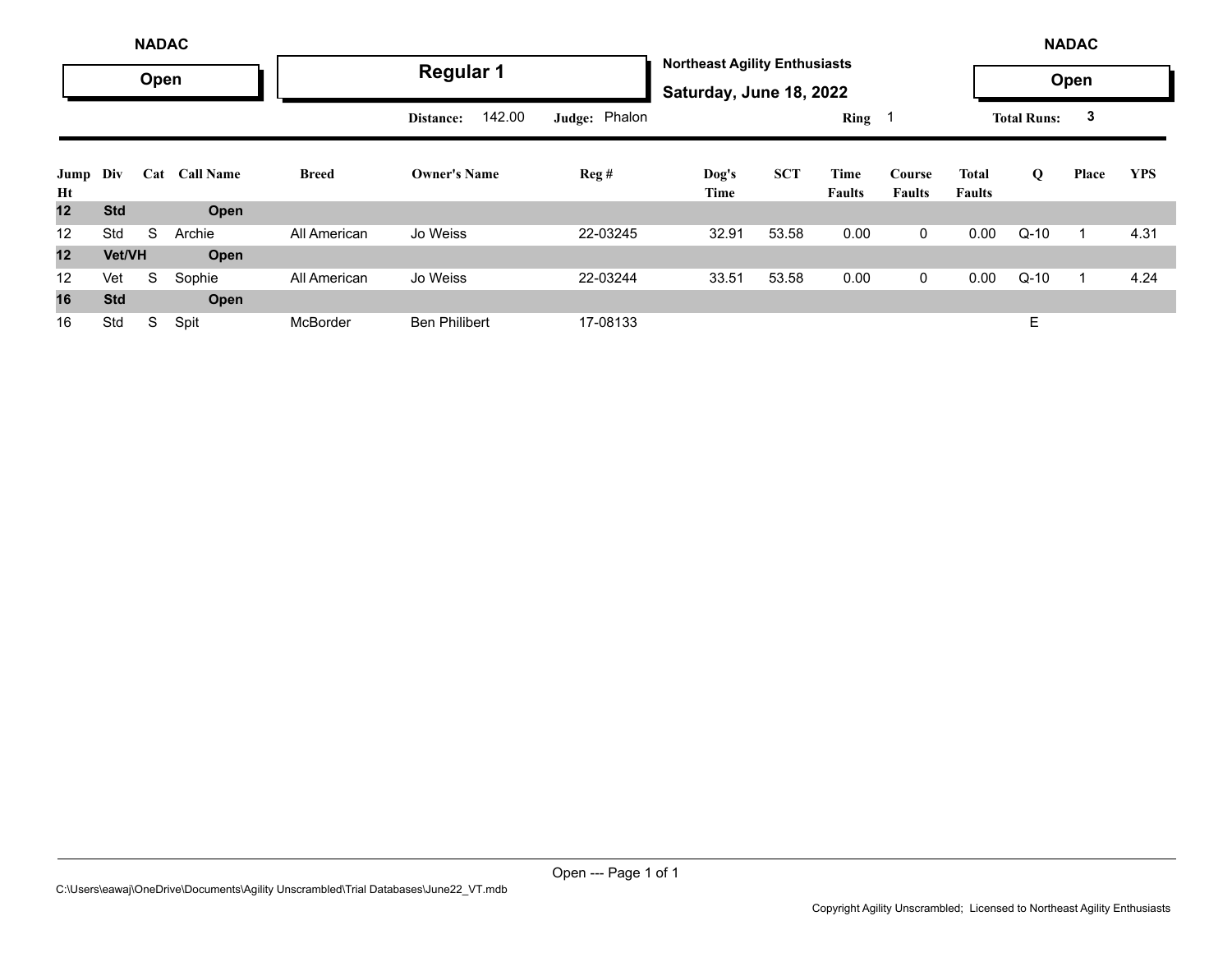|            |            | <b>NADAC</b> |                  |                                      |                         |               |                                                                 |            |                       |                         |                               |                    | <b>NADAC</b>   |            |
|------------|------------|--------------|------------------|--------------------------------------|-------------------------|---------------|-----------------------------------------------------------------|------------|-----------------------|-------------------------|-------------------------------|--------------------|----------------|------------|
|            |            | <b>Elite</b> |                  |                                      | <b>Regular 2</b>        |               | <b>Northeast Agility Enthusiasts</b><br>Saturday, June 18, 2022 |            |                       |                         |                               |                    | <b>Elite</b>   |            |
|            |            |              |                  |                                      | 194.00<br>Distance:     | Judge: Phalon |                                                                 |            | Ring 1                |                         |                               | <b>Total Runs:</b> | 17             |            |
| Jump<br>Ht | Div        |              | Cat Call Name    | <b>Breed</b>                         | <b>Owner's Name</b>     | Reg#          | Dog's<br>Time                                                   | <b>SCT</b> | Time<br><b>Faults</b> | Course<br><b>Faults</b> | <b>Total</b><br><b>Faults</b> | Q                  | Place          | <b>YPS</b> |
| 08         | <b>Std</b> |              | <b>Elite</b>     |                                      |                         |               |                                                                 |            |                       |                         |                               |                    |                |            |
| 08         | Std        | $\mathbf S$  | Rio              | Shetland Sheepdc Patti Wakeling      |                         | 18-06114      |                                                                 |            |                       |                         |                               | E                  |                |            |
| 08         | Vet/VH     |              | <b>Elite</b>     |                                      |                         |               |                                                                 |            |                       |                         |                               |                    |                |            |
| 08         | Vet        | S            | Java             | <b>Boykin Spaniel</b>                | Sasha Holmes            | 17-08024      | 56.79                                                           | 79.18      | 0.00                  | 0                       | 0.00                          | $Q-10$             | $\mathbf{1}$   | 3.42       |
| 08         | VH         | $\mathsf{P}$ | Skipper          | Jack Russell Terri Nancy Hoffman     |                         | 17-02004      |                                                                 |            |                       |                         |                               | $\mathbf S$        |                |            |
| 08         | Vet        | $\mathbb S$  | Holly            | Australian Cattle L Danielle Verneau |                         | 16-07070      |                                                                 |            |                       |                         |                               | S                  |                |            |
| 12         | Vet/VH     |              | <b>Elite</b>     |                                      |                         |               |                                                                 |            |                       |                         |                               |                    |                |            |
| 12         | Vet        | S            | Tekka            | German Shepherc Terri Fischer        |                         | 13-09090      | 37.52                                                           | 65.76      | 0.00                  | 10                      | 10.00                         | N                  | $\mathbf{1}$   | 5.17       |
| 12         | Vet        | S            | Chica            | Sato                                 | Tammy Lenski            | 15-11056      |                                                                 |            |                       |                         |                               | Е                  |                |            |
| 12         | Vet        | S            | <b>Fitzroy P</b> | All American                         | Mary Phalon             | 13-12059      |                                                                 |            |                       |                         |                               | E                  |                |            |
| 16         | <b>JH</b>  |              | <b>Elite</b>     |                                      |                         |               |                                                                 |            |                       |                         |                               |                    |                |            |
| 16         | JH         | P            | Chili            | Vizsla                               | <b>Alison Martins</b>   | 16-11147      | 59.66                                                           | 60.63      | 0.00                  | 0                       | 0.00                          | $Q-10$             | $\mathbf 1$    | 3.25       |
| 16         | <b>Std</b> |              | <b>Elite</b>     |                                      |                         |               |                                                                 |            |                       |                         |                               |                    |                |            |
| 16         | Std        | S            | Knox             | <b>Border Collie</b>                 | Erin and Clay Batchelor | 16-09081      | 32.52                                                           | 60.63      | 0.00                  | 0                       | 0.00                          | $Q-10$             | $\mathbf{1}$   | 5.97       |
| 16         | Std        | S            | Goose            | Vizsla                               | Lesli Hyland            | 15-08141      | 60.79                                                           | 60.63      | 0.16                  | 80                      | 80.16                         | N                  | 2              | 3.19       |
| 16         | Std        | S            | Iris             | English Springer S Cynthia Gilliland |                         | 17-06085      |                                                                 |            |                       |                         |                               | E.                 |                |            |
| 16         | Vet/VH     |              | <b>Elite</b>     |                                      |                         |               |                                                                 |            |                       |                         |                               |                    |                |            |
| 16         | VH         | P            | Wryly            | All American                         | Nancy May               | 16-06199      | 36.59                                                           | 60.63      | 0.00                  | 0                       | 0.00                          | $Q-10$             | 1              | 5.30       |
| 16         | VH         | P            | Fin              | Poodle                               | Caroline McKinney       | 15-03103      | 39.38                                                           | 60.63      | 0.00                  | 0                       | 0.00                          | $Q-10$             | 2              | 4.93       |
| 16         | VH         | $\mathsf{P}$ | Grizzly          | All American                         | Penny Sencer            | 17-07147      | 59.00                                                           | 60.63      | 0.00                  | 10                      | 10.00                         | N                  | 3              | 3.29       |
| 16         | VH         | P            | Whit             | All American                         | Patricia Teden          | 18-03015      | 59.66                                                           | 60.63      | 0.00                  | 10                      | 10.00                         | N                  | 4              | 3.25       |
| 20         | <b>Std</b> |              | <b>Elite</b>     |                                      |                         |               |                                                                 |            |                       |                         |                               |                    |                |            |
| 20         | Std        | P            | Rebel            | Vizsla                               | <b>Alison Martins</b>   | 16-11146      | 49.89                                                           | 56.23      | 0.00                  | 0                       | 0.00                          | $Q-10$             | $\mathbf{1}$   | 3.89       |
| 20         | Std        | P            | Ryder            | Beauceron                            | <b>Ashley Nelms</b>     | 19-11448      | 44.01                                                           | 56.23      | 0.00                  | 110                     | 110.00                        | N                  | $\overline{c}$ | 4.41       |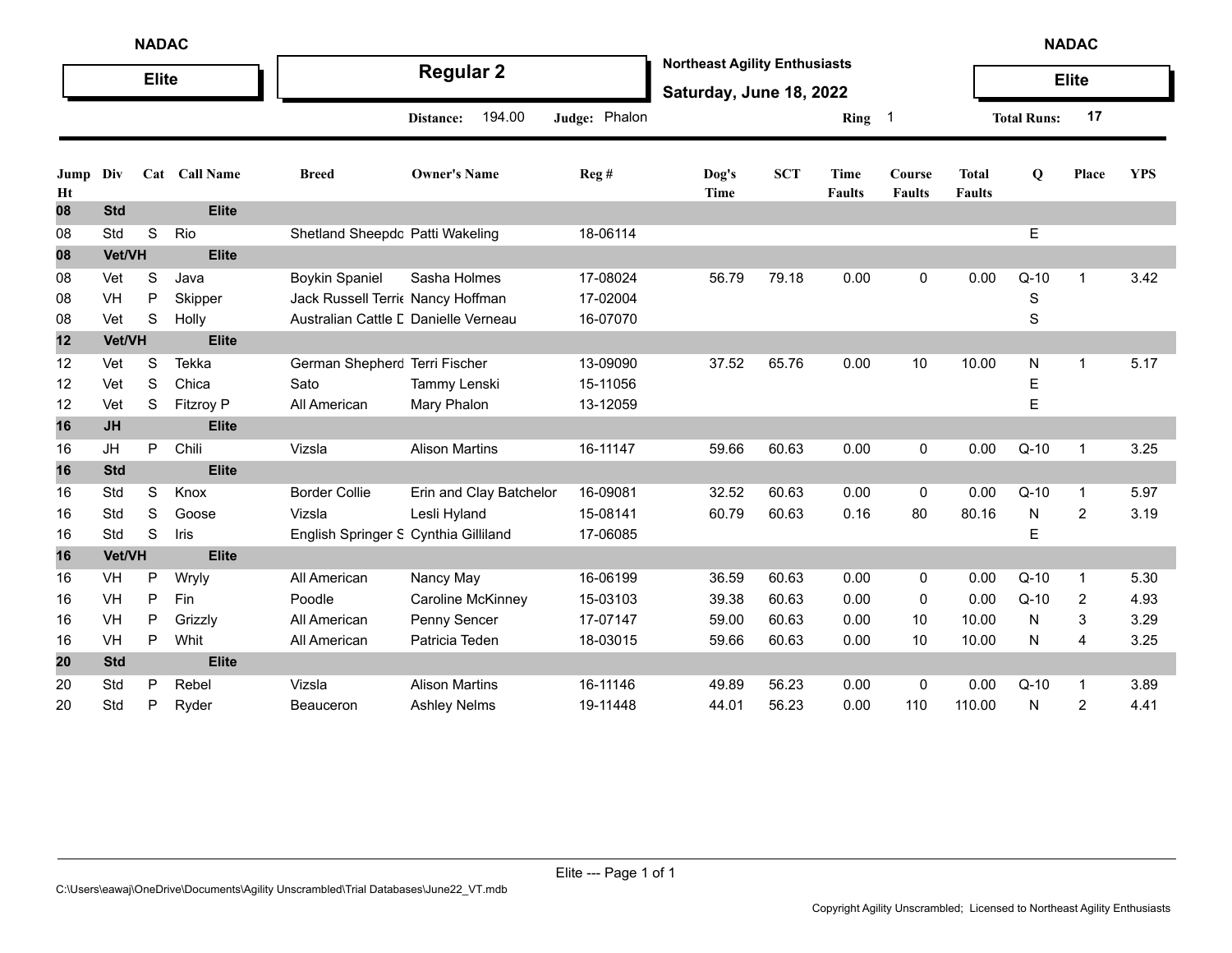|            |            | <b>NADAC</b> |               |                                   |                        |               |                                                                 |            |                       |                         |                               |                    | <b>NADAC</b> |            |
|------------|------------|--------------|---------------|-----------------------------------|------------------------|---------------|-----------------------------------------------------------------|------------|-----------------------|-------------------------|-------------------------------|--------------------|--------------|------------|
|            |            | Intro        |               |                                   | <b>Regular 2</b>       |               | <b>Northeast Agility Enthusiasts</b><br>Saturday, June 18, 2022 |            |                       |                         |                               |                    | Intro        |            |
|            |            |              |               |                                   | 100.00<br>Distance:    | Judge: Phalon |                                                                 |            | Ring $1$              |                         |                               | <b>Total Runs:</b> | 6            |            |
| Jump<br>Ht | Div        |              | Cat Call Name | <b>Breed</b>                      | <b>Owner's Name</b>    | Reg#          | Dog's<br>Time                                                   | <b>SCT</b> | Time<br><b>Faults</b> | Course<br><b>Faults</b> | <b>Total</b><br><b>Faults</b> | Q                  | Place        | <b>YPS</b> |
| 80         | <b>Std</b> |              | <b>Intro</b>  |                                   |                        |               |                                                                 |            |                       |                         |                               |                    |              |            |
| 08         | Std        | S            | Rowan         | All American                      | Kory Richards          | 20-10356      |                                                                 |            |                       |                         |                               | E.                 |              |            |
| 08         | Vet/VH     |              | <b>Intro</b>  |                                   |                        |               |                                                                 |            |                       |                         |                               |                    |              |            |
| 08         | VH         | S            | Jaz           | Australian Labrado Pam Poole      |                        | 21-11069      |                                                                 |            |                       |                         |                               | E.                 |              |            |
| 12         | <b>Std</b> |              | <b>Intro</b>  |                                   |                        |               |                                                                 |            |                       |                         |                               |                    |              |            |
| 12         | Std        | S            | Kipling       | English Cocker Sr Dee Bort        |                        | 22-04262      | 29.19                                                           | 46.51      | 0.00                  | $\mathbf{0}$            | 0.00                          | $Q-10$             |              | 3.43       |
| 12         | Std        | S            | Lucca         | Australian Cattle L Roger Verneau |                        | 20-07342      |                                                                 |            |                       |                         |                               | Ε                  |              |            |
| 20         | <b>Std</b> |              | <b>Intro</b>  |                                   |                        |               |                                                                 |            |                       |                         |                               |                    |              |            |
| 20         | Std        | P            | Janie         | Golden Retriever                  | Judith Nuno            | 21-06136      | 31.27                                                           | 40.00      | 0.00                  | $\mathbf 0$             | 0.00                          | $Q-10$             | 1            | 3.20       |
| 20         | Std        | P            | Stella        | Kelpie                            | Beth and Steve Kanyock | 19-03302      |                                                                 |            |                       |                         |                               | Е                  |              |            |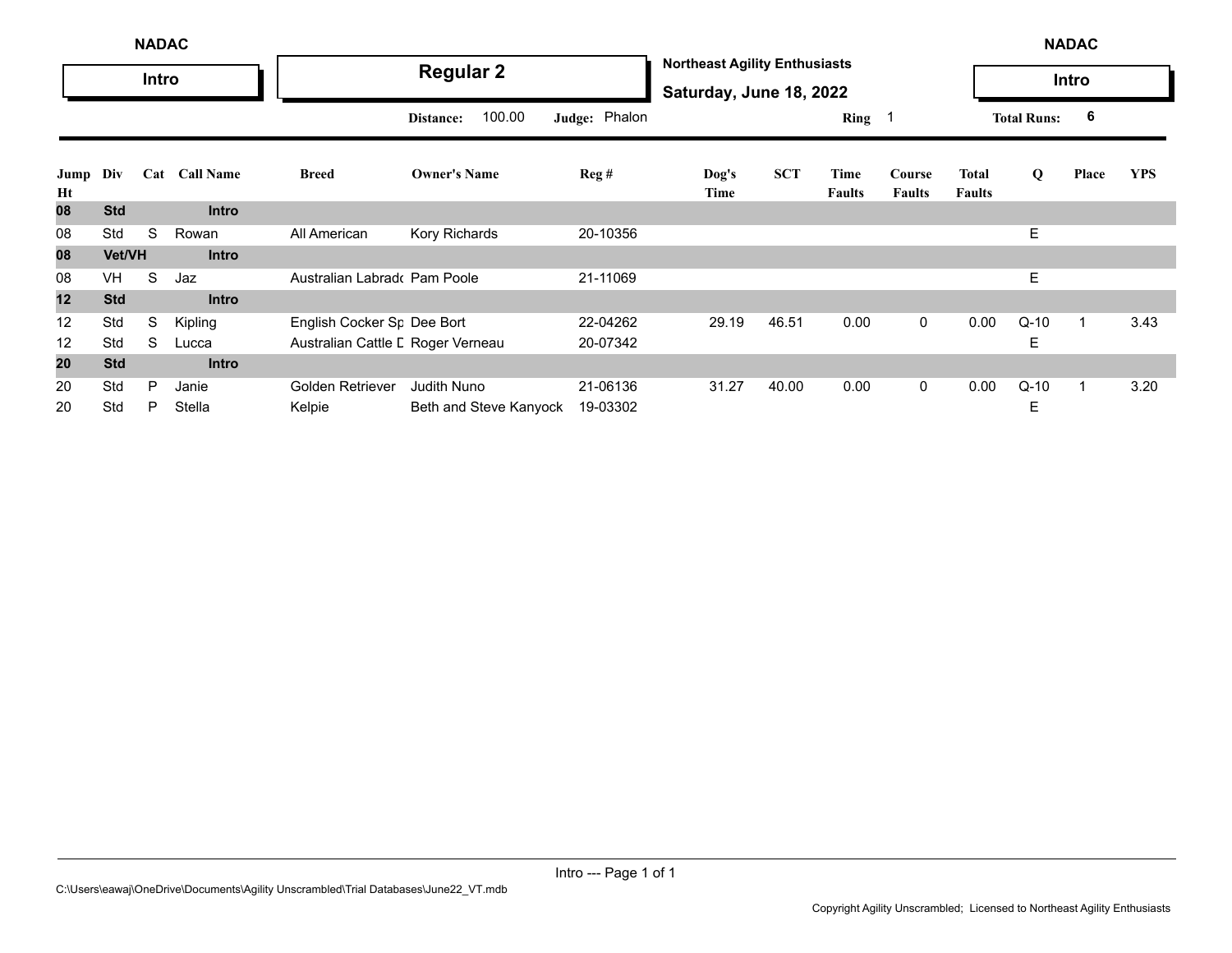|            | <b>NADAC</b>  |   |               |                                      |                        |               |                                                                 |            |                       |                         | <b>NADAC</b>           |                    |                |            |
|------------|---------------|---|---------------|--------------------------------------|------------------------|---------------|-----------------------------------------------------------------|------------|-----------------------|-------------------------|------------------------|--------------------|----------------|------------|
|            | <b>Novice</b> |   |               |                                      | <b>Regular 2</b>       |               | <b>Northeast Agility Enthusiasts</b><br>Saturday, June 18, 2022 |            |                       |                         |                        |                    | <b>Novice</b>  |            |
|            |               |   |               |                                      | 145.00<br>Distance:    | Judge: Phalon |                                                                 |            | $Ring \t1$            |                         |                        | <b>Total Runs:</b> |                |            |
| Jump<br>Ht | Div           |   | Cat Call Name | <b>Breed</b>                         | <b>Owner's Name</b>    | Reg#          | $\log's$<br>Time                                                | <b>SCT</b> | Time<br><b>Faults</b> | Course<br><b>Faults</b> | Total<br><b>Faults</b> | Q                  | Place          | <b>YPS</b> |
| 12         | <b>Std</b>    |   | <b>Nov</b>    |                                      |                        |               |                                                                 |            |                       |                         |                        |                    |                |            |
| 12         | Std           | S | Koala         | Miniature America John Fiske         |                        | 22-06119      | 49.46                                                           | 60.42      | 0.00                  | 50                      | 50.00                  | N                  |                | 2.93       |
| 12         | Std           | S | Twist         | Shetland Sheepdc Patti Wakeling      |                        | 20-09040      |                                                                 |            |                       |                         |                        | E                  |                |            |
| 12         | Vet/VH        |   | <b>Nov</b>    |                                      |                        |               |                                                                 |            |                       |                         |                        |                    |                |            |
| 12         | <b>VH</b>     | P | Shir          | Poodle                               | <b>Isabel Danforth</b> | 18-08021      | 62.25                                                           | 60.42      | 1.83                  | 50                      | 51.83                  | N                  | 1              | 2.33       |
| 16         | <b>Std</b>    |   | <b>Nov</b>    |                                      |                        |               |                                                                 |            |                       |                         |                        |                    |                |            |
| 16         | Std           | S | Katty         | German Shepherc Terri Fischer        |                        | 21-03090      | 29.10                                                           | 55.77      | 0.00                  | 0                       | 0.00                   | $Q-10$             |                | 4.98       |
| 16         | Std           | S | Maybelle      | Australian Shephe Heidi Konesko      |                        | 21-02112      | 36.50                                                           | 55.77      | 0.00                  | 0                       | 0.00                   | $Q-10$             | $\overline{2}$ | 3.97       |
| 16         | Std           | S | Saige         | <b>Border Collie</b>                 | Maureen deHaan         | 21-07181      |                                                                 |            |                       |                         |                        | Е                  |                |            |
| 16         | Std           | S | Eeli          | English Springer S Cynthia Gilliland |                        | 21-04185      |                                                                 |            |                       |                         |                        | E                  |                |            |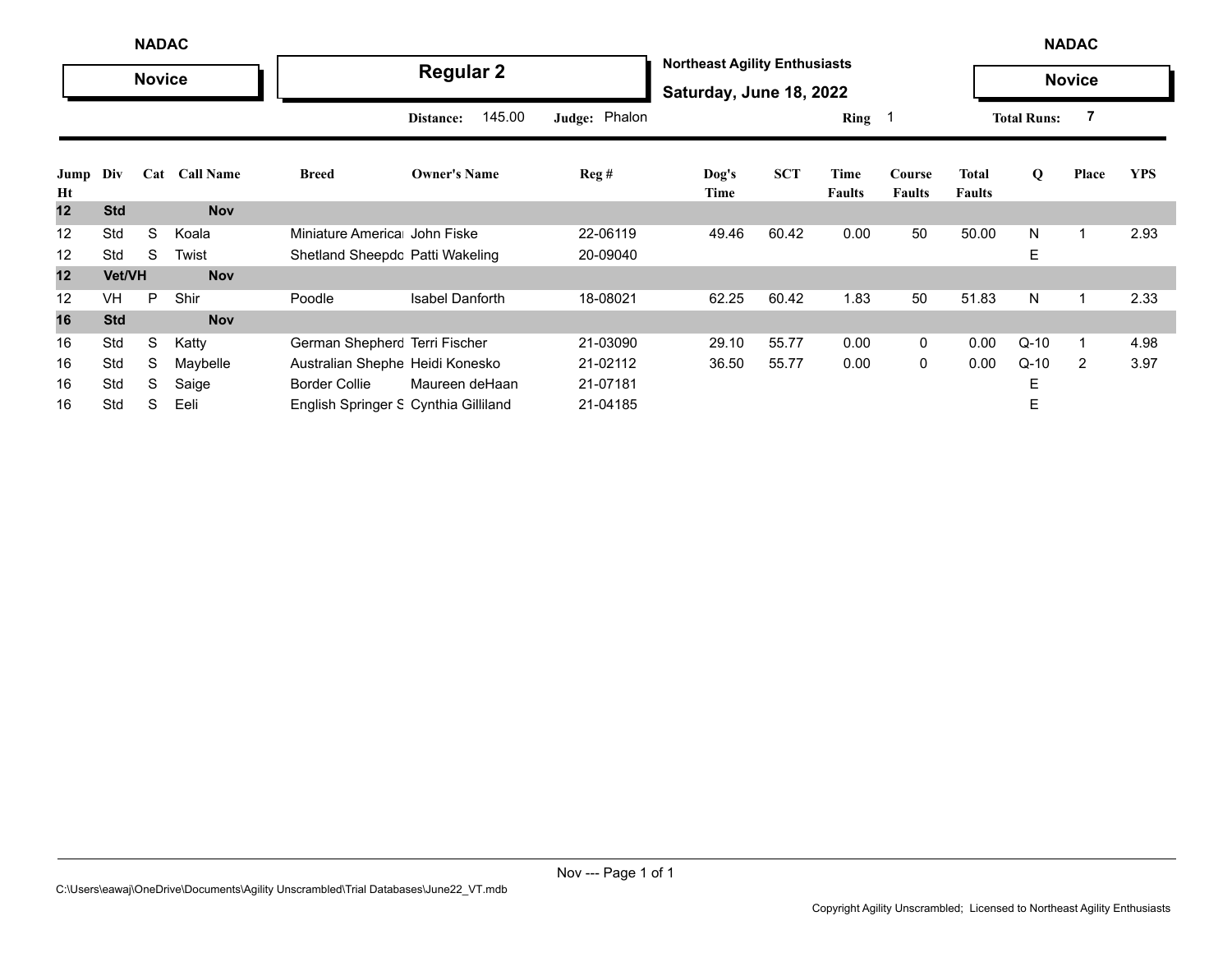|            |            | <b>NADAC</b> |                  |              |                      |               |                                                                 |            |                       |                         |                        |                    | <b>NADAC</b> |            |
|------------|------------|--------------|------------------|--------------|----------------------|---------------|-----------------------------------------------------------------|------------|-----------------------|-------------------------|------------------------|--------------------|--------------|------------|
|            |            | Open         |                  |              | <b>Regular 2</b>     |               | <b>Northeast Agility Enthusiasts</b><br>Saturday, June 18, 2022 |            |                       |                         |                        |                    | Open         |            |
|            |            |              |                  |              | 142.00<br>Distance:  | Judge: Phalon |                                                                 |            | Ring 1                |                         |                        | <b>Total Runs:</b> | 3            |            |
| Jump<br>Ht | Div        | Cat          | <b>Call Name</b> | <b>Breed</b> | <b>Owner's Name</b>  | Reg#          | Dog's<br>Time                                                   | <b>SCT</b> | Time<br><b>Faults</b> | Course<br><b>Faults</b> | Total<br><b>Faults</b> | Q                  | Place        | <b>YPS</b> |
| 12         | <b>Std</b> |              | Open             |              |                      |               |                                                                 |            |                       |                         |                        |                    |              |            |
| 12         | Std        | S            | Archie           | All American | Jo Weiss             | 22-03245      | 25.45                                                           | 53.58      | 0.00                  | 0                       | 0.00                   | $Q-10$             |              | 5.58       |
| 12         | Vet/VH     |              | Open             |              |                      |               |                                                                 |            |                       |                         |                        |                    |              |            |
| 12         | Vet        | S            | Sophie           | All American | Jo Weiss             | 22-03244      | 31.47                                                           | 53.58      | 0.00                  | 0                       | 0.00                   | $Q-10$             |              | 4.51       |
| 16         | <b>Std</b> |              | Open             |              |                      |               |                                                                 |            |                       |                         |                        |                    |              |            |
| 16         | Std        | S            | Spit             | McBorder     | <b>Ben Philibert</b> | 17-08133      |                                                                 |            |                       |                         |                        | E                  |              |            |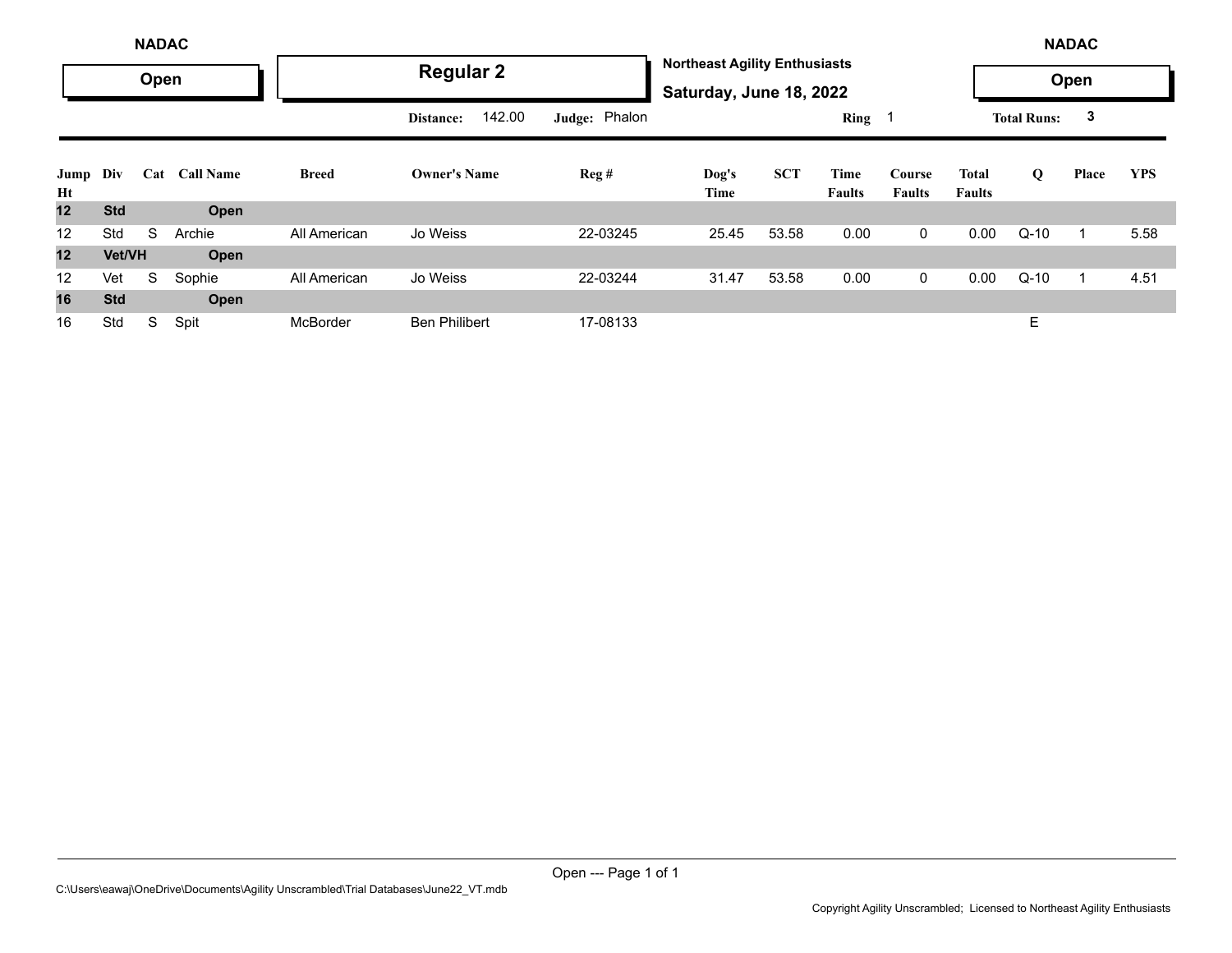|            |            | <b>NADAC</b> |                |                                      |                         |               |                                                                 |                              |                            |                    | <b>NADAC</b> |            |
|------------|------------|--------------|----------------|--------------------------------------|-------------------------|---------------|-----------------------------------------------------------------|------------------------------|----------------------------|--------------------|--------------|------------|
|            |            | <b>Elite</b> |                |                                      | <b>Chances 1</b>        |               | <b>Northeast Agility Enthusiasts</b><br>Saturday, June 18, 2022 |                              |                            |                    | <b>Elite</b> |            |
|            |            |              |                |                                      | Distance:               | Judge: Phalon |                                                                 | Ring                         | $\overline{\phantom{0}}$ 1 | <b>Total Runs:</b> | 13           |            |
| Jump<br>Ht | Div        |              | Cat Call Name  | <b>Breed</b>                         | <b>Owner's Name</b>     | Reg #         | Dog's<br>Time                                                   | <b>Time</b><br><b>Faults</b> | Course<br><b>Faults</b>    | Q                  | Place        | <b>YPS</b> |
| 08         | <b>Std</b> |              | <b>Elite</b>   |                                      |                         |               |                                                                 |                              |                            |                    |              |            |
| 08         | Std        | S            | Rio            | Shetland Sheepdc Patti Wakeling      |                         | 18-06114      | 40.00                                                           | On time                      | Faults                     | N                  |              |            |
| 08         | Vet/VH     |              | <b>Elite</b>   |                                      |                         |               |                                                                 |                              |                            |                    |              |            |
| 08         | Vet        | S            | Zoe            | All American                         | Maureen deHaan          | 13-12062      | 40.00                                                           | On time                      | Faults                     | N                  |              |            |
| 08         | VH         | P            | Skipper        | Jack Russell Terric Nancy Hoffman    |                         | 17-02004      |                                                                 |                              |                            | E                  |              |            |
| 08         | Vet        | S            | Holly          | Australian Cattle L Danielle Verneau |                         | 16-07070      |                                                                 |                              |                            | S                  |              |            |
| 12         | Vet/VH     |              | <b>Elite</b>   |                                      |                         |               |                                                                 |                              |                            |                    |              |            |
| 12         | Vet        | S            | Chica          | Sato                                 | Tammy Lenski            | 15-11056      | 40.00                                                           | On time                      | Faults                     | N                  |              |            |
| 12         | Vet        | P            | Jinx           | <b>Border Collie</b>                 | Erin and Clay Batchelor | 16-03051      | 40.00                                                           | On time                      | Faults                     | N                  |              |            |
| 12         | VH         | S            | <b>Bumpkin</b> | Feist                                | Penny Sencer            | 11-09603      | 40.00                                                           | On time                      | Clean                      | $Q-10$             |              |            |
| 12         | Vet        | S            | Tekka          | German Shepherc Terri Fischer        |                         | 13-09090      | 40.00                                                           | On time                      | Faults                     | N                  |              |            |
| 16         | <b>JH</b>  |              | <b>Elite</b>   |                                      |                         |               |                                                                 |                              |                            |                    |              |            |
| 16         | JH         | P            | Chili          | Vizsla                               | <b>Alison Martins</b>   | 16-11147      | 41.00                                                           | Over                         | Faults                     | N                  |              |            |
| 16         | Vet/VH     |              | <b>Elite</b>   |                                      |                         |               |                                                                 |                              |                            |                    |              |            |
| 16         | VH         | P            | Whit           | All American                         | Patricia Teden          | 18-03015      | 40.00                                                           | On time                      | Faults                     | N                  |              |            |
| 16         | VH         | P            | Wryly          | All American                         | Nancy May               | 16-06199      | 40.00                                                           | On time                      | Faults                     | N                  |              |            |
| 20         | <b>Std</b> |              | <b>Elite</b>   |                                      |                         |               |                                                                 |                              |                            |                    |              |            |
| 20         | Std        | P            | Ryder          | Beauceron                            | <b>Ashley Nelms</b>     | 19-11448      | 40.00                                                           | On time                      | Faults                     | N                  |              |            |
| 20         | Std        | P            | Rebel          | Vizsla                               | <b>Alison Martins</b>   | 16-11146      | 40.00                                                           | On time                      | Faults                     | N                  |              |            |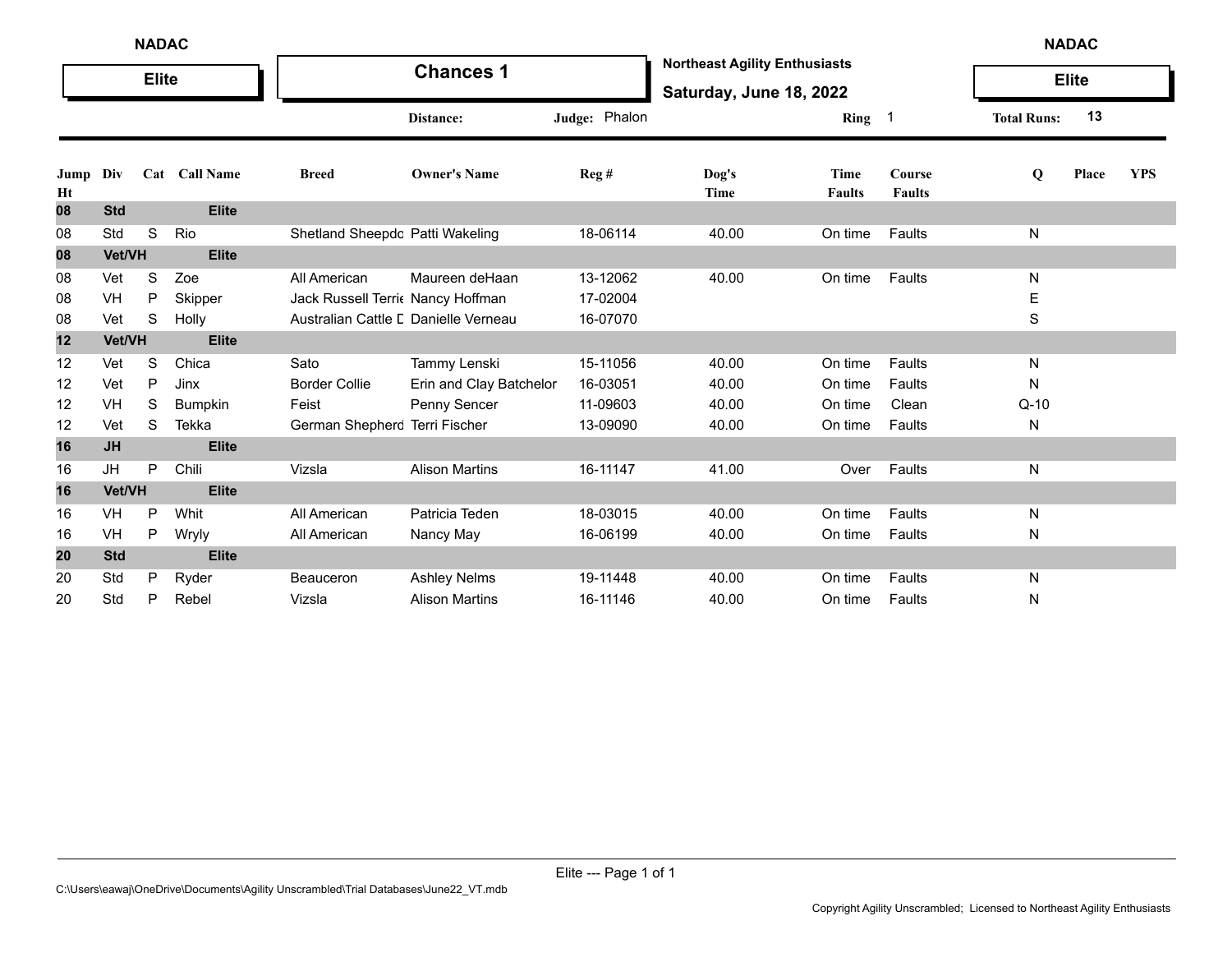|            |            | <b>NADAC</b> |               |                                      |                        |               |                                                                 |                       |                         |                    | <b>NADAC</b> |            |
|------------|------------|--------------|---------------|--------------------------------------|------------------------|---------------|-----------------------------------------------------------------|-----------------------|-------------------------|--------------------|--------------|------------|
|            |            | Intro        |               |                                      | <b>Chances 1</b>       |               | <b>Northeast Agility Enthusiasts</b><br>Saturday, June 18, 2022 |                       |                         |                    | Intro        |            |
|            |            |              |               |                                      | Distance:              | Judge: Phalon |                                                                 | Ring 1                |                         | <b>Total Runs:</b> | 7            |            |
| Jump<br>Ht | Div        |              | Cat Call Name | <b>Breed</b>                         | <b>Owner's Name</b>    | Reg#          | $\log's$<br>Time                                                | Time<br><b>Faults</b> | Course<br><b>Faults</b> | Q                  | Place        | <b>YPS</b> |
| 08         | <b>Std</b> |              | <b>Intro</b>  |                                      |                        |               |                                                                 |                       |                         |                    |              |            |
| 08         | Std        | S            | Rowan         | All American                         | Kory Richards          | 20-10356      | 40.00                                                           | On time               | Faults                  | N                  |              |            |
| 08         | Vet/VH     |              | <b>Intro</b>  |                                      |                        |               |                                                                 |                       |                         |                    |              |            |
| 08         | VH         | S            | Jaz           | Australian Labrado Pam Poole         |                        | 21-11069      | 40.00                                                           | On time               | Faults                  | N                  |              |            |
| 12         | <b>Std</b> |              | <b>Intro</b>  |                                      |                        |               |                                                                 |                       |                         |                    |              |            |
| 12         | Std        | S            | Kipling       | English Cocker Sr Dee Bort           |                        | 22-04262      | 40.00                                                           | On time               | Clean                   | $Q-10$             |              |            |
| 12         | Std        | S            | Lucca         | Australian Cattle L Roger Verneau    |                        | 20-07342      | 40.00                                                           | On time               | Faults                  | N                  |              |            |
| 16         | <b>Std</b> |              | <b>Intro</b>  |                                      |                        |               |                                                                 |                       |                         |                    |              |            |
| 16         | Std        | S            | Eeli          | English Springer S Cynthia Gilliland |                        | 21-04185      |                                                                 |                       |                         | Е                  |              |            |
| 20         | <b>Std</b> |              | <b>Intro</b>  |                                      |                        |               |                                                                 |                       |                         |                    |              |            |
| 20         | Std        | P            | Stella        | Kelpie                               | Beth and Steve Kanyock | 19-03302      | 40.00                                                           | On time               | Faults                  | N                  |              |            |
| 20         | Std        | P            | Janie         | Golden Retriever                     | <b>Judith Nuno</b>     | 21-06136      | 40.00                                                           | On time               | Faults                  | N                  |              |            |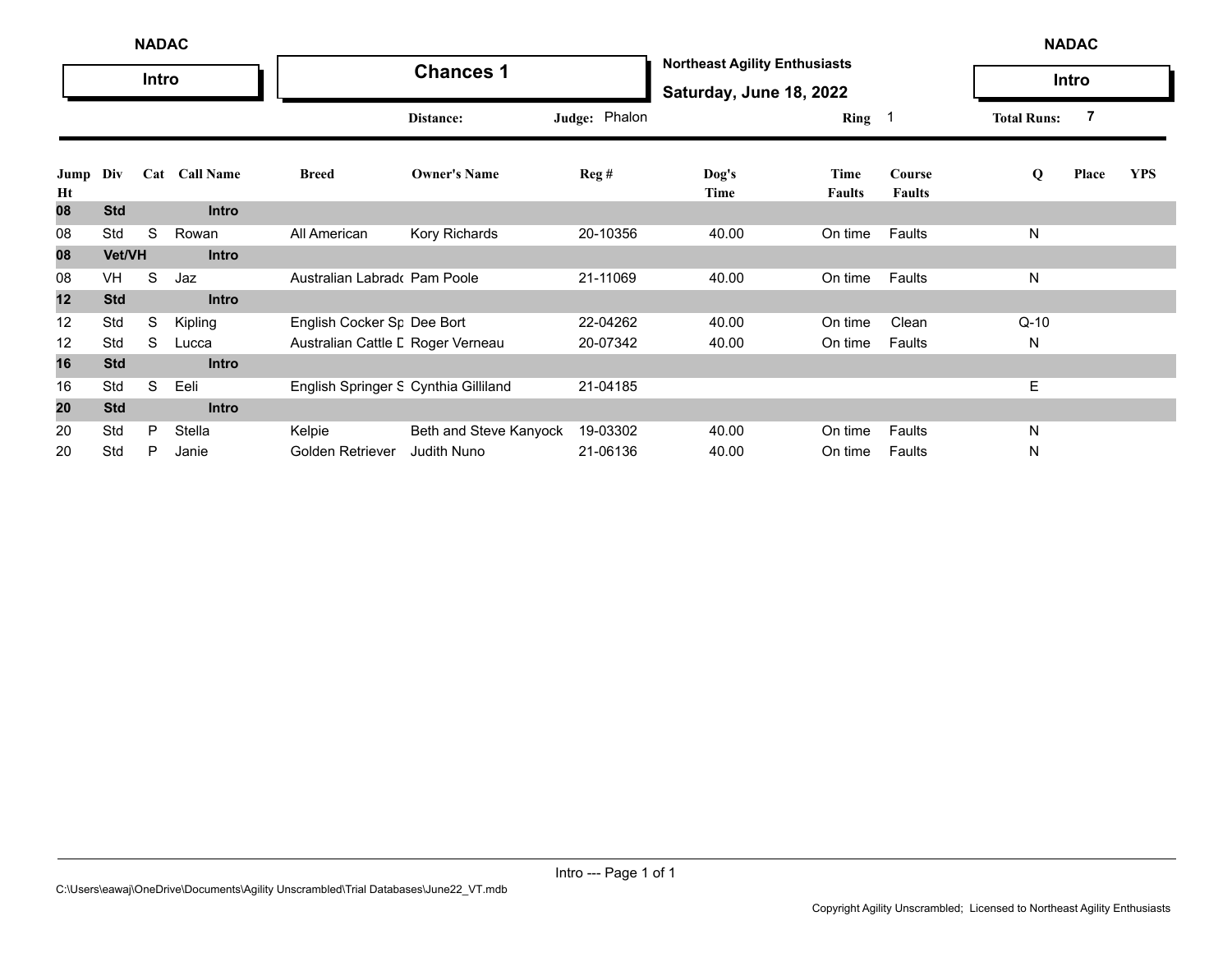|            |            | <b>NADAC</b>  |               |                                      |                        |                  |                                                                 |                       |                         |                    | <b>NADAC</b>  |            |
|------------|------------|---------------|---------------|--------------------------------------|------------------------|------------------|-----------------------------------------------------------------|-----------------------|-------------------------|--------------------|---------------|------------|
|            |            | <b>Novice</b> |               |                                      | <b>Chances 1</b>       |                  | <b>Northeast Agility Enthusiasts</b><br>Saturday, June 18, 2022 |                       |                         |                    | <b>Novice</b> |            |
|            |            |               |               |                                      | Distance:              | Judge: Phalon    |                                                                 | Ring 1                |                         | <b>Total Runs:</b> |               |            |
| Jump<br>Ht | Div        |               | Cat Call Name | <b>Breed</b>                         | <b>Owner's Name</b>    | $\text{Reg } \#$ | Dog's<br>Time                                                   | Time<br><b>Faults</b> | Course<br><b>Faults</b> | Q                  | Place         | <b>YPS</b> |
| 08         | Vet/VH     |               | <b>Nov</b>    |                                      |                        |                  |                                                                 |                       |                         |                    |               |            |
| 08         | VH         | S             | Tres          | Beagle                               | <b>Ed Peters</b>       | 18-12025         | 41.00                                                           | Over                  | Faults                  | N                  |               |            |
| 12         | <b>Std</b> |               | <b>Nov</b>    |                                      |                        |                  |                                                                 |                       |                         |                    |               |            |
| 12         | Std        | S             | Twist         | Shetland Sheepdc Patti Wakeling      |                        | 20-09040         | 40.00                                                           | On time               | Faults                  | Ν                  |               |            |
| 12         | Vet/VH     |               | <b>Nov</b>    |                                      |                        |                  |                                                                 |                       |                         |                    |               |            |
| 12         | VH         | P             | Shir          | Poodle                               | <b>Isabel Danforth</b> | 18-08021         | 40.00                                                           | On time               | Faults                  | N                  |               |            |
| 12         | Vet        | P             | Spot          | All American                         | Cindy Schimelpfenig    | 17-08081         | 40.00                                                           | On time               | Faults                  | N                  |               |            |
| 16         | <b>Std</b> |               | <b>Nov</b>    |                                      |                        |                  |                                                                 |                       |                         |                    |               |            |
| 16         | Std        | S             | Saige         | <b>Border Collie</b>                 | Maureen deHaan         | 21-07181         | 40.00                                                           | On time               | Faults                  | N                  |               |            |
| 16         | Std        | S             | Spit          | McBorder                             | <b>Ben Philibert</b>   | 17-08133         | 41.00                                                           | Over                  | Faults                  | N                  |               |            |
| 16         | Std        | S             | Iris          | English Springer S Cynthia Gilliland |                        | 17-06085         |                                                                 |                       |                         | E                  |               |            |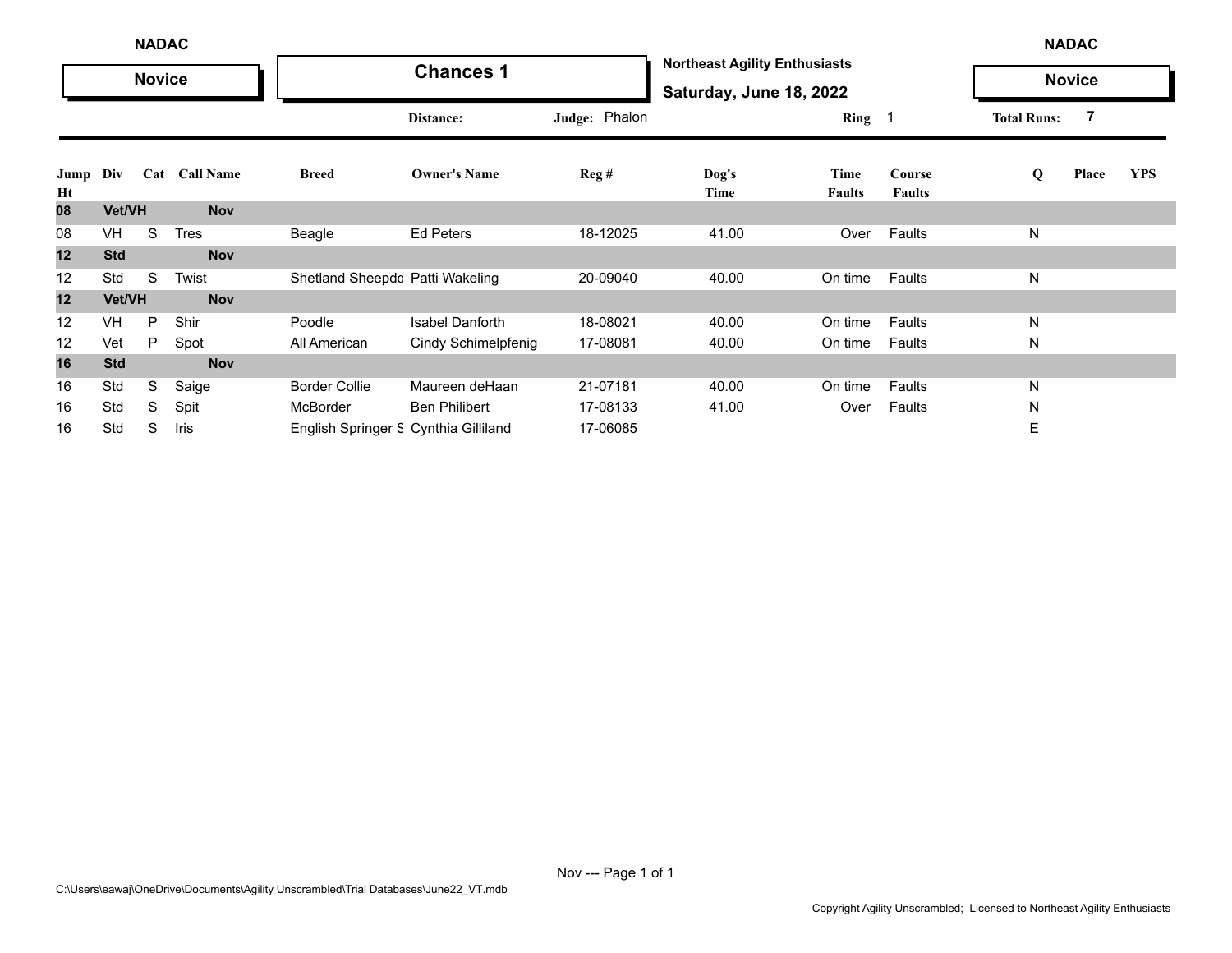|                   |               | <b>NADAC</b> |               |                                 |                                           |                            |                                                                 |                       |                         |                    | <b>NADAC</b> |            |
|-------------------|---------------|--------------|---------------|---------------------------------|-------------------------------------------|----------------------------|-----------------------------------------------------------------|-----------------------|-------------------------|--------------------|--------------|------------|
|                   |               | Open         |               |                                 | <b>Chances 1</b>                          |                            | <b>Northeast Agility Enthusiasts</b><br>Saturday, June 18, 2022 |                       |                         |                    | Open         |            |
|                   |               |              |               |                                 | Distance:                                 | Judge: Phalon              |                                                                 | Ring 1                |                         | <b>Total Runs:</b> | 6            |            |
| Jump<br>Ht        | Div           |              | Cat Call Name | <b>Breed</b>                    | <b>Owner's Name</b>                       | $\text{Re} \mathfrak{g}$ # | Dog's<br>Time                                                   | Time<br><b>Faults</b> | Course<br><b>Faults</b> | Q                  | Place        | <b>YPS</b> |
| 12                | <b>Std</b>    |              | Open          |                                 |                                           |                            |                                                                 |                       |                         |                    |              |            |
| 12                | Std           | S            | Archie        | All American                    | Jo Weiss                                  | 22-03245                   | 40.00                                                           | On time               | Clean                   | $Q-10$             |              |            |
| 12                | <b>Vet/VH</b> |              | Open          |                                 |                                           |                            |                                                                 |                       |                         |                    |              |            |
| $12 \overline{ }$ | Vet           | S            | Yoshi         |                                 | Australian Shephe Erin and Clay Batchelor | 12-05463                   | 40.00                                                           | On time               | Faults                  | N                  |              |            |
| $12 \overline{ }$ | Vet           | S            | Sophie        | All American                    | Jo Weiss                                  | 22-03244                   | 40.00                                                           | On time               | Clean                   | $Q-10$             |              |            |
| 16                | <b>Std</b>    |              | Open          |                                 |                                           |                            |                                                                 |                       |                         |                    |              |            |
| 16                | Std           | S            | Maybelle      | Australian Shephe Heidi Konesko |                                           | 21-02112                   | 40.00                                                           | On time               | Faults                  | N                  |              |            |
| 16                | Std           | S            | Goose         | Vizsla                          | Lesli Hyland                              | 15-08141                   | 40.00                                                           | On time               | Faults                  | N                  |              |            |
| 16                | Std           | S            | Katty         | German Shepherc Terri Fischer   |                                           | 21-03090                   | 40.00                                                           | On time               | Faults                  | N                  |              |            |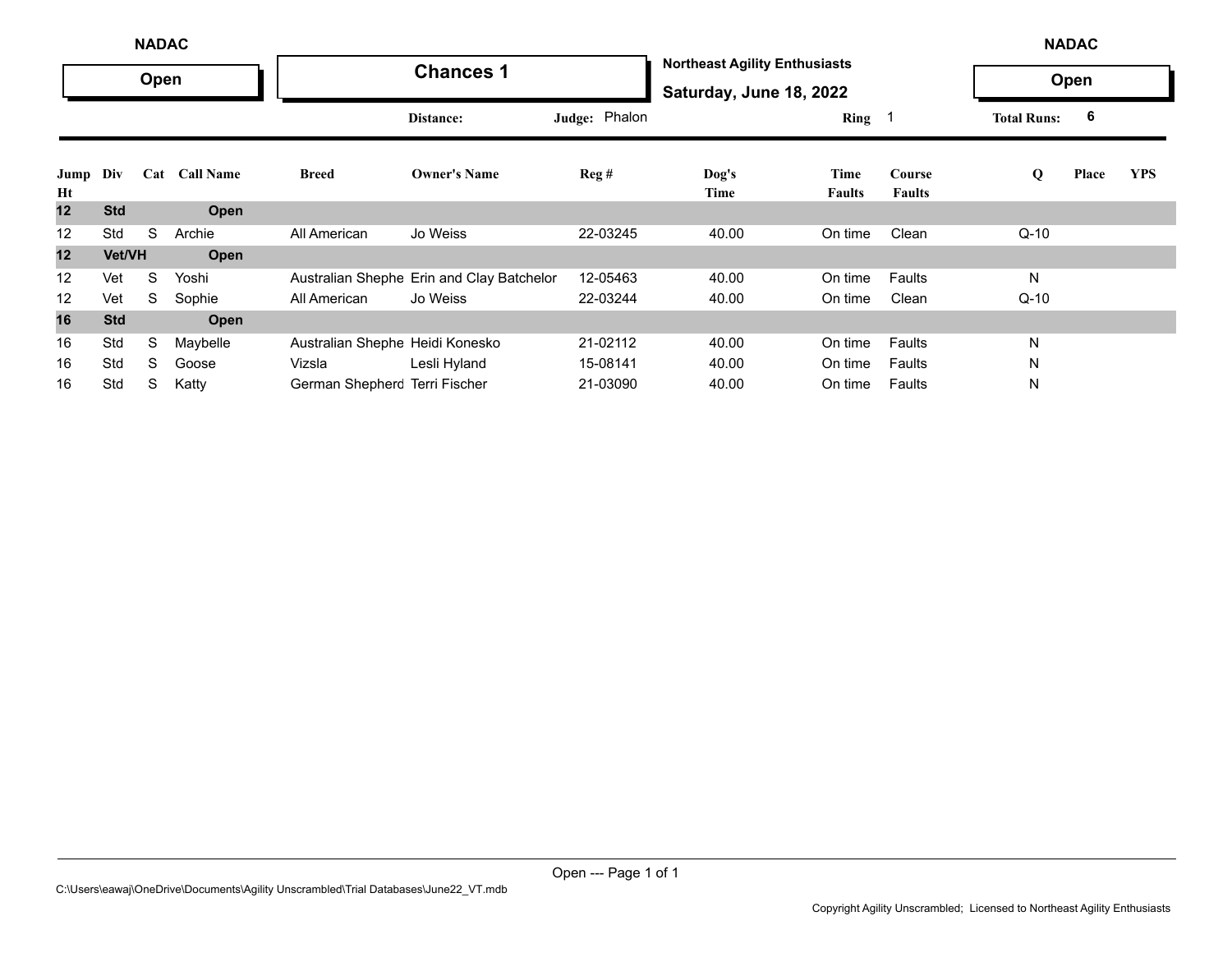|            |            | <b>NADAC</b> |               |                                      |                         |               |                                                                 |                       |                            |                    | <b>NADAC</b> |            |
|------------|------------|--------------|---------------|--------------------------------------|-------------------------|---------------|-----------------------------------------------------------------|-----------------------|----------------------------|--------------------|--------------|------------|
|            |            | <b>Elite</b> |               |                                      | <b>Chances 2</b>        |               | <b>Northeast Agility Enthusiasts</b><br>Saturday, June 18, 2022 |                       |                            |                    | <b>Elite</b> |            |
|            |            |              |               |                                      | Distance:               | Judge: Phalon |                                                                 | Ring                  | $\overline{\phantom{0}}$ 1 | <b>Total Runs:</b> | 12           |            |
| Jump<br>Ht | Div        |              | Cat Call Name | <b>Breed</b>                         | <b>Owner's Name</b>     | Reg#          | Dog's<br>Time                                                   | Time<br><b>Faults</b> | Course<br><b>Faults</b>    | Q                  | Place        | <b>YPS</b> |
| 08         | <b>Std</b> |              | <b>Elite</b>  |                                      |                         |               |                                                                 |                       |                            |                    |              |            |
| 08         | Std        | S            | Rio           | Shetland Sheepdc Patti Wakeling      |                         | 18-06114      | 41.00                                                           | Over                  | Faults                     | N                  |              |            |
| 08         | Vet/VH     |              | <b>Elite</b>  |                                      |                         |               |                                                                 |                       |                            |                    |              |            |
| 08         | VH         | P            | Skipper       | Jack Russell Terri Nancy Hoffman     |                         | 17-02004      | 40.00                                                           | On time               | Faults                     | N                  |              |            |
| 08         | Vet        | S            | Holly         | Australian Cattle L Danielle Verneau |                         | 16-07070      |                                                                 |                       |                            | S                  |              |            |
| 12         | Vet/VH     |              | <b>Elite</b>  |                                      |                         |               |                                                                 |                       |                            |                    |              |            |
| 12         | Vet        | S            | Chica         | Sato                                 | Tammy Lenski            | 15-11056      | 40.00                                                           | On time               | Faults                     | N                  |              |            |
| 12         | Vet        | P            | Jinx          | <b>Border Collie</b>                 | Erin and Clay Batchelor | 16-03051      | 40.00                                                           | On time               | Faults                     | N                  |              |            |
| 12         | VH         | S            | Maeby         | All American                         | Patricia Teden          | 14-11080      | 40.00                                                           | On time               | Faults                     | N                  |              |            |
| 12         | Vet        | S            | Tekka         | German Shepherc Terri Fischer        |                         | 13-09090      | 40.00                                                           | On time               | Faults                     | N                  |              |            |
| 16         | <b>JH</b>  |              | <b>Elite</b>  |                                      |                         |               |                                                                 |                       |                            |                    |              |            |
| 16         | JH         | P            | Chili         | Vizsla                               | <b>Alison Martins</b>   | 16-11147      | 40.00                                                           | On time               | Faults                     | N                  |              |            |
| 16         | Vet/VH     |              | <b>Elite</b>  |                                      |                         |               |                                                                 |                       |                            |                    |              |            |
| 16         | VH         | P            | Whit          | All American                         | Patricia Teden          | 18-03015      | 40.00                                                           | On time               | Faults                     | N                  |              |            |
| 16         | VH         | P            | Wryly         | All American                         | Nancy May               | 16-06199      | 40.00                                                           | On time               | Clean                      | $Q-10$             |              |            |
| 20         | <b>Std</b> |              | <b>Elite</b>  |                                      |                         |               |                                                                 |                       |                            |                    |              |            |
| 20         | Std        | P            | Ryder         | <b>Beauceron</b>                     | <b>Ashley Nelms</b>     | 19-11448      | 40.00                                                           | On time               | Faults                     | N                  |              |            |
| 20         | Std        | P            | Rebel         | Vizsla                               | <b>Alison Martins</b>   | 16-11146      | 40.00                                                           | On time               | Faults                     | N                  |              |            |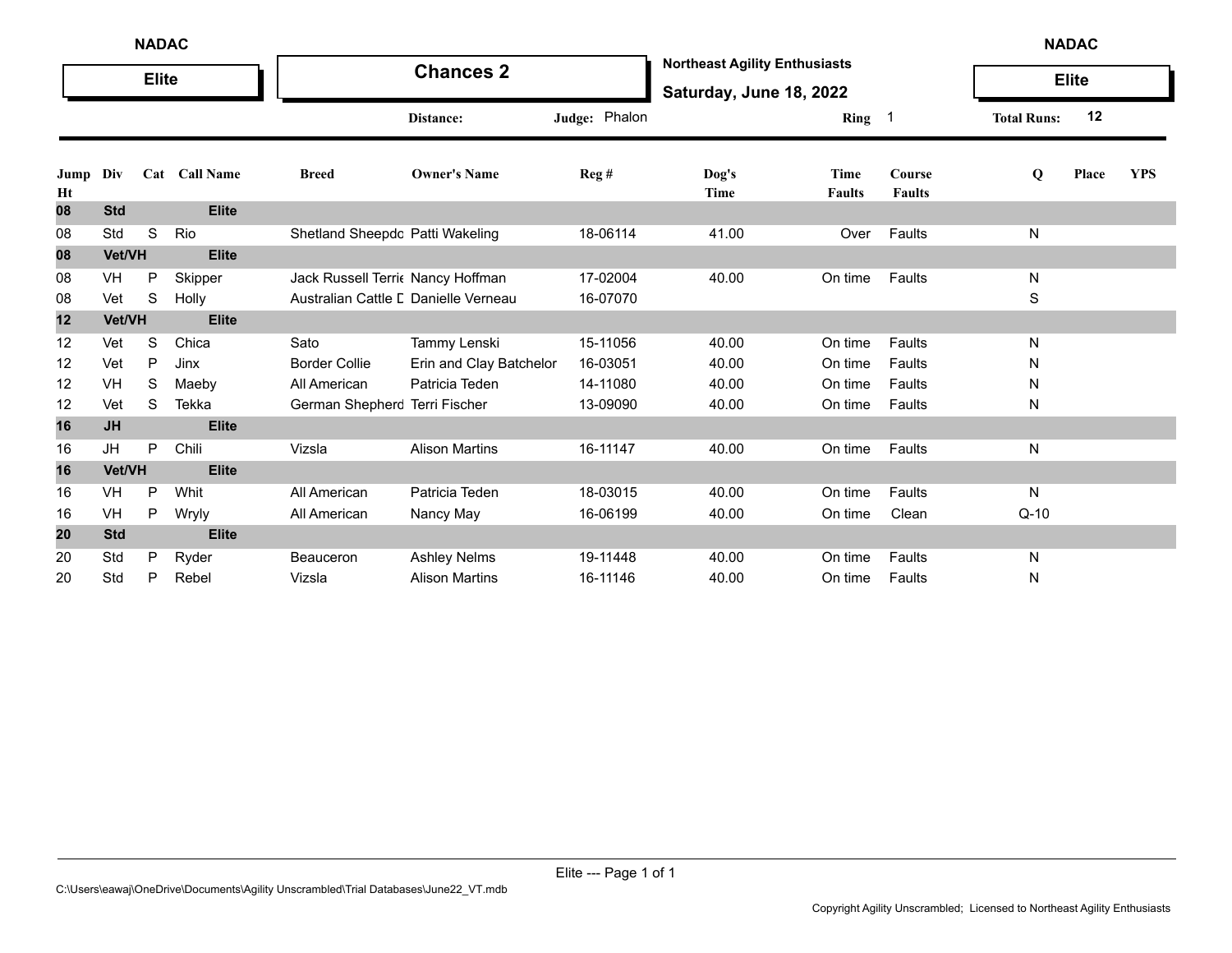|            |            | <b>NADAC</b> |               |                                        |                        |               |                                                                 |                       |                         |                    | <b>NADAC</b> |            |
|------------|------------|--------------|---------------|----------------------------------------|------------------------|---------------|-----------------------------------------------------------------|-----------------------|-------------------------|--------------------|--------------|------------|
|            |            | Intro        |               |                                        | <b>Chances 2</b>       |               | <b>Northeast Agility Enthusiasts</b><br>Saturday, June 18, 2022 |                       |                         |                    | Intro        |            |
|            |            |              |               |                                        | Distance:              | Judge: Phalon |                                                                 | Ring 1                |                         | <b>Total Runs:</b> | 6            |            |
| Jump<br>Ht | Div        |              | Cat Call Name | <b>Breed</b>                           | <b>Owner's Name</b>    | Reg#          | Dog's<br>Time                                                   | Time<br><b>Faults</b> | Course<br><b>Faults</b> | Q                  | Place        | <b>YPS</b> |
| 08         | <b>Std</b> |              | <b>Intro</b>  |                                        |                        |               |                                                                 |                       |                         |                    |              |            |
| 08         | Std        | S            | Rowan         | All American                           | Kory Richards          | 20-10356      | 40.00                                                           | On time               | Faults                  | N                  |              |            |
| 08         | Vet/VH     |              | <b>Intro</b>  |                                        |                        |               |                                                                 |                       |                         |                    |              |            |
| 08         | <b>VH</b>  | S            | Jaz           | Australian Labrado Pam Poole           |                        | 21-11069      | 40.00                                                           | On time               | Clean                   | $Q-10$             |              |            |
| 12         | <b>Std</b> |              | <b>Intro</b>  |                                        |                        |               |                                                                 |                       |                         |                    |              |            |
| 12         | Std        | S            | Kipling       | English Cocker S <sub>F</sub> Dee Bort |                        | 22-04262      | 40.00                                                           | On time               | Faults                  | N                  |              |            |
| 12         | Std        | S            | Lucca         | Australian Cattle L Roger Verneau      |                        | 20-07342      | 40.00                                                           | On time               | Clean                   | Q-10               |              |            |
| 20         | <b>Std</b> |              | <b>Intro</b>  |                                        |                        |               |                                                                 |                       |                         |                    |              |            |
| 20         | Std        | P            | Stella        | Kelpie                                 | Beth and Steve Kanyock | 19-03302      | 40.00                                                           | On time               | Faults                  | N                  |              |            |
| 20         | Std        | P            | Janie         | Golden Retriever                       | <b>Judith Nuno</b>     | 21-06136      | 40.00                                                           | On time               | Clean                   | $Q-10$             |              |            |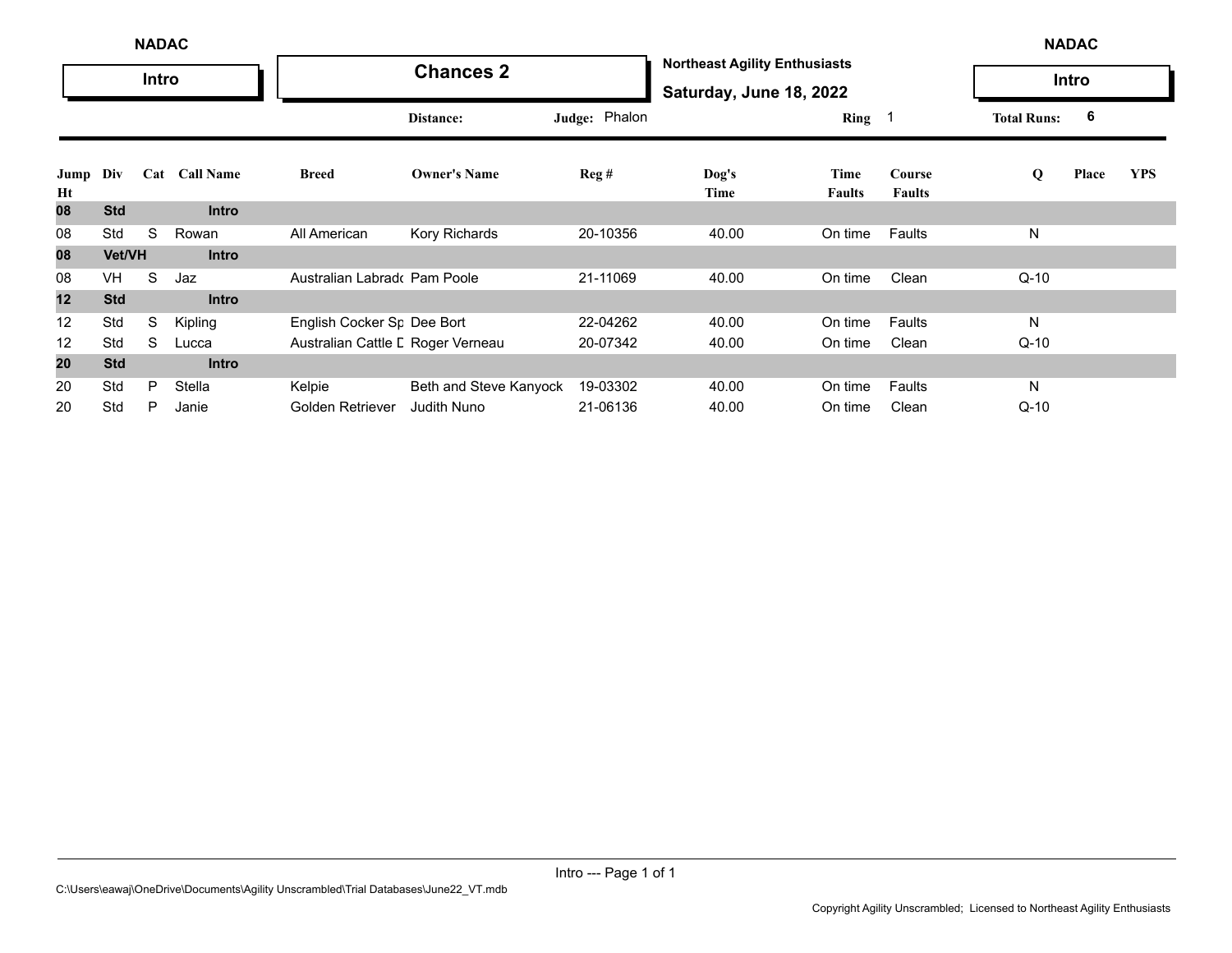|                |            | <b>NADAC</b>  |               |                                      |                            |                  |                                                                 |                       |                         |                    | <b>NADAC</b>  |            |
|----------------|------------|---------------|---------------|--------------------------------------|----------------------------|------------------|-----------------------------------------------------------------|-----------------------|-------------------------|--------------------|---------------|------------|
|                |            | <b>Novice</b> |               |                                      | <b>Chances 2</b>           |                  | <b>Northeast Agility Enthusiasts</b><br>Saturday, June 18, 2022 |                       |                         |                    | <b>Novice</b> |            |
|                |            |               |               |                                      | Distance:                  | Judge: Phalon    |                                                                 | <b>Ring</b>           |                         | <b>Total Runs:</b> | 7             |            |
| Jump Div<br>Ht |            |               | Cat Call Name | <b>Breed</b>                         | <b>Owner's Name</b>        | $\text{Reg } \#$ | Dog's<br>Time                                                   | Time<br><b>Faults</b> | Course<br><b>Faults</b> | Q                  | Place         | <b>YPS</b> |
| 08             | Vet/VH     |               | <b>Nov</b>    |                                      |                            |                  |                                                                 |                       |                         |                    |               |            |
| 08             | VH         | S             | <b>Tres</b>   | Beagle                               | <b>Ed Peters</b>           | 18-12025         | 41.00                                                           | Over                  | Faults                  | N                  |               |            |
| 12             | <b>Std</b> |               | <b>Nov</b>    |                                      |                            |                  |                                                                 |                       |                         |                    |               |            |
| 12             | Std        | S             | Twist         | Shetland Sheepdc Patti Wakeling      |                            | 20-09040         | 41.00                                                           | Over                  | Faults                  | N                  |               |            |
| 12             | Vet/VH     |               | <b>Nov</b>    |                                      |                            |                  |                                                                 |                       |                         |                    |               |            |
| 12             | <b>VH</b>  | P             | Shir          | Poodle                               | <b>Isabel Danforth</b>     | 18-08021         | 41.00                                                           | Over                  | Faults                  | N                  |               |            |
| 12             | Vet        | P.            | Spot          | All American                         | <b>Cindy Schimelpfenig</b> | 17-08081         | 41.00                                                           | Over                  | Faults                  | N                  |               |            |
| 16             | <b>Std</b> |               | <b>Nov</b>    |                                      |                            |                  |                                                                 |                       |                         |                    |               |            |
| 16             | Std        | S             | Saige         | <b>Border Collie</b>                 | Maureen deHaan             | 21-07181         | 40.00                                                           | On time               | Clean                   | Q-10               |               |            |
| 16             | Std        | S             | Spit          | McBorder                             | <b>Ben Philibert</b>       | 17-08133         | 41.00                                                           | Over                  | Faults                  | N                  |               |            |
| 16             | Std        | S             | Iris          | English Springer S Cynthia Gilliland |                            | 17-06085         |                                                                 |                       |                         | Е                  |               |            |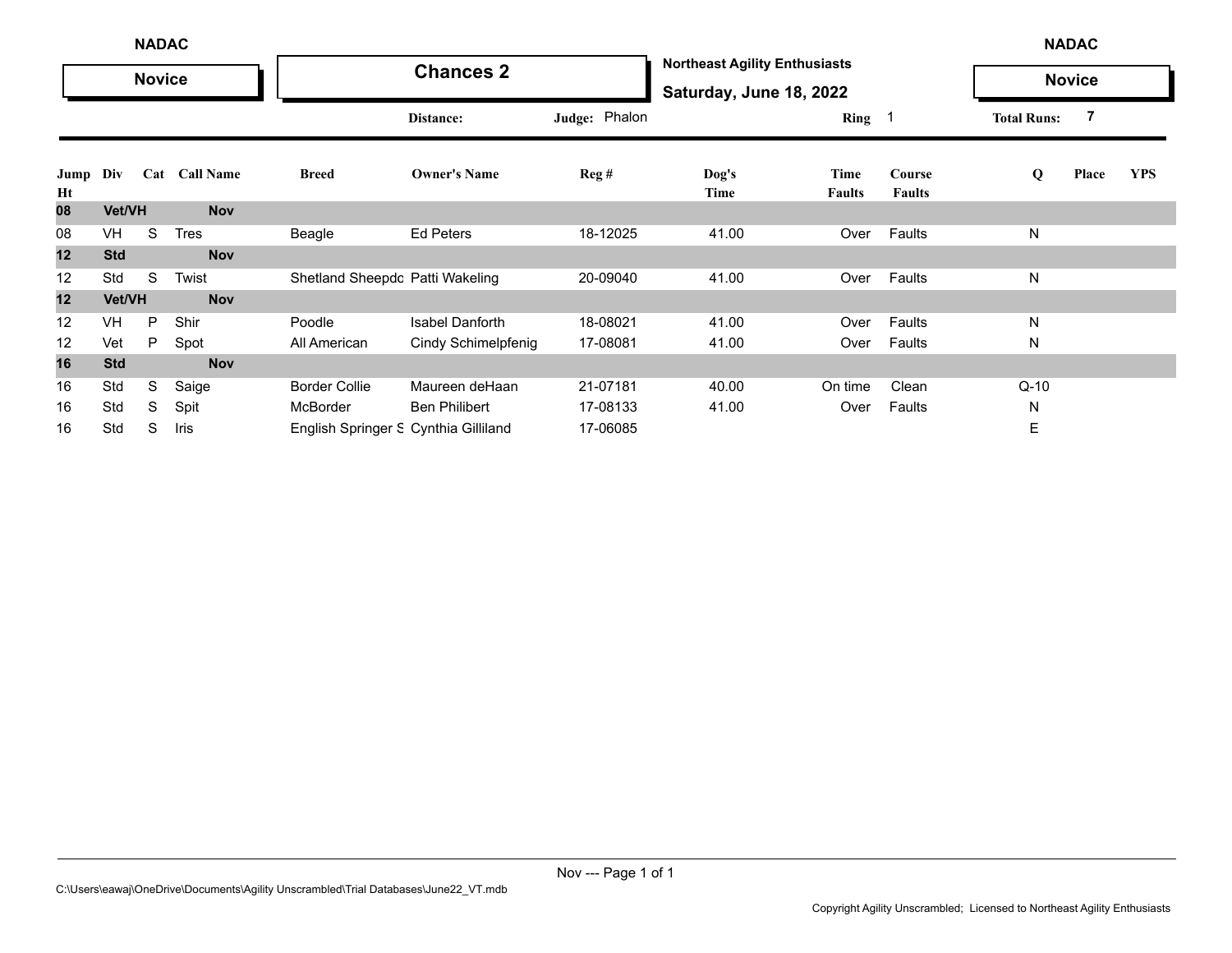|                   |            | <b>NADAC</b> |               |                                 |                                           |               |                                                                 |                       |                         |                    | <b>NADAC</b> |            |
|-------------------|------------|--------------|---------------|---------------------------------|-------------------------------------------|---------------|-----------------------------------------------------------------|-----------------------|-------------------------|--------------------|--------------|------------|
|                   |            | Open         |               |                                 | <b>Chances 2</b>                          |               | <b>Northeast Agility Enthusiasts</b><br>Saturday, June 18, 2022 |                       |                         |                    | Open         |            |
|                   |            |              |               |                                 | Distance:                                 | Judge: Phalon |                                                                 | Ring $1$              |                         | <b>Total Runs:</b> | 6            |            |
| Jump<br>Ht        | Div        |              | Cat Call Name | <b>Breed</b>                    | <b>Owner's Name</b>                       | Reg#          | $\log's$<br>Time                                                | Time<br><b>Faults</b> | Course<br><b>Faults</b> | Q                  | Place        | <b>YPS</b> |
| 12                | <b>Std</b> |              | Open          |                                 |                                           |               |                                                                 |                       |                         |                    |              |            |
| 12                | Std        | S            | Archie        | All American                    | Jo Weiss                                  | 22-03245      | 40.00                                                           | On time               | Clean                   | $Q-10$             |              |            |
| 12                | Vet/VH     |              | Open          |                                 |                                           |               |                                                                 |                       |                         |                    |              |            |
| $12 \overline{ }$ | Vet        | S            | Yoshi         |                                 | Australian Shephe Erin and Clay Batchelor | 12-05463      | 40.00                                                           | On time               | Faults                  | N                  |              |            |
| 12                | Vet        | S            | Sophie        | All American                    | Jo Weiss                                  | 22-03244      | 40.00                                                           | On time               | Faults                  | N                  |              |            |
| 16                | <b>Std</b> |              | Open          |                                 |                                           |               |                                                                 |                       |                         |                    |              |            |
| 16                | Std        | S            | Goose         | Vizsla                          | Lesli Hyland                              | 15-08141      | 40.00                                                           | On time               | Faults                  | N                  |              |            |
| 16                | Std        | S            | Katty         | German Shepherc Terri Fischer   |                                           | 21-03090      | 40.00                                                           | On time               | Faults                  | N                  |              |            |
| 16                | Std        | S            | Maybelle      | Australian Shephe Heidi Konesko |                                           | 21-02112      |                                                                 |                       |                         | Е                  |              |            |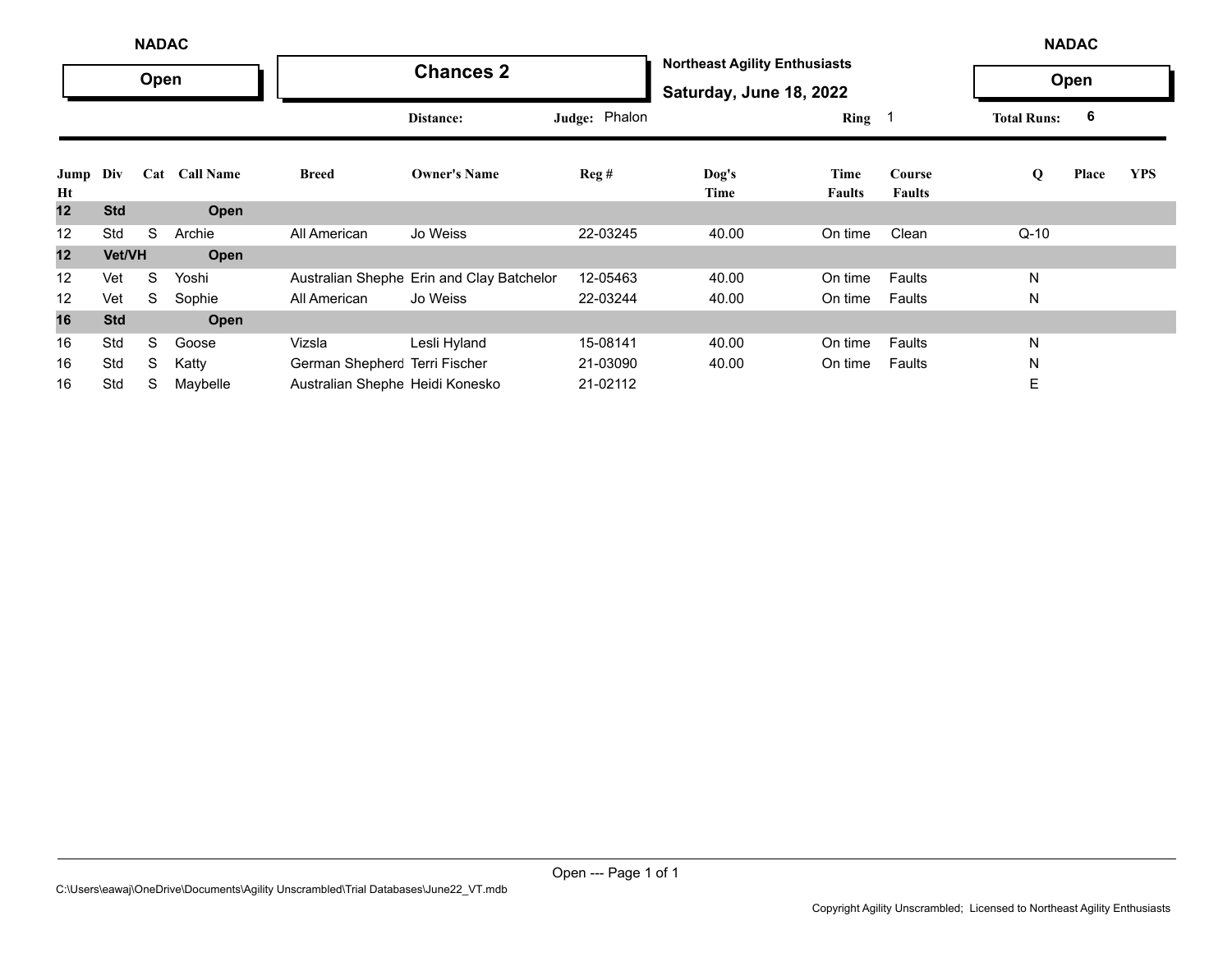|            | <b>NADAC</b><br><b>Elite</b> |   |                |                                  |                         |               |                                                                 |            |                              |                         |                               |                    | <b>NADAC</b>   |            |
|------------|------------------------------|---|----------------|----------------------------------|-------------------------|---------------|-----------------------------------------------------------------|------------|------------------------------|-------------------------|-------------------------------|--------------------|----------------|------------|
|            |                              |   |                |                                  | <b>Weavers 1</b>        |               | <b>Northeast Agility Enthusiasts</b><br>Saturday, June 18, 2022 |            |                              |                         |                               |                    | <b>Elite</b>   |            |
|            |                              |   |                |                                  | 135.00<br>Distance:     | Judge: Phalon |                                                                 |            | Ring <sub>1</sub>            |                         |                               | <b>Total Runs:</b> | 12             |            |
| Jump<br>Ht | Div                          |   | Cat Call Name  | <b>Breed</b>                     | <b>Owner's Name</b>     | Reg#          | Dog's<br>Time                                                   | <b>SCT</b> | <b>Time</b><br><b>Faults</b> | Course<br><b>Faults</b> | <b>Total</b><br><b>Faults</b> | Q                  | Place          | <b>YPS</b> |
| 08         | <b>Std</b>                   |   | <b>Elite</b>   |                                  |                         |               |                                                                 |            |                              |                         |                               |                    |                |            |
| 08         | Std                          | S | Rio            | Shetland Sheepdc Patti Wakeling  |                         | 18-06114      | 45.58                                                           | 58.70      | 0.00                         | 20                      | 20.00                         | N                  | $\mathbf{1}$   | 2.96       |
| 08         | Vet/VH                       |   | <b>Elite</b>   |                                  |                         |               |                                                                 |            |                              |                         |                               |                    |                |            |
| 08         | Vet                          | S | Java           | <b>Boykin Spaniel</b>            | Sasha Holmes            | 17-08024      | 50.40                                                           | 58.70      | 0.00                         | 0                       | 0.00                          | $Q-10$             | $\mathbf 1$    | 2.68       |
| 08         | Vet                          | S | Zoe            | All American                     | Maureen deHaan          | 13-12062      | 52.38                                                           | 58.70      | 0.00                         | 0                       | 0.00                          | $Q-10$             | 2              | 2.58       |
| 08         | VH                           | P | Skipper        | Jack Russell Terri Nancy Hoffman |                         | 17-02004      | 59.35                                                           | 58.70      | 0.65                         | 0                       | 0.65                          | N                  | 3              | 2.27       |
| 12         | Vet/VH                       |   | <b>Elite</b>   |                                  |                         |               |                                                                 |            |                              |                         |                               |                    |                |            |
| 12         | Vet                          | P | Jinx           | <b>Border Collie</b>             | Erin and Clay Batchelor | 16-03051      | 27.73                                                           | 47.37      | 0.00                         | 0                       | 0.00                          | $Q-10$             | 1              | 4.87       |
| 12         | Vet                          | S | Tekka          | German Shepherc Terri Fischer    |                         | 13-09090      | 32.36                                                           | 47.37      | 0.00                         | 0                       | 0.00                          | $Q-10$             | 2              | 4.17       |
| 12         | VH                           | S | <b>Bumpkin</b> | Feist                            | Penny Sencer            | 11-09603      | 41.75                                                           | 47.37      | 0.00                         | 0                       | 0.00                          | $Q-10$             | 3              | 3.23       |
| 16         | <b>JH</b>                    |   | <b>Elite</b>   |                                  |                         |               |                                                                 |            |                              |                         |                               |                    |                |            |
| 16         | JH                           | P | Chili          | Vizsla                           | <b>Alison Martins</b>   | 16-11147      | 48.27                                                           | 42.86      | 5.41                         | 0                       | 5.41                          | N                  | $\overline{1}$ | 2.80       |
| 16         | Vet/VH                       |   | <b>Elite</b>   |                                  |                         |               |                                                                 |            |                              |                         |                               |                    |                |            |
| 16         | VH                           | P | Fin            | Poodle                           | Caroline McKinney       | 15-03103      | 26.93                                                           | 42.86      | 0.00                         | 0                       | 0.00                          | $Q-10$             | $\overline{1}$ | 5.01       |
| 16         | VH                           | P | Wryly          | All American                     | Nancy May               | 16-06199      | 30.79                                                           | 42.86      | 0.00                         | 0                       | 0.00                          | $Q-10$             | 2              | 4.38       |
| 16         | VH                           | P | Grizzly        | All American                     | Penny Sencer            | 17-07147      | 68.32                                                           | 42.86      | 25.46                        | 20                      | 45.46                         | N                  | 3              | 1.98       |
| 20         | <b>Std</b>                   |   | <b>Elite</b>   |                                  |                         |               |                                                                 |            |                              |                         |                               |                    |                |            |
| 20         | Std                          | P | Rebel          | Vizsla                           | <b>Alison Martins</b>   | 16-11146      |                                                                 |            |                              |                         |                               | Е                  |                |            |

Elite --- Page 1 of 1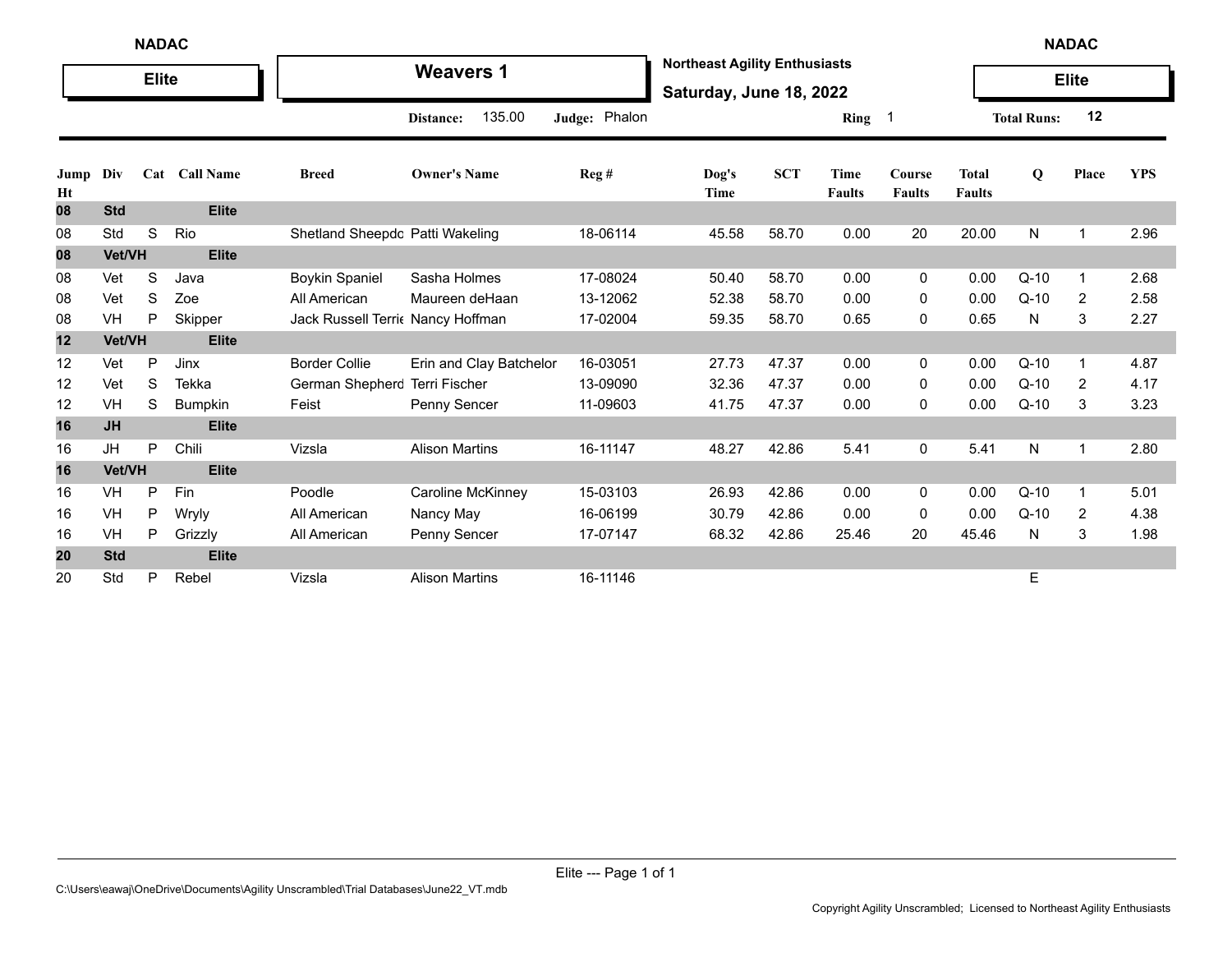|            |            | <b>NADAC</b> |               |                                   |                     |               |                                                                 |            |                       |                         |                               |                    | <b>NADAC</b> |            |
|------------|------------|--------------|---------------|-----------------------------------|---------------------|---------------|-----------------------------------------------------------------|------------|-----------------------|-------------------------|-------------------------------|--------------------|--------------|------------|
|            |            | Intro        |               |                                   | <b>Weavers 1</b>    |               | <b>Northeast Agility Enthusiasts</b><br>Saturday, June 18, 2022 |            |                       |                         |                               |                    | <b>Intro</b> |            |
|            |            |              |               |                                   | 91.00<br>Distance:  | Judge: Phalon |                                                                 |            | Ring 1                |                         |                               | <b>Total Runs:</b> | 3            |            |
| Jump<br>Ht | Div        |              | Cat Call Name | <b>Breed</b>                      | <b>Owner's Name</b> | Reg#          | Dog's<br>Time                                                   | <b>SCT</b> | Time<br><b>Faults</b> | Course<br><b>Faults</b> | <b>Total</b><br><b>Faults</b> | Q                  | Place        | <b>YPS</b> |
| 12         | <b>Std</b> |              | <b>Intro</b>  |                                   |                     |               |                                                                 |            |                       |                         |                               |                    |              |            |
| 12         | Std        | S            | Lucca         | Australian Cattle L Roger Verneau |                     | 20-07342      | 48.40                                                           | 44.39      | 4.01                  | 30                      | 34.01                         | N                  |              | 1.88       |
| 16         | <b>Std</b> |              | <b>Intro</b>  |                                   |                     |               |                                                                 |            |                       |                         |                               |                    |              |            |
| 16         | Std        | S            | Katty         | German Shepherc Terri Fischer     |                     | 21-03090      |                                                                 |            |                       |                         |                               | Ε                  |              |            |
| 20         | <b>Std</b> |              | <b>Intro</b>  |                                   |                     |               |                                                                 |            |                       |                         |                               |                    |              |            |
| 20         | Std        | P            | Janie         | Golden Retriever                  | <b>Judith Nuno</b>  | 21-06136      | 41.12                                                           | 37.14      | 3.98                  | $\mathbf{0}$            | 3.98                          | N                  |              | 2.21       |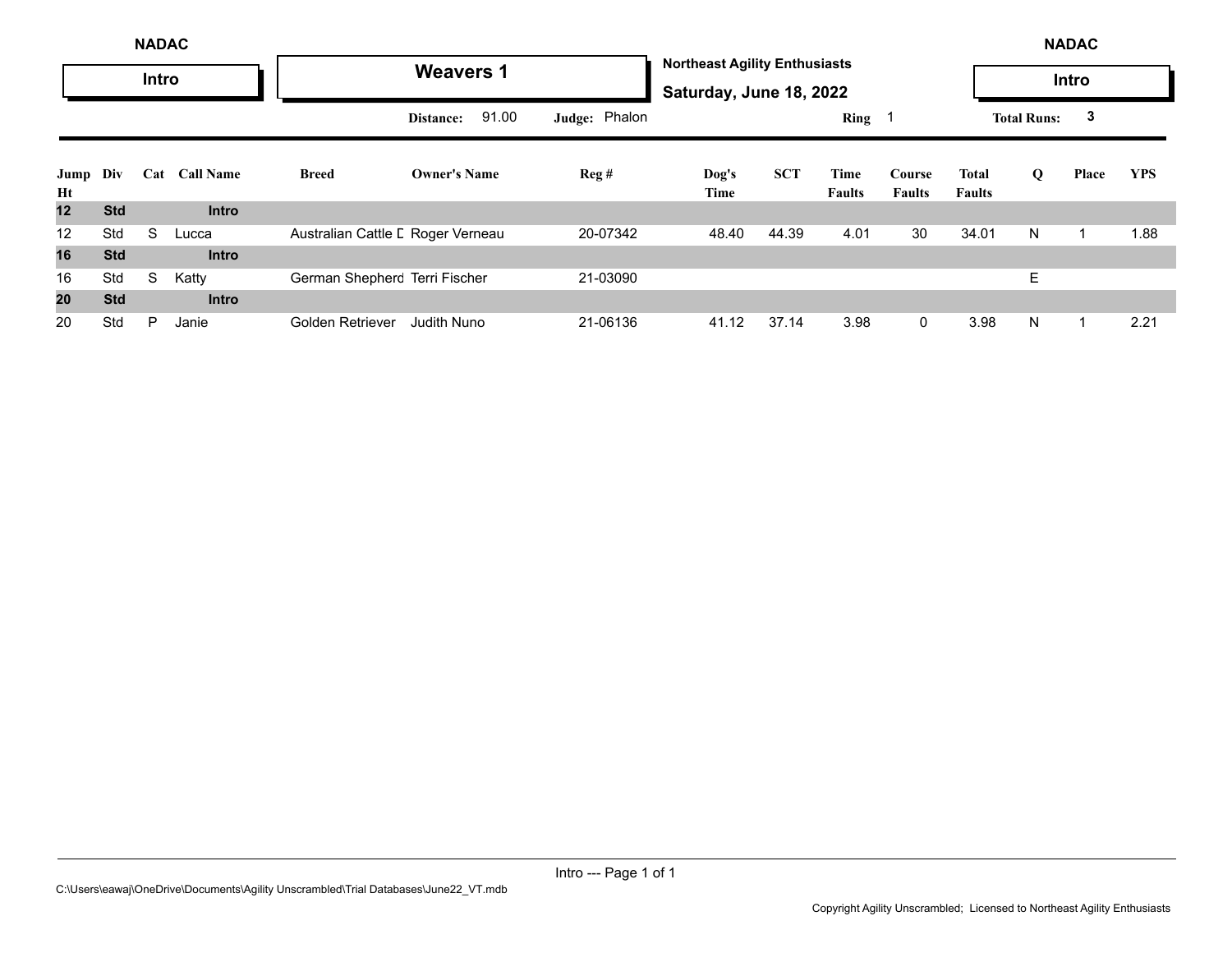|            |               | <b>NADAC</b>  |                  |                                      |                     |               |                                                                 |            |                       |                         |                               |                    | <b>NADAC</b>   |            |
|------------|---------------|---------------|------------------|--------------------------------------|---------------------|---------------|-----------------------------------------------------------------|------------|-----------------------|-------------------------|-------------------------------|--------------------|----------------|------------|
|            |               | <b>Novice</b> |                  |                                      | <b>Weavers 1</b>    |               | <b>Northeast Agility Enthusiasts</b><br>Saturday, June 18, 2022 |            |                       |                         |                               |                    | <b>Novice</b>  |            |
|            |               |               |                  |                                      | 136.00<br>Distance: | Judge: Phalon |                                                                 |            | Ring $1$              |                         |                               | <b>Total Runs:</b> | 6              |            |
| Jump<br>Ht | Div           | Cat           | <b>Call Name</b> | <b>Breed</b>                         | <b>Owner's Name</b> | Reg#          | Dog's<br>Time                                                   | <b>SCT</b> | Time<br><b>Faults</b> | Course<br><b>Faults</b> | <b>Total</b><br><b>Faults</b> | Q                  | Place          | <b>YPS</b> |
| 08         | <b>Vet/VH</b> |               | <b>Nov</b>       |                                      |                     |               |                                                                 |            |                       |                         |                               |                    |                |            |
| 08         | VH            | S             | <b>Tres</b>      | Beagle                               | <b>Ed Peters</b>    | 18-12025      | 64.24                                                           | 71.58      | 0.00                  | 80                      | 80.00                         | N                  |                | 2.12       |
| 12         | <b>Std</b>    |               | <b>Nov</b>       |                                      |                     |               |                                                                 |            |                       |                         |                               |                    |                |            |
| 12         | Std           | S             | Koala            | Miniature America John Fiske         |                     | 22-06119      |                                                                 |            |                       |                         |                               | S                  |                |            |
| 16         | <b>Std</b>    |               | <b>Nov</b>       |                                      |                     |               |                                                                 |            |                       |                         |                               |                    |                |            |
| 16         | Std           | S             | Maybelle         | Australian Shephe Heidi Konesko      |                     | 21-02112      | 27.72                                                           | 53.33      | 0.00                  | 20                      | 20.00                         | N                  | -1             | 4.91       |
| 16         | Std           | S             | Goose            | Vizsla                               | Lesli Hyland        | 15-08141      | 55.86                                                           | 53.33      | 2.53                  | 30                      | 32.53                         | N                  | $\overline{2}$ | 2.43       |
| 16         | Std           | S             | Eeli             | English Springer S Cynthia Gilliland |                     | 21-04185      | 66.54                                                           | 53.33      | 13.21                 | 40                      | 53.21                         | N                  | 3              | 2.04       |
| 16         | Std           | S             | Saige            | <b>Border Collie</b>                 | Maureen deHaan      | 21-07181      |                                                                 |            |                       |                         |                               | Ε                  |                |            |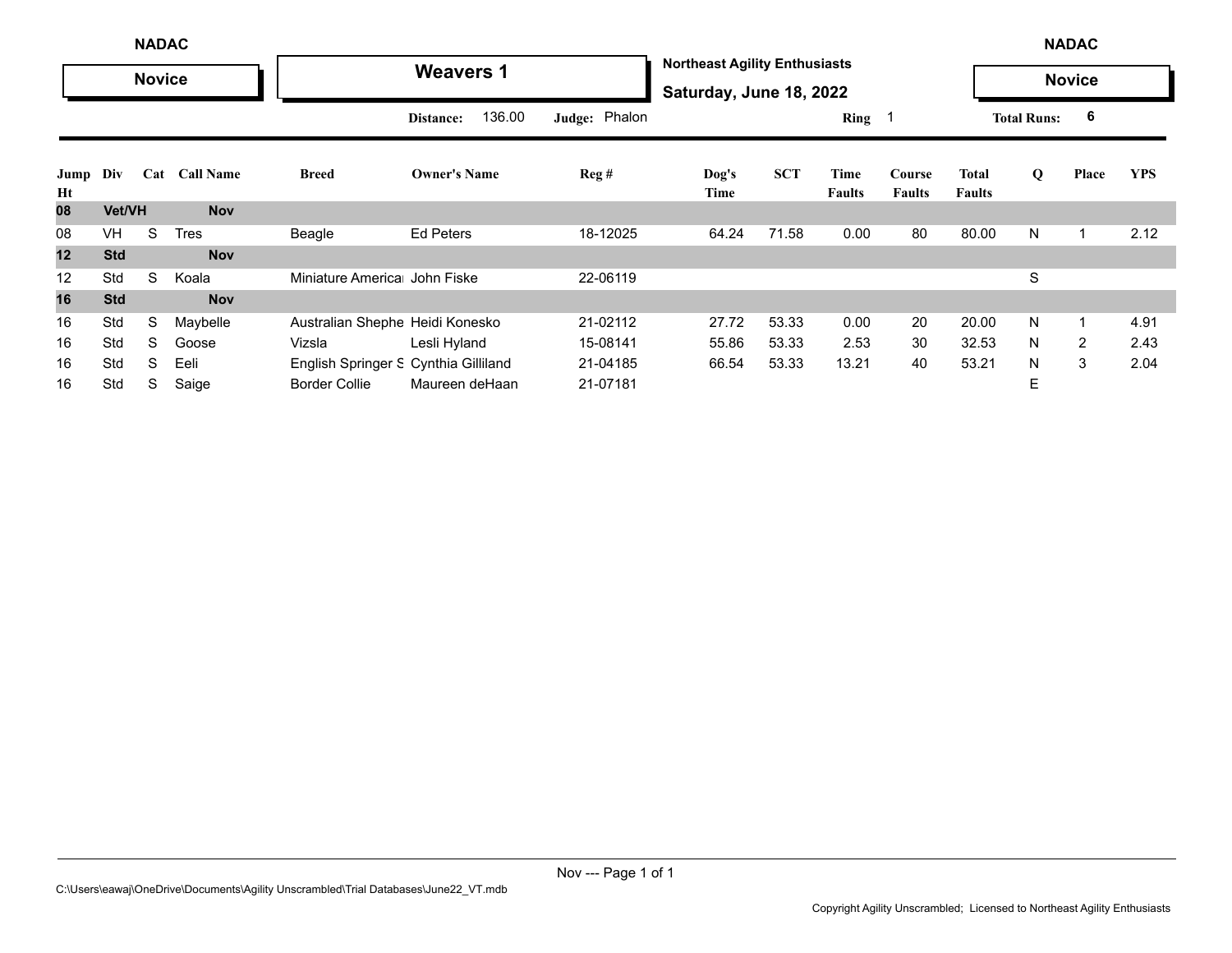|                   | <b>NADAC</b>  |      |                  |                                      |                      |               |                                                                 |            |                       |                         |                               |                    | <b>NADAC</b>   |            |
|-------------------|---------------|------|------------------|--------------------------------------|----------------------|---------------|-----------------------------------------------------------------|------------|-----------------------|-------------------------|-------------------------------|--------------------|----------------|------------|
|                   |               | Open |                  |                                      | <b>Weavers 1</b>     |               | <b>Northeast Agility Enthusiasts</b><br>Saturday, June 18, 2022 |            |                       |                         |                               |                    | Open           |            |
|                   |               |      |                  |                                      | 127.00<br>Distance:  | Judge: Phalon |                                                                 |            | Ring $1$              |                         |                               | <b>Total Runs:</b> | 5              |            |
| Jump<br>Ht        | Div           | Cat  | <b>Call Name</b> | <b>Breed</b>                         | <b>Owner's Name</b>  | Reg#          | Dog's<br>Time                                                   | <b>SCT</b> | Time<br><b>Faults</b> | Course<br><b>Faults</b> | <b>Total</b><br><b>Faults</b> | Q                  | Place          | <b>YPS</b> |
| 12                | <b>Std</b>    |      | Open             |                                      |                      |               |                                                                 |            |                       |                         |                               |                    |                |            |
| 12                | Std           | S    | Archie           | All American                         | Jo Weiss             | 22-03245      | 24.81                                                           | 49.80      | 0.00                  | $\mathbf 0$             | 0.00                          | $Q-10$             |                | 5.12       |
| 12                | Std           | S    | Twist            | Shetland Sheepdc Patti Wakeling      |                      | 20-09040      |                                                                 |            |                       |                         |                               | Е                  |                |            |
| 12                | <b>Vet/VH</b> |      | Open             |                                      |                      |               |                                                                 |            |                       |                         |                               |                    |                |            |
| $12 \overline{ }$ | Vet           | S    | Sophie           | All American                         | Jo Weiss             | 22-03244      | 26.63                                                           | 49.80      | 0.00                  | $\mathbf 0$             | 0.00                          | $Q-10$             | 1              | 4.77       |
| 16                | <b>Std</b>    |      | <b>Open</b>      |                                      |                      |               |                                                                 |            |                       |                         |                               |                    |                |            |
| 16                | Std           | S    | Spit             | <b>McBorder</b>                      | <b>Ben Philibert</b> | 17-08133      | 34.34                                                           | 44.56      | 0.00                  | 20                      | 20.00                         | N                  |                | 3.70       |
| 16                | Std           | S    | Iris             | English Springer S Cynthia Gilliland |                      | 17-06085      | 58.59                                                           | 44.56      | 14.03                 | 10                      | 24.03                         | N                  | $\overline{2}$ | 2.17       |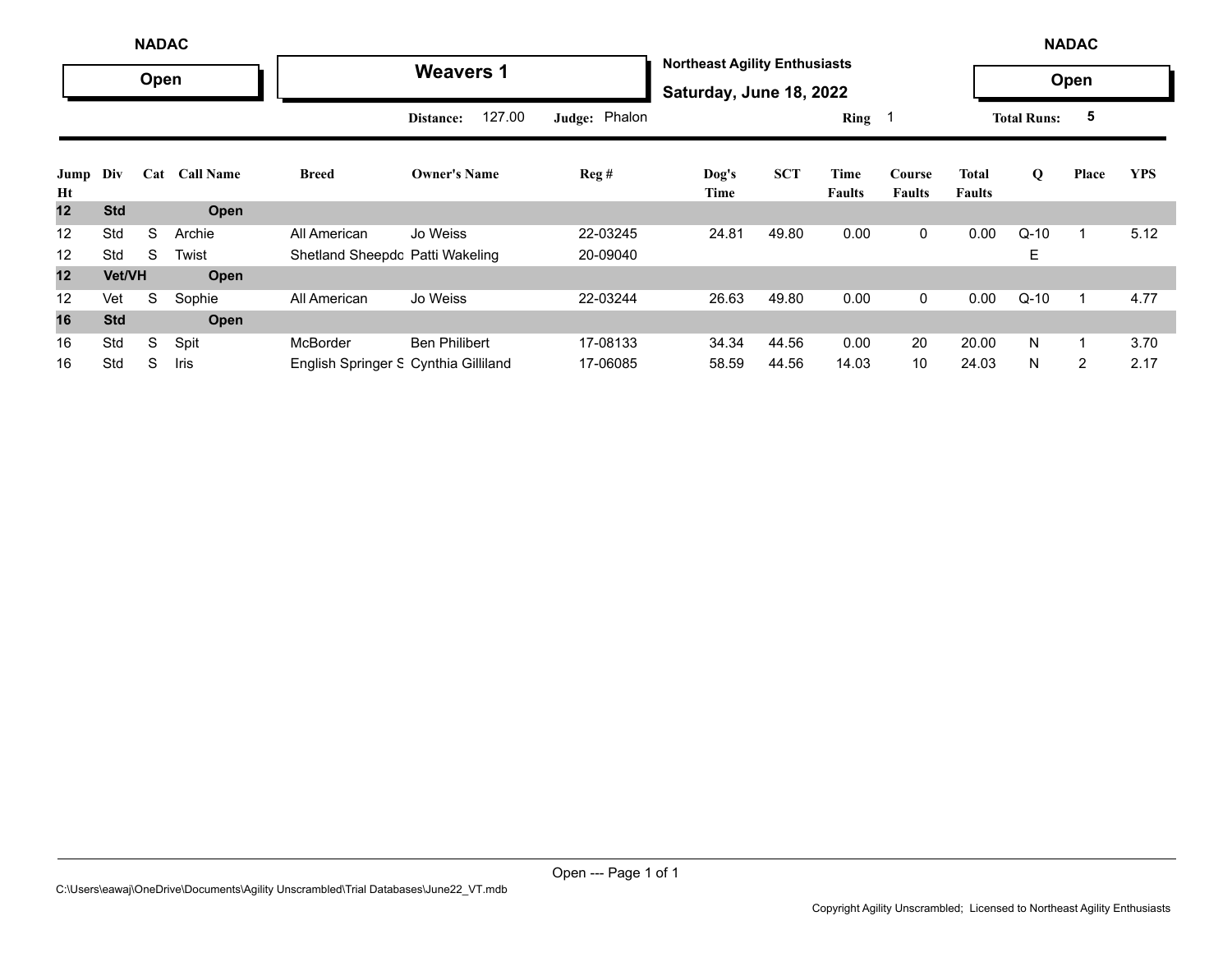|            | <b>NADAC</b><br><b>Elite</b> |   |               |                                 |                         |               |                                                                 |            |                              |                         |                               |                    | <b>NADAC</b> |            |
|------------|------------------------------|---|---------------|---------------------------------|-------------------------|---------------|-----------------------------------------------------------------|------------|------------------------------|-------------------------|-------------------------------|--------------------|--------------|------------|
|            |                              |   |               |                                 | <b>Weavers 2</b>        |               | <b>Northeast Agility Enthusiasts</b><br>Saturday, June 18, 2022 |            |                              |                         |                               |                    | <b>Elite</b> |            |
|            |                              |   |               |                                 | 135.00<br>Distance:     | Judge: Phalon |                                                                 |            | Ring 1                       |                         |                               | <b>Total Runs:</b> | 11           |            |
| Jump<br>Ht | Div                          |   | Cat Call Name | <b>Breed</b>                    | <b>Owner's Name</b>     | Reg #         | $\log's$<br>Time                                                | <b>SCT</b> | <b>Time</b><br><b>Faults</b> | Course<br><b>Faults</b> | <b>Total</b><br><b>Faults</b> | $\bf{Q}$           | Place        | <b>YPS</b> |
| 08         | <b>Std</b>                   |   | <b>Elite</b>  |                                 |                         |               |                                                                 |            |                              |                         |                               |                    |              |            |
| 08         | Std                          | S | Rio           | Shetland Sheepdc Patti Wakeling |                         | 18-06114      | 34.91                                                           | 58.70      | 0.00                         | 0                       | 0.00                          | $Q-10$             | $\mathbf 1$  | 3.87       |
| 08         | Vet/VH                       |   | <b>Elite</b>  |                                 |                         |               |                                                                 |            |                              |                         |                               |                    |              |            |
| 08         | Vet                          | S | Java          | <b>Boykin Spaniel</b>           | Sasha Holmes            | 17-08024      |                                                                 |            |                              |                         |                               | $\mathsf E$        |              |            |
| 12         | Vet/VH                       |   | <b>Elite</b>  |                                 |                         |               |                                                                 |            |                              |                         |                               |                    |              |            |
| 12         | Vet                          | S | Tekka         | German Shepherc Terri Fischer   |                         | 13-09090      | 35.63                                                           | 47.37      | 0.00                         | 0                       | 0.00                          | $Q-10$             | -1           | 3.79       |
| 12         | Vet                          | S | Fitzroy P     | All American                    | Mary Phalon             | 13-12059      | 54.25                                                           | 47.37      | 6.88                         | 30                      | 36.88                         | N                  | 2            | 2.49       |
| 16         | <b>JH</b>                    |   | <b>Elite</b>  |                                 |                         |               |                                                                 |            |                              |                         |                               |                    |              |            |
| 16         | JH                           | P | Chili         | Vizsla                          | <b>Alison Martins</b>   | 16-11147      | 48.17                                                           | 42.86      | 5.31                         | 0                       | 5.31                          | N                  | $\mathbf{1}$ | 2.80       |
| 16         | <b>Std</b>                   |   | <b>Elite</b>  |                                 |                         |               |                                                                 |            |                              |                         |                               |                    |              |            |
| 16         | Std                          | S | Knox          | <b>Border Collie</b>            | Erin and Clay Batchelor | 16-09081      |                                                                 |            |                              |                         |                               | S                  |              |            |
| 16         | Vet/VH                       |   | <b>Elite</b>  |                                 |                         |               |                                                                 |            |                              |                         |                               |                    |              |            |
| 16         | VH                           | P | Fin           | Poodle                          | Caroline McKinney       | 15-03103      | 25.61                                                           | 42.86      | 0.00                         | 0                       | 0.00                          | $Q-10$             | $\mathbf{1}$ | 5.27       |
| 16         | VH                           | P | Wryly         | All American                    | Nancy May               | 16-06199      | 35.88                                                           | 42.86      | 0.00                         | 0                       | 0.00                          | $Q-10$             | 2            | 3.76       |
| 16         | <b>VH</b>                    | P | Whit          | All American                    | Patricia Teden          | 18-03015      | 54.44                                                           | 42.86      | 11.58                        | 20                      | 31.58                         | N                  | 3            | 2.48       |
| 16         | VH                           | P | Grizzly       | All American                    | Penny Sencer            | 17-07147      | 67.92                                                           | 42.86      | 25.06                        | 20                      | 45.06                         | N                  | 4            | 1.99       |
| 20         | <b>Std</b>                   |   | <b>Elite</b>  |                                 |                         |               |                                                                 |            |                              |                         |                               |                    |              |            |
| 20         | Std                          | P | Rebel         | Vizsla                          | <b>Alison Martins</b>   | 16-11146      | 66.85                                                           | 39.71      | 27.14                        | 10                      | 37.14                         | N                  | $\mathbf{1}$ | 2.02       |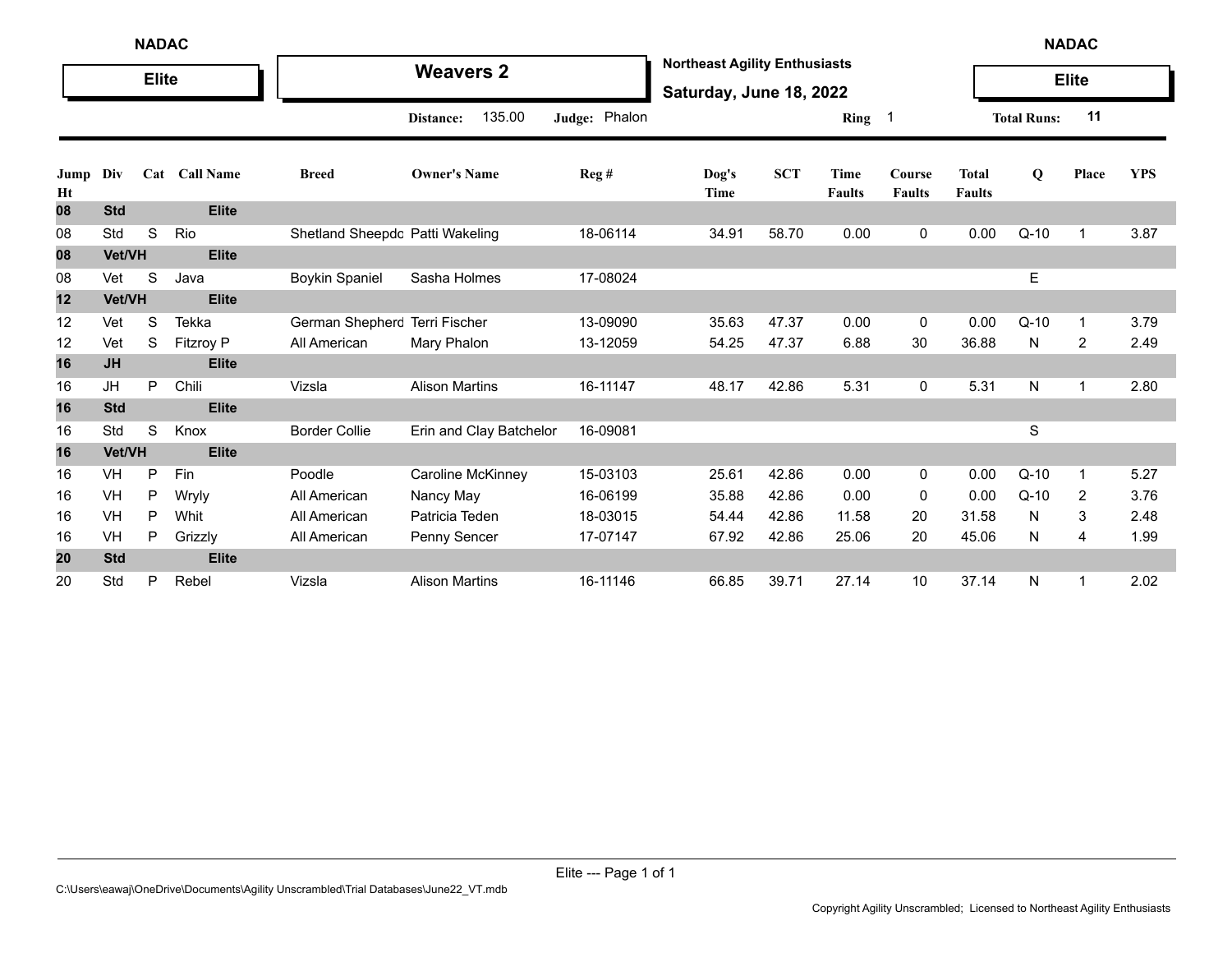|                |            | <b>NADAC</b> |                  |                                   |                     |               |                                                                 |            |                       |                         |                        |                    | <b>NADAC</b> |            |
|----------------|------------|--------------|------------------|-----------------------------------|---------------------|---------------|-----------------------------------------------------------------|------------|-----------------------|-------------------------|------------------------|--------------------|--------------|------------|
|                |            | Intro        |                  |                                   | <b>Weavers 2</b>    |               | <b>Northeast Agility Enthusiasts</b><br>Saturday, June 18, 2022 |            |                       |                         |                        |                    | Intro        |            |
|                |            |              |                  |                                   | 91.00<br>Distance:  | Judge: Phalon |                                                                 |            | Ring 1                |                         |                        | <b>Total Runs:</b> | 3            |            |
| Jump Div<br>Ht |            | Cat          | <b>Call Name</b> | <b>Breed</b>                      | <b>Owner's Name</b> | Reg#          | Dog's<br>Time                                                   | <b>SCT</b> | Time<br><b>Faults</b> | Course<br><b>Faults</b> | Total<br><b>Faults</b> | Q                  | Place        | <b>YPS</b> |
| 12             | <b>Std</b> |              | <b>Intro</b>     |                                   |                     |               |                                                                 |            |                       |                         |                        |                    |              |            |
| 12             | Std        | S            | Lucca            | Australian Cattle L Roger Verneau |                     | 20-07342      | 64.85                                                           | 44.39      | 20.46                 | $\mathbf{0}$            | 20.46                  | N                  |              | 1.40       |
| 16             | <b>Std</b> |              | <b>Intro</b>     |                                   |                     |               |                                                                 |            |                       |                         |                        |                    |              |            |
| 16             | Std        | S            | Katty            | German Shepherc Terri Fischer     |                     | 21-03090      |                                                                 |            |                       |                         |                        | E.                 |              |            |
| 20             | <b>Std</b> |              | <b>Intro</b>     |                                   |                     |               |                                                                 |            |                       |                         |                        |                    |              |            |
| 20             | Std        | P            | Janie            | Golden Retriever                  | <b>Judith Nuno</b>  | 21-06136      | 33.28                                                           | 37.14      | 0.00                  | $\mathbf{0}$            | 0.00                   | $Q-10$             |              | 2.73       |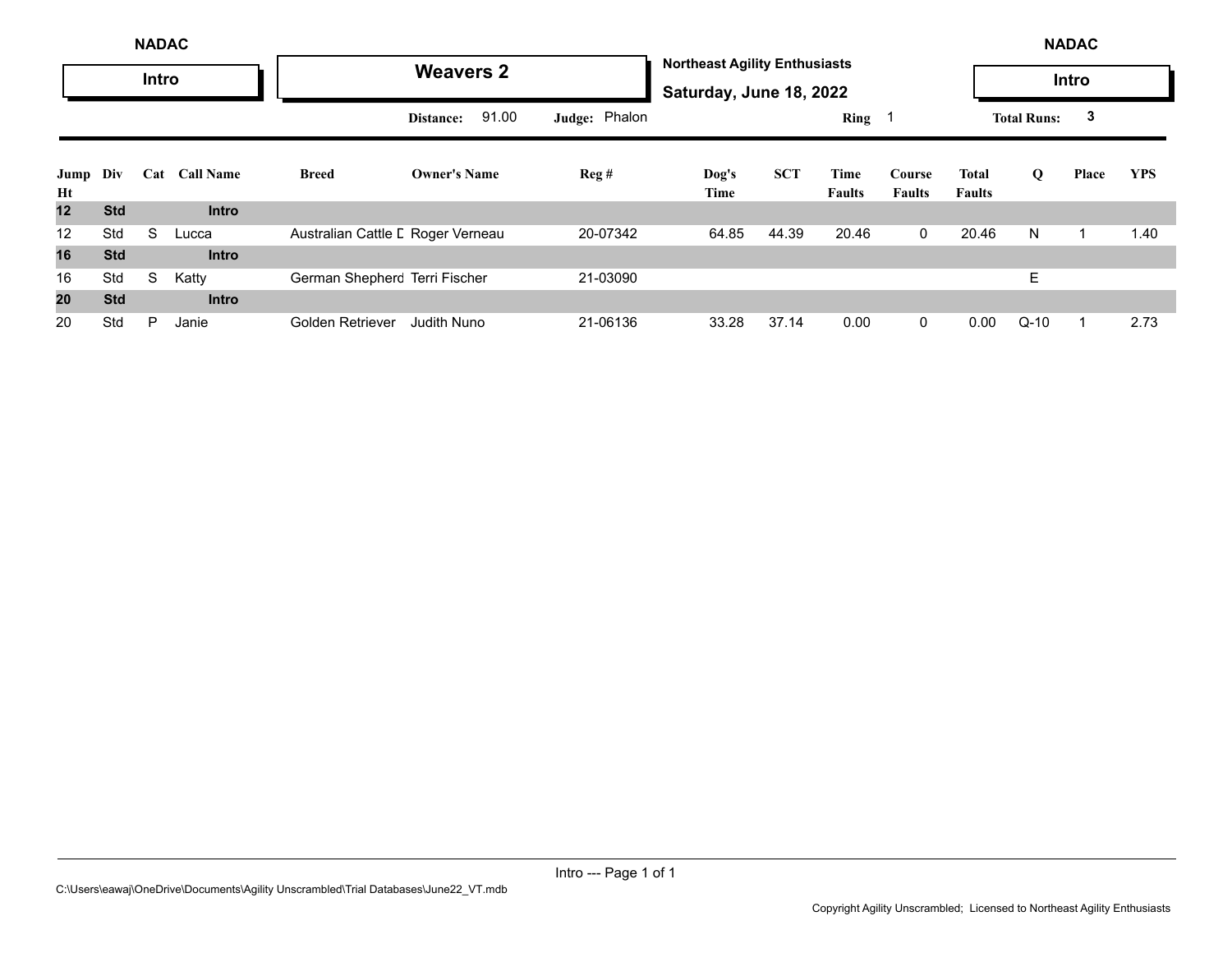|            |                         | <b>NADAC</b>  |            |                                      |                     |               |                                                                 |            |                       |                         |                               |                    | <b>NADAC</b>   |            |
|------------|-------------------------|---------------|------------|--------------------------------------|---------------------|---------------|-----------------------------------------------------------------|------------|-----------------------|-------------------------|-------------------------------|--------------------|----------------|------------|
|            |                         | <b>Novice</b> |            |                                      | <b>Weavers 2</b>    |               | <b>Northeast Agility Enthusiasts</b><br>Saturday, June 18, 2022 |            |                       |                         |                               |                    | <b>Novice</b>  |            |
|            | <b>Call Name</b><br>Cat |               |            |                                      | 136.00<br>Distance: | Judge: Phalon |                                                                 |            | Ring                  |                         |                               | <b>Total Runs:</b> | 4              |            |
| Jump<br>Ht | Div                     |               |            | <b>Breed</b>                         | <b>Owner's Name</b> | Reg#          | $\log's$<br>Time                                                | <b>SCT</b> | Time<br><b>Faults</b> | Course<br><b>Faults</b> | <b>Total</b><br><b>Faults</b> | Q                  | Place          | <b>YPS</b> |
| 12         | <b>Std</b>              |               | <b>Nov</b> |                                      |                     |               |                                                                 |            |                       |                         |                               |                    |                |            |
| 12         | Std                     | S             | Koala      | Miniature America John Fiske         |                     | 22-06119      |                                                                 |            |                       |                         |                               | S                  |                |            |
| 16         | <b>Std</b>              |               | <b>Nov</b> |                                      |                     |               |                                                                 |            |                       |                         |                               |                    |                |            |
| 16         | Std                     | S             | Goose      | Vizsla                               | Lesli Hyland        | 15-08141      | 28.89                                                           | 53.33      | 0.00                  | $\mathbf 0$             | 0.00                          | $Q-10$             | 1              | 4.71       |
| 16         | Std                     | S             | Eeli       | English Springer S Cynthia Gilliland |                     | 21-04185      | 76.78                                                           | 53.33      | 23.45                 | 20                      | 43.45                         | N                  | $\overline{2}$ | 1.77       |
| 16         | Std                     | S             | Saige      | <b>Border Collie</b>                 | Maureen deHaan      | 21-07181      |                                                                 |            |                       |                         |                               | E                  |                |            |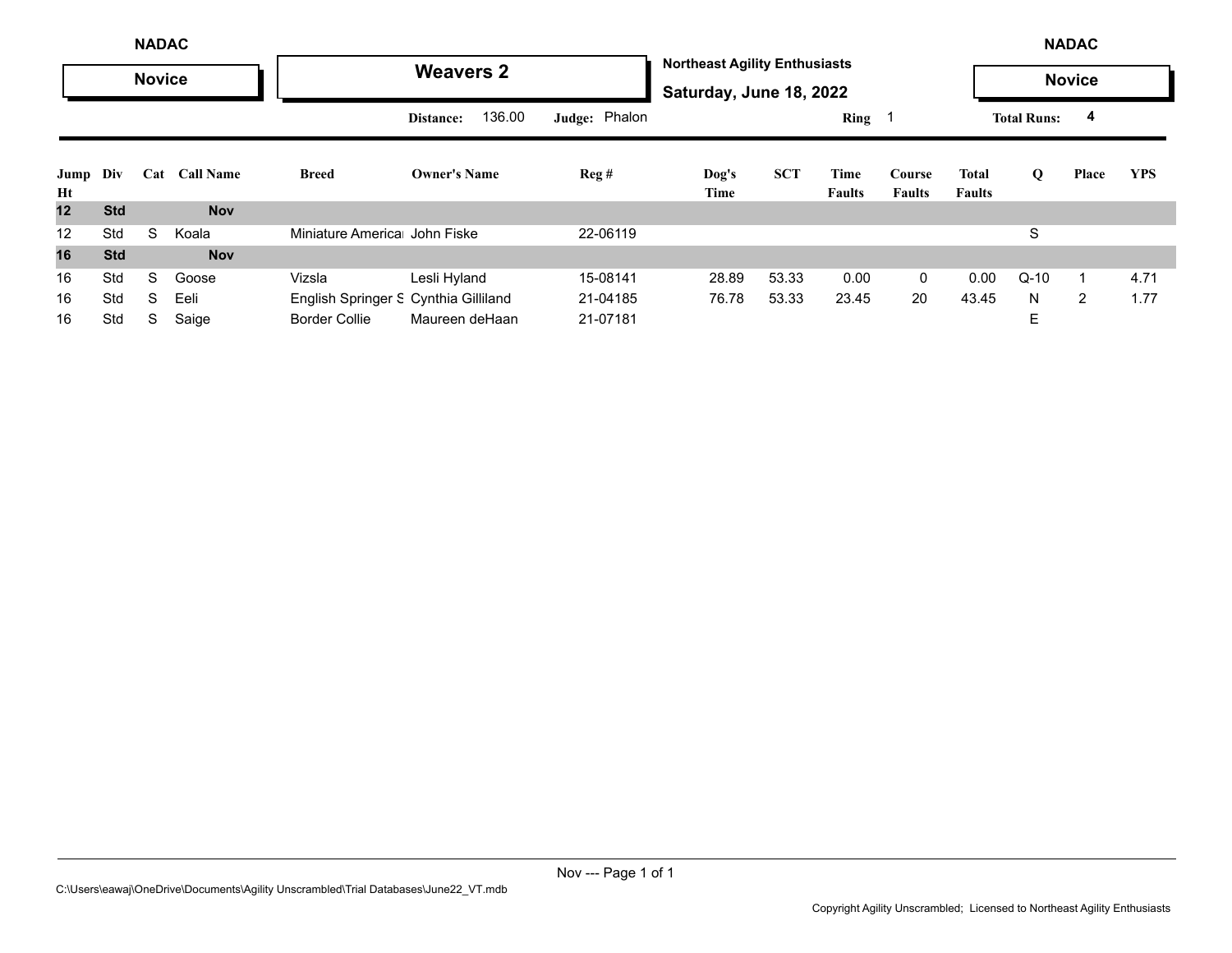|            |                                | <b>NADAC</b> |        |                                 |                      |               |                                                                 |            |                       |                         |                        |                    | <b>NADAC</b> |            |
|------------|--------------------------------|--------------|--------|---------------------------------|----------------------|---------------|-----------------------------------------------------------------|------------|-----------------------|-------------------------|------------------------|--------------------|--------------|------------|
|            |                                | Open         |        |                                 | <b>Weavers 2</b>     |               | <b>Northeast Agility Enthusiasts</b><br>Saturday, June 18, 2022 |            |                       |                         |                        |                    | Open         |            |
|            | Div<br>Cat<br><b>Call Name</b> |              |        |                                 | 127.00<br>Distance:  | Judge: Phalon |                                                                 |            | Ring                  |                         |                        | <b>Total Runs:</b> | 4            |            |
| Jump<br>Ht |                                |              |        | <b>Breed</b>                    | <b>Owner's Name</b>  | Reg#          | Dog's<br>Time                                                   | <b>SCT</b> | Time<br><b>Faults</b> | Course<br><b>Faults</b> | Total<br><b>Faults</b> | Q                  | Place        | <b>YPS</b> |
| 12         | <b>Std</b>                     |              | Open   |                                 |                      |               |                                                                 |            |                       |                         |                        |                    |              |            |
| 12         | Std                            | S            | Archie | All American                    | Jo Weiss             | 22-03245      | 23.13                                                           | 49.80      | 0.00                  | $\mathbf 0$             | 0.00                   | $Q-10$             |              | 5.49       |
| 12         | Std                            | S            | Twist  | Shetland Sheepdc Patti Wakeling |                      | 20-09040      | 47.83                                                           | 49.80      | 0.00                  | 50                      | 50.00                  | N                  | 2            | 2.66       |
| 12         | Vet/VH                         |              | Open   |                                 |                      |               |                                                                 |            |                       |                         |                        |                    |              |            |
| 12         | Vet                            | S            | Sophie | All American                    | Jo Weiss             | 22-03244      | 25.69                                                           | 49.80      | 0.00                  | $\mathbf 0$             | 0.00                   | $Q-10$             |              | 4.94       |
| 16         | <b>Std</b>                     |              | Open   |                                 |                      |               |                                                                 |            |                       |                         |                        |                    |              |            |
| 16         | Std                            | S            | Spit   | <b>McBorder</b>                 | <b>Ben Philibert</b> | 17-08133      | 28.82                                                           | 44.56      | 0.00                  | 30                      | 30.00                  | N                  |              | 4.41       |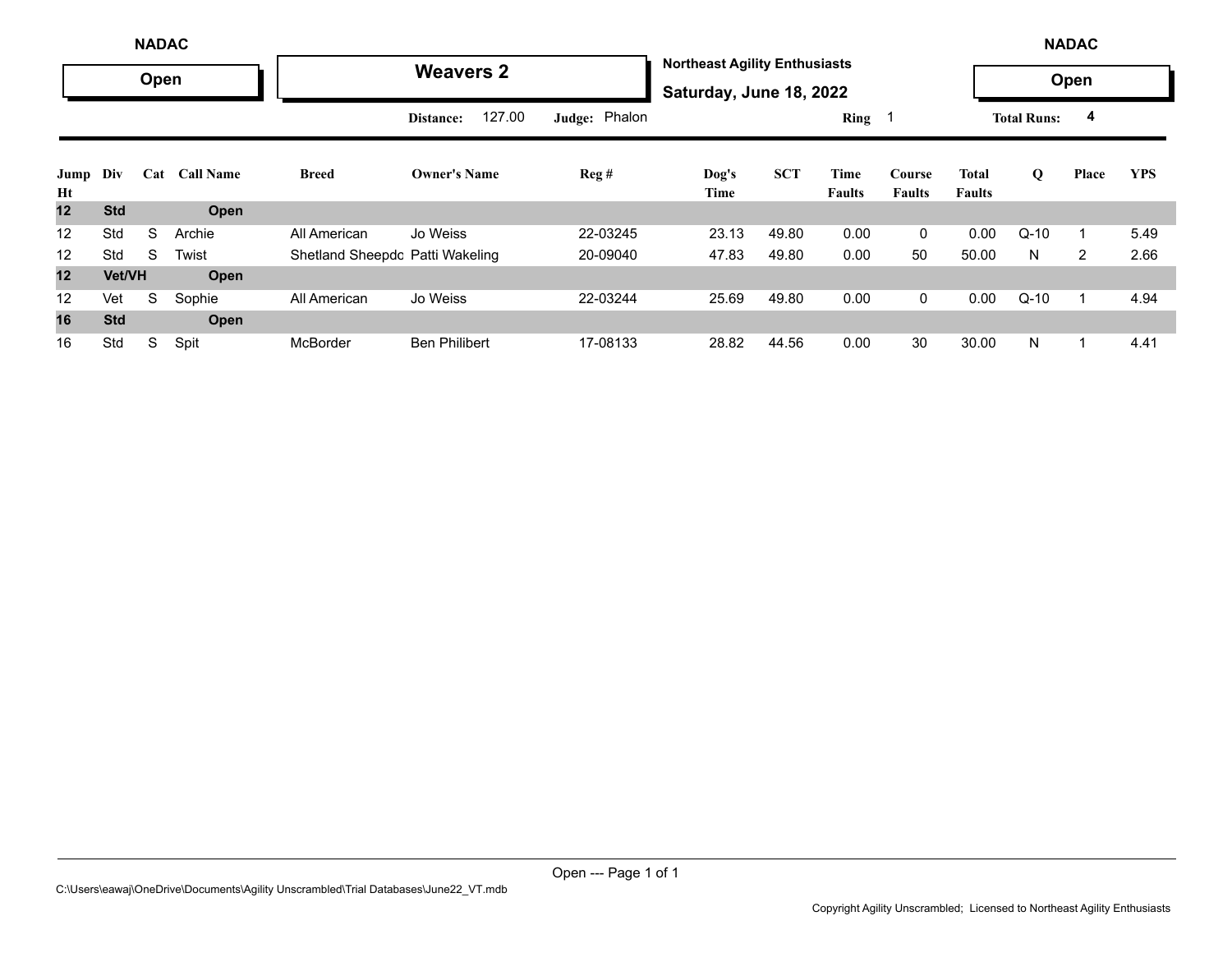|            | <b>NADAC</b><br><b>Elite</b> |             |               |                                      |                         |               |                                                                      |            |                       |                         |                               |                    | <b>NADAC</b>   |            |
|------------|------------------------------|-------------|---------------|--------------------------------------|-------------------------|---------------|----------------------------------------------------------------------|------------|-----------------------|-------------------------|-------------------------------|--------------------|----------------|------------|
|            |                              |             |               |                                      | <b>Tunnelers 1</b>      |               | <b>Northeast Agility Enthusiasts</b><br><b>Sunday, June 19, 2022</b> |            |                       |                         |                               |                    | <b>Elite</b>   |            |
|            |                              |             |               |                                      | 142.00<br>Distance:     | Judge: Phalon |                                                                      |            | Ring 1                |                         |                               | <b>Total Runs:</b> | 20             |            |
| Jump<br>Ht | Div                          |             | Cat Call Name | <b>Breed</b>                         | <b>Owner's Name</b>     | Reg #         | Dog's<br>Time                                                        | <b>SCT</b> | Time<br><b>Faults</b> | Course<br><b>Faults</b> | <b>Total</b><br><b>Faults</b> | Q                  | Place          | <b>YPS</b> |
| 04         | Vet/VH                       |             | <b>Elite</b>  |                                      |                         |               |                                                                      |            |                       |                         |                               |                    |                |            |
| 04         | Vet                          | S           | <b>Belle</b>  | Beagle                               | <b>Leeann Peters</b>    | 15-04040      | 44.63                                                                | 47.33      | 0.00                  | 0                       | 0.00                          | $Q-10$             | $\mathbf{1}$   | 3.18       |
| 08         | <b>Std</b>                   |             | <b>Elite</b>  |                                      |                         |               |                                                                      |            |                       |                         |                               |                    |                |            |
| 08         | Std                          | S           | Rio           | Shetland Sheepdc Patti Wakeling      |                         | 18-06114      | 23.22                                                                | 42.39      | 0.00                  | 0                       | 0.00                          | $Q-10$             | $\mathbf{1}$   | 6.12       |
| 08         | Vet/VH                       |             | <b>Elite</b>  |                                      |                         |               |                                                                      |            |                       |                         |                               |                    |                |            |
| 08         | Vet                          | S           | Java          | <b>Boykin Spaniel</b>                | Sasha Holmes            | 17-08024      | 26.22                                                                | 42.39      | 0.00                  | 0                       | 0.00                          | $Q-10$             | $\mathbf{1}$   | 5.42       |
| 08         | Vet                          | $\mathbf S$ | Zoe           | All American                         | Maureen deHaan          | 13-12062      | 31.40                                                                | 42.39      | 0.00                  | 0                       | 0.00                          | $Q-10$             | $\overline{c}$ | 4.52       |
| 08         | VH                           | P           | Skipper       | Jack Russell Terri Nancy Hoffman     |                         | 17-02004      | 25.60                                                                | 42.39      | 0.00                  | 30                      | 30.00                         | N                  | 3              | 5.55       |
| 08         | Vet                          | $\mathbf S$ | Holly         | Australian Cattle L Danielle Verneau |                         | 16-07070      |                                                                      |            |                       |                         |                               | $\mathbf S$        |                |            |
| 12         | <b>Std</b>                   |             | <b>Elite</b>  |                                      |                         |               |                                                                      |            |                       |                         |                               |                    |                |            |
| 12         | Std                          | $\mathbb S$ | Twist         | Shetland Sheepdc Patti Wakeling      |                         | 20-09040      | 20.36                                                                | 34.63      | 0.00                  | 0                       | 0.00                          | $Q-10$             | $\mathbf{1}$   | 6.97       |
| 12         | Vet/VH                       |             | <b>Elite</b>  |                                      |                         |               |                                                                      |            |                       |                         |                               |                    |                |            |
| 12         | Vet                          | P           | Jinx          | <b>Border Collie</b>                 | Erin and Clay Batchelor | 16-03051      | 18.59                                                                | 34.63      | 0.00                  | 0                       | 0.00                          | $Q-10$             | $\mathbf{1}$   | 7.64       |
| 12         | Vet                          | $\mathbf S$ | Chica         | Sato                                 | Tammy Lenski            | 15-11056      | 22.85                                                                | 34.63      | 0.00                  | 0                       | 0.00                          | $Q-10$             | $\overline{c}$ | 6.21       |
| 12         | VH                           | $\mathbf S$ | Bumpkin       | Feist                                | Penny Sencer            | 11-09603      | 29.25                                                                | 34.63      | 0.00                  | 0                       | 0.00                          | $Q-10$             | 3              | 4.85       |
| 12         | VH                           | $\mathbf S$ | Maeby         | All American                         | Patricia Teden          | 14-11080      |                                                                      |            |                       |                         |                               | $\mathbf S$        |                |            |
| 12         | Vet                          | S           | Tekka         | German Shepherc Terri Fischer        |                         | 13-09090      |                                                                      |            |                       |                         |                               | E                  |                |            |
| 16         | <b>Std</b>                   |             | <b>Elite</b>  |                                      |                         |               |                                                                      |            |                       |                         |                               |                    |                |            |
| 16         | Std                          | S           | Goose         | Vizsla                               | Lesli Hyland            | 15-08141      | 22.87                                                                | 30.54      | 0.00                  | 0                       | 0.00                          | $Q-10$             | $\mathbf{1}$   | 6.21       |
| 16         | Std                          | S           | Knox          | <b>Border Collie</b>                 | Erin and Clay Batchelor | 16-09081      | 23.19                                                                | 30.54      | 0.00                  | 0                       | 0.00                          | $Q-10$             | 2              | 6.12       |
| 16         | Std                          | S           | Iris          | English Springer S Cynthia Gilliland |                         | 17-06085      | 33.90                                                                | 30.54      | 3.36                  | 0                       | 3.36                          | N                  | 3              | 4.19       |
| 16         | Vet/VH                       |             | <b>Elite</b>  |                                      |                         |               |                                                                      |            |                       |                         |                               |                    |                |            |
| 16         | VH                           | P           | Wryly         | All American                         | Nancy May               | 16-06199      | 23.18                                                                | 30.54      | 0.00                  | 0                       | 0.00                          | $Q-10$             | $\mathbf{1}$   | 6.13       |
| 16         | VH                           | P           | Grizzly       | All American                         | Penny Sencer            | 17-07147      | 26.79                                                                | 30.54      | 0.00                  | 0                       | 0.00                          | $Q-10$             | $\overline{2}$ | 5.30       |
| 16         | VH                           | P           | Whit          | All American                         | Patricia Teden          | 18-03015      |                                                                      |            |                       |                         |                               | S                  |                |            |
| 20         | <b>Std</b>                   |             | <b>Elite</b>  |                                      |                         |               |                                                                      |            |                       |                         |                               |                    |                |            |
| 20         | Std                          | Ρ           | Sipa          | All American                         | Leah McManus            | 20-08275      | 22.12                                                                | 28.12      | 0.00                  | 0                       | 0.00                          | $Q-10$             | $\mathbf{1}$   | 6.42       |
| 20         | Std                          | Ρ           | Ryder         | Beauceron                            | <b>Ashley Nelms</b>     | 19-11448      | 24.36                                                                | 28.12      | 0.00                  | 0                       | 0.00                          | $Q-10$             | $\overline{c}$ | 5.83       |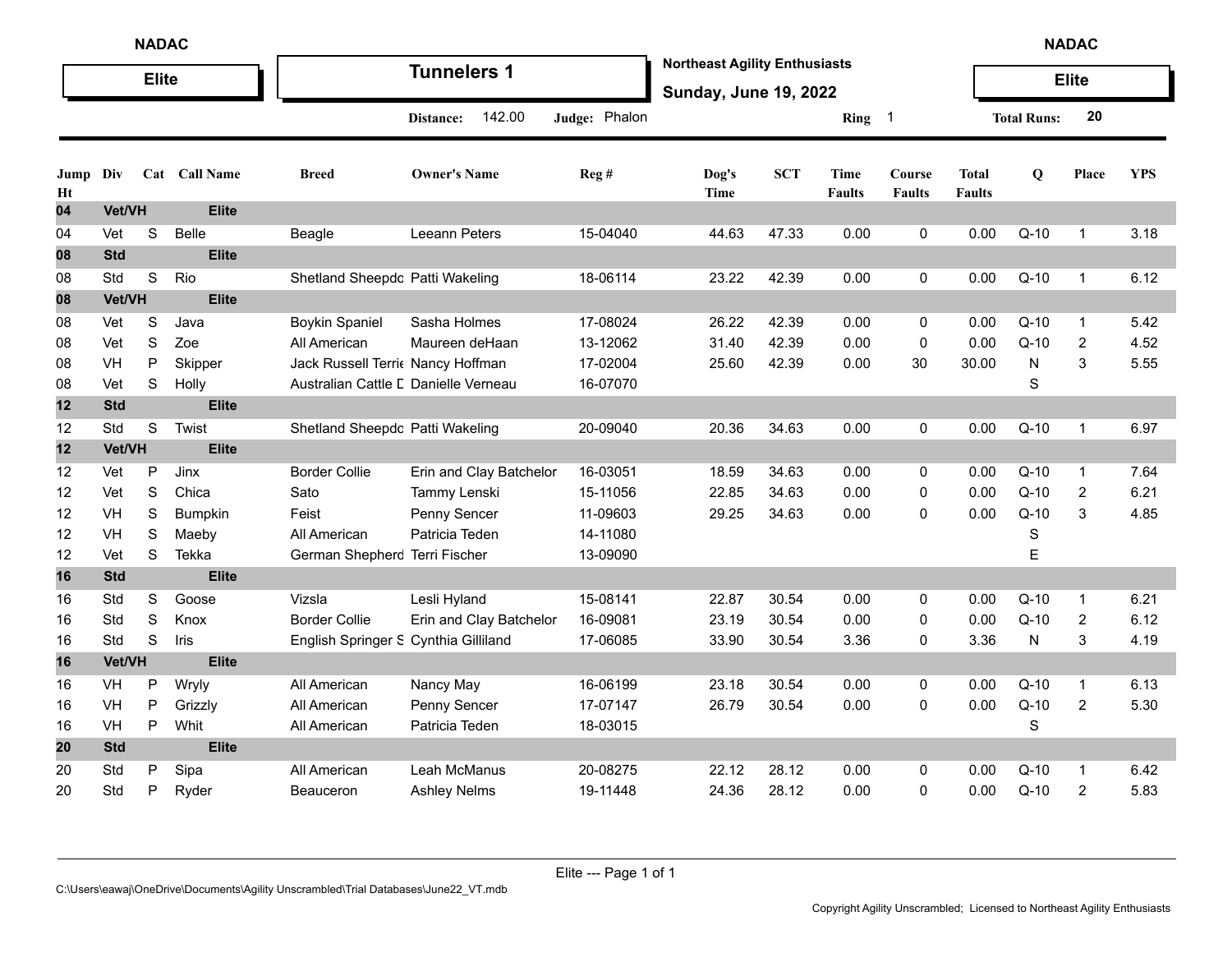|                   |                                | <b>NADAC</b> |              |                                   |                     |               |                                                                      |            |                |                         |                        |                    | <b>NADAC</b> |            |
|-------------------|--------------------------------|--------------|--------------|-----------------------------------|---------------------|---------------|----------------------------------------------------------------------|------------|----------------|-------------------------|------------------------|--------------------|--------------|------------|
|                   |                                | <b>Intro</b> |              |                                   | <b>Tunnelers 1</b>  |               | <b>Northeast Agility Enthusiasts</b><br><b>Sunday, June 19, 2022</b> |            |                |                         |                        |                    | Intro        |            |
|                   | <b>Call Name</b><br>Div<br>Cat |              |              |                                   | 104.00<br>Distance: | Judge: Phalon |                                                                      |            | Ring           |                         |                        | <b>Total Runs:</b> | 4            |            |
| Jump<br>Ht        |                                |              |              | Breed                             | <b>Owner's Name</b> | Reg#          | Dog's<br>Time                                                        | <b>SCT</b> | Time<br>Faults | Course<br><b>Faults</b> | Total<br><b>Faults</b> | Q                  | Place        | <b>YPS</b> |
| 12                | <b>Std</b>                     |              | <b>Intro</b> |                                   |                     |               |                                                                      |            |                |                         |                        |                    |              |            |
| 12                | Std                            | S            | Lucca        | Australian Cattle L Roger Verneau |                     | 20-07342      | 16.62                                                                | 34.67      | 0.00           | $\mathbf 0$             | 0.00                   | $Q-10$             |              | 6.26       |
| 12                | Std                            | S            | Soli         | Cocker Spaniel                    | Lesli Hyland        | 17-01084      |                                                                      |            |                |                         |                        | Е                  |              |            |
| 12                | Vet/VH                         |              | <b>Intro</b> |                                   |                     |               |                                                                      |            |                |                         |                        |                    |              |            |
| $12 \overline{ }$ | Vet                            | S            | Redi         | All American                      | Lynn Smitley        | 13-12061      | 19.42                                                                | 34.67      | 0.00           | 0                       | 0.00                   | $Q-10$             |              | 5.36       |
| 20                | <b>Std</b>                     |              | <b>Intro</b> |                                   |                     |               |                                                                      |            |                |                         |                        |                    |              |            |
| 20                | Std                            | P            | Janie        | Golden Retriever                  | <b>Judith Nuno</b>  | 21-06136      | 36.80                                                                | 28.11      | 8.69           | 0                       | 8.69                   | N                  |              | 2.83       |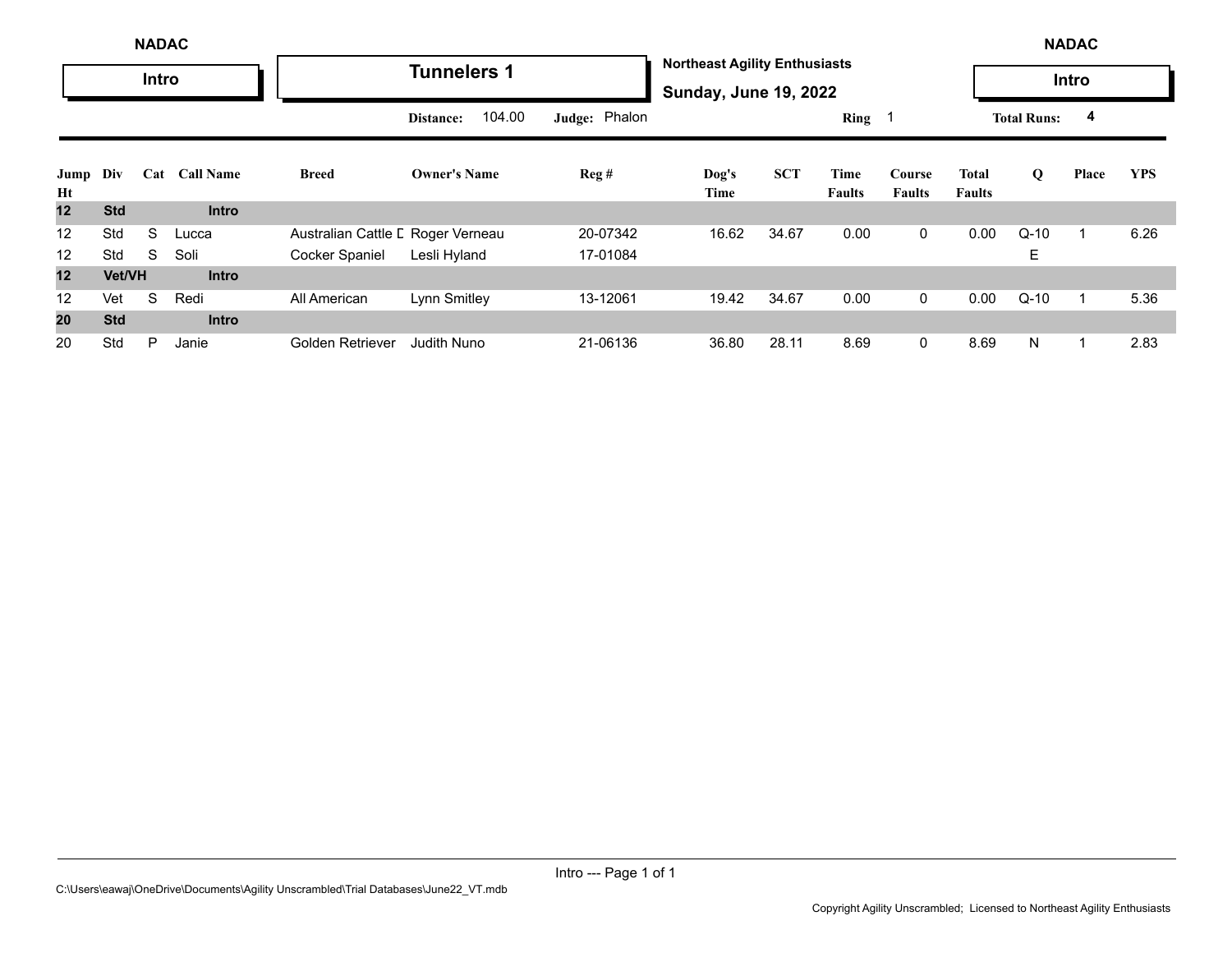|            |            | <b>NADAC</b>  |                  |                                      |                     |                |                                                                      |            |                       |                         |                               |                    | <b>NADAC</b>  |            |
|------------|------------|---------------|------------------|--------------------------------------|---------------------|----------------|----------------------------------------------------------------------|------------|-----------------------|-------------------------|-------------------------------|--------------------|---------------|------------|
|            |            | <b>Novice</b> |                  |                                      | <b>Tunnelers 1</b>  |                | <b>Northeast Agility Enthusiasts</b><br><b>Sunday, June 19, 2022</b> |            |                       |                         |                               |                    | <b>Novice</b> |            |
|            |            |               |                  |                                      | 142.00<br>Distance: | Judge: Phalon  |                                                                      |            | Ring <sub>1</sub>     |                         |                               | <b>Total Runs:</b> |               |            |
| Jump<br>Ht | Div        | Cat           | <b>Call Name</b> | <b>Breed</b>                         | <b>Owner's Name</b> | $\text{Reg}$ # | Dog's<br>Time                                                        | <b>SCT</b> | Time<br><b>Faults</b> | Course<br><b>Faults</b> | <b>Total</b><br><b>Faults</b> | Q                  | Place         | <b>YPS</b> |
| 08         | <b>Std</b> |               | <b>Nov</b>       |                                      |                     |                |                                                                      |            |                       |                         |                               |                    |               |            |
| 08         | Std        | S             | Rowan            | All American                         | Kory Richards       | 20-10356       |                                                                      |            |                       |                         |                               | Е                  |               |            |
| 08         | Vet/VH     |               | <b>Nov</b>       |                                      |                     |                |                                                                      |            |                       |                         |                               |                    |               |            |
| 08         | VH         | S             | Jaz              | Australian Labrado Pam Poole         |                     | 21-11069       | 23.05                                                                | 52.59      | 0.00                  | 0                       | 0.00                          | $Q-10$             |               | 6.16       |
| 08         | VH         | S             | Tres             | Beagle                               | <b>Ed Peters</b>    | 18-12025       | 57.80                                                                | 52.59      | 5.21                  | 0                       | 5.21                          | N.                 | 2             | 2.46       |
| 16         | <b>Std</b> |               | <b>Nov</b>       |                                      |                     |                |                                                                      |            |                       |                         |                               |                    |               |            |
| 16         | Std        | S             | Chaga            | English Springer S Karen Cartier     |                     | 19-07363       | 27.62                                                                | 37.37      | 0.00                  | 0                       | 0.00                          | $Q-10$             |               | 5.14       |
| 16         | Std        | S             | Saige            | <b>Border Collie</b>                 | Maureen deHaan      | 21-07181       | 28.52                                                                | 37.37      | 0.00                  | 0                       | 0.00                          | $Q-10$             | 2             | 4.98       |
| 16         | Std        | S             | Max              | All American                         | Ptarmigan Abbott    | 21-07192       | 29.40                                                                | 37.37      | 0.00                  | 0                       | 0.00                          | $Q-10$             | 3             | 4.83       |
| 16         | Std        | S             | Eeli             | English Springer S Cynthia Gilliland |                     | 21-04185       | 32.83                                                                | 37.37      | 0.00                  | 0                       | 0.00                          | $Q-10$             | 4             | 4.33       |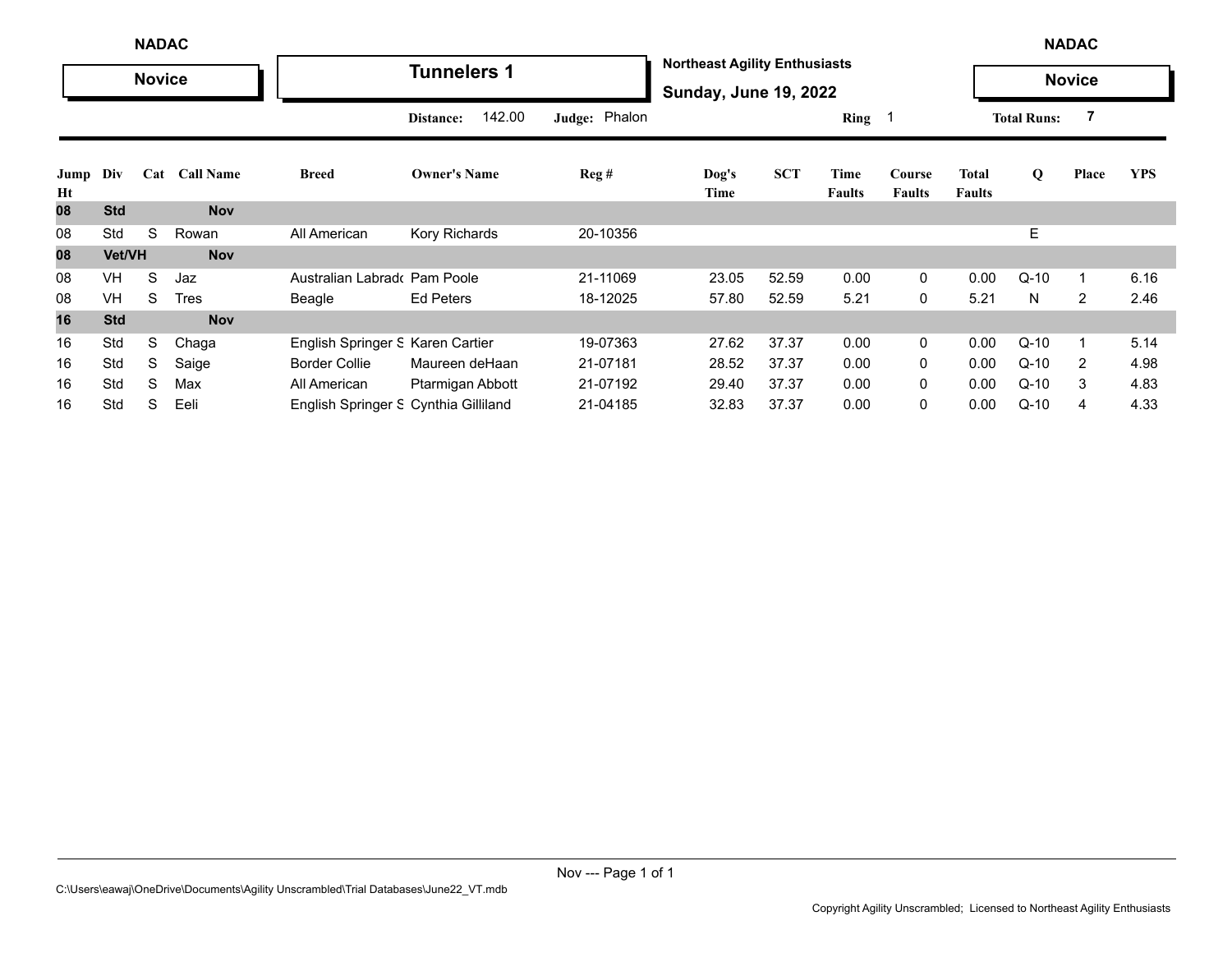|            | <b>NADAC</b> |      |               |                               |                         |               |                                                                      |            |                       |                         |                               |                    | <b>NADAC</b> |            |
|------------|--------------|------|---------------|-------------------------------|-------------------------|---------------|----------------------------------------------------------------------|------------|-----------------------|-------------------------|-------------------------------|--------------------|--------------|------------|
|            |              | Open |               |                               | <b>Tunnelers 1</b>      |               | <b>Northeast Agility Enthusiasts</b><br><b>Sunday, June 19, 2022</b> |            |                       |                         |                               |                    | Open         |            |
|            |              |      |               |                               | 142.00<br>Distance:     | Judge: Phalon |                                                                      |            | Ring 1                |                         |                               | <b>Total Runs:</b> | 6            |            |
| Jump<br>Ht | Div          |      | Cat Call Name | <b>Breed</b>                  | <b>Owner's Name</b>     | Reg#          | Dog's<br>Time                                                        | <b>SCT</b> | Time<br><b>Faults</b> | Course<br><b>Faults</b> | <b>Total</b><br><b>Faults</b> | Q                  | Place        | <b>YPS</b> |
| 08         | <b>Std</b>   |      | Open          |                               |                         |               |                                                                      |            |                       |                         |                               |                    |              |            |
| 08         | Std          | S    | Vi            | All American                  | Erin and Clay Batchelor | 21-01573      | 22.64                                                                | 47.33      | 0.00                  | $\mathbf{0}$            | 0.00                          | $Q-10$             | 1            | 6.27       |
| 12         | <b>Std</b>   |      | Open          |                               |                         |               |                                                                      |            |                       |                         |                               |                    |              |            |
| 12         | Std          | S    | Archie        | All American                  | Jo Weiss                | 22-03245      | 20.72                                                                | 38.38      | 0.00                  | $\mathbf 0$             | 0.00                          | $Q-10$             | 1            | 6.85       |
| 12         | Vet/VH       |      | Open          |                               |                         |               |                                                                      |            |                       |                         |                               |                    |              |            |
| 12         | Vet          | S    | Sophie        | All American                  | Jo Weiss                | 22-03244      | 25.04                                                                | 38.38      | 0.00                  | $\mathbf 0$             | 0.00                          | $Q-10$             | $\mathbf{1}$ | 5.67       |
| 16         | <b>Std</b>   |      | Open          |                               |                         |               |                                                                      |            |                       |                         |                               |                    |              |            |
| 16         | Std          | S    | Katty         | German Shepherc Terri Fischer |                         | 21-03090      | 35.84                                                                | 33.81      | 2.03                  | 20                      | 22.03                         | N                  | 1            | 3.96       |
| 16         | Vet/VH       |      | Open          |                               |                         |               |                                                                      |            |                       |                         |                               |                    |              |            |
| 16         | VH           | P    | Fin           | Poodle                        | Caroline McKinney       | 15-03103      | 21.99                                                                | 33.81      | 0.00                  | $\mathbf 0$             | 0.00                          | $Q-10$             | 1            | 6.46       |
| 20         | <b>Std</b>   |      | <b>Open</b>   |                               |                         |               |                                                                      |            |                       |                         |                               |                    |              |            |
| 20         | Std          | P    | Stella        | Kelpie                        | Beth and Steve Kanyock  | 19-03302      |                                                                      |            |                       |                         |                               | Е                  |              |            |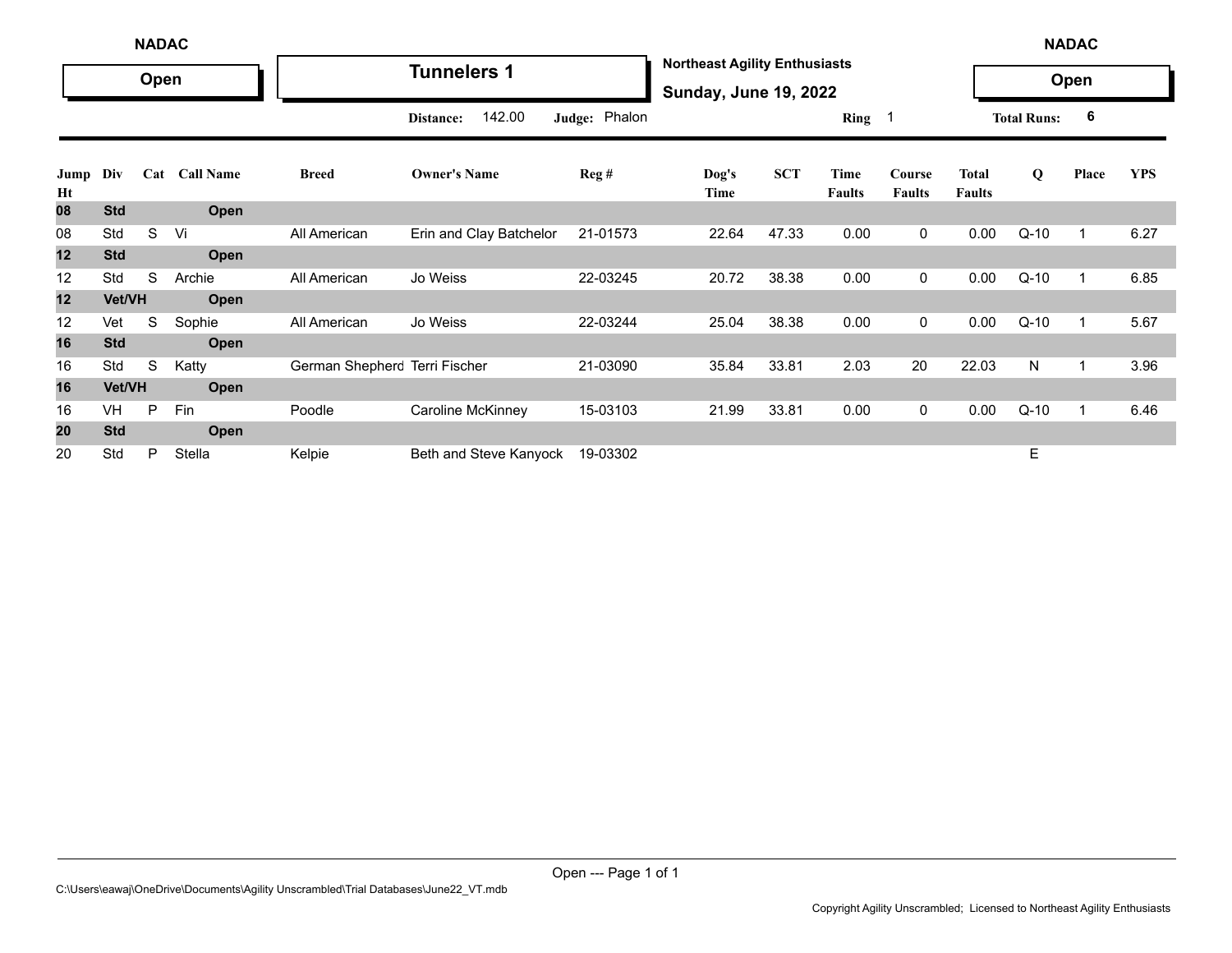|            | <b>NADAC</b> |              |               |                                      |                         |               |                                                                      |            |                              |                         |                               |                    | <b>NADAC</b>   |            |
|------------|--------------|--------------|---------------|--------------------------------------|-------------------------|---------------|----------------------------------------------------------------------|------------|------------------------------|-------------------------|-------------------------------|--------------------|----------------|------------|
|            |              | <b>Elite</b> |               |                                      | <b>Tunnelers 2</b>      |               | <b>Northeast Agility Enthusiasts</b><br><b>Sunday, June 19, 2022</b> |            |                              |                         |                               |                    | <b>Elite</b>   |            |
|            |              |              |               |                                      | 142.00<br>Distance:     | Judge: Phalon |                                                                      |            | Ring                         | - 1                     |                               | <b>Total Runs:</b> | 16             |            |
| Jump<br>Ht | Div          |              | Cat Call Name | <b>Breed</b>                         | <b>Owner's Name</b>     | Reg#          | Dog's<br>Time                                                        | <b>SCT</b> | <b>Time</b><br><b>Faults</b> | Course<br><b>Faults</b> | <b>Total</b><br><b>Faults</b> | Q                  | Place          | <b>YPS</b> |
| 04         | Vet/VH       |              | <b>Elite</b>  |                                      |                         |               |                                                                      |            |                              |                         |                               |                    |                |            |
| 04         | Vet          | S            | Belle         | Beagle                               | Leeann Peters           | 15-04040      |                                                                      |            |                              |                         |                               | E                  |                |            |
| 08         | <b>Std</b>   |              | <b>Elite</b>  |                                      |                         |               |                                                                      |            |                              |                         |                               |                    |                |            |
| 08         | Std          | S            | Rio           | Shetland Sheepdc Patti Wakeling      |                         | 18-06114      | 23.24                                                                | 42.39      | 0.00                         | 0                       | 0.00                          | $Q-10$             | $\mathbf 1$    | 6.11       |
| 08         | Vet/VH       |              | <b>Elite</b>  |                                      |                         |               |                                                                      |            |                              |                         |                               |                    |                |            |
| 08         | VH           | P            | Skipper       | Jack Russell Terri Nancy Hoffman     |                         | 17-02004      | 26.23                                                                | 42.39      | 0.00                         | 0                       | 0.00                          | $Q-10$             | $\overline{1}$ | 5.41       |
| 08         | Vet          | S            | Java          | <b>Boykin Spaniel</b>                | Sasha Holmes            | 17-08024      | 27.55                                                                | 42.39      | 0.00                         | 0                       | 0.00                          | $Q-10$             | 2              | 5.15       |
| 08         | Vet          | S            | Zoe           | All American                         | Maureen deHaan          | 13-12062      | 35.73                                                                | 42.39      | 0.00                         | 0                       | 0.00                          | $Q-10$             | 3              | 3.97       |
| 08         | Vet          | S            | Holly         | Australian Cattle L Danielle Verneau |                         | 16-07070      |                                                                      |            |                              |                         |                               | $\mathbf S$        |                |            |
| 12         | <b>Std</b>   |              | <b>Elite</b>  |                                      |                         |               |                                                                      |            |                              |                         |                               |                    |                |            |
| 12         | Std          | $\mathbf S$  | Twist         | Shetland Sheepdc Patti Wakeling      |                         | 20-09040      | 22.20                                                                | 34.63      | 0.00                         | 0                       | 0.00                          | $Q-10$             | $\mathbf{1}$   | 6.40       |
| 12         | Vet/VH       |              | <b>Elite</b>  |                                      |                         |               |                                                                      |            |                              |                         |                               |                    |                |            |
| 12         | Vet          | S            | Tekka         | German Shepherc Terri Fischer        |                         | 13-09090      | 20.96                                                                | 34.63      | 0.00                         | 0                       | 0.00                          | $Q-10$             | $\mathbf 1$    | 6.77       |
| 12         | Vet          | S            | Chica         | Sato                                 | Tammy Lenski            | 15-11056      | 37.56                                                                | 34.63      | 2.93                         | 60                      | 62.93                         | ${\sf N}$          | $\overline{2}$ | 3.78       |
| 12         | VH           | S            | Maeby         | All American                         | Patricia Teden          | 14-11080      |                                                                      |            |                              |                         |                               | S                  |                |            |
| 16         | <b>Std</b>   |              | <b>Elite</b>  |                                      |                         |               |                                                                      |            |                              |                         |                               |                    |                |            |
| 16         | Std          | S            | Knox          | <b>Border Collie</b>                 | Erin and Clay Batchelor | 16-09081      | 17.43                                                                | 30.54      | 0.00                         | 0                       | 0.00                          | $Q-10$             | $\mathbf{1}$   | 8.15       |
| 16         | Std          | S            | Iris          | English Springer S Cynthia Gilliland |                         | 17-06085      | 32.04                                                                | 30.54      | 1.50                         | 0                       | 1.50                          | $\mathsf{N}$       | $\overline{2}$ | 4.43       |
| 16         | Vet/VH       |              | <b>Elite</b>  |                                      |                         |               |                                                                      |            |                              |                         |                               |                    |                |            |
| 16         | VH           | $\mathsf{P}$ | Grizzly       | All American                         | Penny Sencer            | 17-07147      | 28.60                                                                | 30.54      | 0.00                         | 0                       | 0.00                          | $Q-10$             | $\overline{1}$ | 4.97       |
| 16         | VH           | P            | Whit          | All American                         | Patricia Teden          | 18-03015      |                                                                      |            |                              |                         |                               | $\mathbf S$        |                |            |
| 20         | <b>Std</b>   |              | <b>Elite</b>  |                                      |                         |               |                                                                      |            |                              |                         |                               |                    |                |            |
| 20         | Std          | P            | Sipa          | All American                         | Leah McManus            | 20-08275      | 24.55                                                                | 28.12      | 0.00                         | 0                       | 0.00                          | $Q-10$             | $\mathbf 1$    | 5.78       |
| 20         | Std          | P            | Ryder         | Beauceron                            | <b>Ashley Nelms</b>     | 19-11448      | 25.05                                                                | 28.12      | 0.00                         | 0                       | 0.00                          | $Q-10$             | $\overline{2}$ | 5.67       |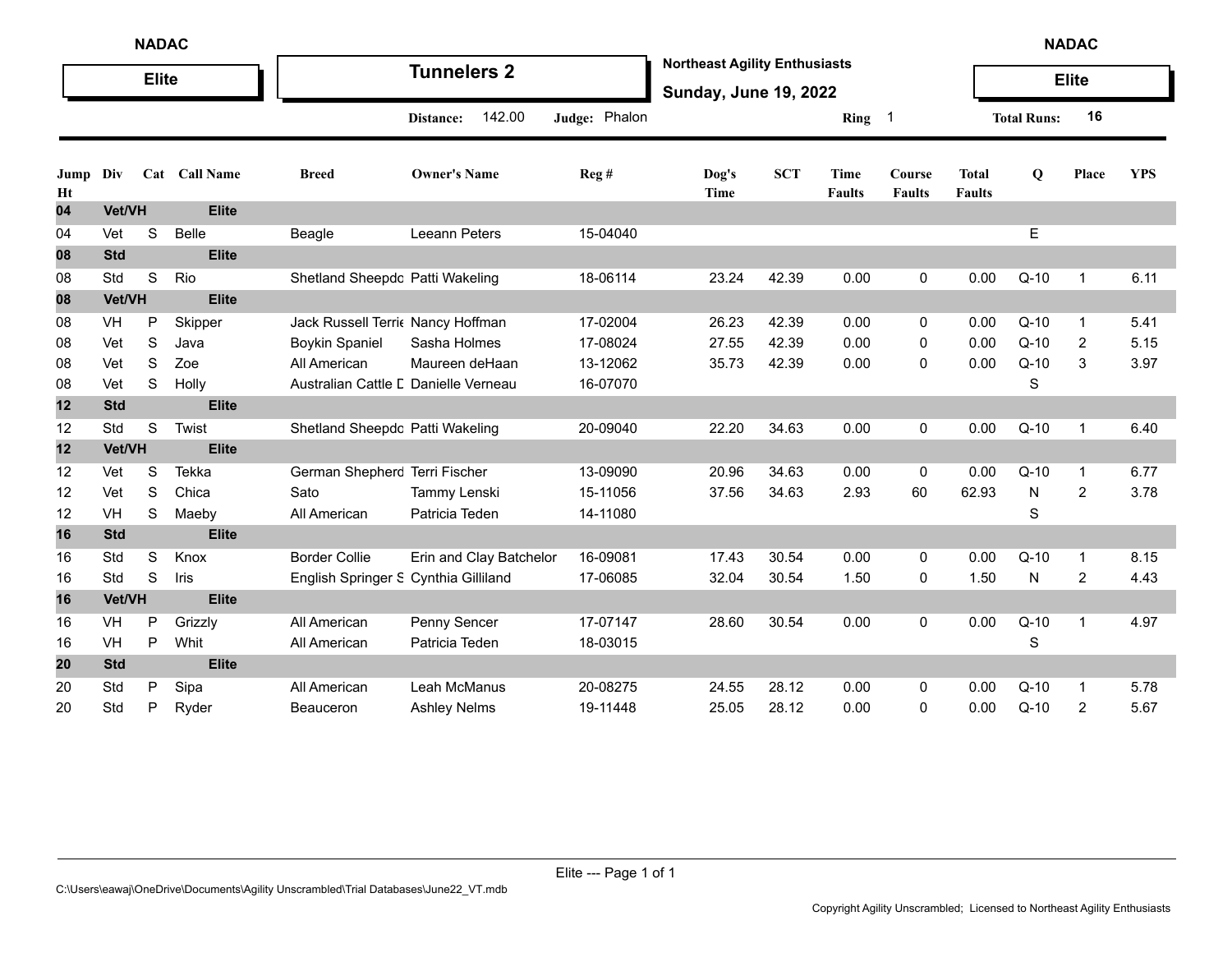|                |               | <b>NADAC</b> |                  |                                   |                     |               |                                                                      |            |                       |                         |                        |                    | <b>NADAC</b> |            |
|----------------|---------------|--------------|------------------|-----------------------------------|---------------------|---------------|----------------------------------------------------------------------|------------|-----------------------|-------------------------|------------------------|--------------------|--------------|------------|
|                |               | Intro        |                  |                                   | <b>Tunnelers 2</b>  |               | <b>Northeast Agility Enthusiasts</b><br><b>Sunday, June 19, 2022</b> |            |                       |                         |                        |                    | <b>Intro</b> |            |
|                |               |              |                  |                                   | 104.00<br>Distance: | Judge: Phalon |                                                                      |            | Ring 1                |                         |                        | <b>Total Runs:</b> | 3            |            |
| Jump Div<br>Ht |               | Cat          | <b>Call Name</b> | <b>Breed</b>                      | <b>Owner's Name</b> | Reg#          | Dog's<br>Time                                                        | <b>SCT</b> | Time<br><b>Faults</b> | Course<br><b>Faults</b> | Total<br><b>Faults</b> | Q                  | Place        | <b>YPS</b> |
| 12             | <b>Std</b>    |              | <b>Intro</b>     |                                   |                     |               |                                                                      |            |                       |                         |                        |                    |              |            |
| 12             | Std           | S            | Lucca            | Australian Cattle L Roger Verneau |                     | 20-07342      | 16.91                                                                | 34.67      | 0.00                  | $\mathbf 0$             | 0.00                   | $Q-10$             |              | 6.15       |
| 12             | <b>Vet/VH</b> |              | <b>Intro</b>     |                                   |                     |               |                                                                      |            |                       |                         |                        |                    |              |            |
| 12             | Vet           | S            | Redi             | All American                      | Lynn Smitley        | 13-12061      | 24.36                                                                | 34.67      | 0.00                  | $\mathbf 0$             | 0.00                   | $Q-10$             |              | 4.27       |
| 20             | <b>Std</b>    |              | <b>Intro</b>     |                                   |                     |               |                                                                      |            |                       |                         |                        |                    |              |            |
| 20             | Std           | P            | Janie            | Golden Retriever                  | <b>Judith Nuno</b>  | 21-06136      | 26.37                                                                | 28.11      | 0.00                  | $\mathbf{0}$            | 0.00                   | $Q-10$             |              | 3.94       |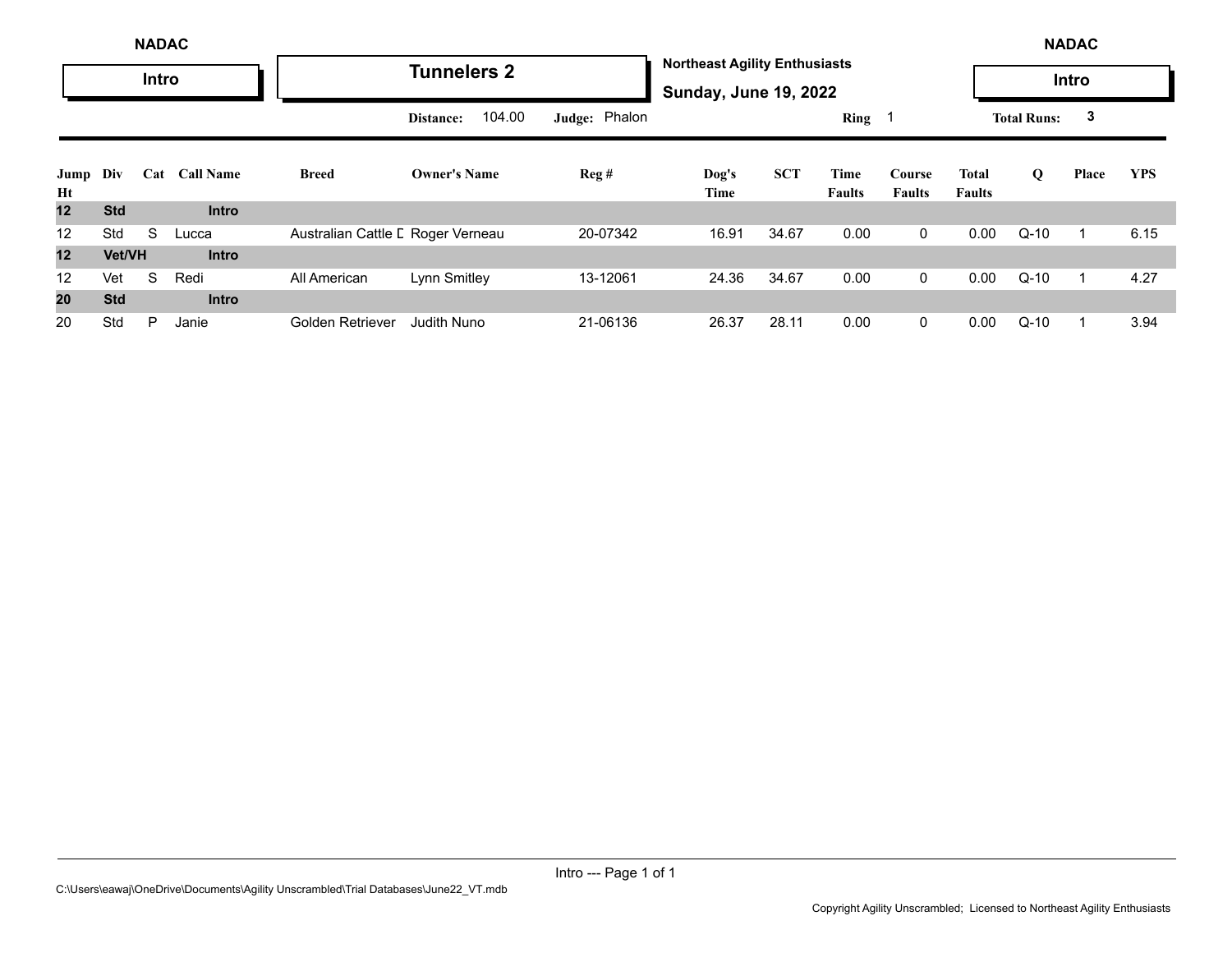|            |            | <b>NADAC</b>  |               |                                      |                     |                  |                                                                      |            |                       |                         |                               |                    | <b>NADAC</b>            |            |
|------------|------------|---------------|---------------|--------------------------------------|---------------------|------------------|----------------------------------------------------------------------|------------|-----------------------|-------------------------|-------------------------------|--------------------|-------------------------|------------|
|            |            | <b>Novice</b> |               |                                      | <b>Tunnelers 2</b>  |                  | <b>Northeast Agility Enthusiasts</b><br><b>Sunday, June 19, 2022</b> |            |                       |                         |                               |                    | <b>Novice</b>           |            |
|            |            |               |               |                                      | 142.00<br>Distance: | Judge: Phalon    |                                                                      |            | $Ring \t1$            |                         |                               | <b>Total Runs:</b> |                         |            |
| Jump<br>Ht | Div        |               | Cat Call Name | <b>Breed</b>                         | <b>Owner's Name</b> | $\text{Reg } \#$ | Dog's<br>Time                                                        | <b>SCT</b> | Time<br><b>Faults</b> | Course<br><b>Faults</b> | <b>Total</b><br><b>Faults</b> | Q                  | Place                   | <b>YPS</b> |
| 08         | <b>Std</b> |               | <b>Nov</b>    |                                      |                     |                  |                                                                      |            |                       |                         |                               |                    |                         |            |
| 08         | Std        | S             | Rowan         | All American                         | Kory Richards       | 20-10356         | 77.41                                                                | 52.59      | 24.82                 | 20                      | 44.82                         | N                  | $\overline{\mathbf{1}}$ | 1.83       |
| 08         | Vet/VH     |               | <b>Nov</b>    |                                      |                     |                  |                                                                      |            |                       |                         |                               |                    |                         |            |
| 08         | VH         | S             | Jaz           | Australian Labrad Pam Poole          |                     | 21-11069         | 23.83                                                                | 52.59      | 0.00                  | 0                       | 0.00                          | $Q-10$             | $\mathbf 1$             | 5.96       |
| 08         | VH         | S             | <b>Tres</b>   | Beagle                               | Ed Peters           | 18-12025         |                                                                      |            |                       |                         |                               | E                  |                         |            |
| 16         | <b>Std</b> |               | <b>Nov</b>    |                                      |                     |                  |                                                                      |            |                       |                         |                               |                    |                         |            |
| 16         | Std        | S             | Saige         | <b>Border Collie</b>                 | Maureen deHaan      | 21-07181         | 19.06                                                                | 37.37      | 0.00                  | 0                       | 0.00                          | $Q-10$             |                         | 7.45       |
| 16         | Std        | S             | Chaga         | English Springer S Karen Cartier     |                     | 19-07363         | 29.41                                                                | 37.37      | 0.00                  | 0                       | 0.00                          | $Q-10$             | 2                       | 4.83       |
| 16         | Std        | S             | Eeli          | English Springer S Cynthia Gilliland |                     | 21-04185         | 34.75                                                                | 37.37      | 0.00                  | $\mathbf{0}$            | 0.00                          | $Q-10$             | 3                       | 4.09       |
| 16         | Std        | S             | Max           | All American                         | Ptarmigan Abbott    | 21-07192         | 45.15                                                                | 37.37      | 7.78                  | 0                       | 7.78                          | N                  | 4                       | 3.15       |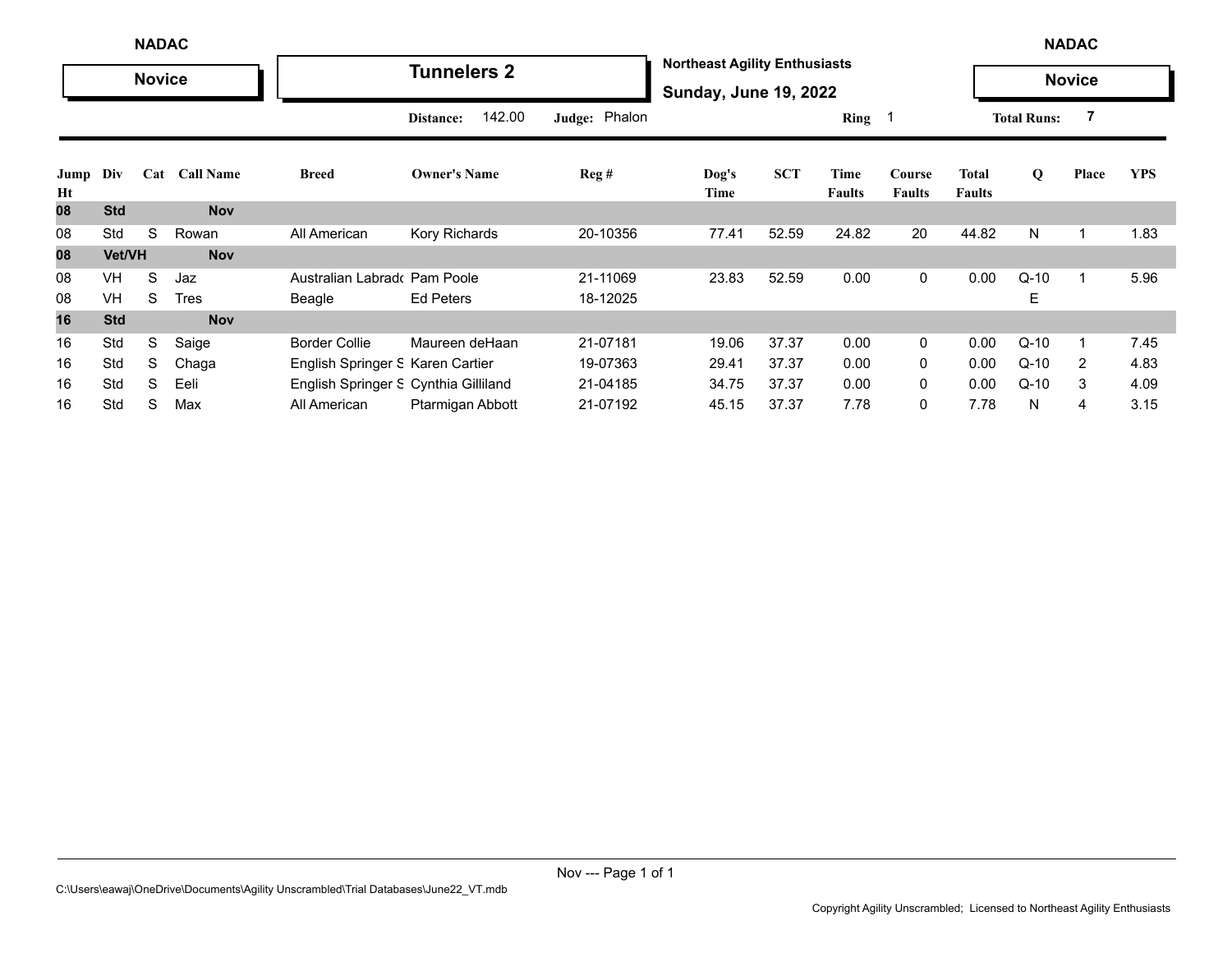|            | <b>NADAC</b> |      |                  |                               |                         |               |                                                                      |            |                       |                         |                               | <b>NADAC</b>       |       |            |
|------------|--------------|------|------------------|-------------------------------|-------------------------|---------------|----------------------------------------------------------------------|------------|-----------------------|-------------------------|-------------------------------|--------------------|-------|------------|
|            |              | Open |                  |                               | <b>Tunnelers 2</b>      |               | <b>Northeast Agility Enthusiasts</b><br><b>Sunday, June 19, 2022</b> |            |                       |                         |                               |                    | Open  |            |
|            |              |      |                  |                               | 142.00<br>Distance:     | Judge: Phalon |                                                                      |            | Ring <sub>1</sub>     |                         |                               | <b>Total Runs:</b> | 6     |            |
| Jump<br>Ht | Div          | Cat  | <b>Call Name</b> | <b>Breed</b>                  | <b>Owner's Name</b>     | Reg#          | $\log's$<br>Time                                                     | <b>SCT</b> | Time<br><b>Faults</b> | Course<br><b>Faults</b> | <b>Total</b><br><b>Faults</b> | Q                  | Place | <b>YPS</b> |
| 08         | <b>Std</b>   |      | Open             |                               |                         |               |                                                                      |            |                       |                         |                               |                    |       |            |
| 08         | Std          | S    | Vi               | All American                  | Erin and Clay Batchelor | 21-01573      | 21.88                                                                | 47.33      | 0.00                  | 0                       | 0.00                          | $Q-10$             |       | 6.49       |
| 12         | <b>Std</b>   |      | Open             |                               |                         |               |                                                                      |            |                       |                         |                               |                    |       |            |
| 12         | Std          | S    | Archie           | All American                  | Jo Weiss                | 22-03245      | 19.59                                                                | 38.38      | 0.00                  | 0                       | 0.00                          | $Q-10$             | -1    | 7.25       |
| 12         | Vet/VH       |      | Open             |                               |                         |               |                                                                      |            |                       |                         |                               |                    |       |            |
| 12         | Vet          | S    | Sophie           | All American                  | Jo Weiss                | 22-03244      | 28.18                                                                | 38.38      | 0.00                  | 0                       | 0.00                          | $Q-10$             | -1    | 5.04       |
| 16         | <b>Std</b>   |      | Open             |                               |                         |               |                                                                      |            |                       |                         |                               |                    |       |            |
| 16         | Std          | S    | Katty            | German Shepherc Terri Fischer |                         | 21-03090      | 22.60                                                                | 33.81      | 0.00                  | 0                       | 0.00                          | $Q-10$             |       | 6.28       |
| 16         | Vet/VH       |      | Open             |                               |                         |               |                                                                      |            |                       |                         |                               |                    |       |            |
| 16         | VH           | P    | Fin              | Poodle                        | Caroline McKinney       | 15-03103      | 21.28                                                                | 33.81      | 0.00                  | $\mathbf 0$             | 0.00                          | $Q-10$             |       | 6.67       |
| 20         | <b>Std</b>   |      | Open             |                               |                         |               |                                                                      |            |                       |                         |                               |                    |       |            |
| 20         | Std          | P    | Stella           | Kelpie                        | Beth and Steve Kanyock  | 19-03302      | 31.78                                                                | 31.21      | 0.57                  | 30                      | 30.57                         | N                  |       | 4.47       |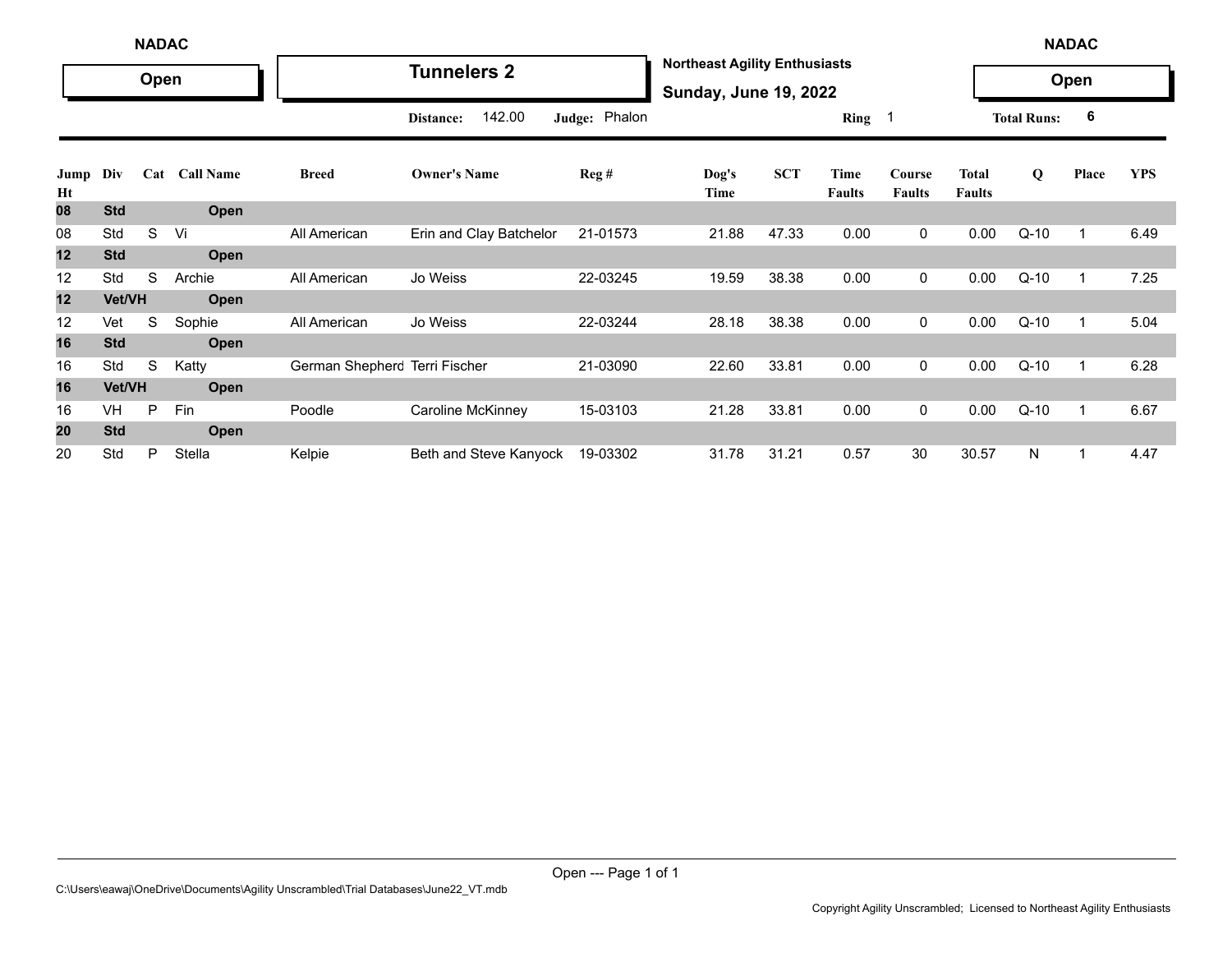|            | <b>NADAC</b><br><b>Elite</b> |   |                      |                                  |                         |               |                                                                      |            |                              |                         |                               |                    | <b>NADAC</b>            |            |
|------------|------------------------------|---|----------------------|----------------------------------|-------------------------|---------------|----------------------------------------------------------------------|------------|------------------------------|-------------------------|-------------------------------|--------------------|-------------------------|------------|
|            |                              |   |                      |                                  | <b>Grounders</b>        |               | <b>Northeast Agility Enthusiasts</b><br><b>Sunday, June 19, 2022</b> |            |                              |                         |                               |                    | <b>Elite</b>            |            |
|            |                              |   |                      |                                  | 153.00<br>Distance:     | Judge: Phalon |                                                                      |            | Ring 1                       |                         |                               | <b>Total Runs:</b> | 9                       |            |
| Jump<br>Ht | Div                          |   | <b>Cat Call Name</b> | <b>Breed</b>                     | <b>Owner's Name</b>     | Reg#          | Dog's<br>Time                                                        | <b>SCT</b> | <b>Time</b><br><b>Faults</b> | Course<br><b>Faults</b> | <b>Total</b><br><b>Faults</b> | $\mathbf Q$        | Place                   | <b>YPS</b> |
| 04         | Vet/VH                       |   | <b>Elite</b>         |                                  |                         |               |                                                                      |            |                              |                         |                               |                    |                         |            |
| 04         | Vet                          | S | Belle                | Beagle                           | <b>Leeann Peters</b>    | 15-04040      | 89.07                                                                | 56.67      | 32.40                        | 60                      | 92.40                         | N                  | $\overline{\mathbf{1}}$ | 1.72       |
| 08         | <b>Std</b>                   |   | <b>Elite</b>         |                                  |                         |               |                                                                      |            |                              |                         |                               |                    |                         |            |
| 08         | Std                          | S | Rio                  | Shetland Sheepdc Patti Wakeling  |                         | 18-06114      | 28.28                                                                | 51.00      | 0.00                         | 0                       | 0.00                          | $Q-10$             | -1                      | 5.41       |
| 08         | Vet/VH                       |   | <b>Elite</b>         |                                  |                         |               |                                                                      |            |                              |                         |                               |                    |                         |            |
| 08         | Vet                          | S | Java                 | <b>Boykin Spaniel</b>            | Sasha Holmes            | 17-08024      | 40.73                                                                | 51.00      | 0.00                         | 0                       | 0.00                          | $Q-10$             |                         | 3.76       |
| 08         | VH                           | P | Skipper              | Jack Russell Terri Nancy Hoffman |                         | 17-02004      | 45.53                                                                | 51.00      | 0.00                         | 0                       | 0.00                          | $Q-10$             | 2                       | 3.36       |
| 08         | Vet                          | S | Zoe                  | All American                     | Maureen deHaan          | 13-12062      | 48.79                                                                | 51.00      | 0.00                         | 0                       | 0.00                          | $Q-10$             | 3                       | 3.14       |
| 12         | Vet/VH                       |   | <b>Elite</b>         |                                  |                         |               |                                                                      |            |                              |                         |                               |                    |                         |            |
| 12         | Vet                          | S | Chica                | Sato                             | Tammy Lenski            | 15-11056      | 38.90                                                                | 42.50      | 0.00                         | 0                       | 0.00                          | $Q-10$             | -1                      | 3.93       |
| 12         | Vet                          | S | <b>Tekka</b>         | German Shepherc Terri Fischer    |                         | 13-09090      | 36.66                                                                | 42.50      | 0.00                         | 40                      | 40.00                         | N                  | 2                       | 4.17       |
| 16         | <b>Std</b>                   |   | <b>Elite</b>         |                                  |                         |               |                                                                      |            |                              |                         |                               |                    |                         |            |
| 16         | Std                          | S | Knox                 | <b>Border Collie</b>             | Erin and Clay Batchelor | 16-09081      | 27.07                                                                | 37.32      | 0.00                         | 10                      | 10.00                         | N                  | -1                      | 5.65       |
| 20         | <b>Std</b>                   |   | <b>Elite</b>         |                                  |                         |               |                                                                      |            |                              |                         |                               |                    |                         |            |
| 20         | Std                          | P | Ryder                | <b>Beauceron</b>                 | <b>Ashley Nelms</b>     | 19-11448      | 33.22                                                                | 32.21      | 1.01                         | 70                      | 71.01                         | N                  | -1                      | 4.61       |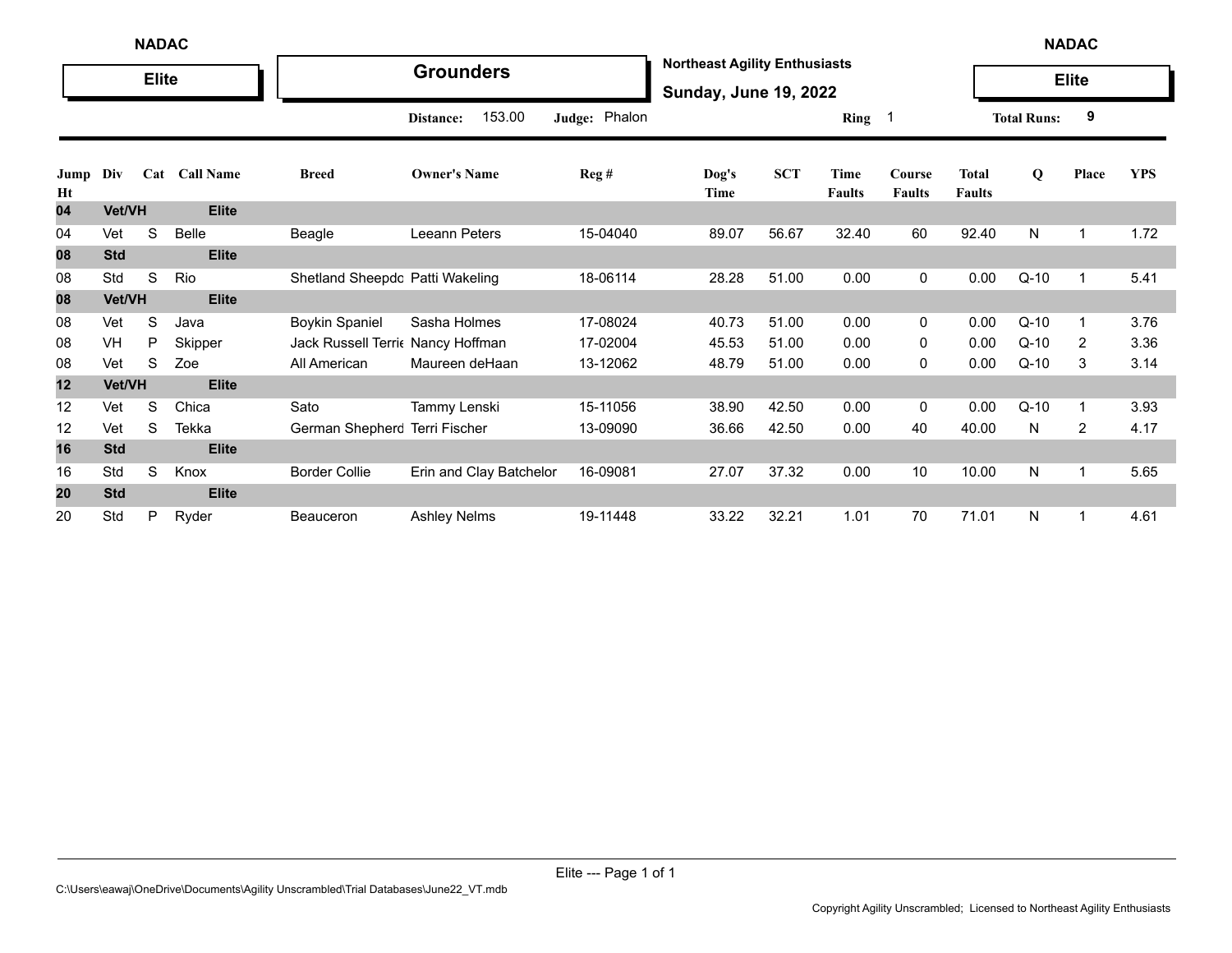|            | <b>NADAC</b>  |       |                  |                                   |                        |               |                                                                      |            |                       |                         |                               |                    | <b>NADAC</b> |            |
|------------|---------------|-------|------------------|-----------------------------------|------------------------|---------------|----------------------------------------------------------------------|------------|-----------------------|-------------------------|-------------------------------|--------------------|--------------|------------|
|            |               | Intro |                  |                                   | <b>Grounders</b>       |               | <b>Northeast Agility Enthusiasts</b><br><b>Sunday, June 19, 2022</b> |            |                       |                         |                               |                    | Intro        |            |
|            |               |       |                  |                                   | 91.00<br>Distance:     | Judge: Phalon |                                                                      |            | $Ring \t1$            |                         |                               | <b>Total Runs:</b> | 7            |            |
| Jump<br>Ht | Div           | Cat   | <b>Call Name</b> | <b>Breed</b>                      | <b>Owner's Name</b>    | Reg#          | Dog's<br>Time                                                        | <b>SCT</b> | Time<br><b>Faults</b> | Course<br><b>Faults</b> | <b>Total</b><br><b>Faults</b> | Q                  | Place        | <b>YPS</b> |
| 08         | <b>Vet/VH</b> |       | <b>Intro</b>     |                                   |                        |               |                                                                      |            |                       |                         |                               |                    |              |            |
| 08         | VH            | S     | Jaz              | Australian Labrado                | Pam Poole              | 21-11069      | 20.09                                                                | 41.36      | 0.00                  | 10                      | 10.00                         | N                  |              | 4.53       |
| 08         | VH            | S     | <b>Tres</b>      | Beagle                            | <b>Ed Peters</b>       | 18-12025      |                                                                      |            |                       |                         |                               | S                  |              |            |
| 12         | <b>Std</b>    |       | <b>Intro</b>     |                                   |                        |               |                                                                      |            |                       |                         |                               |                    |              |            |
| 12         | Std           | S     | Lucca            | Australian Cattle L Roger Verneau |                        | 20-07342      | 31.63                                                                | 34.34      | 0.00                  | 50                      | 50.00                         | N                  |              | 2.88       |
| 12         | Std           | S     | Soli             | Cocker Spaniel                    | Lesli Hyland           | 17-01084      |                                                                      |            |                       |                         |                               | E                  |              |            |
| 12         | Vet/VH        |       | <b>Intro</b>     |                                   |                        |               |                                                                      |            |                       |                         |                               |                    |              |            |
| 12         | <b>VH</b>     | P     | Shir             | Poodle                            | <b>Isabel Danforth</b> | 18-08021      | 27.37                                                                | 34.34      | 0.00                  | 10                      | 10.00                         | N                  |              | 3.32       |
| 20         | <b>Std</b>    |       | <b>Intro</b>     |                                   |                        |               |                                                                      |            |                       |                         |                               |                    |              |            |
| 20         | Std           | P     | Janie            | Golden Retriever                  | <b>Judith Nuno</b>     | 21-06136      | 38.70                                                                | 26.38      | 12.32                 | 0                       | 12.32                         | N                  |              | 2.35       |
| 20         | Std           | P     | Stella           | Kelpie                            | Beth and Steve Kanyock | 19-03302      | 32.86                                                                | 26.38      | 6.48                  | 50                      | 56.48                         | N                  | 2            | 2.77       |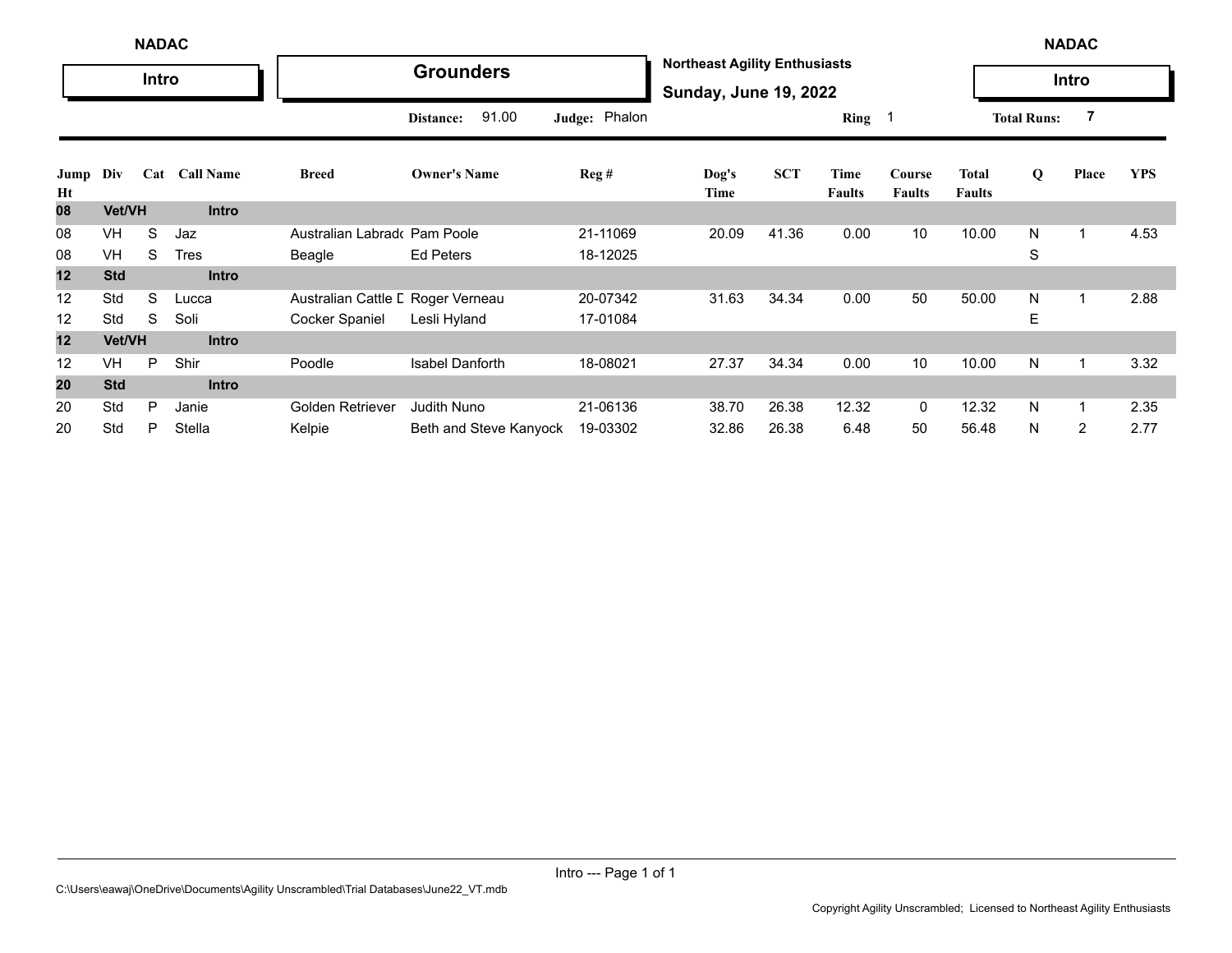|            |               | <b>NADAC</b>  |                  |                               |                     |               |                                                                      |            |                       |                         |                               |                    | <b>NADAC</b>   |            |
|------------|---------------|---------------|------------------|-------------------------------|---------------------|---------------|----------------------------------------------------------------------|------------|-----------------------|-------------------------|-------------------------------|--------------------|----------------|------------|
|            |               | <b>Novice</b> |                  |                               | <b>Grounders</b>    |               | <b>Northeast Agility Enthusiasts</b><br><b>Sunday, June 19, 2022</b> |            |                       |                         |                               |                    | <b>Novice</b>  |            |
|            |               |               |                  |                               | 116.00<br>Distance: | Judge: Phalon |                                                                      |            | Ring 1                |                         |                               | <b>Total Runs:</b> | 6              |            |
| Jump<br>Ht | Div           | Cat           | <b>Call Name</b> | <b>Breed</b>                  | <b>Owner's Name</b> | Reg#          | Dog's<br>Time                                                        | <b>SCT</b> | Time<br><b>Faults</b> | Course<br><b>Faults</b> | <b>Total</b><br><b>Faults</b> | Q                  | Place          | <b>YPS</b> |
| 80         | <b>Std</b>    |               | <b>Nov</b>       |                               |                     |               |                                                                      |            |                       |                         |                               |                    |                |            |
| 08         | Std           | S             | Rowan            | All American                  | Kory Richards       | 20-10356      |                                                                      |            |                       |                         |                               | E                  |                |            |
| 08         | <b>Vet/VH</b> |               | <b>Nov</b>       |                               |                     |               |                                                                      |            |                       |                         |                               |                    |                |            |
| 08         | <b>VH</b>     | S             | Malia            | Poodle                        | Caroline McKinney   | 10-04811      | 39.57                                                                | 47.35      | 0.00                  | $\mathbf 0$             | 0.00                          | $Q-10$             |                | 2.93       |
| 16         | <b>Std</b>    |               | <b>Nov</b>       |                               |                     |               |                                                                      |            |                       |                         |                               |                    |                |            |
| 16         | Std           | S             | Max              | All American                  | Ptarmigan Abbott    | 21-07192      | 36.38                                                                | 34.63      | 1.75                  | 0                       | 1.75                          | N                  |                | 3.19       |
| 16         | Std           | S             | Katty            | German Shepherc Terri Fischer |                     | 21-03090      | 29.39                                                                | 34.63      | 0.00                  | 30                      | 30.00                         | N.                 | $\overline{2}$ | 3.95       |
| 16         | Std           | S             | Saige            | <b>Border Collie</b>          | Maureen deHaan      | 21-07181      |                                                                      |            |                       |                         |                               | Е                  |                |            |
| 16         | Vet/VH        |               | <b>Nov</b>       |                               |                     |               |                                                                      |            |                       |                         |                               |                    |                |            |
| 16         | VH            | P             | Whit             | All American                  | Patricia Teden      | 18-03015      |                                                                      |            |                       |                         |                               | S                  |                |            |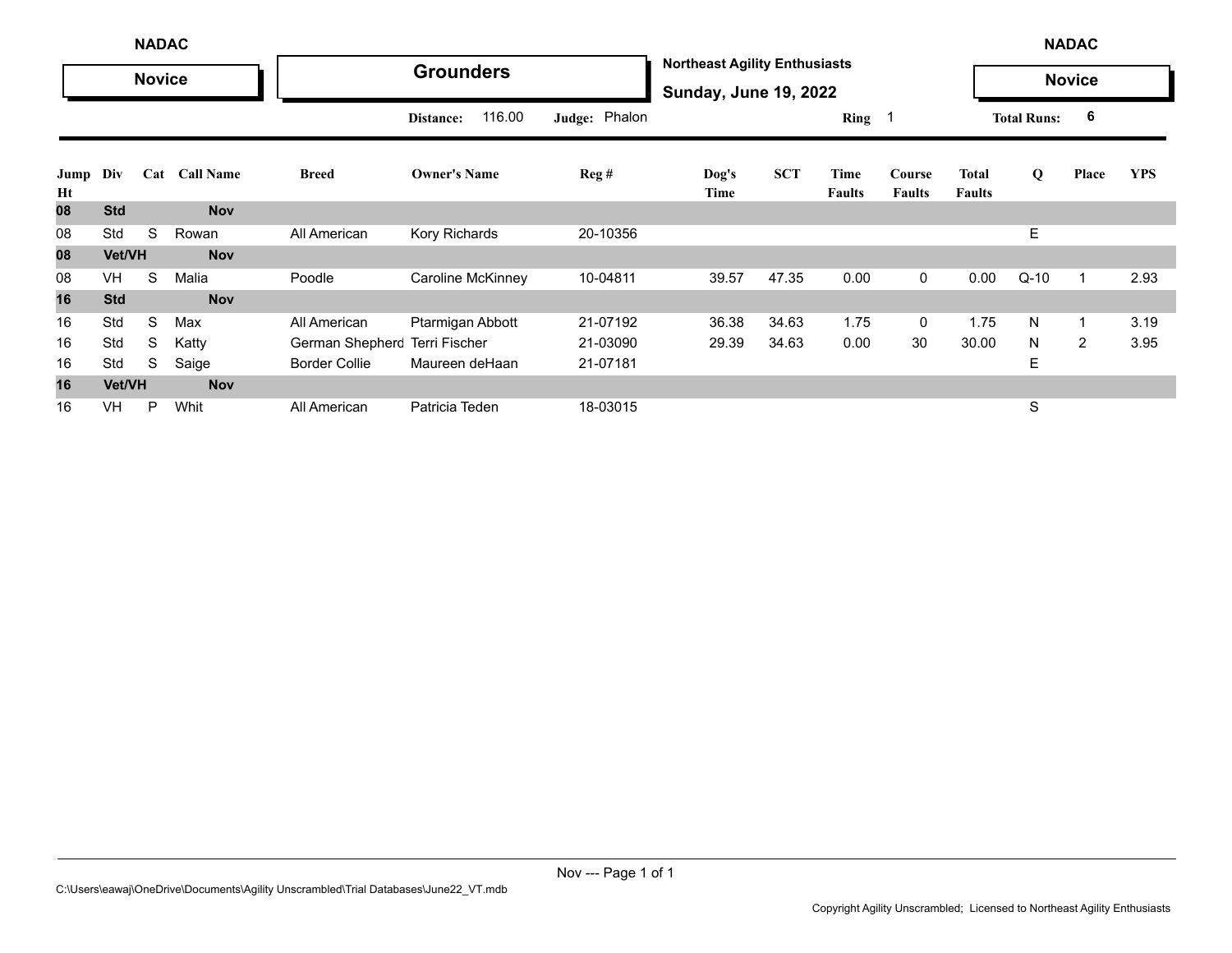|            |            | <b>NADAC</b> |               |                                 |                                           |               |                                                                      |            |                       |                         |                        |                    | <b>NADAC</b>   |            |
|------------|------------|--------------|---------------|---------------------------------|-------------------------------------------|---------------|----------------------------------------------------------------------|------------|-----------------------|-------------------------|------------------------|--------------------|----------------|------------|
|            |            | Open         |               |                                 | <b>Grounders</b>                          |               | <b>Northeast Agility Enthusiasts</b><br><b>Sunday, June 19, 2022</b> |            |                       |                         |                        |                    | Open           |            |
|            |            |              |               |                                 | 134.00<br>Distance:                       | Judge: Phalon |                                                                      |            | Ring                  |                         |                        | <b>Total Runs:</b> | 4              |            |
| Jump<br>Ht | Div        |              | Cat Call Name | <b>Breed</b>                    | <b>Owner's Name</b>                       | Reg#          | Dog's<br>Time                                                        | <b>SCT</b> | Time<br><b>Faults</b> | Course<br><b>Faults</b> | Total<br><b>Faults</b> | Q                  | Place          | <b>YPS</b> |
| 12         | <b>Std</b> |              | Open          |                                 |                                           |               |                                                                      |            |                       |                         |                        |                    |                |            |
| 12         | Std        | S            | Archie        | All American                    | Jo Weiss                                  | 22-03245      | 24.68                                                                | 41.23      | 0.00                  | $\Omega$                | 0.00                   | $Q-10$             |                | 5.43       |
| 12         | Std        | S.           | Twist         | Shetland Sheepdc Patti Wakeling |                                           | 20-09040      | 38.63                                                                | 41.23      | 0.00                  | 30                      | 30.00                  | N                  | 2              | 3.47       |
| 12         | Vet/VH     |              | Open          |                                 |                                           |               |                                                                      |            |                       |                         |                        |                    |                |            |
| 12         | Vet        | S            | Yoshi         |                                 | Australian Shephe Erin and Clay Batchelor | 12-05463      | 26.67                                                                | 41.23      | 0.00                  | $\mathbf{0}$            | 0.00                   | $Q-10$             |                | 5.02       |
| 12         | Vet        | S            | Sophie        | All American                    | Jo Weiss                                  | 22-03244      | 44.55                                                                | 41.23      | 3.32                  | $\Omega$                | 3.32                   | N                  | $\overline{2}$ | 3.01       |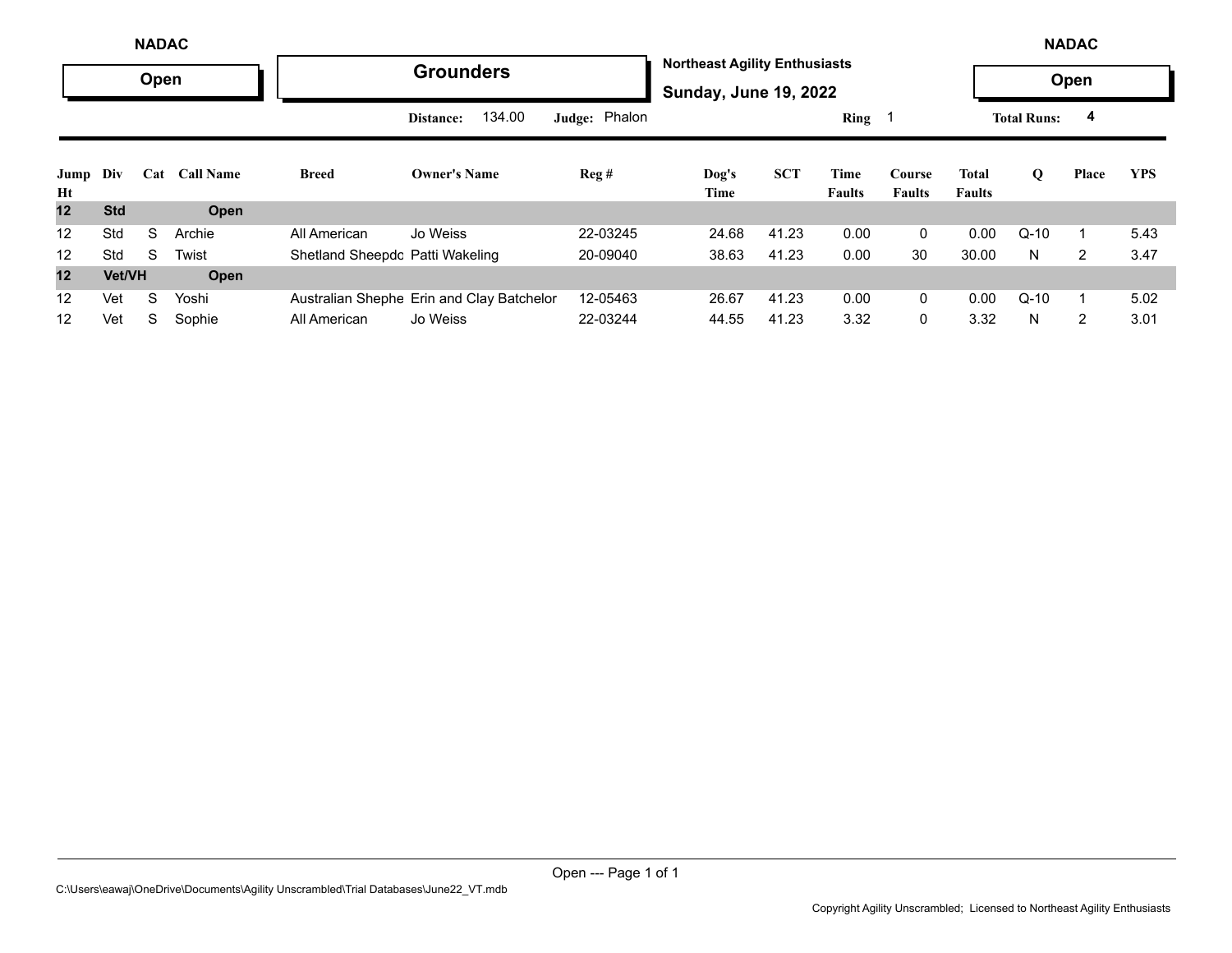|            | <b>NADAC</b> |              |                |                                      |                         |               |                                                                      |            |                              |                         |                               |                    | <b>NADAC</b>   |            |
|------------|--------------|--------------|----------------|--------------------------------------|-------------------------|---------------|----------------------------------------------------------------------|------------|------------------------------|-------------------------|-------------------------------|--------------------|----------------|------------|
|            |              | <b>Elite</b> |                |                                      | <b>Regular 1</b>        |               | <b>Northeast Agility Enthusiasts</b><br><b>Sunday, June 19, 2022</b> |            |                              |                         |                               |                    | <b>Elite</b>   |            |
|            |              |              |                |                                      | 182.00<br>Distance:     | Judge: Phalon |                                                                      |            | Ring 1                       |                         |                               | <b>Total Runs:</b> | 18             |            |
| Jump<br>Ht | Div          |              | Cat Call Name  | <b>Breed</b>                         | <b>Owner's Name</b>     | Reg #         | Dog's<br><b>Time</b>                                                 | <b>SCT</b> | <b>Time</b><br><b>Faults</b> | Course<br><b>Faults</b> | <b>Total</b><br><b>Faults</b> | Q                  | Place          | <b>YPS</b> |
| 08         | <b>Std</b>   |              | <b>Elite</b>   |                                      |                         |               |                                                                      |            |                              |                         |                               |                    |                |            |
| 08         | Std          | S            | Rio            | Shetland Sheepdc Patti Wakeling      |                         | 18-06114      | 44.79                                                                | 74.29      | 0.00                         | 0                       | 0.00                          | $Q-10$             | 1              | 4.06       |
| 08         | Vet/VH       |              | <b>Elite</b>   |                                      |                         |               |                                                                      |            |                              |                         |                               |                    |                |            |
| 08         | Vet          | $\mathbf S$  | Zoe            | All American                         | Maureen deHaan          | 13-12062      |                                                                      |            |                              |                         |                               | Е                  |                |            |
| 08         | VH           | P            | Skipper        | Jack Russell Terri Nancy Hoffman     |                         | 17-02004      |                                                                      |            |                              |                         |                               | E                  |                |            |
| 08         | Vet          | S            | Java           | <b>Boykin Spaniel</b>                | Sasha Holmes            | 17-08024      |                                                                      |            |                              |                         |                               | E                  |                |            |
| 08         | Vet          | S            | Holly          | Australian Cattle L Danielle Verneau |                         | 16-07070      |                                                                      |            |                              |                         |                               | S                  |                |            |
| 12         | Vet/VH       |              | <b>Elite</b>   |                                      |                         |               |                                                                      |            |                              |                         |                               |                    |                |            |
| 12         | Vet          | P            | Jinx           | <b>Border Collie</b>                 | Erin and Clay Batchelor | 16-03051      | 33.08                                                                | 61.69      | 0.00                         | 0                       | 0.00                          | $Q-10$             | $\mathbf{1}$   | 5.50       |
| 12         | VH           | S            | <b>Bumpkin</b> | Feist                                | Penny Sencer            | 11-09603      | 56.37                                                                | 61.69      | 0.00                         | 0                       | 0.00                          | $Q-10$             | 2              | 3.23       |
| 12         | Vet          | S            | Chica          | Sato                                 | Tammy Lenski            | 15-11056      | 63.66                                                                | 61.69      | 1.97                         | 0                       | 1.97                          | $Q-5$              | 3              | 2.86       |
| 12         | Vet          | S            | Tekka          | German Shepherc Terri Fischer        |                         | 13-09090      | 32.37                                                                | 61.69      | 0.00                         | 35                      | 35.00                         | N                  | 4              | 5.62       |
| 12         | <b>VH</b>    | S            | Maeby          | All American                         | Patricia Teden          | 14-11080      |                                                                      |            |                              |                         |                               | S                  |                |            |
| 16         | <b>Std</b>   |              | <b>Elite</b>   |                                      |                         |               |                                                                      |            |                              |                         |                               |                    |                |            |
| 16         | Std          | S            | Iris           | English Springer S Cynthia Gilliland |                         | 17-06085      | 65.60                                                                | 56.88      | 8.72                         | 30                      | 38.72                         | N                  | $\mathbf{1}$   | 2.77       |
| 16         | Std          | S            | Goose          | Vizsla                               | Lesli Hyland            | 15-08141      | 85.32                                                                | 56.88      | 28.44                        | 65                      | 93.44                         | N                  | 2              | 2.13       |
| 16         | Std          | S            | Knox           | <b>Border Collie</b>                 | Erin and Clay Batchelor | 16-09081      |                                                                      |            |                              |                         |                               | E                  |                |            |
| 16         | Vet/VH       |              | <b>Elite</b>   |                                      |                         |               |                                                                      |            |                              |                         |                               |                    |                |            |
| 16         | <b>VH</b>    | Ρ            | Wryly          | All American                         | Nancy May               | 16-06199      | 50.20                                                                | 56.88      | 0.00                         | 0                       | 0.00                          | $Q-10$             | $\mathbf{1}$   | 3.63       |
| 16         | VH           | P            | Fin            | Poodle                               | Caroline McKinney       | 15-03103      | 53.43                                                                | 56.88      | 0.00                         | 30                      | 30.00                         | N                  | $\overline{2}$ | 3.41       |
| 16         | <b>VH</b>    | P            | Whit           | All American                         | Patricia Teden          | 18-03015      |                                                                      |            |                              |                         |                               | S                  |                |            |
| 16         | VH           | Ρ            | Grizzly        | All American                         | Penny Sencer            | 17-07147      |                                                                      |            |                              |                         |                               | E                  |                |            |
| 20         | <b>Std</b>   |              | <b>Elite</b>   |                                      |                         |               |                                                                      |            |                              |                         |                               |                    |                |            |
| 20         | Std          | Р            | Ryder          | <b>Beauceron</b>                     | <b>Ashley Nelms</b>     | 19-11448      | 47.60                                                                | 52.75      | 0.00                         | 90                      | 90.00                         | N                  | 1              | 3.82       |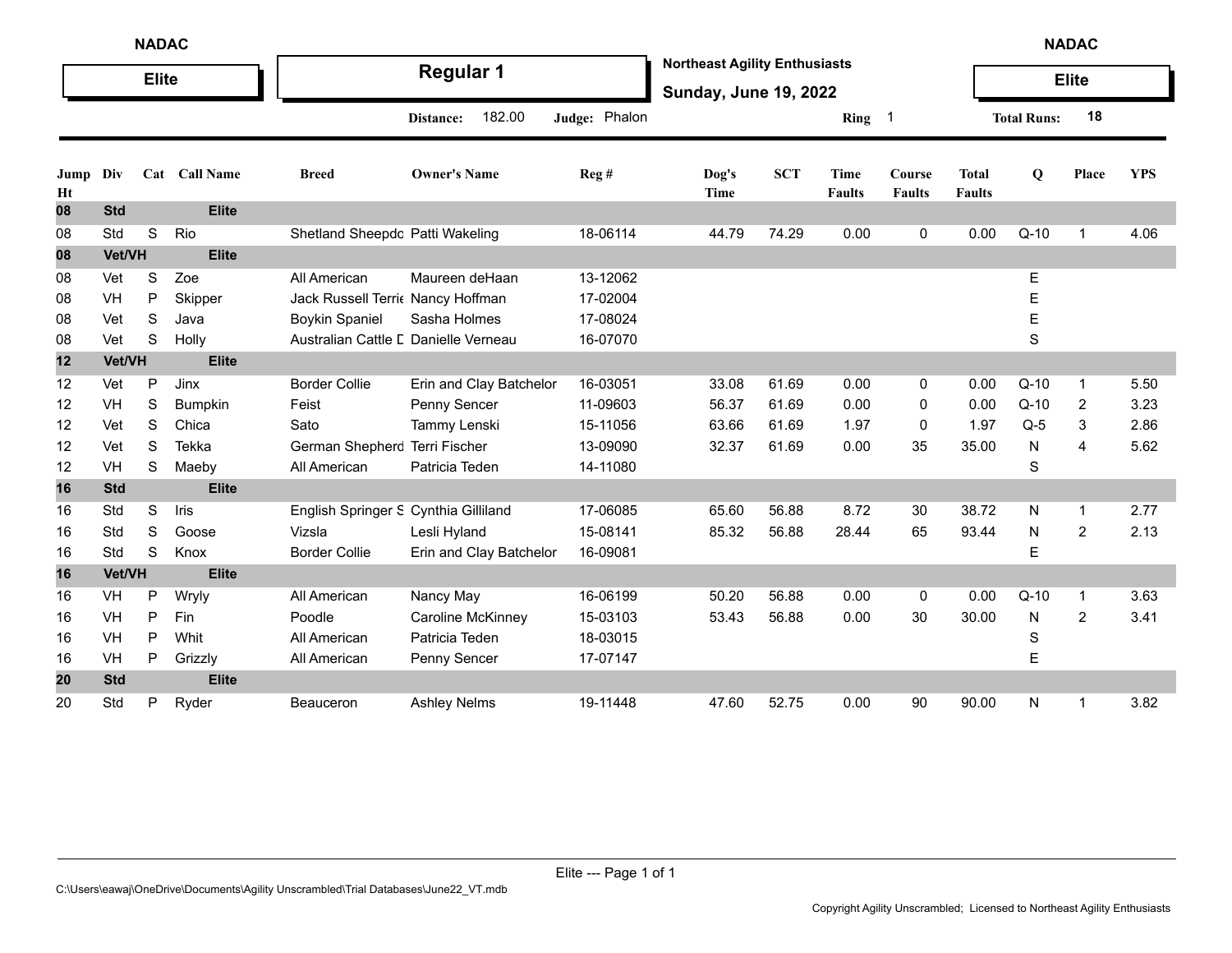|            | <b>NADAC</b> |       |                  |                                   |                        |               |                                                                      |            |                       |                         |                        | <b>NADAC</b>       |       |            |
|------------|--------------|-------|------------------|-----------------------------------|------------------------|---------------|----------------------------------------------------------------------|------------|-----------------------|-------------------------|------------------------|--------------------|-------|------------|
|            |              | Intro |                  |                                   | <b>Regular 1</b>       |               | <b>Northeast Agility Enthusiasts</b><br><b>Sunday, June 19, 2022</b> |            |                       |                         |                        |                    | Intro |            |
|            |              |       |                  |                                   | 93.00<br>Distance:     | Judge: Phalon |                                                                      |            | Ring 1                |                         |                        | <b>Total Runs:</b> | 5     |            |
| Jump<br>Ht | Div          | Cat   | <b>Call Name</b> | <b>Breed</b>                      | <b>Owner's Name</b>    | Reg#          | Dog's<br>Time                                                        | <b>SCT</b> | Time<br><b>Faults</b> | Course<br><b>Faults</b> | Total<br><b>Faults</b> | Q                  | Place | <b>YPS</b> |
| 08         | <b>Std</b>   |       | <b>Intro</b>     |                                   |                        |               |                                                                      |            |                       |                         |                        |                    |       |            |
| 08         | Std          | S     | Rowan            | All American                      | Kory Richards          | 20-10356      |                                                                      |            |                       |                         |                        | E                  |       |            |
| 08         | Vet/VH       |       | <b>Intro</b>     |                                   |                        |               |                                                                      |            |                       |                         |                        |                    |       |            |
| 08         | <b>VH</b>    | S     | Jaz              | Australian Labrado Pam Poole      |                        | 21-11069      | 29.79                                                                | 51.67      | 0.00                  | $\mathbf 0$             | 0.00                   | $Q-10$             | 1     | 3.12       |
| 12         | <b>Std</b>   |       | <b>Intro</b>     |                                   |                        |               |                                                                      |            |                       |                         |                        |                    |       |            |
| 12         | Std          | S     | Lucca            | Australian Cattle L Roger Verneau |                        | 20-07342      |                                                                      |            |                       |                         |                        | E.                 |       |            |
| 20         | <b>Std</b>   |       | <b>Intro</b>     |                                   |                        |               |                                                                      |            |                       |                         |                        |                    |       |            |
| 20         | Std          | P     | Janie            | Golden Retriever                  | <b>Judith Nuno</b>     | 21-06136      | 38.99                                                                | 37.20      | 1.79                  | 40                      | 41.79                  | N                  | 1     | 2.39       |
| 20         | Std          | P     | Stella           | Kelpie                            | Beth and Steve Kanyock | 19-03302      |                                                                      |            |                       |                         |                        | E                  |       |            |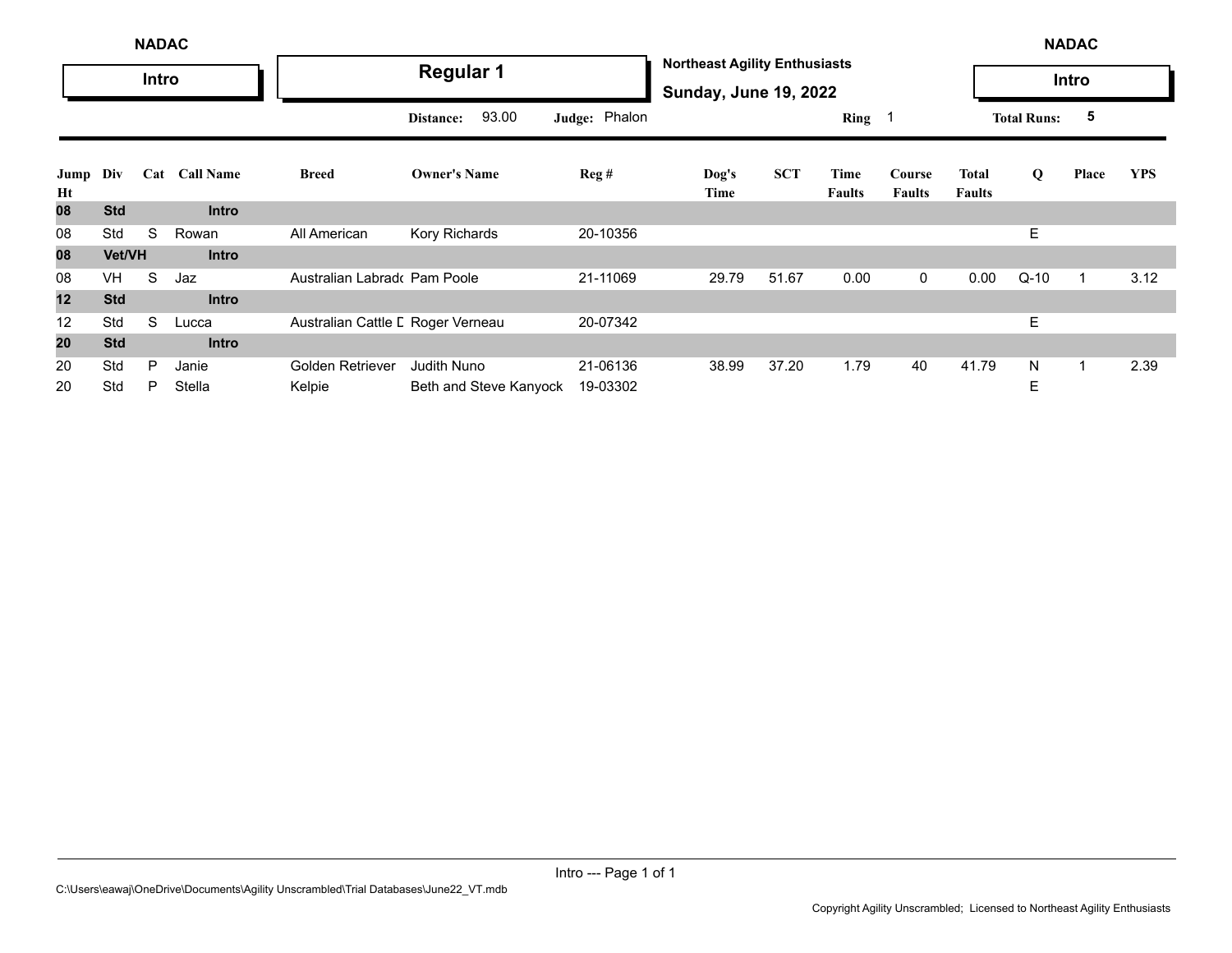|            | <b>NADAC</b><br><b>Novice</b> |   |               |                                      |                        |               |                                                                      |            |                       |                         |                               |                    | <b>NADAC</b>  |            |
|------------|-------------------------------|---|---------------|--------------------------------------|------------------------|---------------|----------------------------------------------------------------------|------------|-----------------------|-------------------------|-------------------------------|--------------------|---------------|------------|
|            |                               |   |               |                                      | <b>Regular 1</b>       |               | <b>Northeast Agility Enthusiasts</b><br><b>Sunday, June 19, 2022</b> |            |                       |                         |                               |                    | <b>Novice</b> |            |
|            |                               |   |               |                                      | 138.00<br>Distance:    | Judge: Phalon |                                                                      |            | Ring 1                |                         |                               | <b>Total Runs:</b> | 9             |            |
| Jump<br>Ht | Div                           |   | Cat Call Name | <b>Breed</b>                         | <b>Owner's Name</b>    | Reg#          | Dog's<br>Time                                                        | <b>SCT</b> | Time<br><b>Faults</b> | Course<br><b>Faults</b> | <b>Total</b><br><b>Faults</b> | $\bf{Q}$           | Place         | <b>YPS</b> |
| 04         | <b>Std</b>                    |   | <b>Nov</b>    |                                      |                        |               |                                                                      |            |                       |                         |                               |                    |               |            |
| 04         | Std                           | S | Baxter        | <b>Yorkshire Terrier</b>             | Deborah Scranton       | 19-04600      |                                                                      |            |                       |                         |                               | S                  |               |            |
| 08         | <b>Std</b>                    |   | Nov           |                                      |                        |               |                                                                      |            |                       |                         |                               |                    |               |            |
| 08         | Std                           | S | Yoyo          | Schipperke                           | <b>Cindy Cather</b>    | 21-06016      |                                                                      |            |                       |                         |                               | E                  |               |            |
| 08         | Vet/VH                        |   | <b>Nov</b>    |                                      |                        |               |                                                                      |            |                       |                         |                               |                    |               |            |
| 08         | VH                            | S | <b>Tres</b>   | Beagle                               | <b>Ed Peters</b>       | 18-12025      |                                                                      |            |                       |                         |                               | S                  |               |            |
| 12         | <b>Std</b>                    |   | <b>Nov</b>    |                                      |                        |               |                                                                      |            |                       |                         |                               |                    |               |            |
| 12         | Std                           | S | Twist         | Shetland Sheepdc Patti Wakeling      |                        | 20-09040      | 39.35                                                                | 57.50      | 0.00                  | 0                       | 0.00                          | $Q-10$             | 1             | 3.51       |
| 12         | Vet/VH                        |   | <b>Nov</b>    |                                      |                        |               |                                                                      |            |                       |                         |                               |                    |               |            |
| 12         | VH                            | P | Shir          | Poodle                               | <b>Isabel Danforth</b> | 18-08021      | 69.09                                                                | 57.50      | 11.59                 | 10                      | 21.59                         | N                  | 1             | 2.00       |
| 16         | <b>Std</b>                    |   | <b>Nov</b>    |                                      |                        |               |                                                                      |            |                       |                         |                               |                    |               |            |
| 16         | Std                           | S | Chaga         | English Springer S Karen Cartier     |                        | 19-07363      | 51.28                                                                | 53.08      | 0.00                  | 0                       | 0.00                          | $Q-10$             | $\mathbf 1$   | 2.69       |
| 16         | Std                           | S | Saige         | <b>Border Collie</b>                 | Maureen deHaan         | 21-07181      |                                                                      |            |                       |                         |                               | Ε                  |               |            |
| 16         | Std                           | S | Eeli          | English Springer S Cynthia Gilliland |                        | 21-04185      |                                                                      |            |                       |                         |                               | Ε                  |               |            |
| 16         | Std                           | S | Katty         | German Shepherc Terri Fischer        |                        | 21-03090      |                                                                      |            |                       |                         |                               | Ε                  |               |            |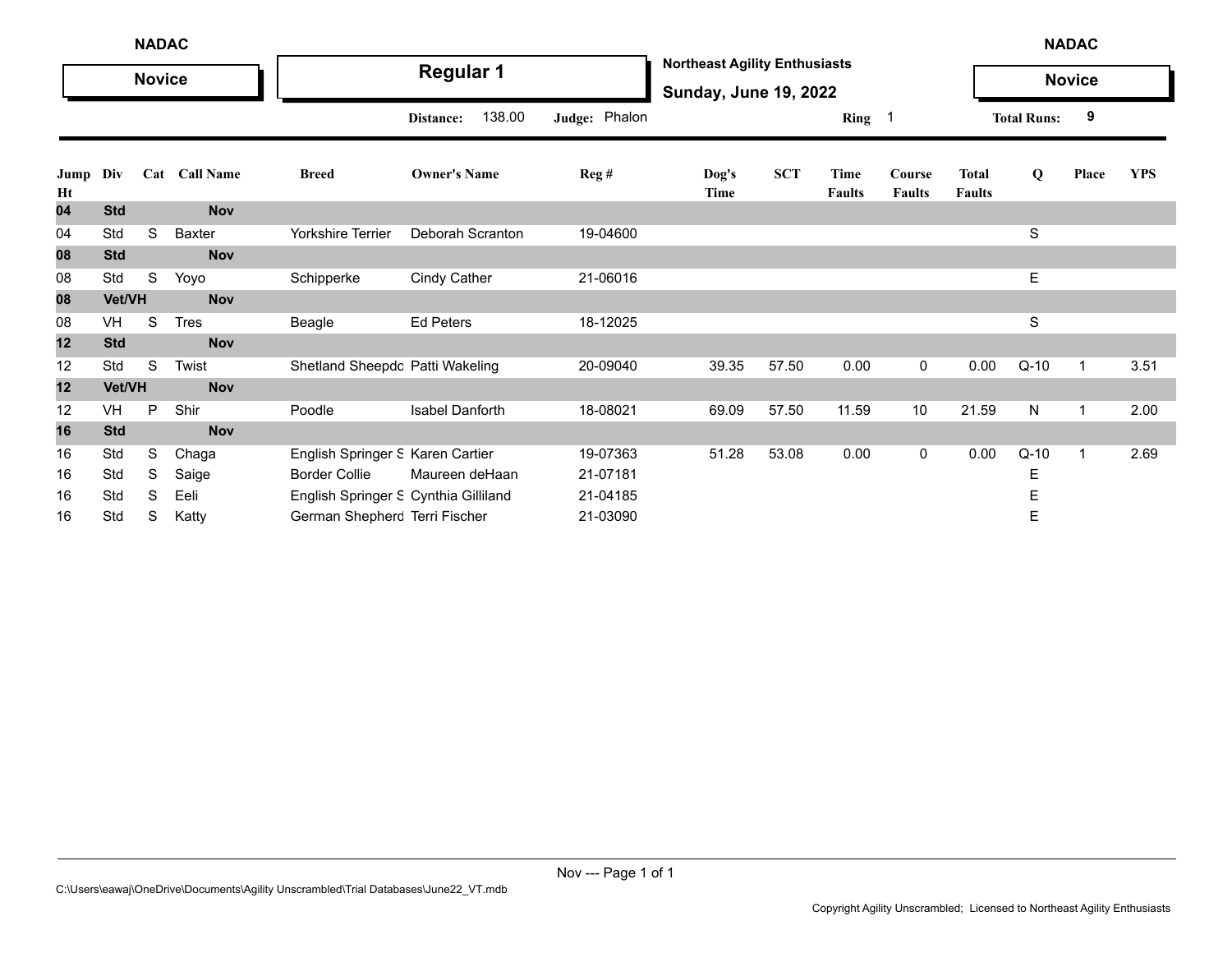|            | <b>NADAC</b>  |      |                  |                                 |                     |               |                                                                      |            |                |                         |                               | <b>NADAC</b>       |       |            |
|------------|---------------|------|------------------|---------------------------------|---------------------|---------------|----------------------------------------------------------------------|------------|----------------|-------------------------|-------------------------------|--------------------|-------|------------|
|            |               | Open |                  |                                 | <b>Regular 1</b>    |               | <b>Northeast Agility Enthusiasts</b><br><b>Sunday, June 19, 2022</b> |            |                |                         |                               |                    | Open  |            |
|            |               |      |                  |                                 | 168.00<br>Distance: | Judge: Phalon |                                                                      |            | Ring 1         |                         |                               | <b>Total Runs:</b> | 4     |            |
| Jump<br>Ht | Div           | Cat  | <b>Call Name</b> | <b>Breed</b>                    | <b>Owner's Name</b> | Reg#          | Dog's<br>Time                                                        | <b>SCT</b> | Time<br>Faults | Course<br><b>Faults</b> | <b>Total</b><br><b>Faults</b> | Q                  | Place | <b>YPS</b> |
| 12         | <b>Std</b>    |      | Open             |                                 |                     |               |                                                                      |            |                |                         |                               |                    |       |            |
| 12         | Std           | S    | Archie           | All American                    | Jo Weiss            | 22-03245      | 32.01                                                                | 63.40      | 0.00           | 0                       | 0.00                          | $Q-10$             |       | 5.25       |
| 12         | <b>Vet/VH</b> |      | Open             |                                 |                     |               |                                                                      |            |                |                         |                               |                    |       |            |
| 12         | Vet           | S    | Sophie           | All American                    | Jo Weiss            | 22-03244      | 37.75                                                                | 63.40      | 0.00           | $\mathbf 0$             | 0.00                          | $Q-10$             |       | 4.45       |
| 16         | <b>Std</b>    |      | Open             |                                 |                     |               |                                                                      |            |                |                         |                               |                    |       |            |
| 16         | Std           | S    | Maybelle         | Australian Shephe Heidi Konesko |                     | 21-02112      |                                                                      |            |                |                         |                               | E.                 |       |            |
| 20         | <b>Std</b>    |      | Open             |                                 |                     |               |                                                                      |            |                |                         |                               |                    |       |            |
| 20         | Std           | P    | Sipa             | All American                    | Leah McManus        | 20-08275      | 44.24                                                                | 54.19      | 0.00           | $\mathbf 0$             | 0.00                          | $Q-10$             |       | 3.80       |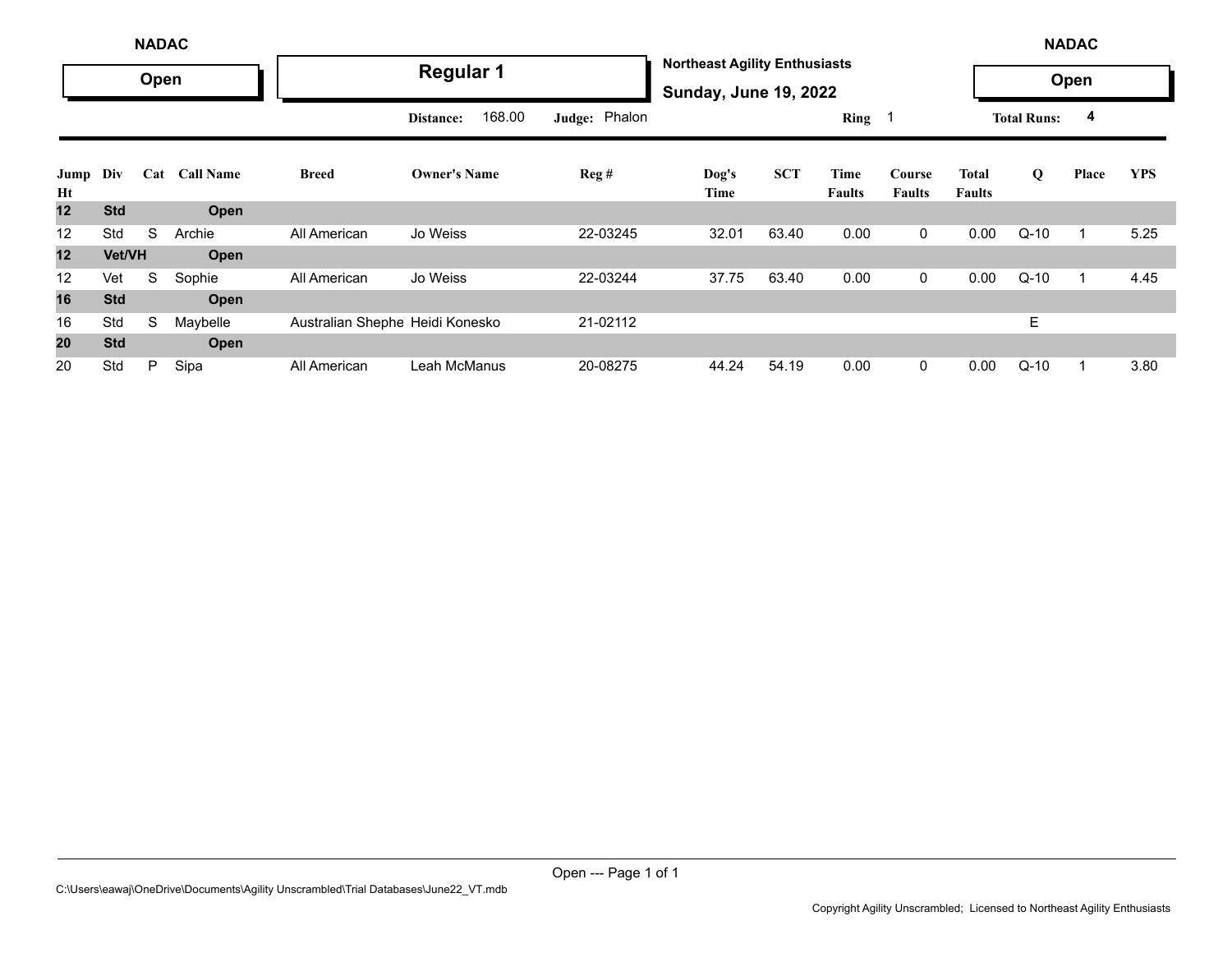|            | <b>NADAC</b> |              |                  |                                      |                         |               |                                                                      |            |                       |                         |                               |                    | <b>NADAC</b>   |            |
|------------|--------------|--------------|------------------|--------------------------------------|-------------------------|---------------|----------------------------------------------------------------------|------------|-----------------------|-------------------------|-------------------------------|--------------------|----------------|------------|
|            |              | <b>Elite</b> |                  |                                      | <b>Regular 2</b>        |               | <b>Northeast Agility Enthusiasts</b><br><b>Sunday, June 19, 2022</b> |            |                       |                         |                               |                    | <b>Elite</b>   |            |
|            |              |              |                  |                                      | 182.00<br>Distance:     | Judge: Phalon |                                                                      |            | Ring                  | - 1                     |                               | <b>Total Runs:</b> | 15             |            |
| Jump<br>Ht | Div          |              | Cat Call Name    | <b>Breed</b>                         | <b>Owner's Name</b>     | Reg#          | Dog's<br>Time                                                        | <b>SCT</b> | Time<br><b>Faults</b> | Course<br><b>Faults</b> | <b>Total</b><br><b>Faults</b> | Q                  | Place          | <b>YPS</b> |
| 08         | <b>Std</b>   |              | <b>Elite</b>     |                                      |                         |               |                                                                      |            |                       |                         |                               |                    |                |            |
| 08         | Std          | $\mathbb S$  | Rio              | Shetland Sheepdc Patti Wakeling      |                         | 18-06114      |                                                                      |            |                       |                         |                               | $\mathsf E$        |                |            |
| 08         | Vet/VH       |              | <b>Elite</b>     |                                      |                         |               |                                                                      |            |                       |                         |                               |                    |                |            |
| 08         | Vet          | S            | Java             | <b>Boykin Spaniel</b>                | Sasha Holmes            | 17-08024      | 60.63                                                                | 74.29      | 0.00                  | 0                       | 0.00                          | $Q-10$             | $\mathbf 1$    | 3.00       |
| 08         | VH           | P            | Skipper          | Jack Russell Terri Nancy Hoffman     |                         | 17-02004      | 48.27                                                                | 74.29      | 0.00                  | 10                      | 10.00                         | N                  | 2              | 3.77       |
| 08         | Vet          | S            | Holly            | Australian Cattle L Danielle Verneau |                         | 16-07070      |                                                                      |            |                       |                         |                               | S                  |                |            |
| 12         | Vet/VH       |              | <b>Elite</b>     |                                      |                         |               |                                                                      |            |                       |                         |                               |                    |                |            |
| 12         | Vet          | P            | Jinx             | <b>Border Collie</b>                 | Erin and Clay Batchelor | 16-03051      | 32.73                                                                | 61.69      | 0.00                  | 0                       | 0.00                          | $Q-10$             | -1             | 5.56       |
| 12         | Vet          | S            | Chica            | Sato                                 | Tammy Lenski            | 15-11056      | 55.29                                                                | 61.69      | 0.00                  | 0                       | 0.00                          | $Q-10$             | 2              | 3.29       |
| 12         | Vet          | S            | Tekka            | German Shepherc                      | <b>Terri Fischer</b>    | 13-09090      | 50.48                                                                | 61.69      | 0.00                  | 20                      | 20.00                         | N                  | 3              | 3.61       |
| 12         | Vet          | S            | <b>Fitzroy P</b> | All American                         | Mary Phalon             | 13-12059      | 69.48                                                                | 61.69      | 7.79                  | 20                      | 27.79                         | $\mathsf{N}$       | 4              | 2.62       |
| 16         | <b>Std</b>   |              | <b>Elite</b>     |                                      |                         |               |                                                                      |            |                       |                         |                               |                    |                |            |
| 16         | Std          | S            | Knox             | <b>Border Collie</b>                 | Erin and Clay Batchelor | 16-09081      | 42.34                                                                | 56.88      | 0.00                  | 5                       | 5.00                          | $Q-5$              | $\mathbf 1$    | 4.30       |
| 16         | Std          | S            | Goose            | Vizsla                               | Lesli Hyland            | 15-08141      | 55.69                                                                | 56.88      | 0.00                  | 10                      | 10.00                         | N                  | 2              | 3.27       |
| 16         | Std          | S            | Iris             | English Springer S Cynthia Gilliland |                         | 17-06085      |                                                                      |            |                       |                         |                               | E                  |                |            |
| 16         | Vet/VH       |              | <b>Elite</b>     |                                      |                         |               |                                                                      |            |                       |                         |                               |                    |                |            |
| 16         | VH           | $\mathsf{P}$ | Wryly            | All American                         | Nancy May               | 16-06199      | 36.50                                                                | 56.88      | 0.00                  | 30                      | 30.00                         | N                  | $\overline{1}$ | 4.99       |
| 16         | VH           | P            | Whit             | All American                         | Patricia Teden          | 18-03015      |                                                                      |            |                       |                         |                               | S                  |                |            |
| 16         | VH           | Ρ            | Grizzly          | All American                         | Penny Sencer            | 17-07147      |                                                                      |            |                       |                         |                               | E                  |                |            |
| 20         | <b>Std</b>   |              | <b>Elite</b>     |                                      |                         |               |                                                                      |            |                       |                         |                               |                    |                |            |
| 20         | Std          | Ρ            | Ryder            | Beauceron                            | <b>Ashley Nelms</b>     | 19-11448      |                                                                      |            |                       |                         |                               | E                  |                |            |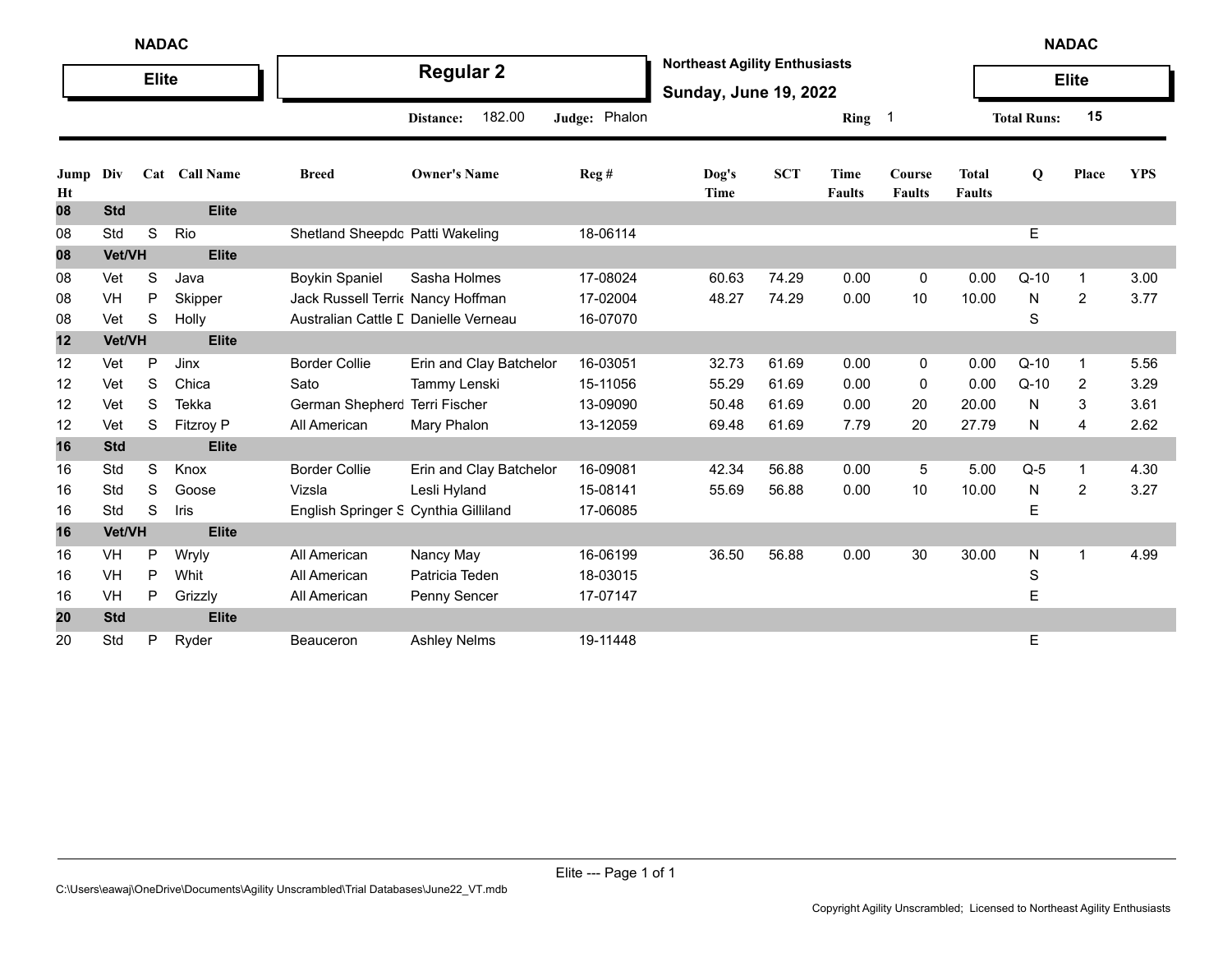|            | <b>NADAC</b> |       |                  |                                   |                        |               |                                                                      |            |                       |                         |                               | <b>NADAC</b>       |                |            |
|------------|--------------|-------|------------------|-----------------------------------|------------------------|---------------|----------------------------------------------------------------------|------------|-----------------------|-------------------------|-------------------------------|--------------------|----------------|------------|
|            |              | Intro |                  |                                   | <b>Regular 2</b>       |               | <b>Northeast Agility Enthusiasts</b><br><b>Sunday, June 19, 2022</b> |            |                       |                         |                               |                    | Intro          |            |
|            |              |       |                  |                                   | 93.00<br>Distance:     | Judge: Phalon |                                                                      |            | Ring $1$              |                         |                               | <b>Total Runs:</b> | 5              |            |
| Jump<br>Ht | Div          | Cat   | <b>Call Name</b> | <b>Breed</b>                      | <b>Owner's Name</b>    | Reg#          | Dog's<br>Time                                                        | <b>SCT</b> | Time<br><b>Faults</b> | Course<br><b>Faults</b> | <b>Total</b><br><b>Faults</b> | Q                  | Place          | <b>YPS</b> |
| 80         | <b>Std</b>   |       | <b>Intro</b>     |                                   |                        |               |                                                                      |            |                       |                         |                               |                    |                |            |
| 08         | Std          | S     | Rowan            | All American                      | Kory Richards          | 20-10356      | 34.02                                                                | 51.67      | 0.00                  | 20                      | 20.00                         | N                  | 1              | 2.73       |
| 08         | Vet/VH       |       | <b>Intro</b>     |                                   |                        |               |                                                                      |            |                       |                         |                               |                    |                |            |
| 08         | <b>VH</b>    | S     | Jaz              | Australian Labrado Pam Poole      |                        | 21-11069      | 25.44                                                                | 51.67      | 0.00                  | $\mathbf{0}$            | 0.00                          | $Q-10$             | 1              | 3.66       |
| 12         | <b>Std</b>   |       | <b>Intro</b>     |                                   |                        |               |                                                                      |            |                       |                         |                               |                    |                |            |
| 12         | Std          | S     | Lucca            | Australian Cattle L Roger Verneau |                        | 20-07342      |                                                                      |            |                       |                         |                               | Е                  |                |            |
| 20         | <b>Std</b>   |       | <b>Intro</b>     |                                   |                        |               |                                                                      |            |                       |                         |                               |                    |                |            |
| 20         | Std          | P     | Janie            | Golden Retriever                  | Judith Nuno            | 21-06136      | 28.70                                                                | 37.20      | 0.00                  | $\overline{0}$          | 0.00                          | $Q-10$             | 1              | 3.24       |
| 20         | Std          | P     | Stella           | Kelpie                            | Beth and Steve Kanyock | 19-03302      | 34.02                                                                | 37.20      | 0.00                  | 20                      | 20.00                         | N                  | $\overline{2}$ | 2.73       |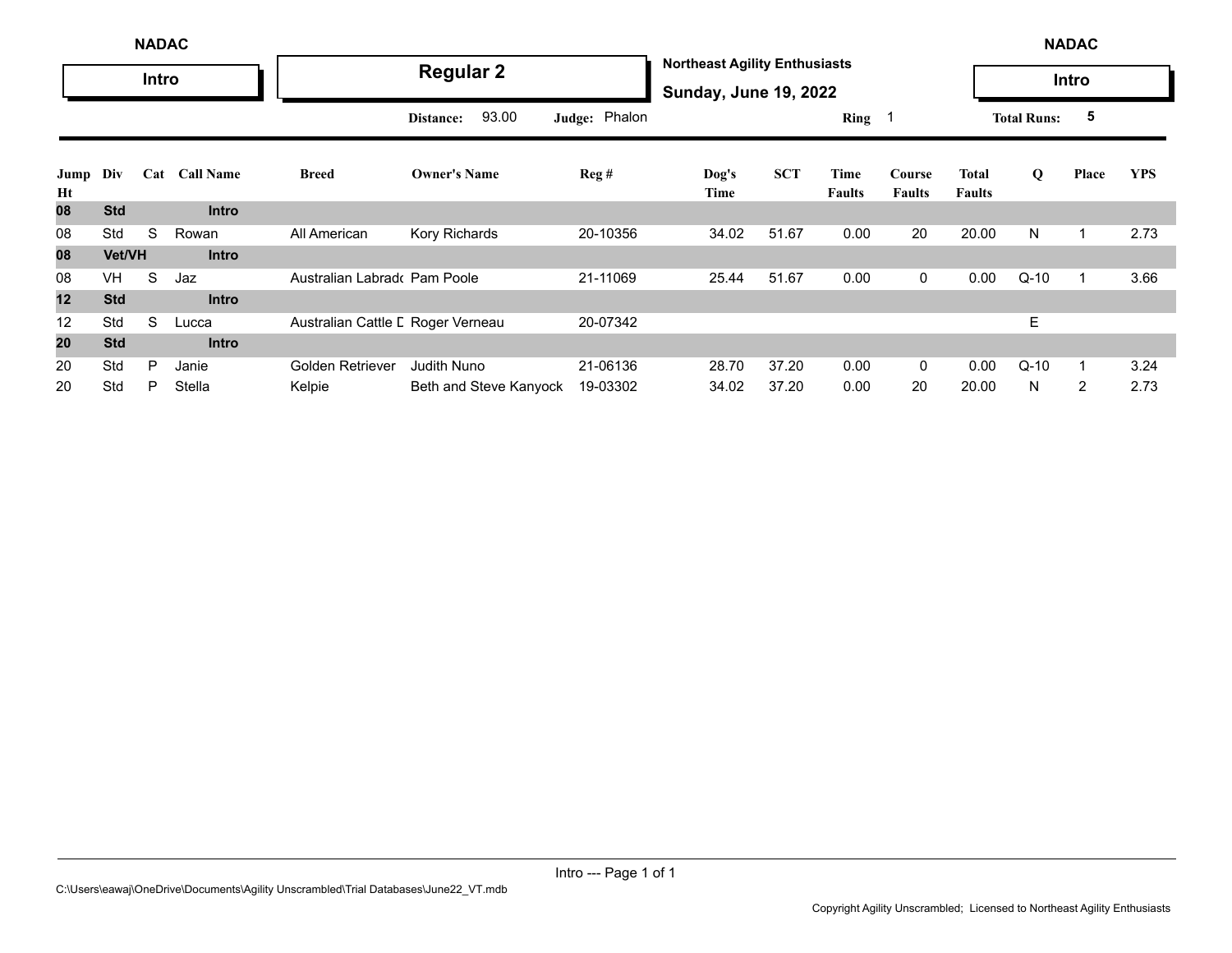|            | <b>NADAC</b><br><b>Novice</b> |    |               |                                      |                     |               |                                                                      |            |                       |                         |                               |                    | <b>NADAC</b>   |            |
|------------|-------------------------------|----|---------------|--------------------------------------|---------------------|---------------|----------------------------------------------------------------------|------------|-----------------------|-------------------------|-------------------------------|--------------------|----------------|------------|
|            |                               |    |               |                                      | <b>Regular 2</b>    |               | <b>Northeast Agility Enthusiasts</b><br><b>Sunday, June 19, 2022</b> |            |                       |                         |                               |                    | <b>Novice</b>  |            |
|            |                               |    |               |                                      | 138.00<br>Distance: | Judge: Phalon |                                                                      |            | Ring 1                |                         |                               | <b>Total Runs:</b> | 8              |            |
| Jump<br>Ht | Div                           |    | Cat Call Name | <b>Breed</b>                         | <b>Owner's Name</b> | Reg#          | Dog's<br>Time                                                        | <b>SCT</b> | Time<br><b>Faults</b> | Course<br><b>Faults</b> | <b>Total</b><br><b>Faults</b> | Q                  | Place          | <b>YPS</b> |
| 04         | <b>Std</b>                    |    | <b>Nov</b>    |                                      |                     |               |                                                                      |            |                       |                         |                               |                    |                |            |
| 04         | Std                           | S  | Baxter        | Yorkshire Terrier                    | Deborah Scranton    | 19-04600      |                                                                      |            |                       |                         |                               | S                  |                |            |
| 08         | <b>Std</b>                    |    | <b>Nov</b>    |                                      |                     |               |                                                                      |            |                       |                         |                               |                    |                |            |
| 08         | Std                           | S. | Yoyo          | Schipperke                           | Cindy Cather        | 21-06016      | 68.70                                                                | 69.00      | 0.00                  | 10                      | 10.00                         | N                  | 1              | 2.01       |
| 12         | <b>Std</b>                    |    | <b>Nov</b>    |                                      |                     |               |                                                                      |            |                       |                         |                               |                    |                |            |
| 12         | Std                           | S  | Twist         | Shetland Sheepdc Patti Wakeling      |                     | 20-09040      | 52.02                                                                | 57.50      | 0.00                  | 60                      | 60.00                         | N                  | 1              | 2.65       |
| 12         | Vet/VH                        |    | <b>Nov</b>    |                                      |                     |               |                                                                      |            |                       |                         |                               |                    |                |            |
| 12         | <b>VH</b>                     | P  | Shir          | Poodle                               | Isabel Danforth     | 18-08021      |                                                                      |            |                       |                         |                               | Е                  |                |            |
| 16         | <b>Std</b>                    |    | <b>Nov</b>    |                                      |                     |               |                                                                      |            |                       |                         |                               |                    |                |            |
| 16         | Std                           | S  | Chaga         | English Springer S Karen Cartier     |                     | 19-07363      | 45.24                                                                | 53.08      | 0.00                  | $\mathbf 0$             | 0.00                          | $Q-10$             | 1              | 3.05       |
| 16         | Std                           | S  | Katty         | German Shepherc Terri Fischer        |                     | 21-03090      | 38.87                                                                | 53.08      | 0.00                  | 10                      | 10.00                         | N                  | $\overline{2}$ | 3.55       |
| 16         | Std                           | S  | Saige         | <b>Border Collie</b>                 | Maureen deHaan      | 21-07181      |                                                                      |            |                       |                         |                               | Ε                  |                |            |
| 16         | Std                           | S  | Eeli          | English Springer S Cynthia Gilliland |                     | 21-04185      |                                                                      |            |                       |                         |                               | Ε                  |                |            |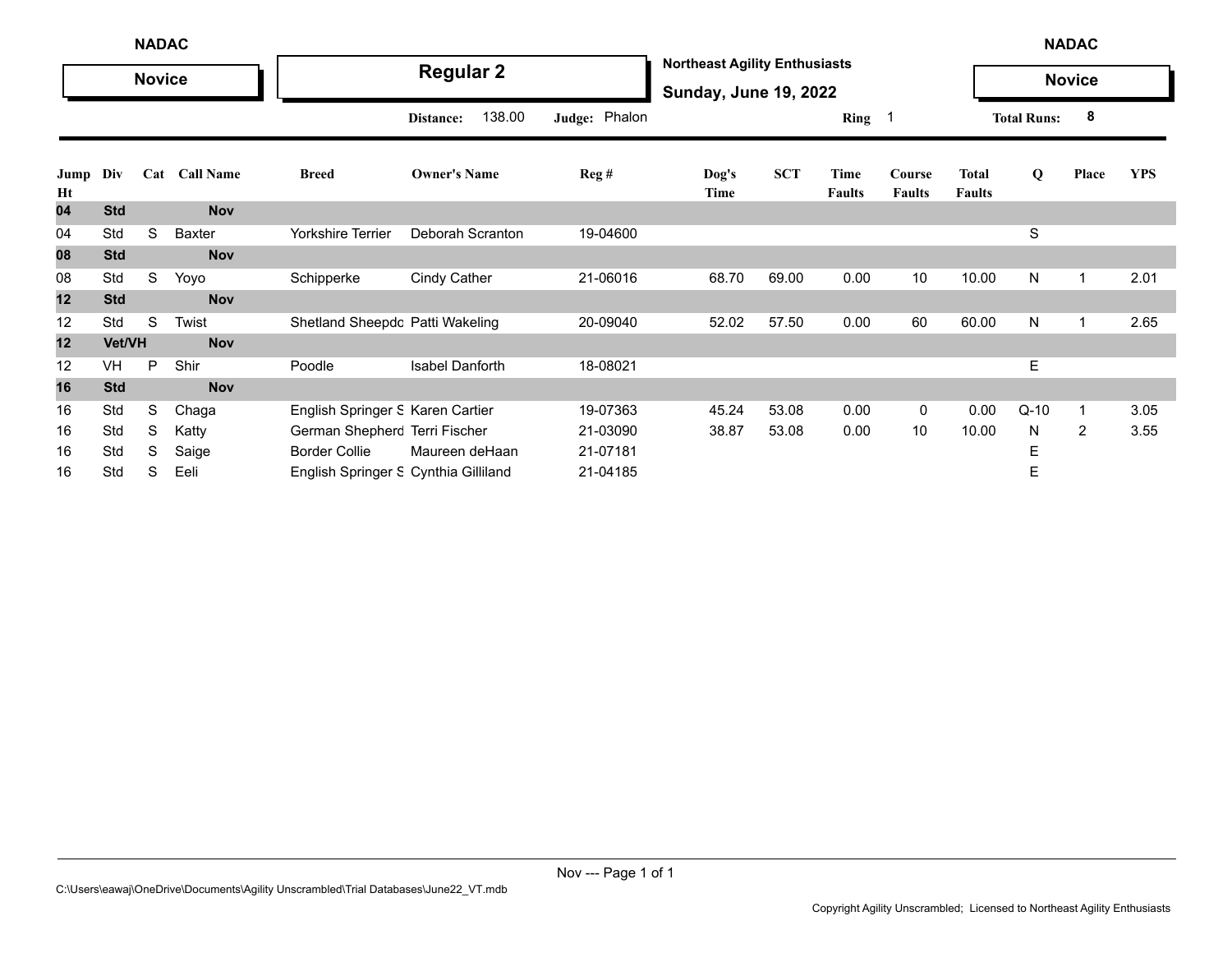|            | <b>NADAC</b> |      |                  |                                 |                     |               |                                                                      |            |                       |                         |                               | <b>NADAC</b>       |       |            |
|------------|--------------|------|------------------|---------------------------------|---------------------|---------------|----------------------------------------------------------------------|------------|-----------------------|-------------------------|-------------------------------|--------------------|-------|------------|
|            |              | Open |                  |                                 | <b>Regular 2</b>    |               | <b>Northeast Agility Enthusiasts</b><br><b>Sunday, June 19, 2022</b> |            |                       |                         |                               |                    | Open  |            |
|            |              |      |                  |                                 | 168.00<br>Distance: | Judge: Phalon |                                                                      |            | Ring $1$              |                         |                               | <b>Total Runs:</b> | 4     |            |
| Jump<br>Ht | Div          | Cat  | <b>Call Name</b> | <b>Breed</b>                    | <b>Owner's Name</b> | Reg#          | Dog's<br>Time                                                        | <b>SCT</b> | Time<br><b>Faults</b> | Course<br><b>Faults</b> | <b>Total</b><br><b>Faults</b> | Q                  | Place | <b>YPS</b> |
| 12         | <b>Std</b>   |      | Open             |                                 |                     |               |                                                                      |            |                       |                         |                               |                    |       |            |
| 12         | Std          | S    | Archie           | All American                    | Jo Weiss            | 22-03245      | 43.09                                                                | 63.40      | 0.00                  | 10                      | 10.00                         | N                  | 1     | 3.90       |
| 12         | Vet/VH       |      | Open             |                                 |                     |               |                                                                      |            |                       |                         |                               |                    |       |            |
| 12         | Vet          | S    | Sophie           | All American                    | Jo Weiss            | 22-03244      | 37.58                                                                | 63.40      | 0.00                  | $\overline{0}$          | 0.00                          | $Q-10$             | 1     | 4.47       |
| 16         | <b>Std</b>   |      | Open             |                                 |                     |               |                                                                      |            |                       |                         |                               |                    |       |            |
| 16         | Std          | S    | Maybelle         | Australian Shephe Heidi Konesko |                     | 21-02112      | 48.75                                                                | 57.93      | 0.00                  | 50                      | 50.00                         | N                  | 1     | 3.45       |
| 20         | <b>Std</b>   |      | Open             |                                 |                     |               |                                                                      |            |                       |                         |                               |                    |       |            |
| 20         | Std          | P    | Sipa             | All American                    | Leah McManus        | 20-08275      | 35.89                                                                | 54.19      | 0.00                  | $\overline{0}$          | 0.00                          | $Q-10$             | 1     | 4.68       |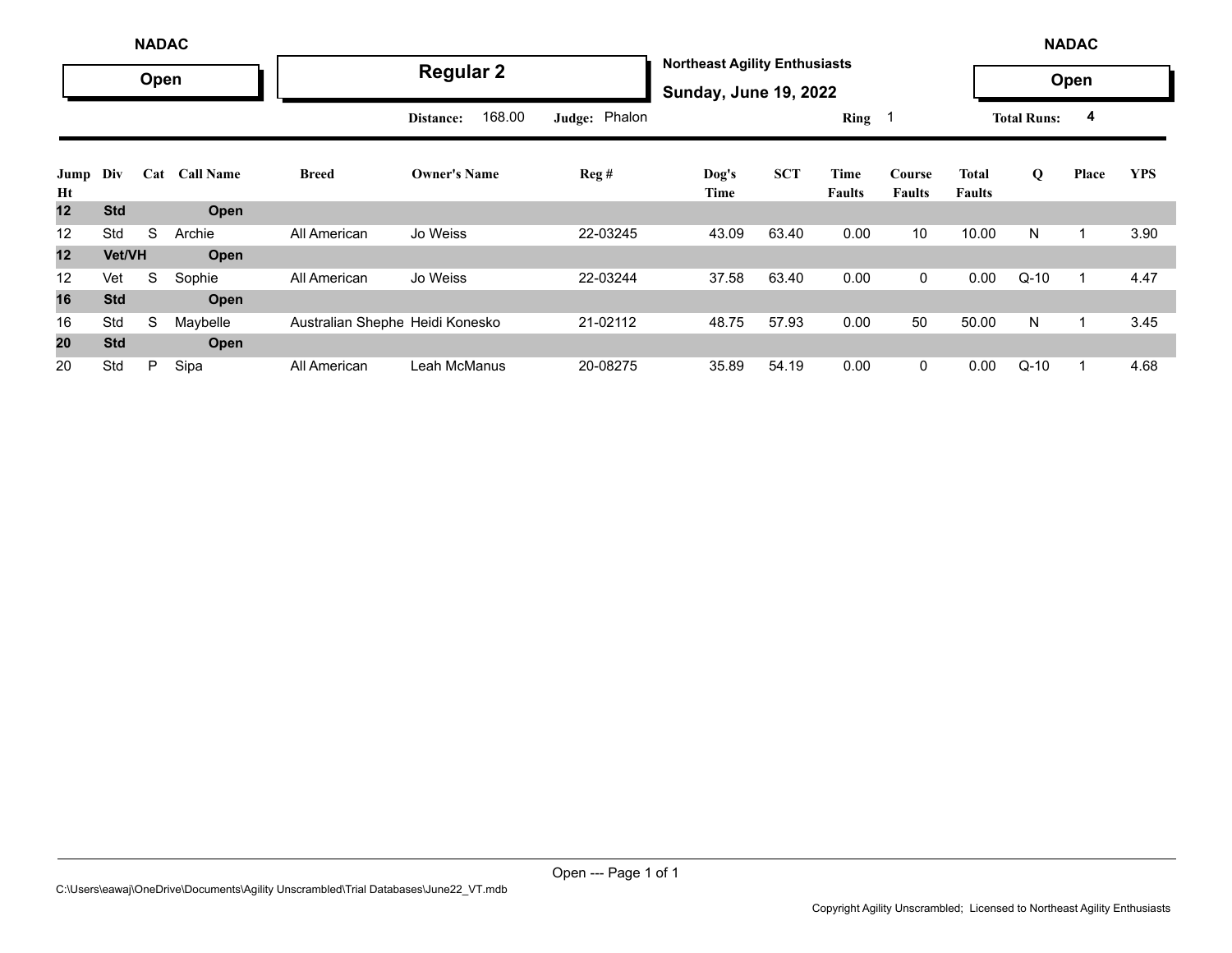|            | <b>NADAC</b> |              |               |                                   |                         |               |                                                                      |            |                                  |                         | <b>NADAC</b>          |                        |        |       |
|------------|--------------|--------------|---------------|-----------------------------------|-------------------------|---------------|----------------------------------------------------------------------|------------|----------------------------------|-------------------------|-----------------------|------------------------|--------|-------|
|            |              | <b>Elite</b> |               |                                   | <b>Gamblers</b>         |               | <b>Northeast Agility Enthusiasts</b><br><b>Sunday, June 19, 2022</b> |            |                                  |                         |                       | <b>Elite</b>           |        |       |
|            |              |              |               |                                   | Distance:               | Judge: Phalon |                                                                      |            | Ring 1                           |                         |                       | <b>Total Runs:</b>     | 5      |       |
| Jump<br>Ht | Div          |              | Cat Call Name | <b>Breed</b>                      | <b>Owner's Name</b>     | Reg#          | Dog's<br>Time                                                        | <b>SCT</b> | <b>Obstacle</b><br><b>Points</b> | Gamble<br><b>Points</b> | Time<br><b>Points</b> | Total<br><b>Points</b> | Q      | Place |
| 08         | Vet/VH       |              | <b>Elite</b>  |                                   |                         |               |                                                                      |            |                                  |                         |                       |                        |        |       |
| 08         | VH           | P            | Skipper       | Jack Russell Terric Nancy Hoffman |                         | 17-02004      | 33.06                                                                | 46.00      | 41                               | 20                      | 10                    | 71                     | $Q-15$ |       |
| 08         | Vet          | S            | Zoe           | All American                      | Maureen deHaan          | 13-12062      | 38.96                                                                | 46.00      | 33                               | 20                      | 10                    | 63                     | $Q-10$ | 2     |
| 12         | Vet/VH       |              | <b>Elite</b>  |                                   |                         |               |                                                                      |            |                                  |                         |                       |                        |        |       |
| 12         | Vet          | S            | Tekka         | German Shepherc Terri Fischer     |                         | 13-09090      | 38.77                                                                | 42.00      | 45                               | 20                      | 6                     | 71                     | $Q-15$ |       |
| 12         | <b>VH</b>    | S            | Bumpkin       | Feist                             | Penny Sencer            | 11-09603      | 32.21                                                                | 42.00      | 39                               | 20                      | 10                    | 69                     | $Q-15$ | 2     |
| 16         | <b>Std</b>   |              | <b>Elite</b>  |                                   |                         |               |                                                                      |            |                                  |                         |                       |                        |        |       |
| 16         | Std          | S            | Knox          | <b>Border Collie</b>              | Erin and Clay Batchelor | 16-09081      | 29.53                                                                | 38.00      | 37                               | 20                      | 10                    | 67                     | $Q-15$ |       |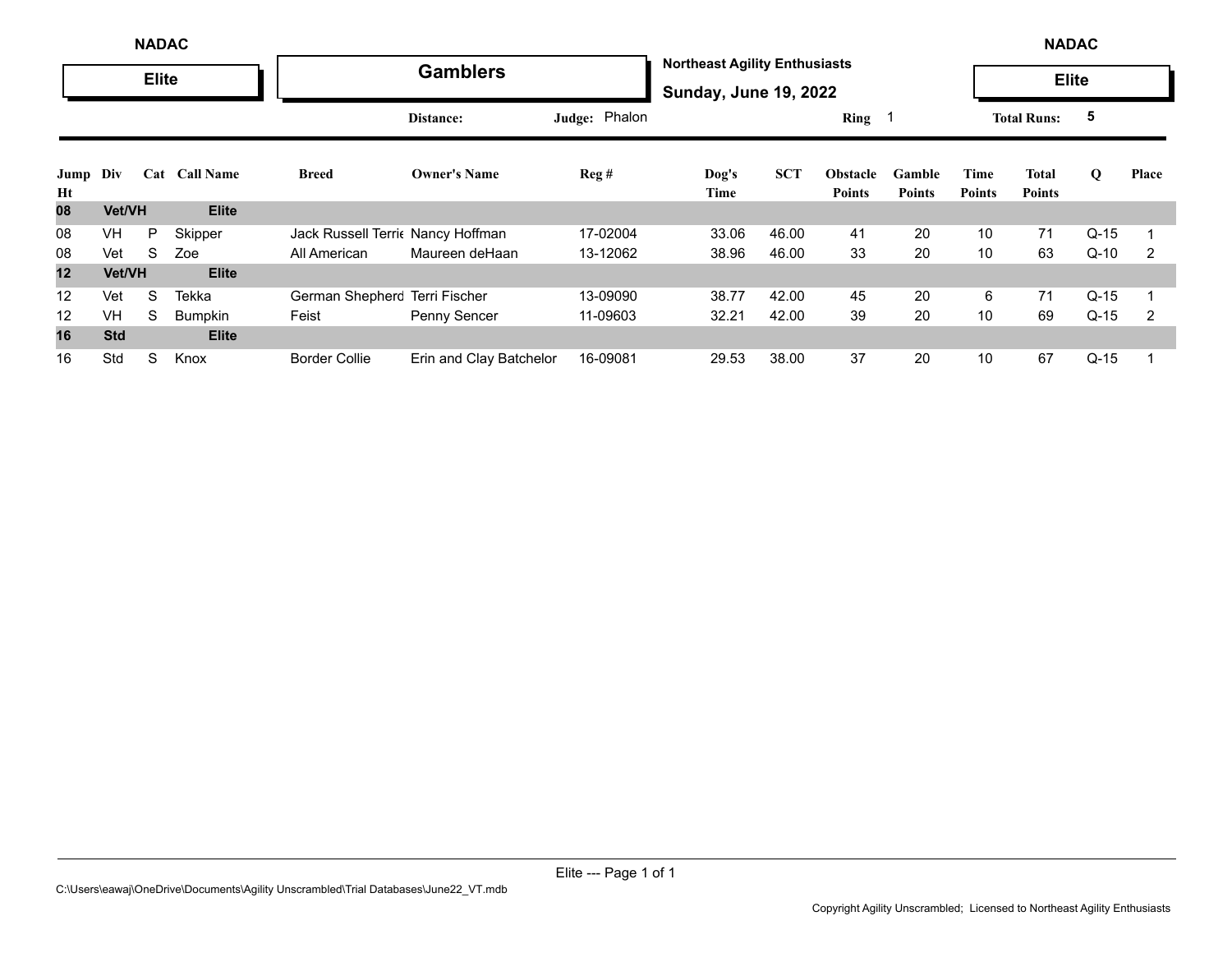|            | <b>NADAC</b> |               |               |                                   |                        |                  |                                                                      |            |                           |                         | <b>NADAC</b>          |                               |   |       |
|------------|--------------|---------------|---------------|-----------------------------------|------------------------|------------------|----------------------------------------------------------------------|------------|---------------------------|-------------------------|-----------------------|-------------------------------|---|-------|
|            |              | <b>Novice</b> |               |                                   | <b>Gamblers</b>        |                  | <b>Northeast Agility Enthusiasts</b><br><b>Sunday, June 19, 2022</b> |            |                           |                         |                       | <b>Novice</b>                 |   |       |
|            |              |               |               |                                   | Distance:              | Judge: Phalon    |                                                                      |            | Ring                      |                         |                       | <b>Total Runs:</b>            | 7 |       |
| Jump<br>Ht | Div          |               | Cat Call Name | <b>Breed</b>                      | <b>Owner's Name</b>    | $\text{Reg } \#$ | Dog's<br>Time                                                        | <b>SCT</b> | Obstacle<br><b>Points</b> | Gamble<br><b>Points</b> | Time<br><b>Points</b> | <b>Total</b><br><b>Points</b> | Q | Place |
| 80         | Vet/VH       |               | <b>Nov</b>    |                                   |                        |                  |                                                                      |            |                           |                         |                       |                               |   |       |
| 08         | VH           | S             | <b>Tres</b>   | Beagle                            | Ed Peters              | 18-12025         |                                                                      |            |                           |                         |                       |                               | S |       |
| 12         | <b>Std</b>   |               | <b>Nov</b>    |                                   |                        |                  |                                                                      |            |                           |                         |                       |                               |   |       |
| 12         | Std          | S             | Lucca         | Australian Cattle L Roger Verneau |                        | 20-07342         | 30.48                                                                | 42.00      | 28                        | $\mathbf 0$             | 10                    | 38                            | N |       |
| 12         | Vet/VH       |               | <b>Nov</b>    |                                   |                        |                  |                                                                      |            |                           |                         |                       |                               |   |       |
| 12         | VH           | P             | Shir          | Poodle                            | Isabel Danforth        | 18-08021         | 52.90                                                                | 42.00      | 33                        | $\mathbf 0$             | $-20$                 | 13                            | N |       |
| 16         | <b>Std</b>   |               | <b>Nov</b>    |                                   |                        |                  |                                                                      |            |                           |                         |                       |                               |   |       |
| 16         | Std          | S             | Saige         | <b>Border Collie</b>              | Maureen deHaan         | 21-07181         |                                                                      |            |                           |                         |                       |                               | E |       |
| 16         | Vet/VH       |               | <b>Nov</b>    |                                   |                        |                  |                                                                      |            |                           |                         |                       |                               |   |       |
| 16         | <b>VH</b>    | P             | Fin           | Poodle                            | Caroline McKinney      | 15-03103         | 44.27                                                                | 38.00      | 44                        | $\mathbf 0$             | $-12$                 | 32                            | N |       |
| 20         | <b>Std</b>   |               | <b>Nov</b>    |                                   |                        |                  |                                                                      |            |                           |                         |                       |                               |   |       |
| 20         | Std          | P             | Stella        | Kelpie                            | Beth and Steve Kanyock | 19-03302         | <b>NT</b>                                                            | 34.00      | 36                        | 0                       | 0                     | 36                            | N |       |
| 20         | Std          | P             | Janie         | Golden Retriever                  | Judith Nuno            | 21-06136         | 34.00                                                                | 34.00      | 28                        | 0                       | 0                     | 28                            | N |       |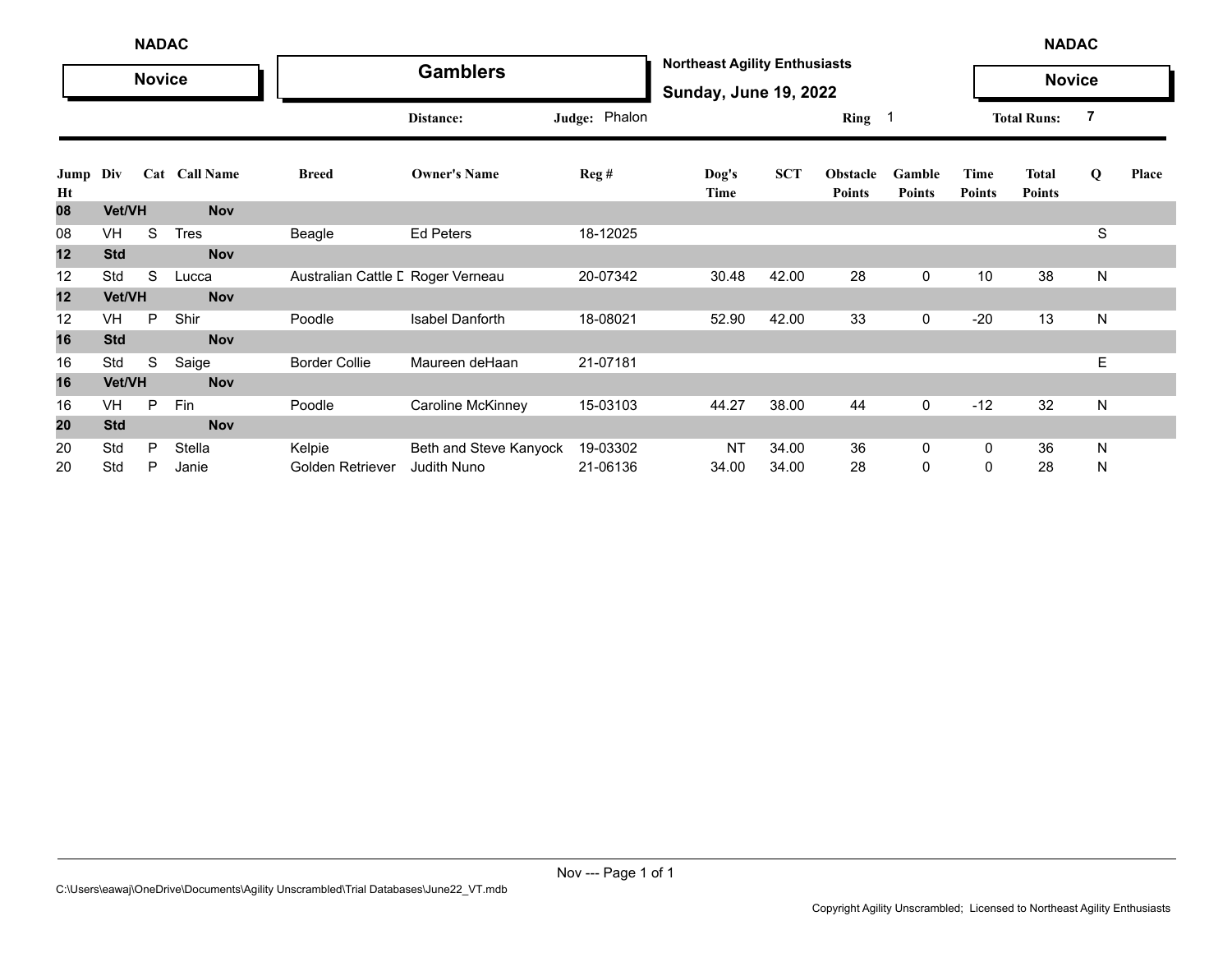|            | <b>NADAC</b><br>Open |   |               |                                 |                                           |               |                                                                      |            |                                  |                         |                       | <b>NADAC</b>           |        |       |
|------------|----------------------|---|---------------|---------------------------------|-------------------------------------------|---------------|----------------------------------------------------------------------|------------|----------------------------------|-------------------------|-----------------------|------------------------|--------|-------|
|            |                      |   |               |                                 | <b>Gamblers</b>                           |               | <b>Northeast Agility Enthusiasts</b><br><b>Sunday, June 19, 2022</b> |            |                                  |                         |                       | Open                   |        |       |
|            |                      |   |               |                                 | Distance:                                 | Judge: Phalon |                                                                      |            | Ring 1                           |                         |                       | <b>Total Runs:</b>     | 6      |       |
| Jump<br>Ht | Div                  |   | Cat Call Name | <b>Breed</b>                    | <b>Owner's Name</b>                       | Reg#          | $\log's$<br>Time                                                     | <b>SCT</b> | <b>Obstacle</b><br><b>Points</b> | Gamble<br><b>Points</b> | Time<br><b>Points</b> | Total<br><b>Points</b> | Q      | Place |
| 12         | <b>Std</b>           |   | Open          |                                 |                                           |               |                                                                      |            |                                  |                         |                       |                        |        |       |
| 12         | Std                  | S | Archie        | All American                    | Jo Weiss                                  | 22-03245      | 35.10                                                                | 42.00      | 51                               | 20                      | 10                    | 81                     | $Q-20$ |       |
| 12         | Vet/VH               |   | Open          |                                 |                                           |               |                                                                      |            |                                  |                         |                       |                        |        |       |
| 12         | Vet                  | S | Sophie        | All American                    | Jo Weiss                                  | 22-03244      | 37.50                                                                | 42.00      | 45                               | 20                      | 8                     | 73                     | $Q-20$ |       |
| 12         | Vet                  | S | Yoshi         |                                 | Australian Shephe Erin and Clay Batchelor | 12-05463      | 27.34                                                                | 42.00      | 35                               | 20                      | 10                    | 65                     | $Q-20$ | 2     |
| 16         | <b>Std</b>           |   | Open          |                                 |                                           |               |                                                                      |            |                                  |                         |                       |                        |        |       |
| 16         | Std                  | S | Maybelle      | Australian Shephe Heidi Konesko |                                           | 21-02112      | 35.97                                                                | 38.00      | 42                               | 0                       | 4                     | 46                     | N      |       |
| 16         | Std                  | S | Katty         | German Shepherc Terri Fischer   |                                           | 21-03090      | 36.53                                                                | 38.00      | 28                               | 0                       | $\overline{2}$        | 30                     | N      |       |
| 20         | <b>Std</b>           |   | Open          |                                 |                                           |               |                                                                      |            |                                  |                         |                       |                        |        |       |
| 20         | Std                  | P | Sipa          | All American                    | Leah McManus                              | 20-08275      | 31.69                                                                | 34.00      | 39                               | 20                      | 4                     | 63                     | $Q-15$ |       |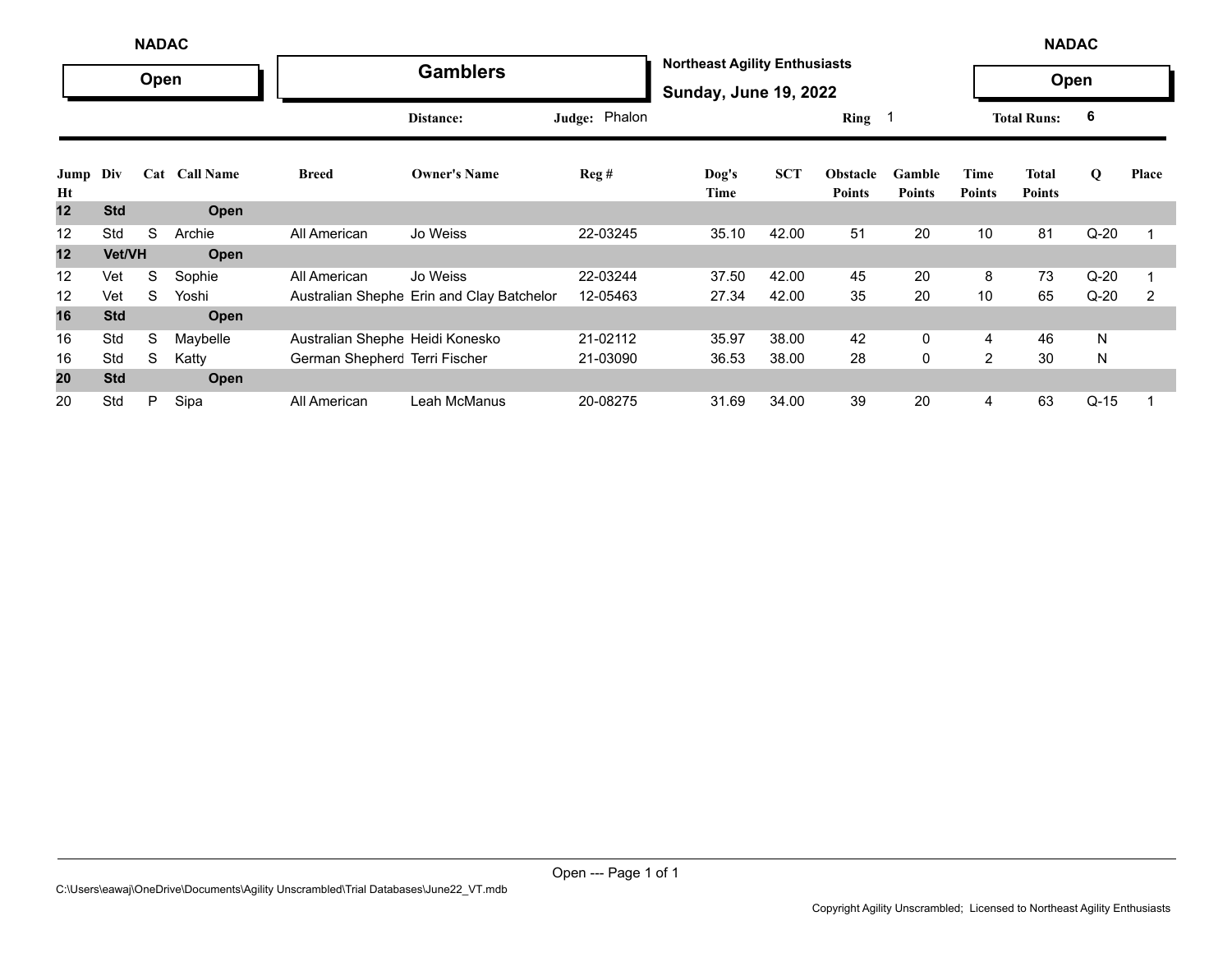|            | <b>NADAC</b><br><b>Elite</b> |   |                |                                  |                         |               |                                                                      |            |                       |                                |                               |                    | <b>NADAC</b>   |            |
|------------|------------------------------|---|----------------|----------------------------------|-------------------------|---------------|----------------------------------------------------------------------|------------|-----------------------|--------------------------------|-------------------------------|--------------------|----------------|------------|
|            |                              |   |                |                                  | <b>Jumpers 1</b>        |               | <b>Northeast Agility Enthusiasts</b><br><b>Sunday, June 19, 2022</b> |            |                       |                                |                               |                    | <b>Elite</b>   |            |
|            |                              |   |                |                                  | 126.00<br>Distance:     | Judge: Phalon |                                                                      |            | Ring 1                |                                |                               | <b>Total Runs:</b> | 13             |            |
| Jump<br>Ht | Div                          |   | Cat Call Name  | <b>Breed</b>                     | <b>Owner's Name</b>     | Reg#          | Dog's<br>Time                                                        | <b>SCT</b> | Time<br><b>Faults</b> | <b>Course</b><br><b>Faults</b> | <b>Total</b><br><b>Faults</b> | $\mathbf Q$        | Place          | <b>YPS</b> |
| 08         | <b>Std</b>                   |   | <b>Elite</b>   |                                  |                         |               |                                                                      |            |                       |                                |                               |                    |                |            |
| 08         | Std                          | S | Rio            | Shetland Sheepdc Patti Wakeling  |                         | 18-06114      | 25.30                                                                | 46.67      | 0.00                  | 0                              | 0.00                          | $Q-10$             | $\overline{1}$ | 4.98       |
| 08         | Vet/VH                       |   | <b>Elite</b>   |                                  |                         |               |                                                                      |            |                       |                                |                               |                    |                |            |
| 08         | Vet                          | S | Zoe            | All American                     | Maureen deHaan          | 13-12062      | 39.12                                                                | 46.67      | 0.00                  | 0                              | 0.00                          | $Q-10$             | -1             | 3.22       |
| 08         | VH                           | P | Skipper        | Jack Russell Terri Nancy Hoffman |                         | 17-02004      | 50.28                                                                | 46.67      | 3.61                  | 0                              | 3.61                          | N                  | 2              | 2.51       |
| 12         | Vet/VH                       |   | <b>Elite</b>   |                                  |                         |               |                                                                      |            |                       |                                |                               |                    |                |            |
| 12         | Vet                          | P | <b>Jinx</b>    | <b>Border Collie</b>             | Erin and Clay Batchelor | 16-03051      | 21.88                                                                | 35.49      | 0.00                  | 0                              | 0.00                          | $Q-10$             | -1             | 5.76       |
| 12         | VH                           | S | <b>Bumpkin</b> | Feist                            | Penny Sencer            | 11-09603      | 29.43                                                                | 35.49      | 0.00                  | 0                              | 0.00                          | $Q-10$             | $\overline{2}$ | 4.28       |
| 12         | Vet                          | S | <b>Tekka</b>   | German Shepherc                  | Terri Fischer           | 13-09090      | 23.63                                                                | 35.49      | 0.00                  | 5                              | 5.00                          | N                  | 3              | 5.33       |
| 12         | VH                           | S | Maeby          | All American                     | Patricia Teden          | 14-11080      |                                                                      |            |                       |                                |                               | S                  |                |            |
| 16         | <b>Std</b>                   |   | <b>Elite</b>   |                                  |                         |               |                                                                      |            |                       |                                |                               |                    |                |            |
| 16         | Std                          | S | Goose          | Vizsla                           | Lesli Hyland            | 15-08141      | 29.65                                                                | 32.73      | 0.00                  | 40                             | 40.00                         | N                  | -1             | 4.25       |
| 16         | Vet/VH                       |   | <b>Elite</b>   |                                  |                         |               |                                                                      |            |                       |                                |                               |                    |                |            |
| 16         | VH                           | P | Wryly          | All American                     | Nancy May               | 16-06199      | 25.87                                                                | 32.73      | 0.00                  | 0                              | 0.00                          | $Q-10$             | -1             | 4.87       |
| 16         | <b>VH</b>                    | P | Fin            | Poodle                           | Caroline McKinney       | 15-03103      | 30.08                                                                | 32.73      | 0.00                  | 0                              | 0.00                          | $Q-10$             | 2              | 4.19       |
| 16         | VH                           | P | Grizzly        | All American                     | Penny Sencer            | 17-07147      | 34.34                                                                | 32.73      | 1.61                  | 0                              | 1.61                          | N                  | 3              | 3.67       |
| 20         | <b>Std</b>                   |   | <b>Elite</b>   |                                  |                         |               |                                                                      |            |                       |                                |                               |                    |                |            |
| 20         | Std                          | P | Sipa           | All American                     | Leah McManus            | 20-08275      | 27.27                                                                | 30.36      | 0.00                  | 0                              | 0.00                          | $Q-10$             | -1             | 4.62       |
| 20         | Std                          | P | Ryder          | Beauceron                        | <b>Ashley Nelms</b>     | 19-11448      | 29.92                                                                | 30.36      | 0.00                  | 20                             | 20.00                         | N                  | 2              | 4.21       |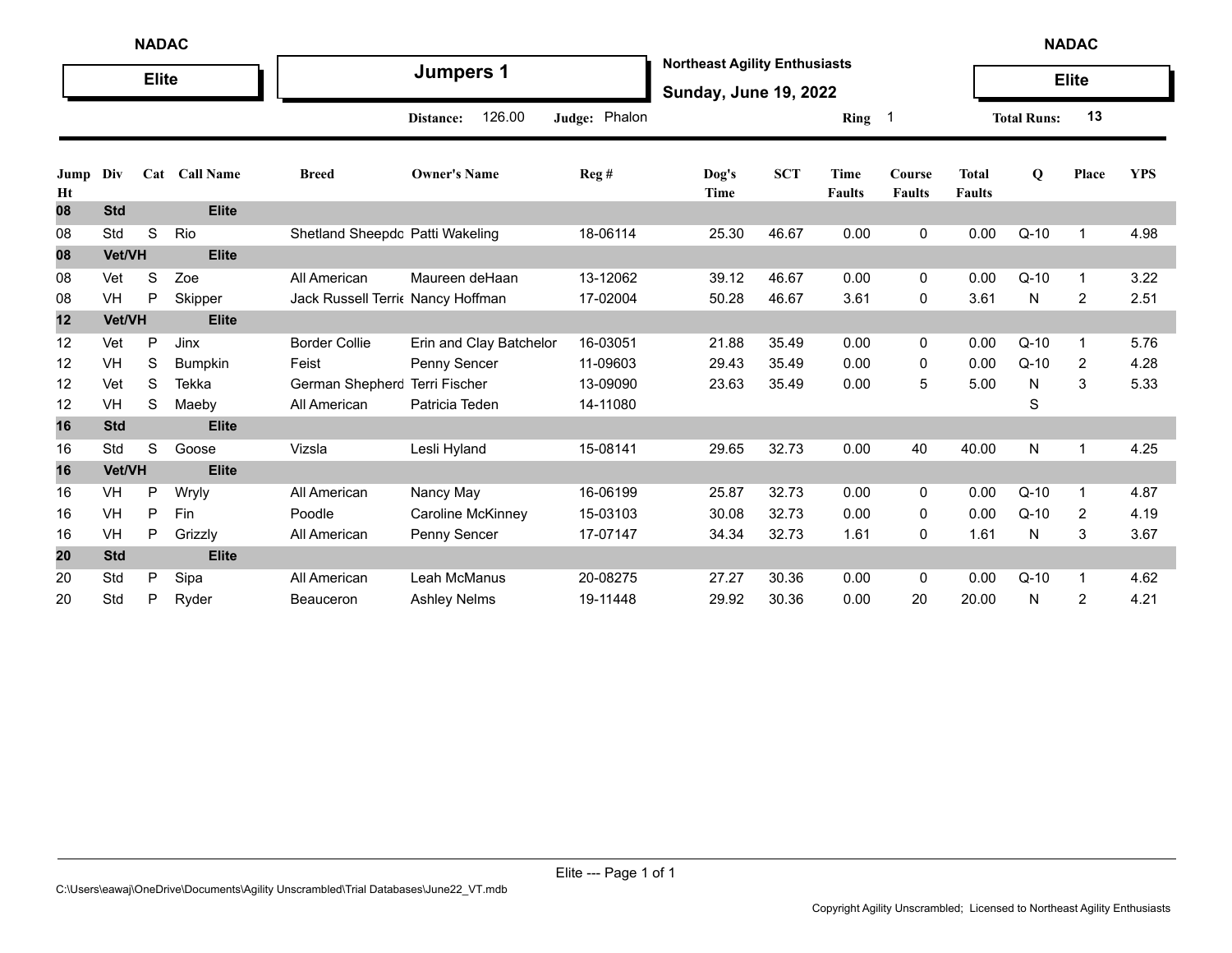|            | <b>NADAC</b> |       |               |                             |                        |               |                                                                      |            |                |                         |                        | <b>NADAC</b>       |                |            |
|------------|--------------|-------|---------------|-----------------------------|------------------------|---------------|----------------------------------------------------------------------|------------|----------------|-------------------------|------------------------|--------------------|----------------|------------|
|            |              | Intro |               |                             | <b>Jumpers 1</b>       |               | <b>Northeast Agility Enthusiasts</b><br><b>Sunday, June 19, 2022</b> |            |                |                         |                        |                    | Intro          |            |
|            |              |       |               |                             | 70.00<br>Distance:     | Judge: Phalon |                                                                      |            | Ring 1         |                         |                        | <b>Total Runs:</b> | 5              |            |
| Jump<br>Ht | Div          |       | Cat Call Name | <b>Breed</b>                | <b>Owner's Name</b>    | Reg#          | Dog's<br>Time                                                        | <b>SCT</b> | Time<br>Faults | Course<br><b>Faults</b> | Total<br><b>Faults</b> | Q                  | Place          | <b>YPS</b> |
| 08         | Vet/VH       |       | <b>Intro</b>  |                             |                        |               |                                                                      |            |                |                         |                        |                    |                |            |
| 08         | VH           | S     | Jaz           | Australian Labrad Pam Poole |                        | 21-11069      |                                                                      |            |                |                         |                        | E.                 |                |            |
| 12         | <b>Std</b>   |       | <b>Intro</b>  |                             |                        |               |                                                                      |            |                |                         |                        |                    |                |            |
| 12         | Std          | S     | Soli          | Cocker Spaniel              | Lesli Hyland           | 17-01084      |                                                                      |            |                |                         |                        | S                  |                |            |
| 12         | Vet/VH       |       | <b>Intro</b>  |                             |                        |               |                                                                      |            |                |                         |                        |                    |                |            |
| 12         | Vet          | S     | Redi          | All American                | Lynn Smitley           | 13-12061      |                                                                      |            |                |                         |                        | E.                 |                |            |
| 20         | <b>Std</b>   |       | <b>Intro</b>  |                             |                        |               |                                                                      |            |                |                         |                        |                    |                |            |
| 20         | Std          | P     | Janie         | Golden Retriever            | <b>Judith Nuno</b>     | 21-06136      | 19.76                                                                | 22.95      | 0.00           | $\mathbf{0}$            | 0.00                   | $Q-10$             | 1              | 3.54       |
| 20         | Std          | P     | Stella        | Kelpie                      | Beth and Steve Kanyock | 19-03302      | 15.58                                                                | 22.95      | 0.00           | 15                      | 15.00                  | N                  | $\overline{2}$ | 4.49       |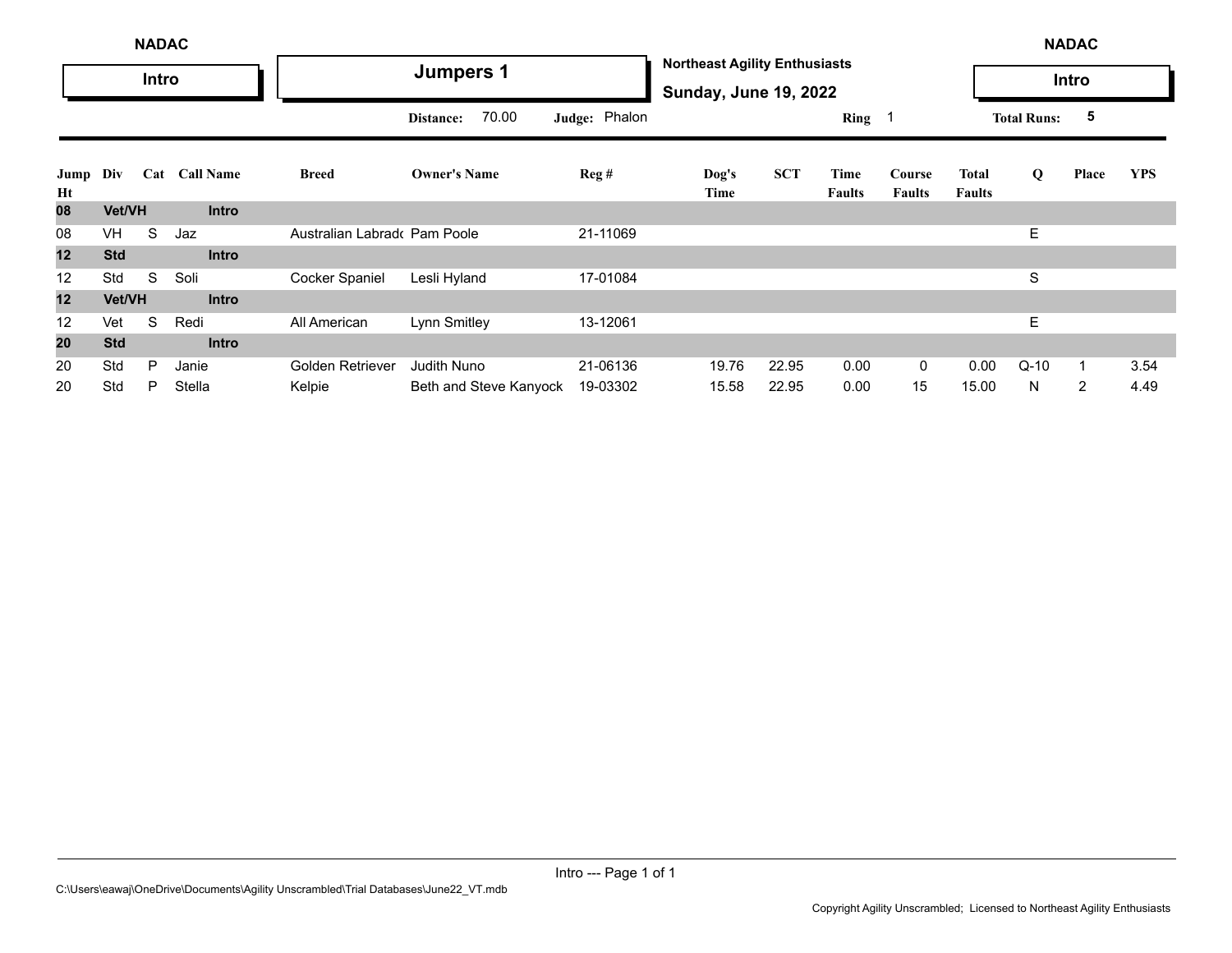|            | <b>NADAC</b><br><b>Novice</b> |   |               |                                      |                         |                  |                                                                      |            |                       |                         |                               |                    | <b>NADAC</b>            |            |
|------------|-------------------------------|---|---------------|--------------------------------------|-------------------------|------------------|----------------------------------------------------------------------|------------|-----------------------|-------------------------|-------------------------------|--------------------|-------------------------|------------|
|            |                               |   |               |                                      | <b>Jumpers 1</b>        |                  | <b>Northeast Agility Enthusiasts</b><br><b>Sunday, June 19, 2022</b> |            |                       |                         |                               |                    | <b>Novice</b>           |            |
|            |                               |   |               |                                      | 97.00<br>Distance:      | Judge: Phalon    |                                                                      |            | Ring 1                |                         |                               | <b>Total Runs:</b> | 10                      |            |
| Jump<br>Ht | Div                           |   | Cat Call Name | <b>Breed</b>                         | <b>Owner's Name</b>     | $\text{Reg } \#$ | Dog's<br>Time                                                        | <b>SCT</b> | Time<br><b>Faults</b> | Course<br><b>Faults</b> | <b>Total</b><br><b>Faults</b> | Q                  | Place                   | <b>YPS</b> |
| 04         | <b>Std</b>                    |   | <b>Nov</b>    |                                      |                         |                  |                                                                      |            |                       |                         |                               |                    |                         |            |
| 04         | Std                           | S | Baxter        | Yorkshire Terrier                    | Deborah Scranton        | 19-04600         |                                                                      |            |                       |                         |                               | S                  |                         |            |
| 08         | <b>Std</b>                    |   | <b>Nov</b>    |                                      |                         |                  |                                                                      |            |                       |                         |                               |                    |                         |            |
| 08         | Std                           | S | Yoyo          | Schipperke                           | Cindy Cather            | 21-06016         | 42.49                                                                | 44.09      | 0.00                  | $\mathbf 0$             | 0.00                          | $Q-10$             | $\overline{\mathbf{1}}$ | 2.28       |
| 08         | Std                           | S | Vi            | All American                         | Erin and Clay Batchelor | 21-01573         | 23.49                                                                | 44.09      | 0.00                  | 20                      | 20.00                         | N                  | 2                       | 4.13       |
| 08         | Std                           | S | Rowan         | All American                         | Kory Richards           | 20-10356         |                                                                      |            |                       |                         |                               | Е                  |                         |            |
| 08         | Vet/VH                        |   | <b>Nov</b>    |                                      |                         |                  |                                                                      |            |                       |                         |                               |                    |                         |            |
| 08         | VH                            | S | <b>Tres</b>   | Beagle                               | <b>Ed Peters</b>        | 18-12025         |                                                                      |            |                       |                         |                               | S                  |                         |            |
| 16         | <b>Std</b>                    |   | <b>Nov</b>    |                                      |                         |                  |                                                                      |            |                       |                         |                               |                    |                         |            |
| 16         | Std                           | S | Saige         | <b>Border Collie</b>                 | Maureen deHaan          | 21-07181         | 21.21                                                                | 31.29      | 0.00                  | 0                       | 0.00                          | $Q-10$             | $\overline{\mathbf{1}}$ | 4.57       |
| 16         | Std                           | S | Max           | All American                         | Ptarmigan Abbott        | 21-07192         | 34.97                                                                | 31.29      | 3.68                  | 0                       | 3.68                          | N                  | 2                       | 2.77       |
| 16         | Std                           | S | Chaga         | English Springer S Karen Cartier     |                         | 19-07363         | 45.48                                                                | 31.29      | 14.19                 | 0                       | 14.19                         | N                  | 3                       | 2.13       |
| 16         | Std                           | S | Maybelle      | Australian Shephe Heidi Konesko      |                         | 21-02112         | 29.23                                                                | 31.29      | 0.00                  | 40                      | 40.00                         | N                  | 4                       | 3.32       |
| 16         | Std                           | S | Eeli          | English Springer S Cynthia Gilliland |                         | 21-04185         |                                                                      |            |                       |                         |                               | Е                  |                         |            |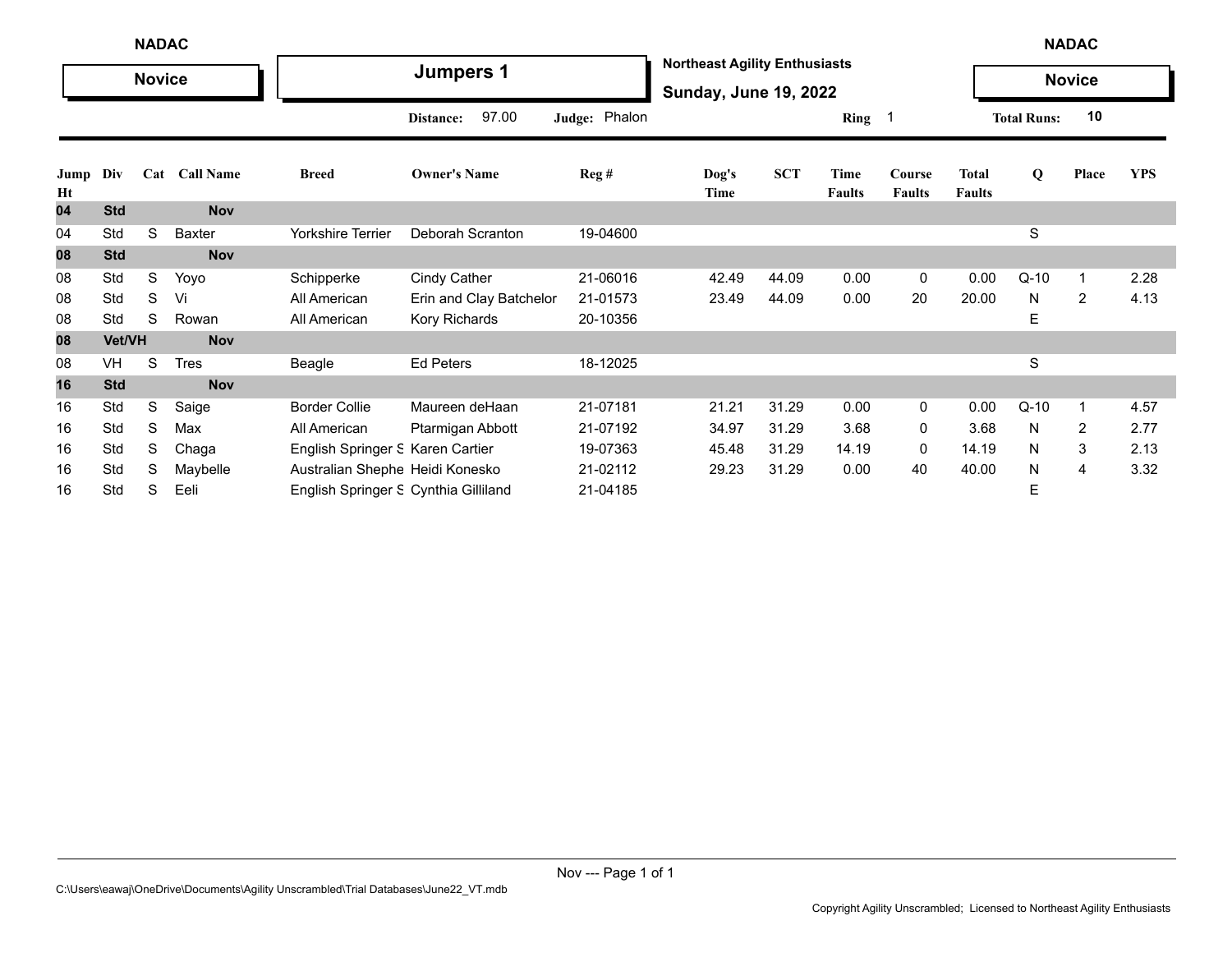|            | <b>NADAC</b>  |      |               |                                      |                     |               |                                                                      |            |                       |                         |                        |                    | <b>NADAC</b> |            |
|------------|---------------|------|---------------|--------------------------------------|---------------------|---------------|----------------------------------------------------------------------|------------|-----------------------|-------------------------|------------------------|--------------------|--------------|------------|
|            |               | Open |               |                                      | <b>Jumpers 1</b>    |               | <b>Northeast Agility Enthusiasts</b><br><b>Sunday, June 19, 2022</b> |            |                       |                         |                        |                    | Open         |            |
|            |               |      |               |                                      | 118.00<br>Distance: | Judge: Phalon |                                                                      |            | Ring $1$              |                         |                        | <b>Total Runs:</b> | 5            |            |
| Jump<br>Ht | Div           |      | Cat Call Name | <b>Breed</b>                         | <b>Owner's Name</b> | Reg#          | Dog's<br>Time                                                        | <b>SCT</b> | Time<br><b>Faults</b> | Course<br><b>Faults</b> | <b>Total</b><br>Faults | Q                  | Place        | <b>YPS</b> |
| 12         | <b>Std</b>    |      | Open          |                                      |                     |               |                                                                      |            |                       |                         |                        |                    |              |            |
| 12         | Std           | S    | Twist         | Shetland Sheepdc Patti Wakeling      |                     | 20-09040      | 21.40                                                                | 36.88      | 0.00                  | $\mathbf{0}$            | 0.00                   | $Q-10$             |              | 5.51       |
| 12         | Std           | S    | Archie        | All American                         | Jo Weiss            | 22-03245      | 21.43                                                                | 36.88      | 0.00                  | $\mathbf 0$             | 0.00                   | $Q-10$             | 2            | 5.51       |
| 12         | <b>Vet/VH</b> |      | Open          |                                      |                     |               |                                                                      |            |                       |                         |                        |                    |              |            |
| 12         | Vet           | S    | Sophie        | All American                         | Jo Weiss            | 22-03244      | 26.58                                                                | 36.88      | 0.00                  | $\mathbf 0$             | 0.00                   | $Q-10$             | 1            | 4.44       |
| 16         | <b>Std</b>    |      | <b>Open</b>   |                                      |                     |               |                                                                      |            |                       |                         |                        |                    |              |            |
| 16         | Std           | S    | Katty         | German Shepherc Terri Fischer        |                     | 21-03090      | 23.86                                                                | 34.20      | 0.00                  | $\mathbf{0}$            | 0.00                   | $Q-10$             |              | 4.95       |
| 16         | Std           | S    | Iris          | English Springer & Cynthia Gilliland |                     | 17-06085      | 31.90                                                                | 34.20      | 0.00                  | $\Omega$                | 0.00                   | $Q-10$             | 2            | 3.70       |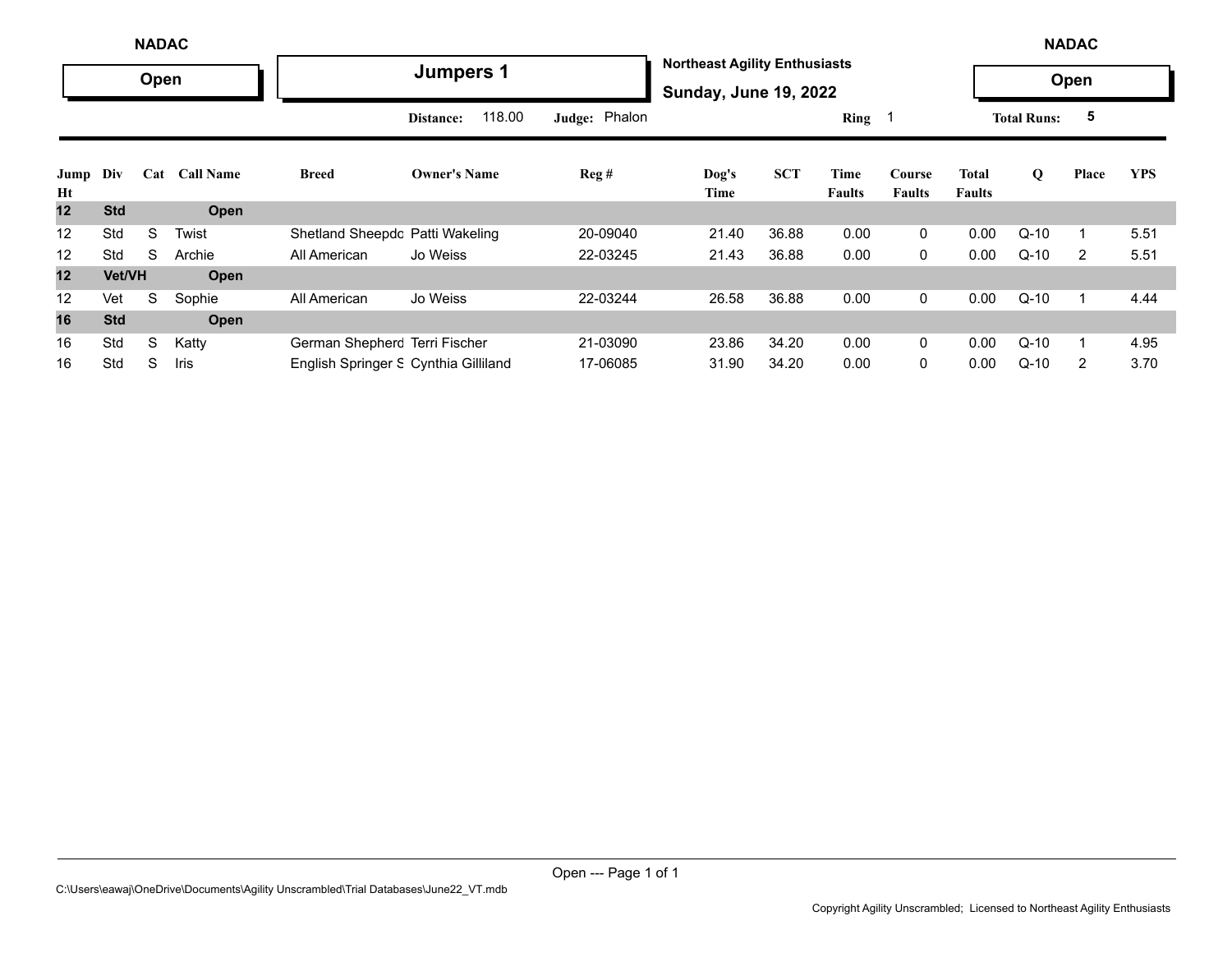|            |            | <b>NADAC</b> |                  |                                 |                         |               |                                                                      |            |                       |                         |                               |                    | <b>NADAC</b>   |            |
|------------|------------|--------------|------------------|---------------------------------|-------------------------|---------------|----------------------------------------------------------------------|------------|-----------------------|-------------------------|-------------------------------|--------------------|----------------|------------|
|            |            | <b>Elite</b> |                  |                                 | <b>Jumpers 2</b>        |               | <b>Northeast Agility Enthusiasts</b><br><b>Sunday, June 19, 2022</b> |            |                       |                         |                               |                    | <b>Elite</b>   |            |
|            |            |              |                  |                                 | 126.00<br>Distance:     | Judge: Phalon |                                                                      |            | Ring 1                |                         |                               | <b>Total Runs:</b> | $\overline{7}$ |            |
| Jump<br>Ht | Div        | Cat          | <b>Call Name</b> | <b>Breed</b>                    | <b>Owner's Name</b>     | Reg#          | $\log's$<br>Time                                                     | <b>SCT</b> | Time<br><b>Faults</b> | Course<br><b>Faults</b> | <b>Total</b><br><b>Faults</b> | Q                  | Place          | <b>YPS</b> |
| 08         | <b>Std</b> |              | <b>Elite</b>     |                                 |                         |               |                                                                      |            |                       |                         |                               |                    |                |            |
| 08         | Std        | S            | Rio              | Shetland Sheepdc Patti Wakeling |                         | 18-06114      | 32.18                                                                | 46.67      | 0.00                  | 0                       | 0.00                          | $Q-10$             | -1             | 3.92       |
| 12         | Vet/VH     |              | <b>Elite</b>     |                                 |                         |               |                                                                      |            |                       |                         |                               |                    |                |            |
| 12         | Vet        | S            | <b>Tekka</b>     | German Shepherc Terri Fischer   |                         | 13-09090      | 22.73                                                                | 35.49      | 0.00                  | 10                      | 10.00                         | N                  |                | 5.54       |
| 12         | Vet        | P            | Jinx             | <b>Border Collie</b>            | Erin and Clay Batchelor | 16-03051      |                                                                      |            |                       |                         |                               | E                  |                |            |
| 16         | Vet/VH     |              | <b>Elite</b>     |                                 |                         |               |                                                                      |            |                       |                         |                               |                    |                |            |
| 16         | <b>VH</b>  | P            | Grizzly          | All American                    | Penny Sencer            | 17-07147      | 34.06                                                                | 32.73      | 1.33                  | 0                       | 1.33                          | N                  |                | 3.70       |
| 16         | <b>VH</b>  | P            | Whit             | All American                    | Patricia Teden          | 18-03015      |                                                                      |            |                       |                         |                               | S                  |                |            |
| 20         | <b>Std</b> |              | <b>Elite</b>     |                                 |                         |               |                                                                      |            |                       |                         |                               |                    |                |            |
| 20         | Std        | P            | Sipa             | All American                    | Leah McManus            | 20-08275      | 24.84                                                                | 30.36      | 0.00                  | $\Omega$                | 0.00                          | $Q-10$             |                | 5.07       |
| 20         | Std        | P            | Ryder            | <b>Beauceron</b>                | <b>Ashley Nelms</b>     | 19-11448      | 25.96                                                                | 30.36      | 0.00                  | 0                       | 0.00                          | $Q-10$             | $\overline{2}$ | 4.85       |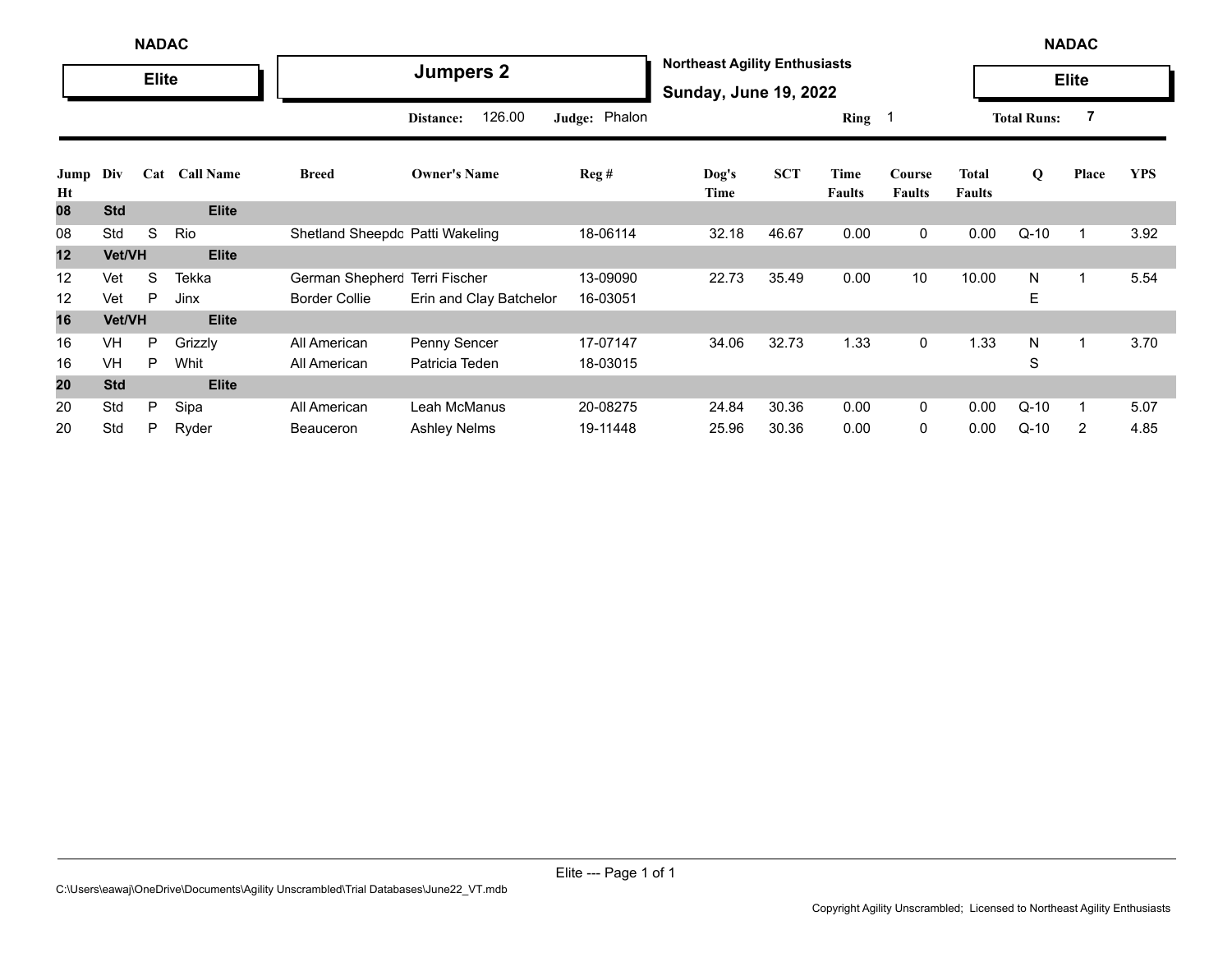| <b>NADAC</b> |            |     |                  |                              |                        |               |                                                                      | <b>NADAC</b> |                |                         |                        |                    |       |            |  |
|--------------|------------|-----|------------------|------------------------------|------------------------|---------------|----------------------------------------------------------------------|--------------|----------------|-------------------------|------------------------|--------------------|-------|------------|--|
| <b>Intro</b> |            |     |                  | <b>Jumpers 2</b>             |                        |               | <b>Northeast Agility Enthusiasts</b><br><b>Sunday, June 19, 2022</b> |              |                |                         |                        | Intro              |       |            |  |
|              |            |     |                  |                              | 70.00<br>Distance:     | Judge: Phalon |                                                                      |              | Ring           |                         |                        | <b>Total Runs:</b> | 4     |            |  |
| Jump<br>Ht   | Div        | Cat | <b>Call Name</b> | Breed                        | <b>Owner's Name</b>    | Reg#          | Dog's<br>Time                                                        | <b>SCT</b>   | Time<br>Faults | Course<br><b>Faults</b> | Total<br><b>Faults</b> | Q                  | Place | <b>YPS</b> |  |
| 08           | Vet/VH     |     | <b>Intro</b>     |                              |                        |               |                                                                      |              |                |                         |                        |                    |       |            |  |
| 08           | VH.        | S   | Jaz              | Australian Labrado Pam Poole |                        | 21-11069      | 13.42                                                                | 35.00        | 0.00           | 20                      | 20.00                  | N                  |       | 5.22       |  |
| 12           | Vet/VH     |     | <b>Intro</b>     |                              |                        |               |                                                                      |              |                |                         |                        |                    |       |            |  |
| 12           | Vet        | S   | Redi             | All American                 | Lynn Smitley           | 13-12061      | 15.29                                                                | 26.92        | 0.00           | 20                      | 20.00                  | N                  |       | 4.58       |  |
| 20           | <b>Std</b> |     | <b>Intro</b>     |                              |                        |               |                                                                      |              |                |                         |                        |                    |       |            |  |
| 20           | Std        | P   | Janie            | <b>Golden Retriever</b>      | Judith Nuno            | 21-06136      | 19.51                                                                | 22.95        | 0.00           | $\mathbf 0$             | 0.00                   | $Q-10$             |       | 3.59       |  |
| 20           | Std        | P   | Stella           | Kelpie                       | Beth and Steve Kanyock | 19-03302      | 25.60                                                                | 22.95        | 2.65           | 10                      | 12.65                  | N                  | 2     | 2.73       |  |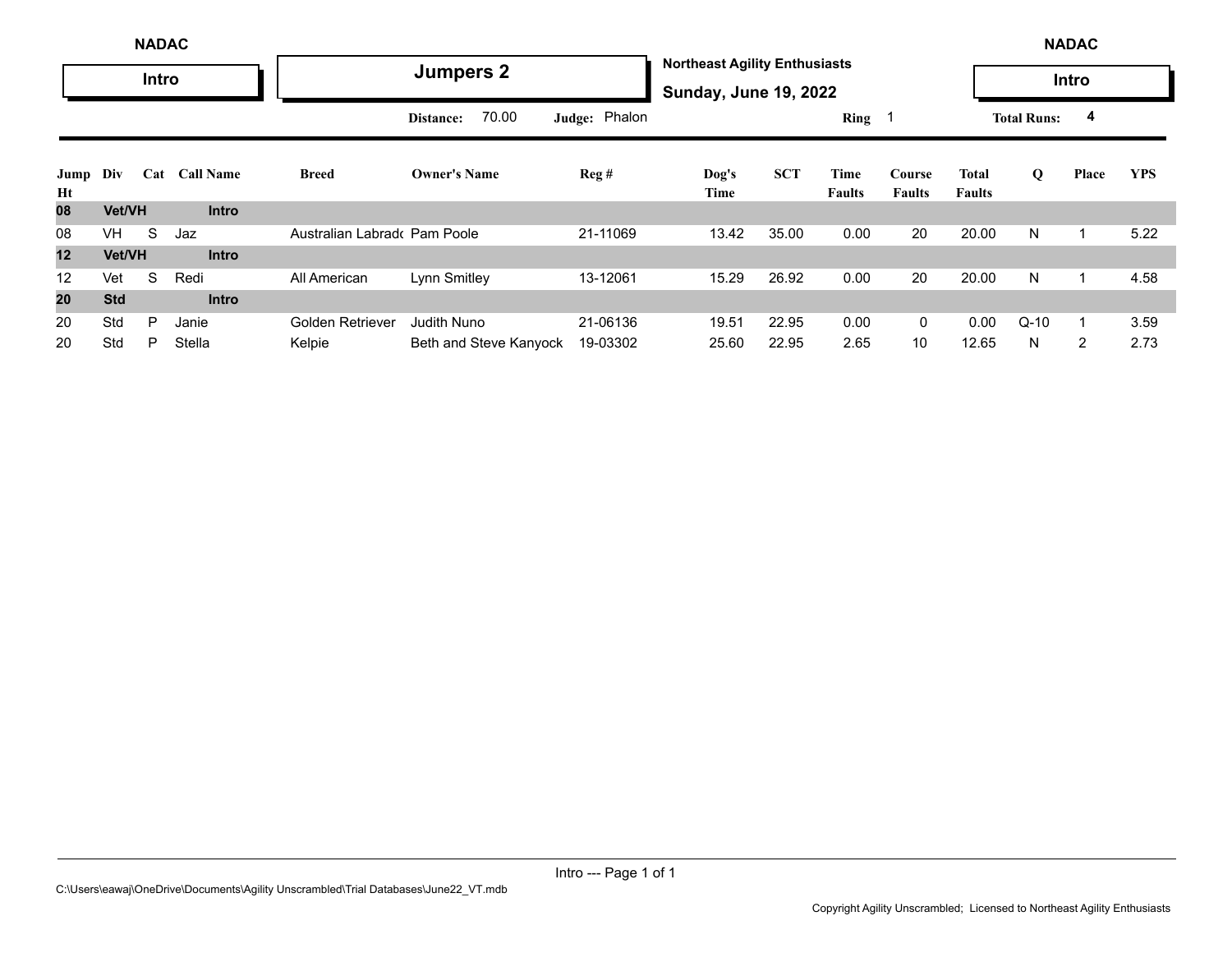| <b>NADAC</b> |               |   |               |                                      |                         |               |               |                                                                      |                       |                         |                               | <b>NADAC</b>       |               |            |  |  |
|--------------|---------------|---|---------------|--------------------------------------|-------------------------|---------------|---------------|----------------------------------------------------------------------|-----------------------|-------------------------|-------------------------------|--------------------|---------------|------------|--|--|
|              | <b>Novice</b> |   |               |                                      | <b>Jumpers 2</b>        |               |               | <b>Northeast Agility Enthusiasts</b><br><b>Sunday, June 19, 2022</b> |                       |                         |                               |                    | <b>Novice</b> |            |  |  |
|              |               |   |               |                                      | 97.00<br>Distance:      | Judge: Phalon |               |                                                                      | Ring 1                |                         |                               | <b>Total Runs:</b> | 10            |            |  |  |
| Jump<br>Ht   | Div           |   | Cat Call Name | <b>Breed</b>                         | <b>Owner's Name</b>     | Reg#          | Dog's<br>Time | <b>SCT</b>                                                           | Time<br><b>Faults</b> | Course<br><b>Faults</b> | <b>Total</b><br><b>Faults</b> | Q                  | Place         | <b>YPS</b> |  |  |
| 04           | <b>Std</b>    |   | <b>Nov</b>    |                                      |                         |               |               |                                                                      |                       |                         |                               |                    |               |            |  |  |
| 04           | Std           | S | Baxter        | <b>Yorkshire Terrier</b>             | Deborah Scranton        | 19-04600      |               |                                                                      |                       |                         |                               | $\mathbf S$        |               |            |  |  |
| 08           | <b>Std</b>    |   | <b>Nov</b>    |                                      |                         |               |               |                                                                      |                       |                         |                               |                    |               |            |  |  |
| 08           | Std           | S | Yoyo          | Schipperke                           | <b>Cindy Cather</b>     | 21-06016      | 34.50         | 44.09                                                                | 0.00                  | $\mathbf 0$             | 0.00                          | $Q-10$             |               | 2.81       |  |  |
| 08           | Std           | S | Vi            | All American                         | Erin and Clay Batchelor | 21-01573      | 44.09         | 44.09                                                                | 0.00                  | $\mathbf 0$             | 0.00                          | $Q-10$             | 2             | 2.20       |  |  |
| 08           | Std           | S | Rowan         | All American                         | Kory Richards           | 20-10356      |               |                                                                      |                       |                         |                               | Ε                  |               |            |  |  |
| 08           | Vet/VH        |   | <b>Nov</b>    |                                      |                         |               |               |                                                                      |                       |                         |                               |                    |               |            |  |  |
| 08           | VH            | S | Malia         | Poodle                               | Caroline McKinney       | 10-04811      |               |                                                                      |                       |                         |                               | $\mathbf S$        |               |            |  |  |
| 16           | <b>Std</b>    |   | <b>Nov</b>    |                                      |                         |               |               |                                                                      |                       |                         |                               |                    |               |            |  |  |
| 16           | Std           | S | Max           | All American                         | Ptarmigan Abbott        | 21-07192      | 21.12         | 31.29                                                                | 0.00                  | 0                       | 0.00                          | Q-10               | -1            | 4.59       |  |  |
| 16           | Std           | S | Saige         | <b>Border Collie</b>                 | Maureen deHaan          | 21-07181      | 22.18         | 31.29                                                                | 0.00                  | 0                       | 0.00                          | $Q-10$             | 2             | 4.37       |  |  |
| 16           | Std           | S | Maybelle      | Australian Shephe Heidi Konesko      |                         | 21-02112      | 22.45         | 31.29                                                                | 0.00                  | 0                       | 0.00                          | $Q-10$             | 3             | 4.32       |  |  |
| 16           | Std           | S | Chaga         | English Springer S Karen Cartier     |                         | 19-07363      | 25.90         | 31.29                                                                | 0.00                  | 0                       | 0.00                          | $Q-10$             | 4             | 3.75       |  |  |
| 16           | Std           | S | Eeli          | English Springer S Cynthia Gilliland |                         | 21-04185      | 54.21         | 31.29                                                                | 22.92                 | 0                       | 22.92                         | N                  | 5             | 1.79       |  |  |